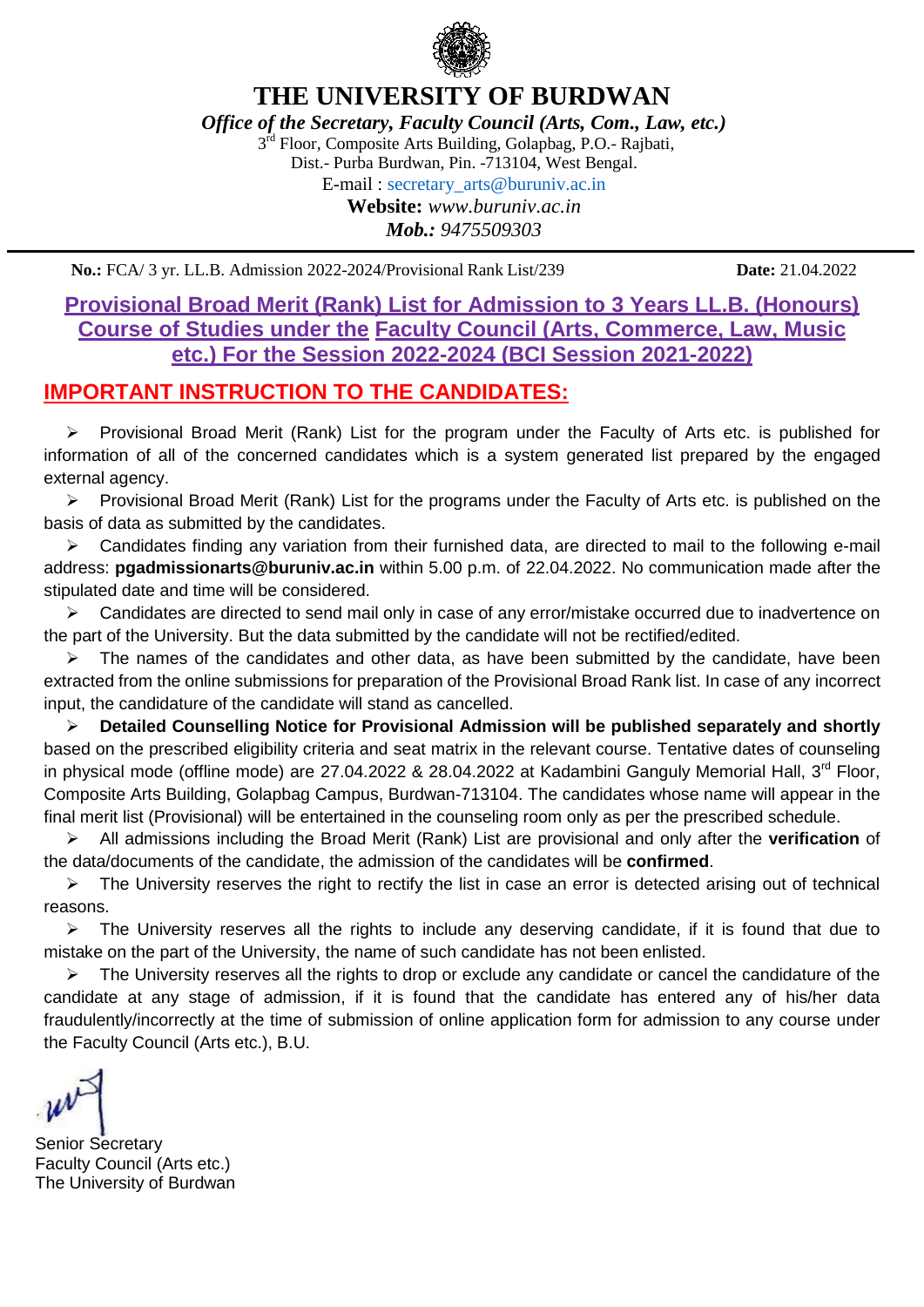| <b>Application</b><br><b>Seq No</b> | <b>Name of Applicant</b>    | <b>Gender</b> | <b>Caste</b><br><b>Category</b> | <b>MP %</b> | <b>HS%</b> | <b>UG %</b> | <b>GP</b> | <b>Rank</b>    |
|-------------------------------------|-----------------------------|---------------|---------------------------------|-------------|------------|-------------|-----------|----------------|
| LLB2100228                          | <b>SARIT GHOSH</b>          | Male          | OBC <sub>B</sub>                | 88          | 91.6       | 82.8        | 87        | $\mathbf{1}$   |
| LLB2102085                          | <b>RASHI SINGAL</b>         | Female        | Unreserved                      | 90.83       | 94         | 75.1        | 85.489    | $\overline{2}$ |
| LLB2100739                          | <b>ANI SHARMA</b>           | Female        | Unreserved                      | 93.2        | 91.25      | 75.12       | 85.383    | 3              |
| LLB2102183                          | <b>SUBHANKAR GHOSH</b>      | Male          | Unreserved                      | 90.4        | 87.25      | 80.2        | 85.375    | 4              |
| LLB2100690                          | <b>SUDIPTA SADHU</b>        | Male          | Unreserved                      | 86.71       | 82         | 86.7        | 85.293    | 5              |
| LLB2102622                          | <b>NIKITA JAIN</b>          | Female        | Unreserved                      | 86          | 92         | 79.32       | 85.128    | 6              |
| LLB2100129                          | <b>SUDIP ROY</b>            | Male          | Unreserved                      | 89.14       | 87         | 80.4        | 85.002    | $\overline{7}$ |
| LLB2102196                          | <b>SUBHADIP MUKHERJEE</b>   | Male          | Unreserved                      | 84          | 86         | 85          | 85        | 8              |
| LLB2101399                          | <b>DEBANGSU SAHA</b>        | Male          | Unreserved                      | 93.14       | 92.8       | 71.83       | 84.514    | 9              |
| LLB2101706                          | <b>SAYANTANI RAKSHIT</b>    | Female        | Unreserved                      | 95.71       | 88.6       | 72.45       | 84.273    | 10             |
| LLB2100156                          | <b>SUMAN LAL</b>            | Male          | Unreserved                      | 92.2        | 87.3       | 76          | 84.25     | 11             |
| LLB2102142                          | <b>ATISH SANTRA</b>         | Male          | Unreserved                      | 89.14       | 75.4       | 87.2        | 84.242    | 12             |
| LLB2100913                          | <b>MOHINI GUPTA</b>         | Female        | Unreserved                      | 87.71       | 91.6       | 74.97       | 83.781    | 13             |
| LLB2102589                          | <b>ANAY SARKAR</b>          | Male          | Unreserved                      | 94.28       | 94.6       | 67.78       | 83.776    | 14             |
| LLB2100816                          | RUHUL AMIN MONDAL           | Male          | OBC A                           | 88.14       | 86         | 77.5        | 83.242    | 15             |
| LLB2102271                          | <b>SANCHITA POREL</b>       | Female        | Unreserved                      | 90.43       | 85.8       | 74.91       | 82.833    | 16             |
| LLB2102483                          | <b>DEBJYOTI GORAI</b>       | Male          | OBC <sub>B</sub>                | 85.85       | 82.2       | 81          | 82.815    | 17             |
| LLB2101193                          | <b>SHREYA DAS</b>           | Female        | Unreserved                      | 90.5        | 85         | 74.25       | 82.35     | 18             |
| LLB2101668                          | PIYALTARU DAS               | Male          | Unreserved                      | 94.14       | 88.2       | 69.08       | 82.334    | 19             |
| LLB2102198                          | <b>TARIFULLAH SK</b>        | Male          | OBC A                           | 88.42       | 84.8       | 75.6        | 82.206    | 20             |
| LLB2100815                          | <b>SUBHAJIT SAMANTA</b>     | Male          | Unreserved                      | 83.43       | 87.6       | 76.8        | 82.029    | 21             |
| LLB2101776                          | <b>LABANYA KHAN</b>         | Male          | Unreserved                      | 88          | 79.4       | 79.1        | 81.86     | 22             |
| LLB2102246                          | <b>SUJOY ROY</b>            | Male          | OBC <sub>B</sub>                | 75.85       | 84.4       | 84.25       | 81.775    | 23             |
| LLB2100431                          | <b>ARNAB SAHA</b>           | Male          | Unreserved                      | 83.8        | 86         | 76.96       | 81.724    | 24             |
| LLB2101427                          | <b>ARITRA KUMAR</b>         | Male          | Unreserved                      | 81.28       | 77.6       | 85          | 81.664    | 25             |
| LLB2100535                          | LAKSHMI NARAYAN DHARA Male  |               | <b>SC</b>                       | 80          | 80.08      | 83.8        | 81.544    | 26             |
| LLB2101239                          | <b>JOY DUTTA</b>            | Male          | Unreserved                      | 85.43       | 80.8       | 79.03       | 81.481    | 27             |
| LLB2100161                          | NIGAR SULTANA               | Female        | OBC A                           | 80.29       | 84         | 80          | 81.287    | 28             |
| LLB2100389                          | SHAGUFA AKHTER              | Female        | Unreserved                      | 83.4        | 84         | 77.58       | 81.252    | 29             |
| LLB2100517                          | <b>SARANYA MONDAL</b>       | Female        | Unreserved                      | 88.14       | 76.6       | 78.9        | 80.982    | 30             |
| LLB2100501                          | <b>RESHMA KHATUN</b>        | Female        | Unreserved                      | 85.14       | 89.2       | 71.6        | 80.942    | 31             |
| LLB2101096                          | <b>SUPRATIK SAHA</b>        | Male          | Unreserved                      | 87.42       | 80.8       | 76          | 80.866    | 32             |
| LLB2101065                          | <b>MANJURI KHARATI</b>      | Female        | <b>SC</b>                       | 84.57       | 88.2       | 72.41       | 80.795    | 33             |
| LLB2101624                          | SNIGDHA AGARWALA            | Female        | Unreserved                      | 89.2        | 86.25      | 70.08       | 80.667    | 34             |
| LLB2100600                          | ARUNAVA DUTTA               | Male          | Unreserved                      | 77.28       | 77.6       | 85.19       | 80.54     | 35             |
| LLB2100377                          | ANANYA CHANDRA              | Female        | Unreserved                      | 89.14       | 69.4       | 82.3        | 80.482    | 36             |
| LLB2100104                          | <b>DITSHA DAN</b>           | Female        | Unreserved                      | 77.9        | 87.8       | 76.7        | 80.39     | 37             |
| LLB2100328                          | <b>SREEJANI DEBNATH</b>     | Female        | Unreserved                      | 71          | 90         | 80          | 80.3      | 38             |
| LLB2102093                          | <b>BROJOSUNDAR MONDAL</b>   | Male          | Unreserved                      | 88          | 84         | 71.7        | 80.28     | 39             |
| LLB2101700                          | <b>SUMAN SAU</b>            | Male          | Unreserved                      | 85.63       | 78.8       | 77          | 80.129    | 40             |
| LLB2101160                          | <b>BAKUL DAS</b>            | Female        | Unreserved                      | 85.28       | 79         | 76.85       | 80.024    | 41             |
| LLB2102581                          | <b>ABHISHEK CHATTERJEE</b>  | Male          | Unreserved                      | 80          | 80         | 80          | 80        | 42             |
| LLB2101590                          | KUMARJEET MUKHERJEE TA Male |               | Unreserved                      | 86.5        | 81         | 74          | 79.85     | 43             |
| LLB2102565                          | RAFIA MANJUMA               | Female        | OBC A                           | 79.2        | 81.4       | 79.1        | 79.82     | 44             |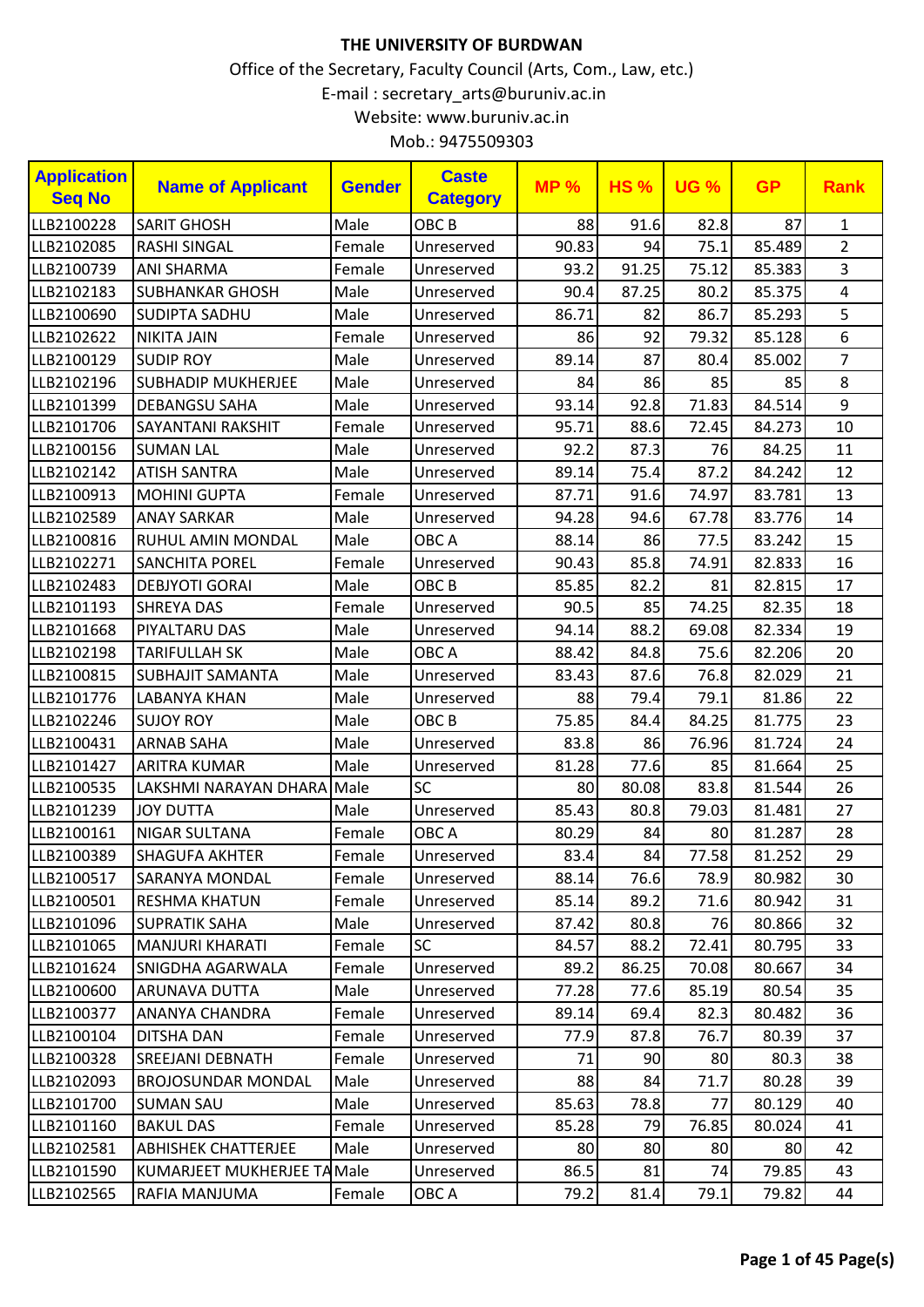| <b>Application</b><br><b>Seq No</b> | <b>Name of Applicant</b>   | <b>Gender</b> | <b>Caste</b><br><b>Category</b> | <b>MP%</b> | <b>HS%</b> | <b>UG %</b> | <b>GP</b> | <b>Rank</b> |
|-------------------------------------|----------------------------|---------------|---------------------------------|------------|------------|-------------|-----------|-------------|
| LLB2100251                          | RATHINDRA ADHIKARY         | Male          | Unreserved                      | 67.43      | 82.2       | 87          | 79.689    | 45          |
| LLB2101683                          | <b>SURABHI SINGH</b>       | Female        | Unreserved                      | 93.1       | 88.4       | 62.78       | 79.562    | 46          |
| LLB2100428                          | <b>ROHIT TIWARI</b>        | Male          | Unreserved                      | 79.14      | 86.8       | 74.42       | 79.55     | 47          |
| LLB2101784                          | <b>BITAN ACHARJYA</b>      | Female        | Unreserved                      | 76.29      | 91         | 72.45       | 79.167    | 48          |
| LLB2101033                          | <b>AKASH MONDAL</b>        | Male          | OBC <sub>B</sub>                | 74         | 90.6       | 74.4        | 79.14     | 49          |
| LLB2100579                          | <b>SANJUKTA MODAK</b>      | Female        | OBC <sub>B</sub>                | 77.57      | 72         | 85.6        | 79.111    | 50          |
| LLB2100140                          | KHURSHED ALAM SHAIKH       | Male          | OBC A                           | 87.71      | 86.6       | 66.97       | 79.081    | 51          |
| LLB2101327                          | <b>SARMISTHA DAS</b>       | Female        | <b>SC</b>                       | 70         | 78.89      | 85.88       | 79.019    | 52          |
| LLB2100594                          | PRIYABRATA BHATTACHARYMale |               | Unreserved                      | 83.86      | 63.8       | 86.75       | 78.998    | 53          |
| LLB2102049                          | MUNSHI ASHRAFUL KARIM      | Male          | Unreserved                      | 93.1       | 59.4       | 83.06       | 78.974    | 54          |
| LLB2101644                          | DIBYENDU BIKASH HAZRA      | Male          | Unreserved                      | 70.85      | 84.8       | 80.6        | 78.935    | 55          |
| LLB2100680                          | <b>SUBHAM BARAL</b>        | Male          | Unreserved                      | 82.7       | 79.4       | 75.37       | 78.778    | 56          |
| LLB2100301                          | <b>TAHSEEN ISLAM</b>       | Female        | Unreserved                      | 86.75      | 87.8       | 65.88       | 78.717    | 57          |
| LLB2101927                          | <b>NAYNA SUTRADHAR</b>     | Female        | OBC <sub>B</sub>                | 73.29      | 81.6       | 80.1        | 78.507    | 58          |
| LLB2101761                          | SOUMYASHREE BISWAS         | Female        | Unreserved                      | 88.4       | 78.5       | 71          | 78.47     | 59          |
| LLB2100733                          | PRIYANKA BYLE              | Female        | Unreserved                      | 79.42      | 89.4       | 69.4        | 78.406    | 60          |
| LLB2101393                          | <b>MD RAJU SHAIKH</b>      | Male          | Unreserved                      | 72         | 79.8       | 81.87       | 78.288    | 61          |
| LLB2102869                          | <b>INDRANIL PANDA</b>      | Male          | Unreserved                      | 86         | 75.2       | 74.73       | 78.252    | 62          |
| LLB2101711                          | <b>SOUMYADEEP SENGUPTA</b> | Male          | Unreserved                      | 75.14      | 79         | 80          | 78.242    | 63          |
| LLB2101952                          | <b>HRITICK DAS</b>         | Male          | Unreserved                      | 68.57      | 91.6       | 75          | 78.051    | 64          |
| LLB2100256                          | YEASIN HALDER              | Male          | OBC A                           | 84.87      | 84.2       | 68.3        | 78.041    | 65          |
| LLB2100533                          | <b>SANGITA CHATTERJEE</b>  | Female        | Unreserved                      | 84         | 73.2       | 77.12       | 78.008    | 66          |
| LLB2101269                          | <b>ATIKUDDIN MOLLA</b>     | Male          | OBC A                           | 70.28      | 88.2       | 76.1        | 77.984    | 67          |
| LLB2101790                          | <b>SHUBHAJIT GHOSH</b>     | Male          | Unreserved                      | 92.57      | 74.8       | 69.4        | 77.971    | 68          |
| LLB2100462                          | <b>JHILIK KHATUN</b>       | Female        | OBC A                           | 64.85      | 88.6       | 79.73       | 77.927    | 69          |
| LLB2100459                          | <b>INDRASISH MUKHERJEE</b> | Male          | Unreserved                      | 84         | 76.4       | 74.5        | 77.92     | 70          |
| LLB2102146                          | <b>KHUSHBU RAI</b>         | Female        | Unreserved                      | 72.4       | 86.5       | 75.5        | 77.87     | 71          |
| LLB2100776                          | <b>SOURAV TAMANG</b>       | Male          | Unreserved                      | 80.4       | 92.5       | 65          | 77.87     | 72          |
| LLB2100046                          | ADITYA NARAYAN KHAN        | Male          | OBC <sub>B</sub>                | 83.57      | 84.4       | 68.47       | 77.779    | 73          |
| LLB2100052                          | <b>PAMPA NASKAR</b>        | Female        | SC                              | 73.42      | 86         | 74.75       | 77.726    | 74          |
| LLB2102501                          | <b>AHRARUL HAQUE</b>       | Male          | Unreserved                      | 83.5       | 78.5       | 72.8        | 77.72     | 75          |
| LLB2100582                          | <b>ANKITA YADAV</b>        | Female        | Unreserved                      | 89.14      | 73         | 72.4        | 77.602    | 76          |
| LLB2101972                          | <b>MIJANUR RAHAMAN</b>     | Male          | OBC B                           | 86.42      | 78.4       | 70          | 77.446    | 77          |
| LLB2100902                          | <b>ANIRBAN MITRA</b>       | Male          | Unreserved                      | 95         | 81.16      | 61.37       | 77.396    | 78          |
| LLB2101967                          | <b>TARIQUE AZIZ BISWAS</b> | Male          | OBC A                           | 74.5       | 81.2       | 76.7        | 77.39     | 79          |
| LLB2101467                          | SHINJINI BHATTACHARYYA     | Female        | Unreserved                      | 89.57      | 89.8       | 58.87       | 77.359    | 80          |
| LLB2100136                          | <b>APARESH ROY</b>         | Male          | Unreserved                      | 86.5       | 68.6       | 76.93       | 77.302    | 81          |
| LLB2100086                          | SUDIPTA DEY                | Male          | Unreserved                      | 65.71      | 80.4       | 83.5        | 77.233    | 82          |
| LLB2100244                          | <b>CHAYAN DAS</b>          | Male          | Unreserved                      | 81.71      | 71.2       | 78.38       | 77.225    | 83          |
| LLB2100700                          | <b>SUMAN SAMANTA</b>       | Male          | Unreserved                      | 82         | 76         | 74.4        | 77.16     | 84          |
| LLB2101061                          | RITIKA GOSWAMI             | Female        | Unreserved                      | 83.4       | 93.75      | 60          | 77.145    | 85          |
| LLB2101767                          | <b>ANIK KUMAR SAHA</b>     | Male          | <b>SC</b>                       | 89         | 81.16      | 65          | 77.048    | 86          |
| LLB2101615                          | <b>SANCHAITA CHOUDHARY</b> | Female        | Unreserved                      | 74         | 89.4       | 70          | 77.02     | 87          |
| LLB2100505                          | <b>DEBAYAN GHOSH</b>       | Male          | Unreserved                      | 79.42      | 79.6       | 73.2        | 76.986    | 88          |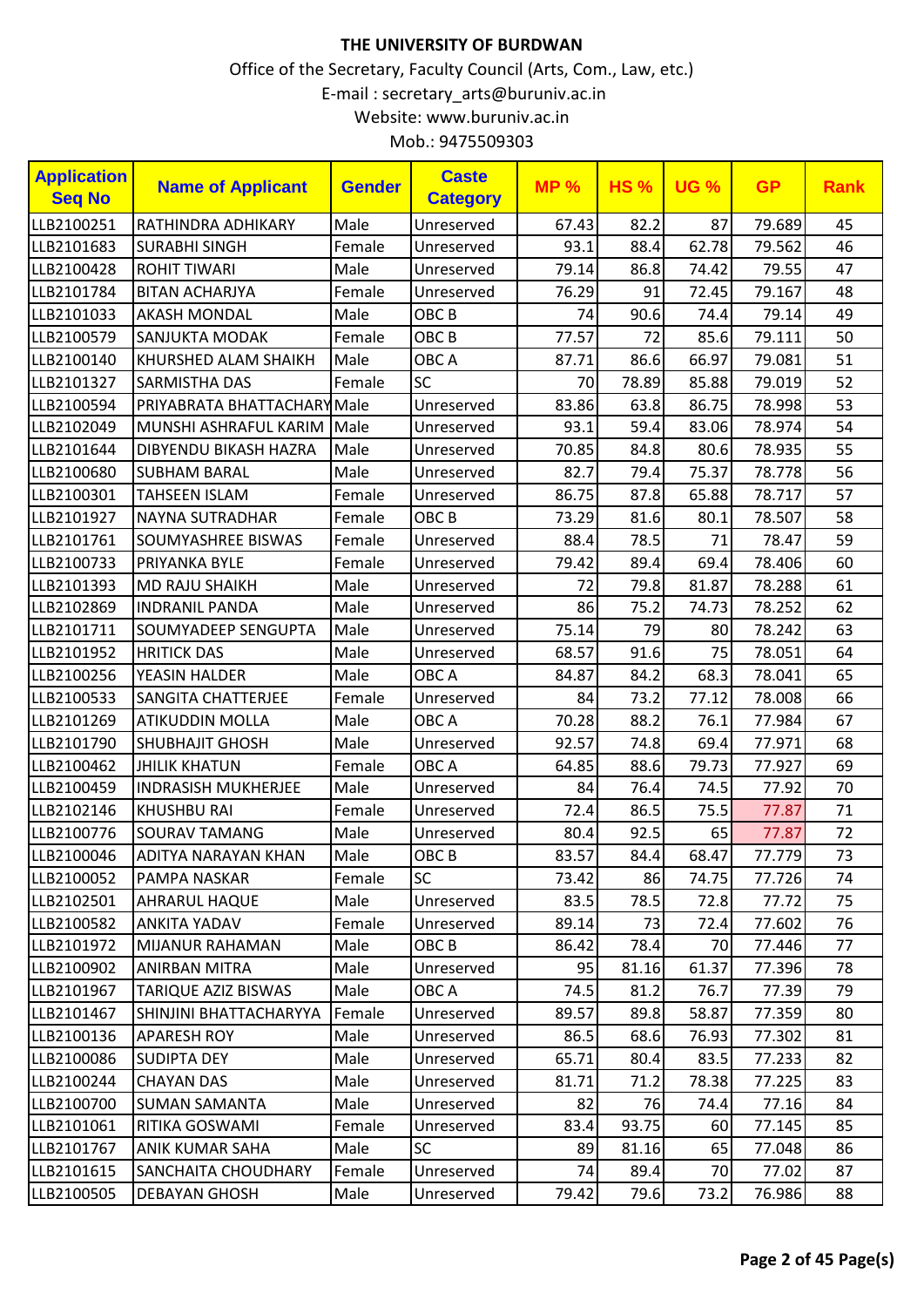| <b>Application</b><br><b>Seq No</b> | <b>Name of Applicant</b>  | <b>Gender</b> | <b>Caste</b><br><b>Category</b> | <b>MP%</b> | <b>HS%</b> | <b>UG %</b> | <b>GP</b> | <b>Rank</b> |
|-------------------------------------|---------------------------|---------------|---------------------------------|------------|------------|-------------|-----------|-------------|
| LLB2102885                          | <b>RITAM KOLEY</b>        | Male          | Unreserved                      | 72         | 82         | 76.67       | 76.868    | 89          |
| LLB2102489                          | <b>RAVI BAGLA</b>         | Male          | Unreserved                      | 87         | 89         | 60          | 76.8      | 90          |
| LLB2100186                          | SNEHASISKHANRA            | Male          | Unreserved                      | 77.12      | 59.2       | 89.63       | 76.748    | 91          |
| LLB2102864                          | MIRZA MEHEDI HASAN        | Male          | Unreserved                      | 75         | 83.6       | 72.8        | 76.7      | 92          |
| LLB2101013                          | <b>ROHIT HAZRA</b>        | Male          | Unreserved                      | 69.42      | 82.8       | 77.57       | 76.694    | 93          |
| LLB2101002                          | <b>TEETHI DAS</b>         | Female        | Unreserved                      | 71         | 83.6       | 75.74       | 76.676    | 94          |
| LLB2101119                          | <b>DEBOSMITA DAS</b>      | Female        | Unreserved                      | 77.57      | 87.6       | 67.8        | 76.671    | 95          |
| LLB2100743                          | <b>SOURAV BHOWMIK</b>     | Male          | SC                              | 86         | 76.8       | 69.03       | 76.452    | 96          |
| LLB2102803                          | <b>JOLY DUTTA</b>         | Female        | Unreserved                      | 81.14      | 70         | 77.75       | 76.442    | 97          |
| LLB2102424                          | <b>SREEPARNA GHOSH</b>    | Female        | Unreserved                      | 88.75      | 80.8       | 63.5        | 76.265    | 98          |
| LLB2101982                          | <b>DHRUBA MANDAL</b>      | Male          | <b>SC</b>                       | 66.71      | 83.8       | 77.7        | 76.233    | 99          |
| LLB2100447                          | <b>MOUSINA KHATUN</b>     | Female        | Unreserved                      | 69.57      | 86         | 73.9        | 76.231    | 100         |
| LLB2100420                          | <b>ABHINABA PAL</b>       | Male          | Unreserved                      | 89.75      | 73         | 68.5        | 76.225    | 101         |
| LLB2100440                          | PALLABI BASU              | Female        | Unreserved                      | 77.9       | 86         | 67.45       | 76.15     | 102         |
| LLB2100103                          | SAUMILI KARMAKAR          | Female        | OBC <sub>B</sub>                | 85.71      | 70         | 73.4        | 76.073    | 103         |
| LLB2100198                          | <b>AJIT RABIDAS</b>       | Male          | SC                              | 69.71      | 86         | 73.33       | 76.045    | 104         |
| LLB2102106                          | <b>BISWARUP GHOSH</b>     | Male          | OBC <sub>B</sub>                | 69.86      | 85.2       | 73.5        | 75.918    | 105         |
| LLB2100811                          | <b>SAYANTAN BANERJEE</b>  | Male          | Unreserved                      | 76.71      | 87.4       | 66.58       | 75.865    | 106         |
| LLB2100281                          | <b>SUDIPTO DAS</b>        | Male          | Unreserved                      | 75         | 77.77      | 75          | 75.831    | 107         |
| LLB2100308                          | <b>ARIJIT ROY</b>         | Male          | Unreserved                      | 63.14      | 84.2       | 78.88       | 75.754    | 108         |
| LLB2101963                          | ANWESHA KUNDU             | Female        | OBC <sub>B</sub>                | 68.57      | 87.4       | 72.4        | 75.751    | 109         |
| LLB2100611                          | <b>MANISHA GHOSH</b>      | Female        | Unreserved                      | 66.28      | 78.2       | 80.75       | 75.644    | 110         |
| LLB2102133                          | <b>DEBAJYOTI PAL</b>      | Male          | Unreserved                      | 72.71      | 74.8       | 78.3        | 75.573    | 111         |
| LLB2102537                          | <b>AINDRILA PAUL</b>      | Female        | Unreserved                      | 77.71      | 76.6       | 72.9        | 75.453    | 112         |
| LLB2102667                          | <b>SHREYA SENGUPTA</b>    | Female        | Unreserved                      | 78         | 72         | 76.1        | 75.44     | 113         |
| LLB2100479                          | PRANATI DAS               | Female        | OBC <sub>B</sub>                | 70.71      | 82.04      | 74.02       | 75.433    | 114         |
| LLB2102316                          | <b>SHUBHENDU MAHATO</b>   | Male          | OBC <sub>B</sub>                | 60.57      | 78         | 84.4        | 75.331    | 115         |
| LLB2100261                          | MANOJ KUMAR MANDAL        | Male          | SC                              | 75.14      | 67         | 81.7        | 75.322    | 116         |
| LLB2101526                          | <b>SUPRIYA MUKHERJEE</b>  | Female        | Unreserved                      | 85.4       | 83.8       | 61.3        | 75.28     | 117         |
| LLB2101026                          | <b>MADHUSNATA NANDI</b>   | Female        | Unreserved                      | 70         | 69.9       | 83.1        | 75.21     | 118         |
| LLB2101898                          | <b>GAKUL CHANDRA ROY</b>  | Male          | <b>SC</b>                       | 61.71      | 78         | 83.16       | 75.177    | 119         |
| LLB2101815                          | <b>RAIHAN HOSSAIN</b>     | Male          | OBC A                           | 71.86      | 88         | 68          | 75.158    | 120         |
| LLB2101419                          | <b>SOUVIK CHAKRABORTY</b> | Male          | Unreserved                      | 83         | 92         | 56.5        | 75.1      | 121         |
| LLB2102550                          | <b>SATTAM MAHATO</b>      | Male          | OBC <sub>B</sub>                | 79         | 70.4       | 75.6        | 75.06     | 122         |
| LLB2101031                          | NIYANANDA MANDAL          | Male          | <b>SC</b>                       | 77.42      | 83         | 67.31       | 75.05     | 123         |
| LLB2101625                          | NITYANANDA MANDAL         | Male          | <b>SC</b>                       | 77.42      | 83         | 67.31       | 75.05     | 124         |
| LLB2101440                          | <b>KUNAL MISHRA</b>       | Male          | Unreserved                      | 64.14      | 83.6       | 76.7        | 75.002    | 125         |
| LLB2101342                          | <b>SANJUKTA THAKUR</b>    | Female        | OBC <sub>B</sub>                | 72.4       | 78.4       | 74.4        | 75        | 126         |
| LLB2100756                          | <b>ADITI BISWAS</b>       | Female        | <b>SC</b>                       | 62.42      | 84.6       | 77.19       | 74.982    | 127         |
| LLB2102394                          | JAYANTA SADHUKHAN         | Male          | Unreserved                      | 67.14      | 82.4       | 75.21       | 74.946    | 128         |
| LLB2101140                          | <b>MRINAL KANTI PALOI</b> | Male          | Unreserved                      | 74.57      | 75.8       | 74.5        | 74.911    | 129         |
| LLB2101103                          | <b>SUBHA DAS</b>          | Male          | <b>SC</b>                       | 70         | 81         | 74          | 74.9      | 130         |
| LLB2100041                          | <b>SATYAM SANIDHY</b>     | Male          | Unreserved                      | 85.5       | 62         | 76.6        | 74.89     | 131         |
| LLB2101012                          | <b>KAUSHIK GUHA</b>       | Male          | Unreserved                      | 64.5       | 73.2       | 83.94       | 74.886    | 132         |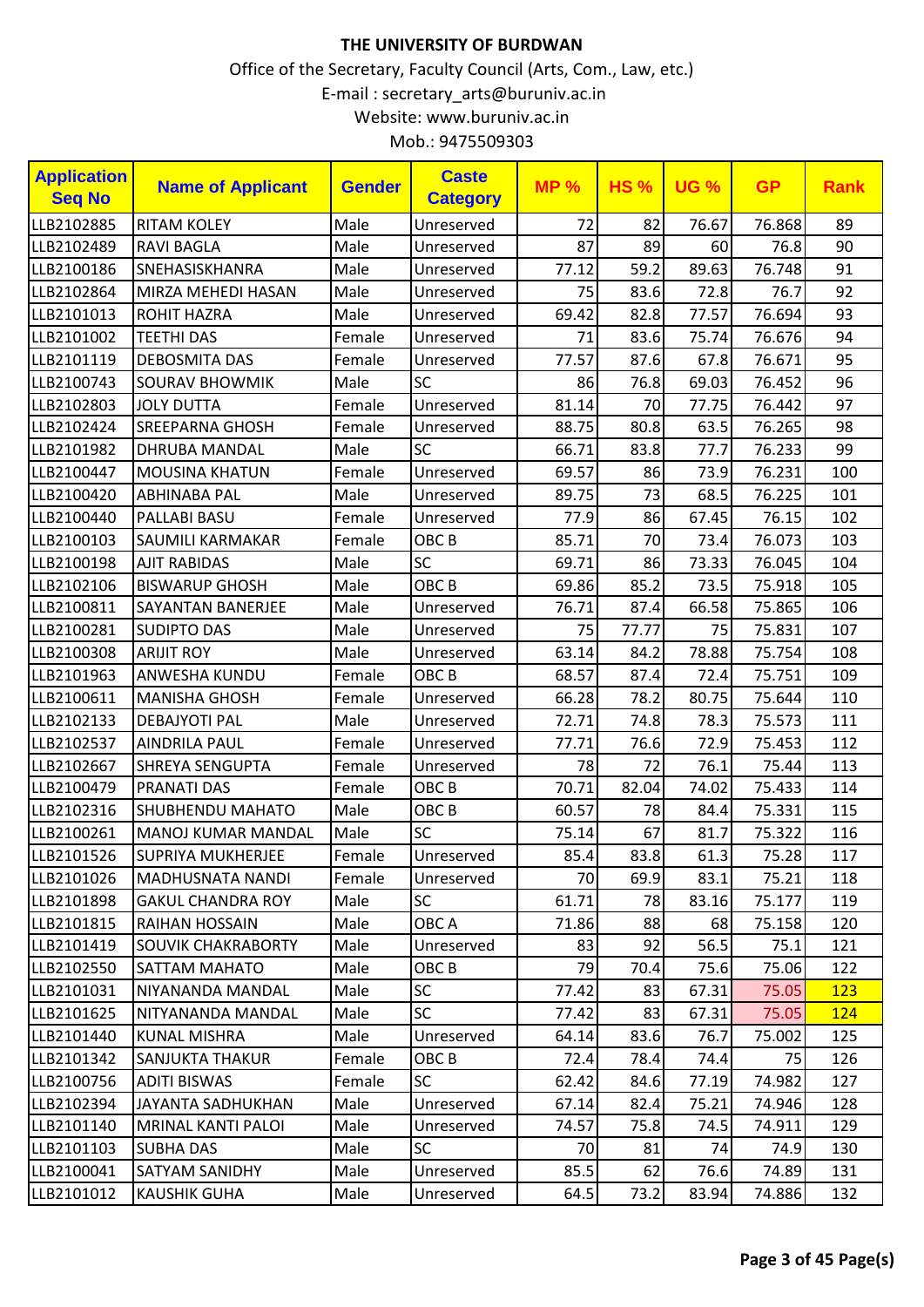| <b>Application</b><br><b>Seq No</b> | <b>Name of Applicant</b>          | <b>Gender</b> | <b>Caste</b><br><b>Category</b> | MP <sub>2</sub> | <b>HS%</b> | <b>UG %</b> | <b>GP</b> | <b>Rank</b> |
|-------------------------------------|-----------------------------------|---------------|---------------------------------|-----------------|------------|-------------|-----------|-------------|
| LLB2100312                          | <b>BITTU PARAMANICK</b>           | Male          | OBC <sub>B</sub>                | 63.28           | 83.4       | 77.2        | 74.884    | 133         |
| LLB2100361                          | MEGHNA MUKHOPADHYAY Female        |               | Unreserved                      | 77.57           | 71.8       | 75          | 74.811    | 134         |
| LLB2102759                          | KAUSHIK KUMAR JHA                 | Male          | Unreserved                      | 87.4            | 62         | 74.94       | 74.796    | 135         |
| LLB2100164                          | <b>SUTANUKA LAHIRI</b>            | Female        | Unreserved                      | 81.85           | 66.2       | 75.9        | 74.775    | 136         |
| LLB2101698                          | <b>NITAI DAS</b>                  | Male          | Unreserved                      | 68.42           | 80.4       | 75.19       | 74.722    | 137         |
| LLB2102761                          | <b>MOUMITA KUNDU</b>              | Female        | Unreserved                      | 73.85           | 84         | 68.3        | 74.675    | 138         |
| LLB2101056                          | <b>SAYAN DAS</b>                  | Male          | Unreserved                      | 85              | 66.4       | 73          | 74.62     | 139         |
| LLB2101008                          | <b>TRISHIT BANDYOPADHYAY</b>      | Male          | Unreserved                      | 73.57           | 82.8       | 69.19       | 74.587    | 140         |
| LLB2101551                          | <b>MAHESWAR BOURI</b>             | Male          | SC                              | 78.85           | 60.2       | 82.13       | 74.567    | 141         |
| LLB2101945                          | <b>SOHAMJIT DAS</b>               | Male          | Unreserved                      | 89              | 84         | 56.62       | 74.548    | 142         |
| LLB2102632                          | <b>SOYEL RANA</b>                 | Male          | OBC A                           | 61              | 76         | 83.5        | 74.5      | 143         |
| LLB2100651                          | <b>GIRISH SARKAR</b>              | Male          | <b>SC</b>                       | 51.71           | 80.2       | 87.12       | 74.421    | 144         |
| LLB2100950                          | <b>SUBHANKAR BHATTACHARY Male</b> |               | Unreserved                      | 62.57           | 78.6       | 80          | 74.351    | 145         |
| LLB2101465                          | <b>RIDAM SAHA</b>                 | Male          | OBC <sub>B</sub>                | 78              | 80.5       | 67          | 74.35     | 146         |
| LLB2102767                          | <b>SAMRAT ROY</b>                 | Male          | Unreserved                      | 76.4            | 84.6       | 65.11       | 74.344    | 147         |
| LLB2101153                          | SAHIL RAMPAL                      | Male          | Unreserved                      | 75              | 71.66      | 75.86       | 74.342    | 148         |
| LLB2100218                          | <b>KUNDAN MANDAL</b>              | Male          | Unreserved                      | 65.57           | 81.75      | 75.33       | 74.328    | 149         |
| LLB2102456                          | <b>SUMAN DUTTA</b>                | Male          | OBC <sub>B</sub>                | 78.42           | 64         | 79          | 74.326    | 150         |
| LLB2102492                          | ANANDA PRAMANIK                   | Male          | OBC <sub>B</sub>                | 69              | 78.6       | 75          | 74.28     | 151         |
| LLB2100309                          | <b>RAJGURU NANDY</b>              | Male          | OBC <sub>B</sub>                | 72.85           | 82.6       | 69.1        | 74.275    | 152         |
| LLB2101301                          | <b>SHUVO KARMAKAR</b>             | Male          | OBC <sub>B</sub>                | 76.85           | 87         | 62.75       | 74.255    | 153         |
| LLB2100709                          | <b>TANUSHREE DAS</b>              | Female        | Unreserved                      | 67.42           | 78.6       | 76.1        | 74.246    | 154         |
| LLB2101575                          | <b>SNEHA CHANDA</b>               | Female        | Unreserved                      | 70.71           | 82.6       | 70.6        | 74.233    | 155         |
| LLB2101646                          | ANINDYA CHAUDHURI                 | Male          | Unreserved                      | 86.33           | 78.5       | 61.75       | 74.149    | 156         |
| LLB2101585                          | <b>SOURAV GHOSH</b>               | Male          | Unreserved                      | 77              | 67.7       | 76.8        | 74.13     | 157         |
| LLB2101093                          | RAJDEEP SADHU                     | Male          | Unreserved                      | 78.4            | 79.5       | 66.7        | 74.05     | 158         |
| LLB2102298                          | <b>TIYASA PATI</b>                | Female        | Unreserved                      | 78.85           | 83.4       | 63.4        | 74.035    | 159         |
| LLB2100118                          | SK MUSTAK AHAMED                  | Male          | OBC A                           | 79.14           | 76.6       | 68.13       | 73.974    | 160         |
| LLB2101979                          | <b>SAMSUN NEHAR</b>               | Female        | OBC A                           | 68.14           | 88.2       | 67.6        | 73.942    | 161         |
| LLB2100493                          | <b>SHUCHITA DEY</b>               | Female        | Unreserved                      | 57.85           | 83.4       | 78.9        | 73.935    | 162         |
| LLB2102352                          | <b>MERIVIEW PARVIN</b>            | Female        | OBC A                           | 62.57           | 85.4       | 73.79       | 73.907    | 163         |
| LLB2101441                          | <b>SK TAJMIRA KHATUN</b>          | Female        | OBC A                           | 66              | 89.2       | 68.3        | 73.88     | 164         |
| LLB2102179                          | <b>SWETA MOYRA</b>                | Female        | OBC B                           | 62.42           | 81.6       | 76.65       | 73.866    | 165         |
| LLB2100238                          | SARMISTHA KARMAKAR                | Female        | OBC <sub>B</sub>                | 67.71           | 78.4       | 75          | 73.833    | 166         |
| LLB2102331                          | MONAMI MAJI                       | Female        | Unreserved                      | 64.71           | 85         | 72.2        | 73.793    | 167         |
| LLB2101266                          | <b>SHYAMASREE SAHIS</b>           | Female        | <b>SC</b>                       | 60.14           | 68.2       | 88.2        | 73.782    | 168         |
| LLB2100159                          | <b>SOUGATA GARAI</b>              | Male          | OBC B                           | 75.71           | 80.4       | 67.3        | 73.753    | 169         |
| LLB2100547                          | UJJAL DAS                         | Male          | Unreserved                      | 67              | 60.6       | 88.63       | 73.732    | 170         |
| LLB2101716                          | <b>MITA SEN</b>                   | Female        | Unreserved                      | 61.42           | 82         | 76.7        | 73.706    | 171         |
| LLB2102878                          | <b>SK SAHIN</b>                   | Male          | Unreserved                      | 78.42           | 68.2       | 74.2        | 73.666    | 172         |
| LLB2100590                          | <b>SWARUP DOLUI</b>               | Male          | <b>SC</b>                       | 60              | 60.8       | 93.38       | 73.592    | 173         |
| LLB2101311                          | <b>SUNITI KUMAR BISWAS</b>        | Male          | <b>SC</b>                       | 79.42           | 84.2       | 61.2        | 73.566    | 174         |
| LLB2102387                          | <b>SANKHA SUBHRA GHOSH</b>        | Male          | Unreserved                      | 79              | 78.6       | 65.7        | 73.56     | 175         |
| LLB2102406                          | <b>SK MAIDUL ISLAM</b>            | Male          | OBC A                           | 57.5            | 86.33      | 76          | 73.549    | 176         |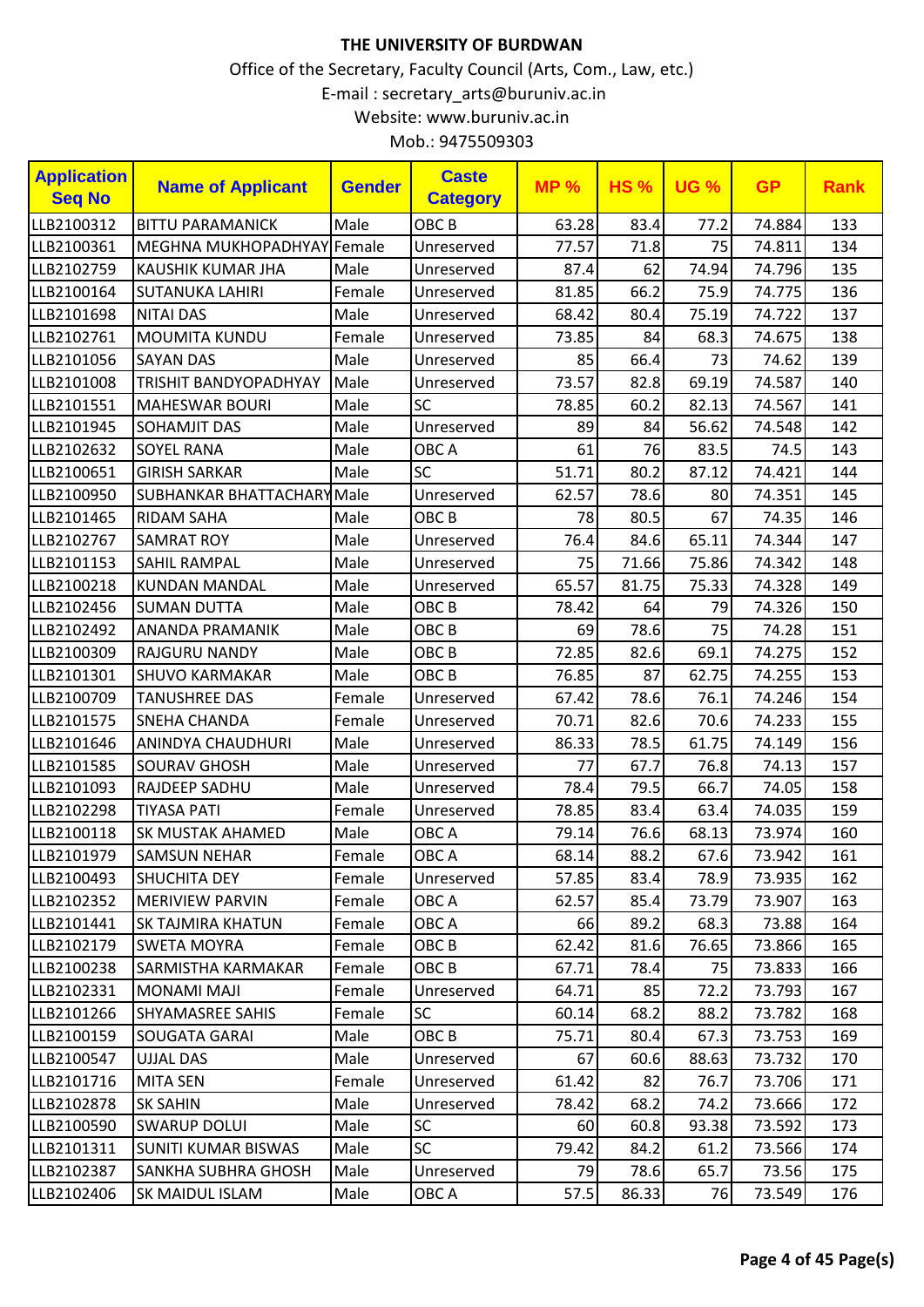| <b>Application</b><br><b>Seq No</b> | <b>Name of Applicant</b>    | <b>Gender</b> | <b>Caste</b><br><b>Category</b> | <b>MP%</b> | <b>HS%</b> | <b>UG %</b> | <b>GP</b> | <b>Rank</b> |
|-------------------------------------|-----------------------------|---------------|---------------------------------|------------|------------|-------------|-----------|-------------|
| LLB2102244                          | <b>ARABIND PRASAD</b>       | Male          | Unreserved                      | 61.71      | 68         | 86.5        | 73.513    | 177         |
| LLB2102742                          | <b>ANITA BASAK</b>          | Female        | OBC <sub>B</sub>                | 80.28      | 91         | 55.12       | 73.432    | 178         |
| LLB2101474                          | <b>SIMI SHOME</b>           | Female        | Unreserved                      | 78.87      | 87.4       | 58.87       | 73.429    | 179         |
| LLB2100300                          | <b>ANUSHKA SARKAR</b>       | Female        | Unreserved                      | 80.42      | 71.2       | 69.76       | 73.39     | 180         |
| LLB2102880                          | <b>RITWIKA DAS</b>          | Female        | Unreserved                      | 79.87      | 84.6       | 60          | 73.341    | 181         |
| LLB2101228                          | <b>RITASHREE PAL</b>        | Female        | Unreserved                      | 72.57      | 85.6       | 64.72       | 73.339    | 182         |
| LLB2102245                          | PARTHA MONDAL               | Male          | OBC <sub>B</sub>                | 76         | 80         | 66.2        | 73.28     | 183         |
| LLB2102070                          | MD ABUL KASEM ABDULLAH Male |               | Unreserved                      | 75.25      | 72.8       | 72.1        | 73.255    | 184         |
| LLB2102810                          | <b>RIYA MONDAL</b>          | Female        | Unreserved                      | 77.4       | 87.4       | 59.5        | 73.24     | 185         |
| LLB2102874                          | <b>SACHIN MAHATO</b>        | Male          | OBC <sub>B</sub>                | 77.71      | 68.8       | 73.19       | 73.229    | 186         |
| LLB2102555                          | <b>SWARUP DUTTA</b>         | Male          | Unreserved                      | 65.57      | 89         | 67.1        | 73.211    | 187         |
| LLB2102764                          | <b>RAKHI BARMAN</b>         | Female        | SC                              | 65.57      | 80.4       | 73.54       | 73.207    | 188         |
| LLB2102061                          | <b>MD SADIKUL ISLAM</b>     | Male          | OBC A                           | 67.88      | 65.38      | 83          | 73.178    | 189         |
| LLB2101354                          | <b>SILMEE BANU</b>          | Female        | OBC A                           | 65.71      | 76.6       | 76.21       | 73.177    | 190         |
| LLB2100398                          | <b>MD IRSHAD</b>            | Male          | Unreserved                      | 74.28      | 66.4       | 77.4        | 73.164    | 191         |
| LLB2101007                          | <b>RIYA NANDY</b>           | Female        | Unreserved                      | 73.57      | 76.8       | 70.1        | 73.151    | 192         |
| LLB2100926                          | <b>IV PRASAD</b>            | Female        | Unreserved                      | 63         | 86.2       | 70.96       | 73.144    | 193         |
| LLB2102102                          | ROHINI MANDAL               | Male          | OBC <sub>B</sub>                | 81.28      | 85.6       | 57.63       | 73.116    | 194         |
| LLB2101290                          | <b>DHIMAN DAS</b>           | Male          | Unreserved                      | 83.85      | 79.8       | 60          | 73.095    | 195         |
| LLB2102513                          | RITESH GHOSH                | Male          | Unreserved                      | 65.25      | 69.4       | 81.74       | 73.091    | 196         |
| LLB2102169                          | <b>SAYAN ROY</b>            | Male          | SC                              | 63.43      | 76.2       | 78          | 73.089    | 197         |
| LLB2101233                          | <b>BISHNU BASKI</b>         | Male          | <b>ST</b>                       | 65.43      | 77         | 75.8        | 73.049    | 198         |
| LLB2101579                          | <b>ANNESHA DAS</b>          | Female        | OBC <sub>B</sub>                | 80         | 80         | 62.6        | 73.04     | 199         |
| LLB2100734                          | <b>FARHAD ALI</b>           | Male          | OBC A                           | 83         | 88.8       | 53.62       | 72.988    | 200         |
| LLB2100827                          | PALLABI SAM                 | Female        | Unreserved                      | 63         | 88.2       | 68.9        | 72.92     | 201         |
| LLB2100722                          | <b>MERAJUL ISLAM</b>        | Male          | Unreserved                      | 65.42      | 71.6       | 79.5        | 72.906    | 202         |
| LLB2101647                          | RAKHI SAMANTA               | Female        | Unreserved                      | 57.42      | 78         | 80.65       | 72.886    | 203         |
| LLB2101126                          | JAYEETA MONDAL              | Female        | SC                              | 71.71      | 77.4       | 70.38       | 72.885    | 204         |
| LLB2101675                          | <b>HASIBUR MONDAL</b>       | Male          | $\sf OBC$ A                     | 68.42      | 52         | 91.88       | 72.878    | 205         |
| LLB2100634                          | <b>SUBHAMOY ADHIKARY</b>    | Male          | SC.                             | 79.71      | 68.8       | 70.75       | 72.853    | 206         |
| LLB2102772                          | PIU MAL                     | Female        | OBC B                           | 71.57      | 72.8       | 73.85       | 72.851    | 207         |
| LLB2100290                          | <b>SAJAL DAS</b>            | Male          | OBC <sub>B</sub>                | 58.7       | 81.2       | 77.2        | 72.85     | 208         |
| LLB2100714                          | <b>ASHIK DEWAN</b>          | Male          | Unreserved                      | 64.71      | 81.8       | 72.09       | 72.789    | 209         |
| LLB2100076                          | <b>ANKUSH SAHA</b>          | Male          | OBC <sub>B</sub>                | 77.14      | 67.2       | 73.68       | 72.774    | 210         |
| LLB2101619                          | <b>SWEETYBHAKAT</b>         | Female        | OBC B                           | 61.71      | 83.8       | 72.8        | 72.773    | 211         |
| LLB2102826                          | <b>HEMANTA PARAMANIK</b>    | Male          | OBC B                           | 64.57      | 83.8       | 70.6        | 72.751    | 212         |
| LLB2100288                          | <b>SNEHAMOY MAJI</b>        | Male          | Unreserved                      | 77         | 77         | 66.37       | 72.748    | 213         |
| LLB2101281                          | <b>SUMAN GHOSH</b>          | Male          | OBC B                           | 79.28      | 79.33      | 62.8        | 72.703    | 214         |
| LLB2100536                          | PRIYANKA MONDAL             | Female        | Unreserved                      | 64.14      | 78.2       | 75          | 72.702    | 215         |
| LLB2102462                          | <b>MANOJIT SAHA</b>         | Male          | Unreserved                      | 77.5       | 61.2       | 77.71       | 72.694    | 216         |
| LLB2100703                          | <b>NANDINI SHAW</b>         | Female        | <b>SC</b>                       | 68.4       | 79         | 71.13       | 72.672    | 217         |
| LLB2100336                          | <b>SOUMI PAUL</b>           | Female        | Unreserved                      | 74.85      | 81.8       | 64.12       | 72.643    | 218         |
| LLB2102342                          | <b>JINNATARA BEGAM</b>      | Female        | OBC A                           | 59.14      | 85.2       | 73.3        | 72.622    | 219         |
| LLB2102563                          | SK SHAMIM RAHAMAN           | Male          | OBC A                           | 87         | 72.8       | 61.68       | 72.612    | 220         |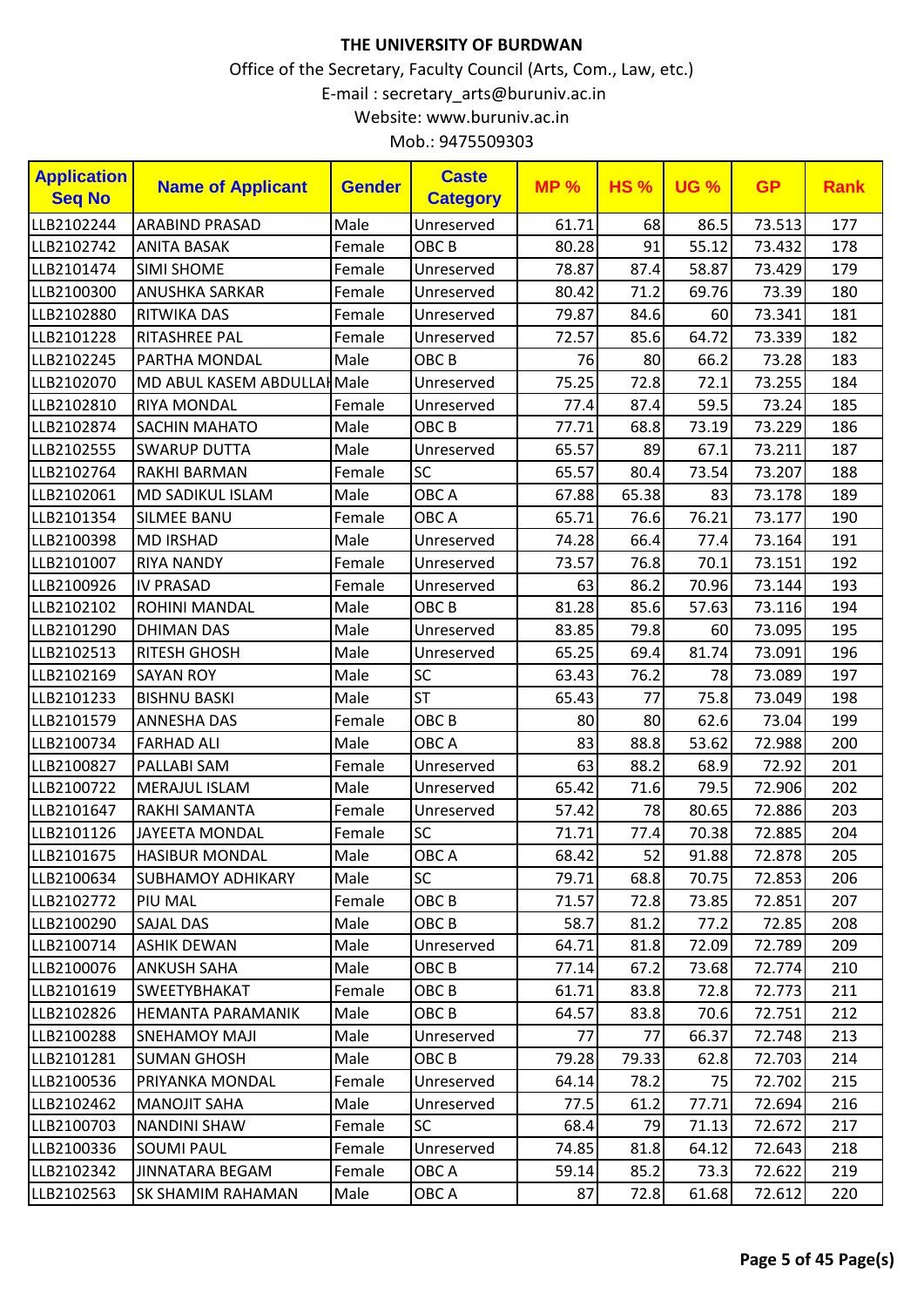| Mob.: 9475509303 |  |
|------------------|--|
|------------------|--|

| <b>Application</b><br><b>Seq No</b> | <b>Name of Applicant</b>     | <b>Gender</b> | <b>Caste</b><br><b>Category</b> | <b>MP%</b> | <b>HS%</b> | <b>UG %</b> | <b>GP</b> | <b>Rank</b> |
|-------------------------------------|------------------------------|---------------|---------------------------------|------------|------------|-------------|-----------|-------------|
| LLB2102757                          | <b>GOLAM MUZTOBA</b>         | Male          | Unreserved                      | 81.5       | 84.2       | 57.25       | 72.61     | 221         |
| LLB2100073                          | ADITYA VIKRAM FOGLA          | Male          | Unreserved                      | 75.5       | 78.5       | 66          | 72.6      | 222         |
| LLB2100034                          | <b>NILESH KARMAKAR</b>       | Male          | OBC <sub>B</sub>                | 56         | 78.2       | 80.8        | 72.58     | 223         |
| LLB2101325                          | <b>KAMLASH</b>               | Male          | OBC A                           | 80         | 68.58      | 70          | 72.574    | 224         |
| LLB2100615                          | <b>KARUNA DAS</b>            | Male          | SC                              | 64.28      | 89.4       | 66.13       | 72.556    | 225         |
| LLB2102763                          | <b>ALAMGIR HOSSAIN MONAL</b> | Male          | OBC A                           | 60.09      | 88.6       | 69.81       | 72.531    | 226         |
| LLB2100153                          | <b>SHAHEEN AHMED</b>         | Female        | OBC A                           | 71.14      | 87.6       | 62.26       | 72.526    | 227         |
| LLB2102593                          | <b>AYANTIKA DE</b>           | Female        | Unreserved                      | 79.42      | 83.6       | 59          | 72.506    | 228         |
| LLB2100777                          | <b>RAHUL SING</b>            | Male          | Unreserved                      | 68.14      | 80.2       | 70          | 72.502    | 229         |
| LLB2101366                          | <b>SRIJA PURKAIT</b>         | Female        | Unreserved                      | 71         | 84         | 65          | 72.5      | 230         |
| LLB2102155                          | <b>MD AZAHAR HOSSAIN</b>     | Male          | OBC A                           | 74         | 79.83      | 65.77       | 72.457    | 231         |
| LLB2102172                          | <b>ALIVIA DEY</b>            | Female        | Unreserved                      | 63.57      | 74         | 77.7        | 72.351    | 232         |
| LLB2101576                          | <b>JEBA YASMIN</b>           | Female        | OBC A                           | 67         | 80         | 70.6        | 72.34     | 233         |
| LLB2101413                          | <b>SOHAM SARKAR</b>          | Male          | Unreserved                      | 75.71      | 81.4       | 63          | 72.333    | 234         |
| LLB2101231                          | <b>SARAN MAJUMDER</b>        | Male          | Unreserved                      | 84.8       | 76.25      | 60          | 72.315    | 235         |
| LLB2101842                          | PARTHA SARATHI BANERJEE Male |               | Unreserved                      | 84         | 66.6       | 67.6        | 72.22     | 236         |
| LLB2100311                          | PRAGYAJHA                    | Female        | Unreserved                      | 82         | 72         | 65          | 72.2      | 237         |
| LLB2101127                          | <b>MAINAK SEN</b>            | Male          | Unreserved                      | 69.42      | 63.6       | 80.71       | 72.19     | 238         |
| LLB2100091                          | <b>MD SHAMSHER ALI</b>       | Male          | Unreserved                      | 60.14      | 80.2       | 75.21       | 72.186    | 239         |
| LLB2101977                          | <b>SUMAN GHOSH</b>           | Male          | Unreserved                      | 64.5       | 62.4       | 85.25       | 72.17     | 240         |
| LLB2101773                          | <b>SUJIT ADHIKARI</b>        | Male          | Unreserved                      | 74.57      | 71.6       | 70.79       | 72.167    | 241         |
| LLB2102096                          | <b>SAIKAT HALDER</b>         | Male          | Unreserved                      | 69.14      | 72.8       | 73.9        | 72.142    | 242         |
| LLB2102391                          | PRITAM BHOWMIK               | Male          | Unreserved                      | 53.71      | 82.4       | 78.13       | 72.085    | 243         |
| LLB2101656                          | <b>DIPU MALLICK</b>          | Male          | Unreserved                      | 56.71      | 83         | 75.42       | 72.081    | 244         |
| LLB2101560                          | PARNASHA HAZRA               | Female        | <b>SC</b>                       | 86.37      | 76         | 58.38       | 72.063    | 245         |
| LLB2102039                          | <b>SHARMISTHA KUMAR</b>      | Female        | Unreserved                      | 72.4       | 82.6       | 63.9        | 72.06     | 246         |
| LLB2100362                          | <b>INDRANIL MAITY</b>        | Male          | Unreserved                      | 68.57      | 74.8       | 72.5        | 72.011    | 247         |
| LLB2100949                          | <b>DEBANSU BHADRA</b>        | Male          | Unreserved                      | 65.42      | 57         | 88.1        | 71.966    | 248         |
| LLB2101558                          | <b>TITHI DAS</b>             | Female        | OBC <sub>B</sub>                | 69         | 76.02      | 71.05       | 71.926    | 249         |
| LLB2100922                          | <b>PRATYUSH KOLEY</b>        | Male          | Unreserved                      | 83         | 59.4       | 72.9        | 71.88     | 250         |
| LLB2101361                          | MUSKAN LOHARIWAL             | Female        | Unreserved                      | 67.14      | 89.6       | 62.11       | 71.866    | 251         |
| LLB2102435                          | <b>ASHIS SINGH</b>           | Male          | <b>SC</b>                       | 59.85      | 78.2       | 76.11       | 71.859    | 252         |
| LLB2102210                          | <b>PRODIP SARKAR</b>         | Male          | <b>SC</b>                       | 78         | 70.4       | 68.3        | 71.84     | 253         |
| LLB2101330                          | DALIYA BHOWMICK              | Female        | Unreserved                      | 67         | 83.4       | 66.59       | 71.756    | 254         |
| LLB2101824                          | <b>SANTANU GHORAI</b>        | Male          | Unreserved                      | 55.71      | 76.2       | 80.2        | 71.653    | 255         |
| LLB2102544                          | <b>RISAV MUKHERJEE</b>       | Male          | Unreserved                      | 68.14      | 61.6       | 81.8        | 71.642    | 256         |
| LLB2101938                          | <b>PALLAB KHAN</b>           | Male          | Unreserved                      | 74.85      | 75.8       | 66.1        | 71.635    | 257         |
| LLB2101976                          | <b>RANADIP MONDAL</b>        | Male          | OBC B                           | 76.71      | 72.2       | 67.38       | 71.625    | 258         |
| LLB2102476                          | PRIYANKA DAS                 | Female        | Unreserved                      | 59         | 78         | 76.2        | 71.58     | 259         |
| LLB2102680                          | <b>KOUSHIK CHAKRABORTY</b>   | Male          | Unreserved                      | 71.71      | 76.4       | 67.8        | 71.553    | 260         |
| LLB2102330                          | <b>AURANGZEB</b>             | Male          | OBC A                           | 77.5       | 65.8       | 71.4        | 71.55     | 261         |
| LLB2102170                          | <b>JOYITA MUKHERJEE</b>      | Female        | Unreserved                      | 64.75      | 83.9       | 67.36       | 71.539    | 262         |
| LLB2102888                          | <b>ARPITA DUTTA</b>          | Female        | Unreserved                      | 68.14      | 79.6       | 68          | 71.522    | 263         |
| LLB2101857                          | NILANJAN PAKHIRA             | Male          | <b>SC</b>                       | 53         | 83         | 76.7        | 71.48     | 264         |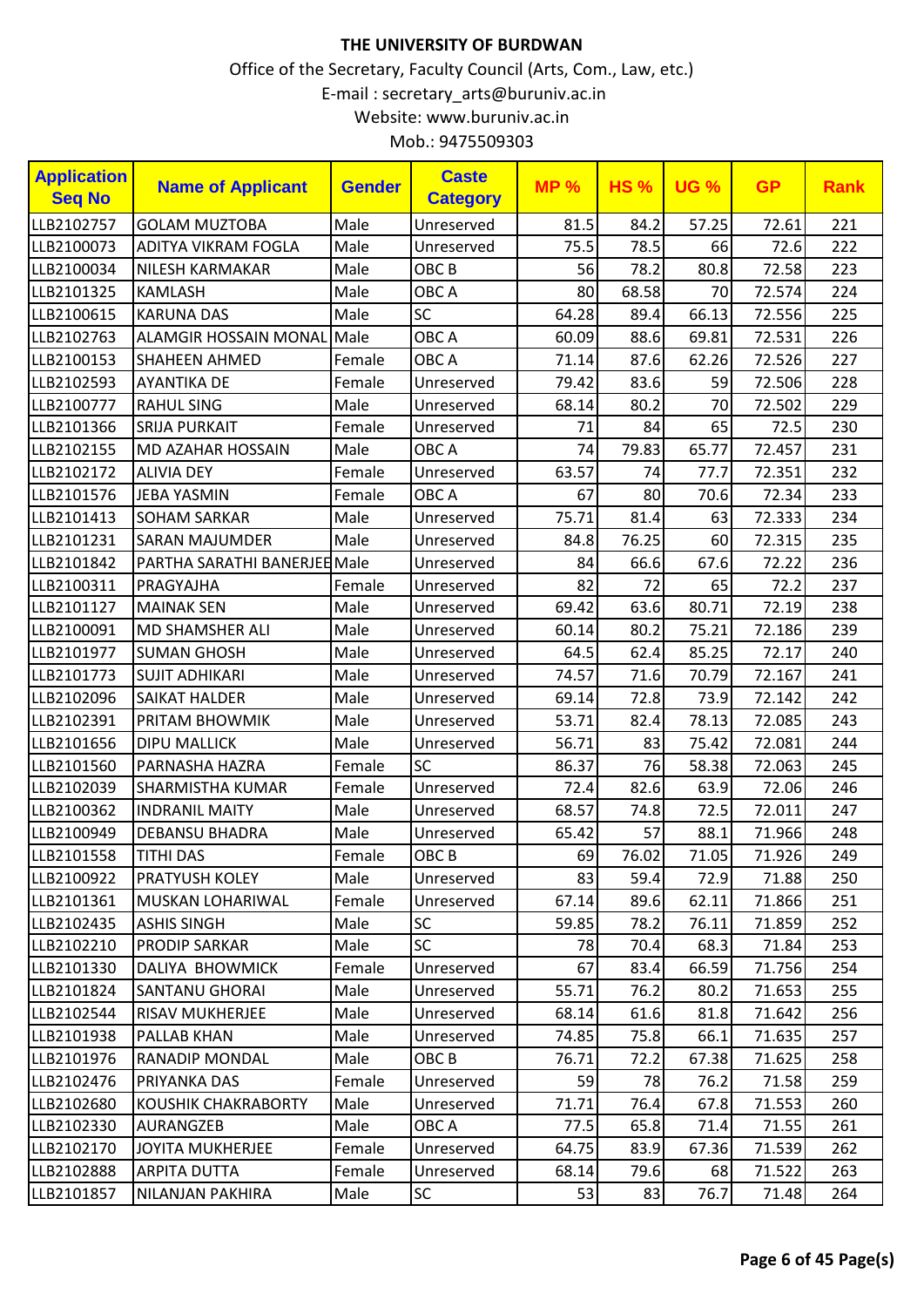|  | Mob.: 9475509303 |
|--|------------------|
|--|------------------|

| <b>Application</b><br><b>Seq No</b> | <b>Name of Applicant</b>           | <b>Gender</b> | <b>Caste</b><br><b>Category</b> | <b>MP%</b> | <b>HS%</b> | <b>UG %</b> | <b>GP</b> | <b>Rank</b> |
|-------------------------------------|------------------------------------|---------------|---------------------------------|------------|------------|-------------|-----------|-------------|
| LLB2101969                          | PRITAM HAZRA                       | Male          | Unreserved                      | 75.85      | 61.8       | 75.4        | 71.455    | 265         |
| LLB2100054                          | <b>MAMTA JAIN</b>                  | Female        | Unreserved                      | 80         | 66         | 69          | 71.4      | 266         |
| LLB2100100                          | <b>ARPAN GARAI</b>                 | Male          | Unreserved                      | 66         | 81.2       | 68.1        | 71.4      | 267         |
| LLB2101484                          | <b>SANTANU JANA</b>                | Male          | Unreserved                      | 75.25      | 63.9       | 74          | 71.345    | 268         |
| LLB2102717                          | <b>DEBKANTA BAGUI</b>              | Male          | OBC <sub>B</sub>                | 67         | 70.8       | 75          | 71.34     | 269         |
| LLB2101482                          | <b>SUMANTA MUKHERJEE</b>           | Male          | Unreserved                      | 84.25      | 55.8       | 73.2        | 71.295    | 270         |
| LLB2101568                          | AFROZA BEGUM                       | Female        | Unreserved                      | 72.37      | 66         | 74.4        | 71.271    | 271         |
| LLB2102460                          | <b>SAGAR MONDAL</b>                | Male          | SC                              | 65         | 79         | 70.13       | 71.252    | 272         |
| LLB2100376                          | <b>SAYAK MUKHERJEE</b>             | Male          | Unreserved                      | 81.85      | 66.8       | 66.6        | 71.235    | 273         |
| LLB2101756                          | <b>SOUMEN CHOUDHURY</b>            | Male          | Unreserved                      | 64.37      | 65         | 81          | 71.211    | 274         |
| LLB2102403                          | <b>DEBJIT MANDAL</b>               | Male          | Unreserved                      | 68         | 66.4       | 77.1        | 71.16     | 275         |
| LLB2102705                          | SOMEDEEP BHATTACHARJE Male         |               | Unreserved                      | 77.9       | 65.2       | 70.5        | 71.13     | 276         |
| LLB2100522                          | <b>ANKIT GIRI</b>                  | Male          | Unreserved                      | 56.71      | 81         | 74.53       | 71.125    | 277         |
| LLB2100209                          | <b>ABRITTI GHOSH</b>               | Female        | Unreserved                      | 58.28      | 70.8       | 81          | 71.124    | 278         |
| LLB2102084                          | <b>SHYAM CHAND CHAKRABOH Male</b>  |               | Unreserved                      | 84.33      | 73         | 59.75       | 71.099    | 279         |
| LLB2100453                          | MISBAH UDDIN HAZARI                | Male          | OBC A                           | 59.57      | 84.6       | 69.6        | 71.091    | 280         |
| LLB2100502                          | <b>INDRANIL MUKHOPADHYAYMale</b>   |               | Unreserved                      | 74.75      | 66.2       | 71.9        | 71.045    | 281         |
| LLB2101309                          | <b>DEBARPAN DUTTA</b>              | Male          | Unreserved                      | 71.6       | 60         | 78.8        | 71        | 282         |
| LLB2100492                          | <b>BALARAM MAJI</b>                | Male          | Unreserved                      | 68.42      | 75.2       | 69.62       | 70.934    | 283         |
| LLB2102325                          | <b>MD OMAR FARUQUE</b>             | Male          | OBC A                           | 79.75      | 81.2       | 56.62       | 70.933    | 284         |
| LLB2100203                          | <b>SURAVI GHOSH</b>                | Female        | Unreserved                      | 84.57      | 82.2       | 52.25       | 70.931    | 285         |
| LLB2100160                          | <b>MAITRY BARMA</b>                | Female        | Unreserved                      | 57.71      | 66.8       | 83.88       | 70.905    | 286         |
| LLB2101631                          | <b>SANU GOSWAMI</b>                | Male          | Unreserved                      | 59         | 77.6       | 74.75       | 70.88     | 287         |
| LLB2102217                          | <b>RAJSI PRASAD</b>                | Female        | Unreserved                      | 78         | 70         | 66.1        | 70.84     | 288         |
| LLB2100226                          | <b>SHAKSHI MISHRA</b>              | Female        | Unreserved                      | 73         | 81.8       | 61          | 70.84     | 289         |
| LLB2100263                          | <b>SAMRAT RUJ</b>                  | Male          | OBC <sub>B</sub>                | 73.14      | 67.6       | 71.5        | 70.822    | 290         |
| LLB2102359                          | <b>SUNRITA DAS</b>                 | Female        | Unreserved                      | 77.3       | 52.67      | 79.5        | 70.791    | 291         |
| LLB2100130                          | <b>BAIVAB HALDER</b>               | Male          | Unreserved                      | 79.7       | 78.6       | 58.23       | 70.782    | 292         |
| LLB2101029                          | SRIJITA DE MONDOL                  | Female        | Unreserved                      | 51         | 76         | 81.7        | 70.78     | 293         |
| LLB2101124                          | ISAYAN GHOSH                       | Male          | OBC B                           | 79.71      | 86.8       | 52          | 70.753    | 294         |
| LLB2100834                          | <b>SWASTYANEEK PRAJNA PRAMMale</b> |               | OBC A                           | 81.28      | 55.8       | 74          | 70.724    | 295         |
| LLB2101916                          | <b>RONITA MONDAL</b>               | Female        | Unreserved                      | 76.71      | 80         | 59.25       | 70.713    | 296         |
| LLB2102459                          | <b>FIROJ MALLICK</b>               | Male          | OBC A                           | 76         | 84.4       | 56.37       | 70.668    | 297         |
| LLB2102327                          | <b>ABDUL AKRAM ANSARI</b>          | Male          | Unreserved                      | 66.42      | 84.8       | 63.25       | 70.666    | 298         |
| LLB2100231                          | <b>VIVEK KUMAR SINGH</b>           | Male          | Unreserved                      | 81.7       | 59         | 71.1        | 70.65     | 299         |
| LLB2101400                          | <b>MOUSUMI DEBNATH</b>             | Female        | Unreserved                      | 58.42      | 70.8       | 79.63       | 70.618    | 300         |
| LLB2101923                          | <b>ROHIT GUHA</b>                  | Male          | Unreserved                      | 65         | 81         | 67          | 70.6      | 301         |
| LLB2100905                          | <b>SUMAN DAS</b>                   | Male          | Unreserved                      | 56.12      | 80.1       | 74.3        | 70.586    | 302         |
| LLB2101446                          | <b>MERUKA DAS</b>                  | Female        | Unreserved                      | 78.12      | 58         | 74.3        | 70.556    | 303         |
| LLB2101951                          | <b>PREETI MUKHERJEE</b>            | Female        | Unreserved                      | 66         | 76.6       | 69.4        | 70.54     | 304         |
| LLB2101515                          | <b>KHOKAN MIR</b>                  | Male          | Unreserved                      | 61.71      | 85         | 66.27       | 70.521    | 305         |
| LLB2102023                          | <b>AKTAR SK</b>                    | Male          | OBC A                           | 78.71      | 71         | 64          | 70.513    | 306         |
| LLB2100939                          | PRITHA DHARGUPTA                   | Female        | Unreserved                      | 65.85      | 77.2       | 68.9        | 70.475    | 307         |
| LLB2101131                          | <b>SUSHAMA GHOSHAL</b>             | Female        | Unreserved                      | 63.71      | 69.2       | 76.5        | 70.473    | 308         |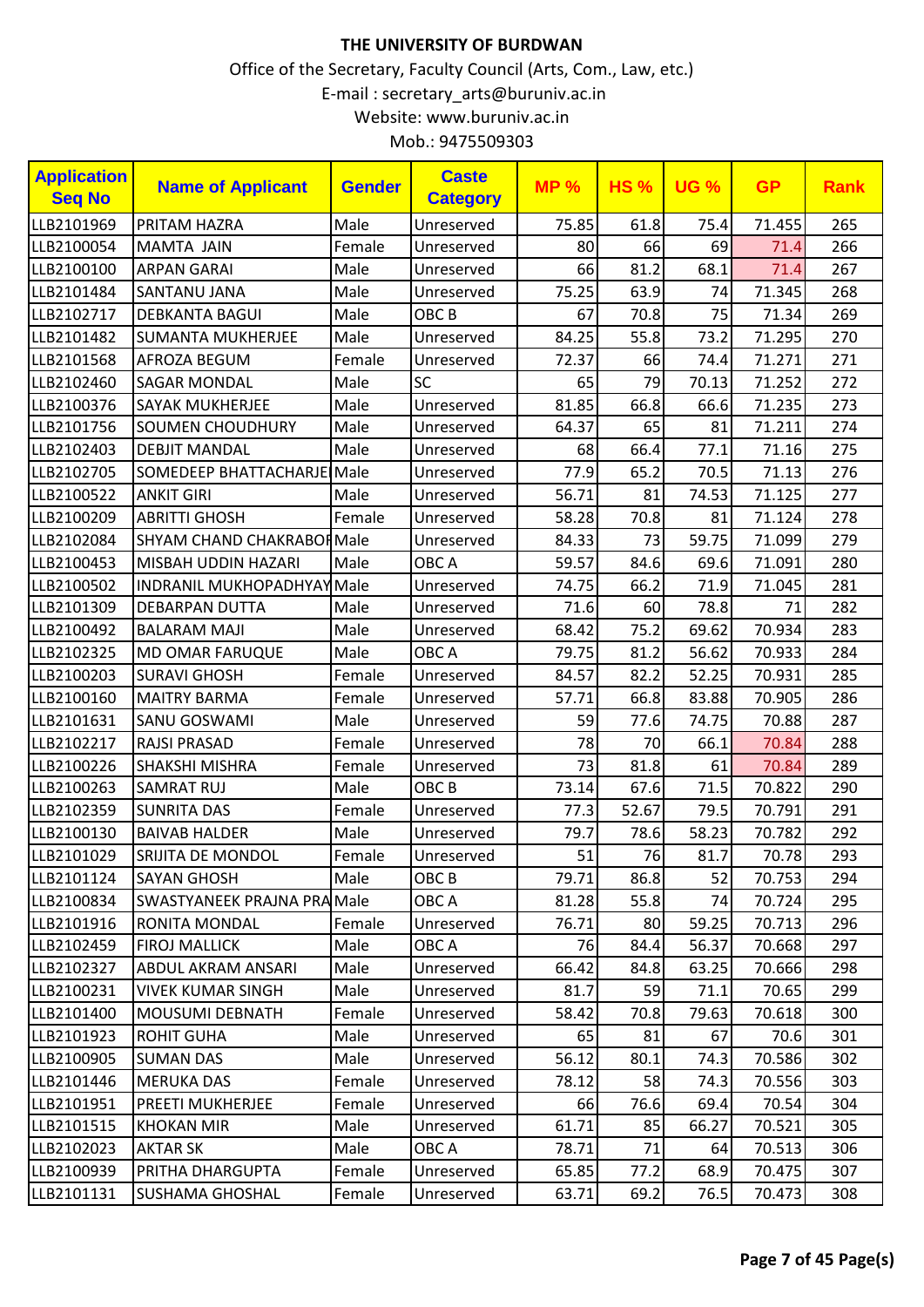| <b>Application</b><br><b>Seq No</b> | <b>Name of Applicant</b>     | <b>Gender</b> | <b>Caste</b><br><b>Category</b> | <b>MP%</b> | <b>HS%</b> | <b>UG %</b> | <b>GP</b> | <b>Rank</b> |
|-------------------------------------|------------------------------|---------------|---------------------------------|------------|------------|-------------|-----------|-------------|
| LLB2102270                          | <b>MURARI NASKAR</b>         | Male          | <b>SC</b>                       | 59.71      | 66         | 81.83       | 70.445    | 309         |
| LLB2102361                          | <b>SANCHARI BANERJEE</b>     | Female        | Unreserved                      | 76         | 65.2       | 70.2        | 70.44     | 310         |
| LLB2101915                          | <b>SHAKIL UDDIN MIDDYA</b>   | Male          | OBC A                           | 79.87      | 80.8       | 55.5        | 70.401    | 311         |
| LLB2102423                          | <b>RAHUL SAMADDER</b>        | Male          | OBC <sub>B</sub>                | 61.57      | 77.08      | 72          | 70.395    | 312         |
| LLB2102505                          | <b>GOURANGO BARMAN</b>       | Male          | <b>SC</b>                       | 60.57      | 87.8       | 64.7        | 70.391    | 313         |
| LLB2101075                          | <b>SHROMONA KOLEY</b>        | Female        | Unreserved                      | 54.57      | 80.8       | 74.37       | 70.359    | 314         |
| LLB2102835                          | <b>MIM AHAMED</b>            | Female        | OBC A                           | 65.71      | 81.6       | 65.3        | 70.313    | 315         |
| LLB2100637                          | KAZI ISMATARA KHATUN         | Female        | Unreserved                      | 58         | 84.4       | 68.9        | 70.28     | 316         |
| LLB2101287                          | <b>INDRAJIT BID</b>          | Male          | Unreserved                      | 63.85      | 74.6       | 71.7        | 70.215    | 317         |
| LLB2102135                          | <b>SIRSASRI BASU MALLICK</b> | Female        | Unreserved                      | 77.75      | 80.2       | 57          | 70.185    | 318         |
| LLB2100870                          | <b>BIJOY PAL</b>             | Male          | <b>SC</b>                       | 62.28      | 80.4       | 68.43       | 70.176    | 319         |
| LLB2100772                          | <b>SAMRAT CHATTERJEE</b>     | Male          | Unreserved                      | 79.71      | 74.2       | 60          | 70.173    | 320         |
| LLB2101517                          | <b>DEBSIKHA SASMAL</b>       | Female        | Unreserved                      | 55.57      | 86.2       | 69.1        | 70.171    | 321         |
| LLB2100583                          | <b>SARBESH SINHA RAY</b>     | Male          | Unreserved                      | 65.14      | 76.4       | 69.2        | 70.142    | 322         |
| LLB2100432                          | <b>AMBIKA BERA</b>           | Female        | Unreserved                      | 60         | 77.8       | 72          | 70.14     | 323         |
| LLB2100145                          | <b>MARUFA KHATUN</b>         | Female        | Unreserved                      | 66.75      | 74.4       | 69.4        | 70.105    | 324         |
| LLB2102019                          | <b>RAJNUR RAHAMAN</b>        | Male          | Unreserved                      | 70.42      | 72.8       | 67.78       | 70.078    | 325         |
| LLB2101284                          | <b>SAHIN ALAM</b>            | Male          | OBC A                           | 76.37      | 81         | 57.1        | 70.051    | 326         |
| LLB2101416                          | <b>SAMPITA DUTTA</b>         | Female        | Unreserved                      | 61.43      | 69.8       | 76.69       | 70.045    | 327         |
| LLB2101733                          | MAHAMMAD ASLAM KHAN Male     |               | OBC <sub>B</sub>                | 54.71      | 72.8       | 79.47       | 70.041    | 328         |
| LLB2100826                          | <b>SUMAN CHOUDHURY</b>       | Male          | Unreserved                      | 75.5       | 66.5       | 68.5        | 70        | 329         |
| LLB2101839                          | <b>PRATIP HAZRA</b>          | Male          | <b>SC</b>                       | 73.42      | 75.6       | 63.2        | 69.986    | 330         |
| LLB2102822                          | <b>EKTA MANTRI</b>           | Female        | Unreserved                      | 72.12      | 81         | 60          | 69.936    | 331         |
| LLB2101154                          | <b>RANJIT RUIDAS</b>         | Male          | <b>SC</b>                       | 63.71      | 82.2       | 65.4        | 69.933    | 332         |
| LLB2101942                          | <b>AISHWARYA DE</b>          | Female        | Unreserved                      | 76         | 81         | 57          | 69.9      | 333         |
| LLB2100405                          | <b>ANUBHAB GHOSH</b>         | Male          | Unreserved                      | 79.5       | 62.2       | 68.4        | 69.87     | 334         |
| LLB2101387                          | <b>AVIJIT HAZRA</b>          | Male          | SC                              | 63         | 66         | 77.9        | 69.86     | 335         |
| LLB2100557                          | <b>FIZA REHAMAN</b>          | Female        | OBC A                           | 71.28      | 75.8       | 64.29       | 69.84     | 336         |
| LLB2100003                          | SOUMADIP NAG                 | Male          | Unreserved                      | 70.2       | 69         | 70.15       | 69.82     | 337         |
| LLB2101383                          | <b>ANANTA PATRA</b>          | Male          | SC                              | 72.4       | 70         | 67.75       | 69.82     | 338         |
| LLB2100641                          | <b>SHOVRA SARKAR</b>         | Female        | Unreserved                      | 70.85      | 77.6       | 63.19       | 69.811    | 339         |
| LLB2102320                          | SATYAJEET MONDAL             | Male          | Unreserved                      | 67.57      | 83.8       | 61          | 69.811    | 340         |
| LLB2100383                          | <b>KALYAN DAS</b>            | Male          | SC                              | 59.5       | 58         | 86.38       | 69.802    | 341         |
| LLB2101051                          | <b>NABANITA PAUL</b>         | Female        | Unreserved                      | 70         | 72         | 68          | 69.8      | 342         |
| LLB2101071                          | <b>SAURABH MANTRI</b>        | Male          | Unreserved                      | 83         | 79         | 53          | 69.8      | 343         |
| LLB2102203                          | <b>KRISHNA DAS</b>           | Male          | <b>SC</b>                       | 72.5       | 71         | 66.83       | 69.782    | 344         |
| LLB2100004                          | <b>SUDIPTO MONDAL</b>        | Male          | Unreserved                      | 63.85      | 78.2       | 67.8        | 69.735    | 345         |
| LLB2102376                          | <b>ENAKSHI DEBNATH</b>       | Female        | <b>SC</b>                       | 74         | 61.7       | 72.47       | 69.698    | 346         |
| LLB2100545                          | <b>ABHIJIT DUTTA</b>         | Male          | Unreserved                      | 69.57      | 87.6       | 56.36       | 69.695    | 347         |
| LLB2100476                          | <b>KARNAB BISWAS</b>         | Male          | <b>SC</b>                       | 78.14      | 71.2       | 62.23       | 69.694    | 348         |
| LLB2100273                          | <b>SHAHID AFTAB MALLICK</b>  | Male          | Unreserved                      | 80         | 67         | 63.9        | 69.66     | 349         |
| LLB2102614                          | <b>MANOJ BARMAN</b>          | Male          | <b>SC</b>                       | 58.85      | 81.2       | 69.08       | 69.647    | 350         |
| LLB2100944                          | KAUSHAYA DAS                 | Female        | Unreserved                      | 74.28      | 71         | 65.11       | 69.628    | 351         |
| LLB2101385                          | ANJUMAN BANU                 | Female        | OBC A                           | 62.14      | 81.4       | 66.38       | 69.614    | 352         |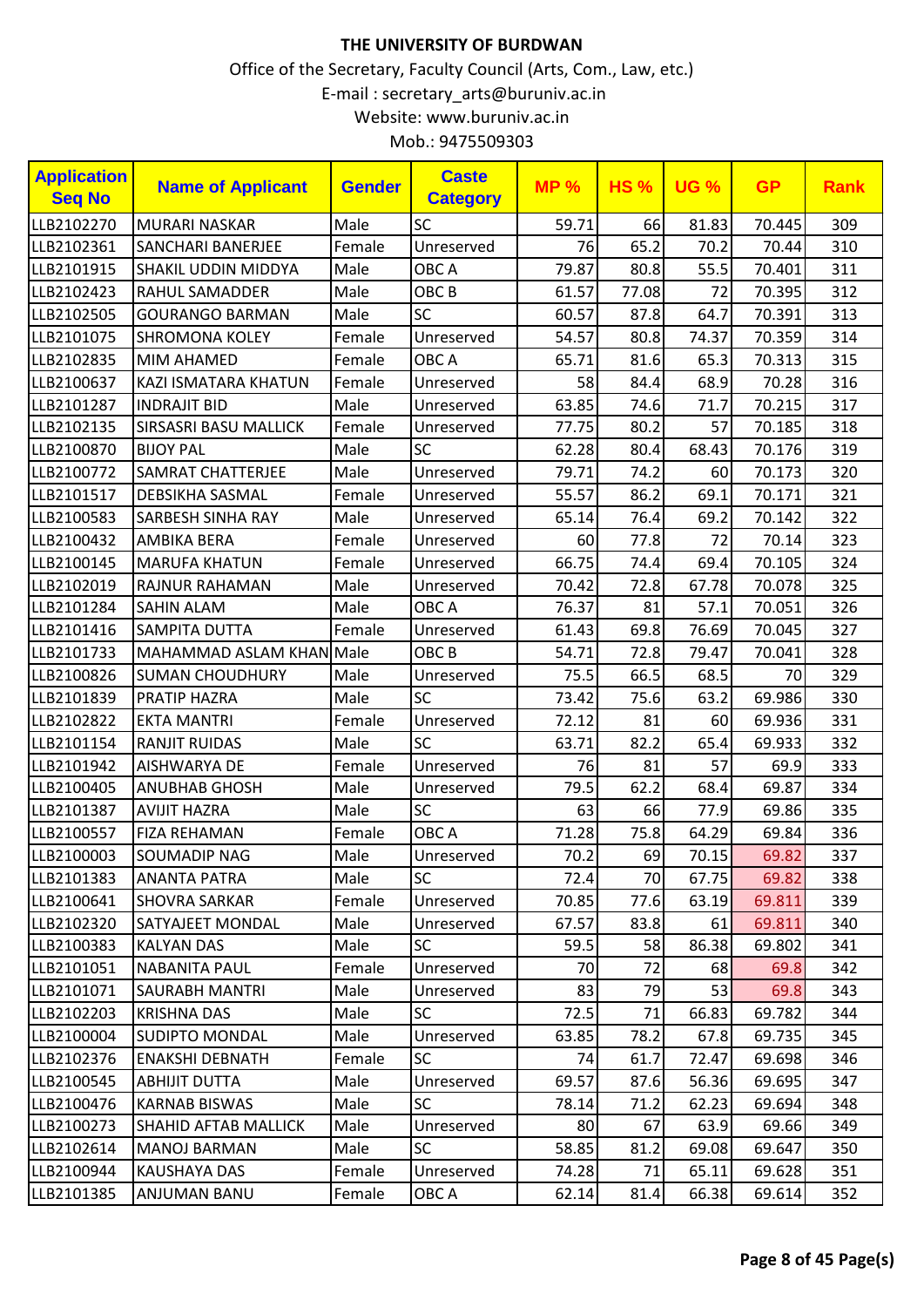| <b>Application</b><br><b>Seq No</b> | <b>Name of Applicant</b>          | <b>Gender</b> | <b>Caste</b><br><b>Category</b> | <b>MP%</b> | <b>HS%</b> | <b>UG %</b> | <b>GP</b> | <b>Rank</b> |
|-------------------------------------|-----------------------------------|---------------|---------------------------------|------------|------------|-------------|-----------|-------------|
| LLB2100031                          | <b>SHREYA DUTTA</b>               | Female        | Unreserved                      | 60.8       | 74.2       | 72.7        | 69.58     | 353         |
| LLB2100994                          | <b>TANVI RUBAIYAT</b>             | Female        | OBC A                           | 75         | 79.6       | 57.87       | 69.528    | 354         |
| LLB2102734                          | <b>NASRAT HOSSAIN ZAHEDI</b>      | Male          | Unreserved                      | 68.85      | 71.4       | 68.62       | 69.523    | 355         |
| LLB2102036                          | <b>SAMAPTI ROY</b>                | Female        | Unreserved                      | 77.14      | 71.6       | 62.25       | 69.522    | 356         |
| LLB2101157                          | MD SAMSER JAMAN                   | Male          | OBC A                           | 76.85      | 76.2       | 59          | 69.515    | 357         |
| LLB2100818                          | <b>KAZI FAYEJ AHAMED</b>          | Male          | OBC <sub>B</sub>                | 74.7       | 77         | 60.01       | 69.514    | 358         |
| LLB2100724                          | <b>TIAS MITRA</b>                 | Male          | Unreserved                      | 81         | 72.6       | 58.58       | 69.512    | 359         |
| LLB2101922                          | <b>INDRANIL HAZRA</b>             | Male          | SC                              | 60.28      | 70.2       | 75.9        | 69.504    | 360         |
| LLB2100483                          | <b>ARGHYA NANDI</b>               | Male          | Unreserved                      | 77.71      | 74.4       | 59.6        | 69.473    | 361         |
| LLB2100189                          | <b>DIBYENDU SANA</b>              | Male          | <b>SC</b>                       | 71.57      | 70.6       | 67          | 69.451    | 362         |
| LLB2101298                          | <b>KABITA MANDAL</b>              | Female        | OBC <sub>B</sub>                | 61.57      | 72.8       | 72.81       | 69.435    | 363         |
| LLB2100640                          | <b>CHAMELI PAL</b>                | Female        | OBC <sub>B</sub>                | 58.42      | 77         | 72          | 69.426    | 364         |
| LLB2100262                          | <b>DEBOLINA BATABYAL</b>          | Female        | Unreserved                      | 53.85      | 74.6       | 77.2        | 69.415    | 365         |
| LLB2100193                          | <b>DIGONTI ACHARYA</b>            | Female        | Unreserved                      | 74         | 77.2       | 60          | 69.36     | 366         |
| LLB2102282                          | <b>RITOJA PAUL</b>                | Female        | Unreserved                      | 76         | 81.33      | 55.37       | 69.347    | 367         |
| LLB2101272                          | <b>GANESH CHANDRA CHANDR Male</b> |               | Unreserved                      | 76.25      | 77.4       | 58.12       | 69.343    | 368         |
| LLB2100960                          | <b>GULSHAN AKHTAR</b>             | Male          | Unreserved                      | 67.72      | 63.4       | 75          | 69.336    | 369         |
| LLB2101906                          | <b>KUSHAL HALDAR</b>              | Male          | <b>SC</b>                       | 76.28      | 69.8       | 63.75       | 69.324    | 370         |
| LLB2102258                          | <b>SUTRISHNA GHOSH</b>            | Female        | Unreserved                      | 72.8       | 80.8       | 58.1        | 69.32     | 371         |
| LLB2101242                          | <b>SHUBHAJIT MONDAL</b>           | Male          | SC                              | 63.42      | 78         | 67.2        | 69.306    | 372         |
| LLB2101684                          | MD ASHIK EKBAL HOSSAIN            | Male          | OBC A                           | 77.25      | 65.6       | 66          | 69.255    | 373         |
| LLB2101125                          | <b>PUJA DAS</b>                   | Female        | Unreserved                      | 77.42      | 89.6       | 47.87       | 69.254    | 374         |
| LLB2100865                          | <b>SUMANA DUTTA</b>               | Female        | Unreserved                      | 65.14      | 73.8       | 68.9        | 69.242    | 375         |
| LLB2101988                          | <b>RENUKA KHAN</b>                | Female        | Unreserved                      | 68.57      | 75.8       | 64.75       | 69.211    | 376         |
| LLB2101200                          | <b>AMIT BAL</b>                   | Male          | Unreserved                      | 69         | 73         | 66.5        | 69.2      | 377         |
| LLB2102669                          | <b>ARPITA BALA</b>                | Female        | <b>SC</b>                       | 62.4       | 82         | 64.7        | 69.2      | 378         |
| LLB2101589                          | SOMSUBHRA NANDI                   | Male          | Unreserved                      | 70.8       | 55         | 78.63       | 69.192    | 379         |
| LLB2101321                          | PRANABA GHOSH                     | Female        | OBC <sub>B</sub>                | 71.57      | 63.6       | 71.58       | 69.183    | 380         |
| LLB2102317                          | PRAHALLAD SARKAR                  | Male          | SC                              | 60.85      | 83.6       | 64.61       | 69.179    | 381         |
| LLB2101234                          | SANGRAMJIT SAM                    | Male          | Unreserved                      | 66.42      | 66.4       | 73.25       | 69.146    | 382         |
| LLB2102369                          | <b>SUROJIT SHAW</b>               | Male          | Unreserved                      | 58.57      | 82.8       | 66.8        | 69.131    | 383         |
| LLB2101600                          | <b>ANKITA SHAW</b>                | Female        | OBC A                           | 66         | 66         | 73.8        | 69.12     | 384         |
| LLB2102289                          | <b>IRFAN KHAN</b>                 | Male          | OBC B                           | 56         | 78.1       | 72.2        | 69.11     | 385         |
| LLB2102732                          | <b>DIPAK GHOSH</b>                | Male          | OBC <sub>B</sub>                | 75.25      | 72.6       | 61.87       | 69.103    | 386         |
| LLB2101892                          | <b>SOURAV GOLDAR</b>              | Male          | <b>SC</b>                       | 66.28      | 78         | 64.51       | 69.088    | 387         |
| LLB2101926                          | <b>SANGEET ROY ADHIKARI</b>       | Male          | <b>SC</b>                       | 55.71      | 80         | 70.9        | 69.073    | 388         |
| LLB2102482                          | <b>RIAZUDDIN MALLICK</b>          | Male          | OBC A                           | 78         | 61.8       | 67.8        | 69.06     | 389         |
| LLB2100629                          | DEBLINA MITRA                     | Female        | Unreserved                      | 60.57      | 75.2       | 70.8        | 69.051    | 390         |
| LLB2102332                          | <b>ABIDA SULTANA</b>              | Female        | OBC A                           | 72.4       | 70         | 65.75       | 69.02     | 391         |
| LLB2101171                          | <b>MD NASIM</b>                   | Male          | OBC A                           | 73.28      | 84.4       | 54.25       | 69.004    | 392         |
| LLB2100963                          | <b>SUPREME GHOSH</b>              | Male          | Unreserved                      | 62         | 68         | 75          | 69        | 393         |
| LLB2100216                          | MASHIRA AMBARIEN                  | Female        | Unreserved                      | 74         | 72         | 63          | 69        | 394         |
| LLB2102768                          | DEBOSMITA KAYAL                   | Female        | <b>SC</b>                       | 83         | 67         | 59.95       | 68.98     | 395         |
| LLB2102695                          | <b>SANKHA GHOSH</b>               | Male          | Unreserved                      | 85.5       | 67.8       | 57.45       | 68.97     | 396         |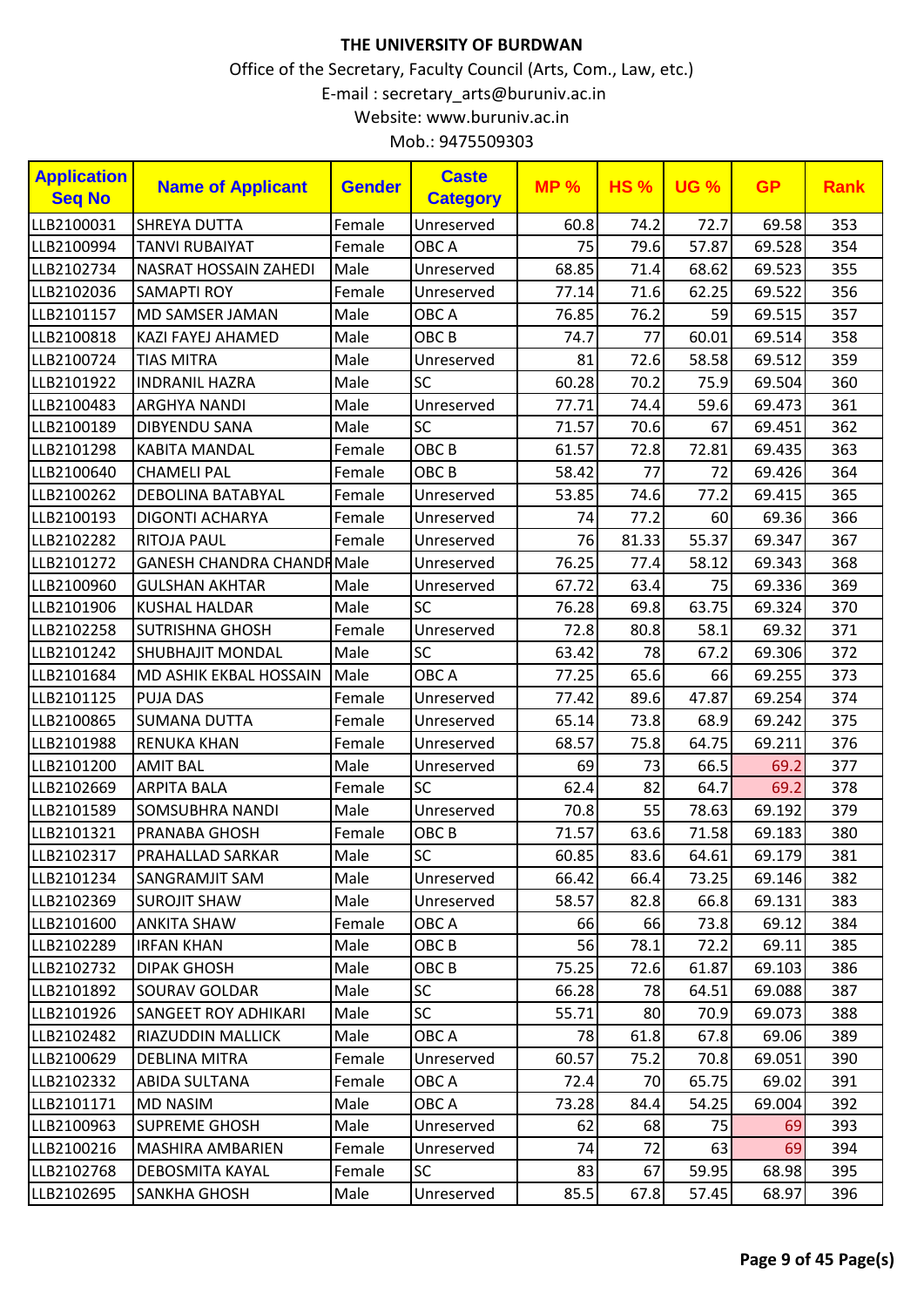| <b>Application</b><br><b>Seq No</b> | <b>Name of Applicant</b>    | <b>Gender</b> | <b>Caste</b><br><b>Category</b> | <b>MP%</b> | <b>HS%</b> | <b>UG %</b> | <b>GP</b> | <b>Rank</b> |
|-------------------------------------|-----------------------------|---------------|---------------------------------|------------|------------|-------------|-----------|-------------|
| LLB2101607                          | <b>TITIR HAZRA</b>          | Female        | SC                              | 55         | 78.2       | 72.5        | 68.96     | 397         |
| LLB2102223                          | <b>MD HAPPY ISMILE SK</b>   | Male          | OBC A                           | 56.85      | 75.8       | 72.87       | 68.943    | 398         |
| LLB2101149                          | RIYA KUMARI SHAH            | Female        | Unreserved                      | 60         | 71         | 74.1        | 68.94     | 399         |
| LLB2101455                          | RAJARSHI GUHA               | Male          | Unreserved                      | 77         | 62         | 68          | 68.9      | 400         |
| LLB2100053                          | KHUSHI NANGALIA             | Female        | Unreserved                      | 62         | 83.75      | 62.87       | 68.873    | 401         |
| LLB2100392                          | <b>NANDITA KUNDU</b>        | Female        | OBC <sub>B</sub>                | 57.42      | 78.8       | 70          | 68.866    | 402         |
| LLB2100753                          | <b>AYAN HALDAR</b>          | Male          | SC                              | 70.14      | 76.8       | 61.95       | 68.862    | 403         |
| LLB2102627                          | <b>ZEENAT PARVEEN</b>       | Female        | Unreserved                      | 67.3       | 71.4       | 68.1        | 68.85     | 404         |
| LLB2101742                          | PUNAMMISHRA                 | Female        | Unreserved                      | 71         | 67.2       | 68.47       | 68.848    | 405         |
| LLB2101577                          | <b>ASIF HOSSAIN</b>         | Male          | OBC A                           | 49.41      | 72.4       | 80.75       | 68.843    | 406         |
| LLB2100490                          | <b>ANIYA KHATUN</b>         | Female        | OBC A                           | 62.87      | 76.2       | 67.8        | 68.841    | 407         |
| LLB2101476                          | <b>TAMOGHNA JYOTI DAS</b>   | Male          | Unreserved                      | 75         | 63.8       | 68          | 68.84     | 408         |
| LLB2102615                          | <b>SABITA BHADRA</b>        | Female        | Unreserved                      | 69.14      | 68.4       | 68.9        | 68.822    | 409         |
| LLB2101705                          | <b>MANISH KUMAR</b>         | Male          | Unreserved                      | 63         | 69         | 73          | 68.8      | 410         |
| LLB2102015                          | <b>JAHIR ABBAS SK</b>       | Male          | OBC A                           | 50.71      | 77.8       | 75.6        | 68.793    | 411         |
| LLB2101341                          | <b>ISHITA MONDAL</b>        | Female        | Unreserved                      | 84.25      | 82.2       | 47.12       | 68.783    | 412         |
| LLB2102452                          | SYEDA MOJAMMELA KHATUFemale |               | Unreserved                      | 58.85      | 58.6       | 83.75       | 68.735    | 413         |
| LLB2102344                          | <b>ABDUL NAYEEM</b>         | Male          | Unreserved                      | 50.12      | 72.4       | 79.87       | 68.704    | 414         |
| LLB2100985                          | PRIYANKA PAL                | Female        | OBC <sub>B</sub>                | 60.71      | 83         | 63.96       | 68.697    | 415         |
| LLB2101412                          | <b>BHOLANATH PRATIHAR</b>   | Male          | Unreserved                      | 83.25      | 68.4       | 57.88       | 68.647    | 416         |
| LLB2102696                          | <b>RIMA MAITY</b>           | Female        | Unreserved                      | 69.14      | 73         | 65          | 68.642    | 417         |
| LLB2101748                          | <b>ANIRBAN DAS</b>          | Male          | Unreserved                      | 65.86      | 74.4       | 66.31       | 68.602    | 418         |
| LLB2100886                          | <b>SONIA PARVIN</b>         | Female        | OBC A                           | 67.71      | 56.8       | 78          | 68.553    | 419         |
| LLB2100471                          | <b>ROHAN GHOSH</b>          | Male          | Unreserved                      | 60         | 75         | 70          | 68.5      | 420         |
| LLB2100746                          | <b>IFFATH JASMIN</b>        | Female        | OBC A                           | 57         | 82         | 66.92       | 68.468    | 421         |
| LLB2100544                          | <b>SAILEN GIRI</b>          | Male          | Unreserved                      | 64         | 78         | 64.5        | 68.4      | 422         |
| LLB2101940                          | <b>SANJOY SASMAL</b>        | Male          | Unreserved                      | 69.86      | 69         | 66.78       | 68.37     | 423         |
| LLB2100315                          | PRASENJIT DAS               | Male          | OBC <sub>B</sub>                | 44.71      | 77.8       | 79.01       | 68.357    | 424         |
| LLB2101943                          | <b>IMRAN MALLICK</b>        | Male          | OBC A                           | 72.12      | 53.4       | 76.75       | 68.356    | 425         |
| LLB2101447                          | PAMPA NAMHATA               | Female        | Unreserved                      | 66.62      | 50.6       | 82.88       | 68.318    | 426         |
| LLB2102531                          | <b>MANALI GHOSH</b>         | Female        | OBC B                           | 83         | 78         | 50          | 68.3      | 427         |
| LLB2100183                          | <b>INDRANIL MITRA</b>       | Male          | Unreserved                      | 80.14      | 75         | 54.37       | 68.29     | 428         |
| LLB2100804                          | <b>MD TANBIR HOSSAIN</b>    | Male          | OBC A                           | 54.62      | 67.67      | 79          | 68.287    | 429         |
| LLB2100810                          | <b>SOUMITA SAI</b>          | Female        | Unreserved                      | 63.28      | 76.2       | 66.1        | 68.284    | 430         |
| LLB2100141                          | SAYANI NAG                  | Female        | Unreserved                      | 80.71      | 78.2       | 51.5        | 68.273    | 431         |
| LLB2101834                          | <b>RANU GHOSH</b>           | Female        | OBC B                           | 47.42      | 82.4       | 73.3        | 68.266    | 432         |
| LLB2102601                          | <b>AYENDRILA DE</b>         | Female        | Unreserved                      | 74.42      | 81.6       | 53.63       | 68.258    | 433         |
| LLB2101886                          | <b>SUSHMITA KHANRA</b>      | Female        | OBC B                           | 65.71      | 81.8       | 60          | 68.253    | 434         |
| LLB2100305                          | <b>RAJESH GUHA</b>          | Male          | Unreserved                      | 61.33      | 83.2       | 62.2        | 68.239    | 435         |
| LLB2102766                          | <b>VISHAL JHA</b>           | Male          | Unreserved                      | 49.14      | 79         | 74.42       | 68.21     | 436         |
| LLB2102201                          | <b>RAKESH RANA</b>          | Male          | Unreserved                      | 79.12      | 70.6       | 58.23       | 68.208    | 437         |
| LLB2100692                          | <b>DIBALOK SARKAR</b>       | Male          | Unreserved                      | 78.63      | 82.2       | 49.88       | 68.201    | 438         |
| LLB2101635                          | <b>NIRMOY MONDAL</b>        | Male          | <b>SC</b>                       | 62         | 86.8       | 58.86       | 68.184    | 439         |
| LLB2100805                          | <b>MD IMRAN HOSSAIN</b>     | Male          | OBC A                           | 68.25      | 72.31      | 65          | 68.168    | 440         |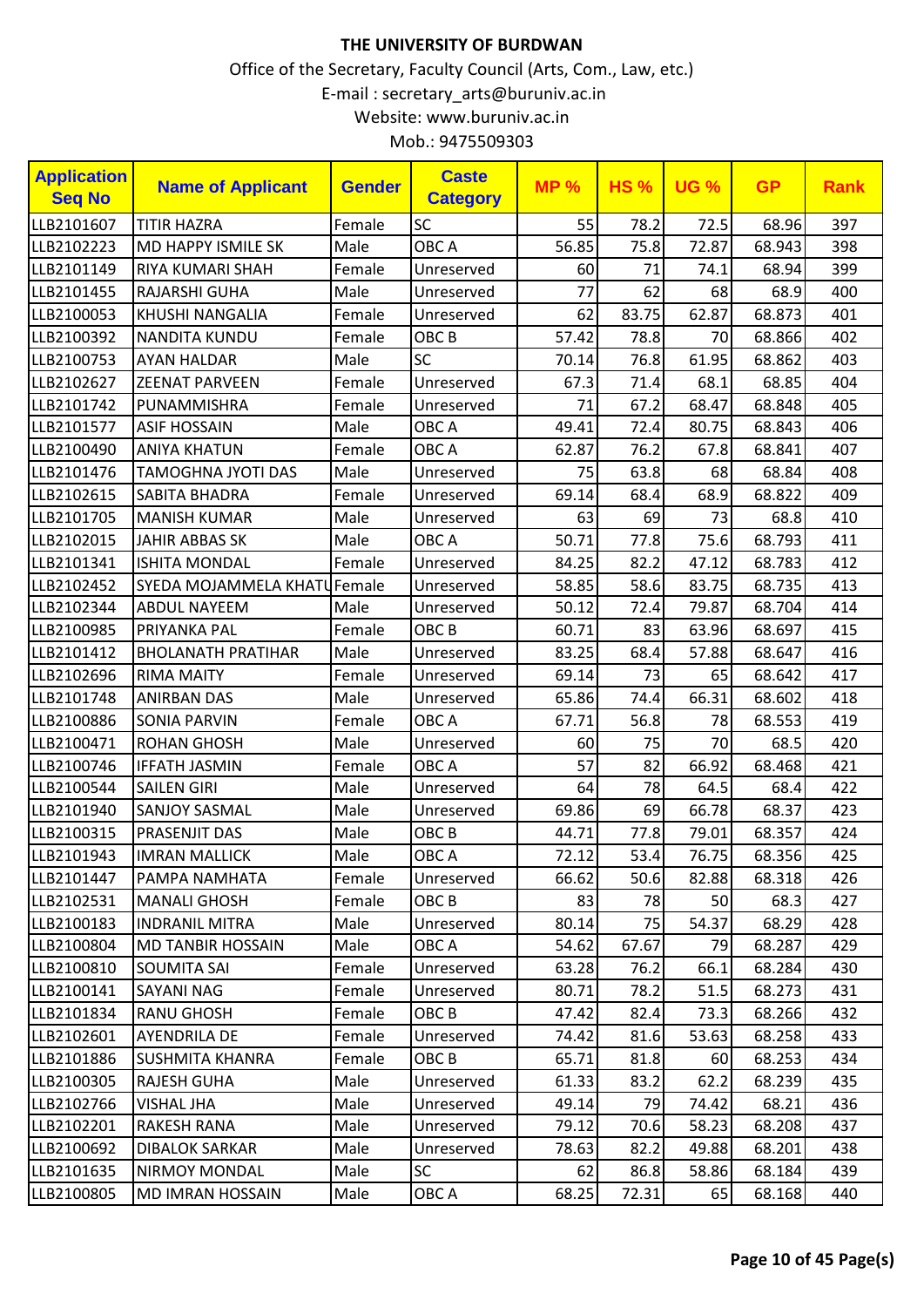| <b>Application</b><br><b>Seq No</b> | <b>Name of Applicant</b>            | <b>Gender</b> | <b>Caste</b><br><b>Category</b> | <b>MP%</b> | <b>HS%</b> | <b>UG %</b> | <b>GP</b> | <b>Rank</b> |
|-------------------------------------|-------------------------------------|---------------|---------------------------------|------------|------------|-------------|-----------|-------------|
| LLB2102384                          | <b>ARPAN KAPTI</b>                  | Male          | <b>SC</b>                       | 83.14      | 73.4       | 53          | 68.162    | 441         |
| LLB2101816                          | <b>SANTANU MAHATA</b>               | Male          | OBC <sub>B</sub>                | 50.71      | 74.4       | 76.55       | 68.153    | 442         |
| LLB2100017                          | <b>TAPAS GORAI</b>                  | Male          | OBC <sub>B</sub>                | 55.57      | 67.6       | 78          | 68.151    | 443         |
| LLB2102273                          | <b>CHANDRIKA DUTTA</b>              | Female        | Unreserved                      | 57.28      | 75.2       | 71          | 68.144    | 444         |
| LLB2100908                          | RIYA KHANRA                         | Female        | Unreserved                      | 66.42      | 70.8       | 67.33       | 68.098    | 445         |
| LLB2101775                          | <b>BIKASH MONDAL</b>                | Male          | OBC <sub>B</sub>                | 81.71      | 85.2       | 45          | 68.073    | 446         |
| LLB2100403                          | <b>ARITRA SARKAR</b>                | Male          | <b>SC</b>                       | 64.85      | 82         | 60          | 68.055    | 447         |
| LLB2100599                          | <b>HUMAYUN KOBIR</b>                | Male          | OBC A                           | 85.66      | 71         | 52.62       | 68.046    | 448         |
| LLB2102557                          | DIPANWITA MOHANTA                   | Female        | Unreserved                      | 73.14      | 87.6       | 49.5        | 68.022    | 449         |
| LLB2100853                          | <b>PUJA THAKUR</b>                  | Female        | Unreserved                      | 72         | 68         | 65          | 68        | 450         |
| LLB2101252                          | <b>SHYAM SUNDAR ADHIKARY Male</b>   |               | Unreserved                      | 49         | 73.6       | 78          | 67.98     | 451         |
| LLB2101139                          | SNIGDHA CHATTARAJ                   | Female        | Unreserved                      | 61         | 70         | 71.7        | 67.98     | 452         |
| LLB2100155                          | RAJARAM MONDAL                      | Male          | <b>SC</b>                       | 52         | 77.2       | 73.03       | 67.972    | 453         |
| LLB2101973                          | RITUPARNA SAMANTA                   | Male          | Unreserved                      | 62         | 66         | 73.9        | 67.96     | 454         |
| LLB2101350                          | <b>DHARITRI RANI BISAI</b>          | Female        | Unreserved                      | 76         | 67.5       | 62.27       | 67.958    | 455         |
| LLB2100047                          | RAKESH KUMAR DUTTA                  | Male          | Unreserved                      | 63         | 63.2       | 75.13       | 67.912    | 456         |
| LLB2101667                          | <b>SAMIR KAYAL</b>                  | Male          | <b>SC</b>                       | 60         | 74.5       | 68.9        | 67.91     | 457         |
| LLB2101349                          | <b>DEBABRATA BHOWMIK</b>            | Male          | Unreserved                      | 53         | 73.6       | 74.81       | 67.904    | 458         |
| LLB2101345                          | <b>SUBHO GOPAL PAN</b>              | Male          | Unreserved                      | 52         | 67         | 80.4        | 67.86     | 459         |
| LLB2100793                          | <b>RUMA NANDI</b>                   | Female        | Unreserved                      | 75.38      | 67.4       | 62.5        | 67.834    | 460         |
| LLB2101862                          | PRIYA TIWARI                        | Female        | Unreserved                      | 68.4       | 75.75      | 61.4        | 67.805    | 461         |
| LLB2100595                          | <b>SOUVIK GHOSH</b>                 | Male          | Unreserved                      | 85.3       | 73.8       | 50.13       | 67.782    | 462         |
| LLB2101202                          | <b>PRALAY MONDAL</b>                | Male          | OBC <sub>B</sub>                | 69.57      | 75         | 61          | 67.771    | 463         |
| LLB2102187                          | <b>SRIJANI KOLE</b>                 | Female        | Unreserved                      | 54.8       | 84.6       | 64.8        | 67.74     | 464         |
| LLB2101870                          | <b>GOPAL SINGH KUSHWAHA</b>         | Male          | Unreserved                      | 71         | 73         | 61.34       | 67.736    | 465         |
| LLB2100695                          | <b>CHANDAN KUMAR DEY</b>            | Male          | SC                              | 72.25      | 65.2       | 66.19       | 67.711    | 466         |
| LLB2101651                          | <b>AYAN BANERJEE</b>                | Male          | Unreserved                      | 65.75      | 70.6       | 67          | 67.705    | 467         |
| LLB2101559                          | DIPANWITA BANERJEE                  | Female        | Unreserved                      | 49.57      | 80.4       | 71.7        | 67.671    | 468         |
| LLB2101021                          | SK AJIJUL ISLAM                     | Male          | OBC A                           | 59.71      | 85.8       | 60.04       | 67.669    | 469         |
| LLB2101643                          | <b>PRITHIDEEP BHATTACHARJEMale</b>  |               | Unreserved                      | 83.6       | 65.4       | 57.38       | 67.652    | 470         |
| LLB2100404                          | <b>SOUROJIT ROY</b>                 | Male          | Unreserved                      | 82         | 60         | 62.61       | 67.644    | 471         |
| LLB2100624                          | <b>KRISHNAPRIYO CHATTERJEE Male</b> |               | Unreserved                      | 72.28      | 77.2       | 57          | 67.644    | 472         |
| LLB2100343                          | ABHINASH KUMAR GIRI                 | Male          | Unreserved                      | 70.42      | 80.2       | 56.11       | 67.63     | 473         |
| LLB2101238                          | ALIVA CHAKRABORTY                   | Female        | Unreserved                      | 60.42      | 75.2       | 67.35       | 67.626    | 474         |
| LLB2100026                          | SAPTASHREE HALDER                   | Female        | Unreserved                      | 53.28      | 77         | 71.34       | 67.62     | 475         |
| LLB2102651                          | TITHI SARKAR                        | Female        | Unreserved                      | 67.85      | 72.2       | 64          | 67.615    | 476         |
| LLB2102340                          | MAHESWAR KARMAKAR                   | Male          | OBC B                           | 39         | 75         | 83.5        | 67.6      | 477         |
| LLB2101210                          | <b>SUDESHNA MITRA</b>               | Female        | Unreserved                      | 75         | 85         | 49          | 67.6      | 478         |
| LLB2102782                          | ARPITA BARMAN                       | Female        | <b>SC</b>                       | 60.28      | 75.6       | 67.08       | 67.596    | 479         |
| LLB2101434                          | <b>ABIA FORID</b>                   | Female        | OBC A                           | 59.71      | 80.4       | 63.9        | 67.593    | 480         |
| LLB2100137                          | <b>IPSITA KARMAKAR</b>              | Female        | OBC B                           | 44.28      | 82         | 74.21       | 67.568    | 481         |
| LLB2100788                          | <b>ATREYI GHOSH</b>                 | Female        | OBC B                           | 74         | 64         | 65.38       | 67.552    | 482         |
| LLB2100272                          | MD ZEESHAN ALI                      | Male          | Unreserved                      | 66.42      | 76.8       | 61.4        | 67.526    | 483         |
| LLB2100821                          | SAPTADIPA MONDAL                    | Female        | Unreserved                      | 65.28      | 87.4       | 54.25       | 67.504    | 484         |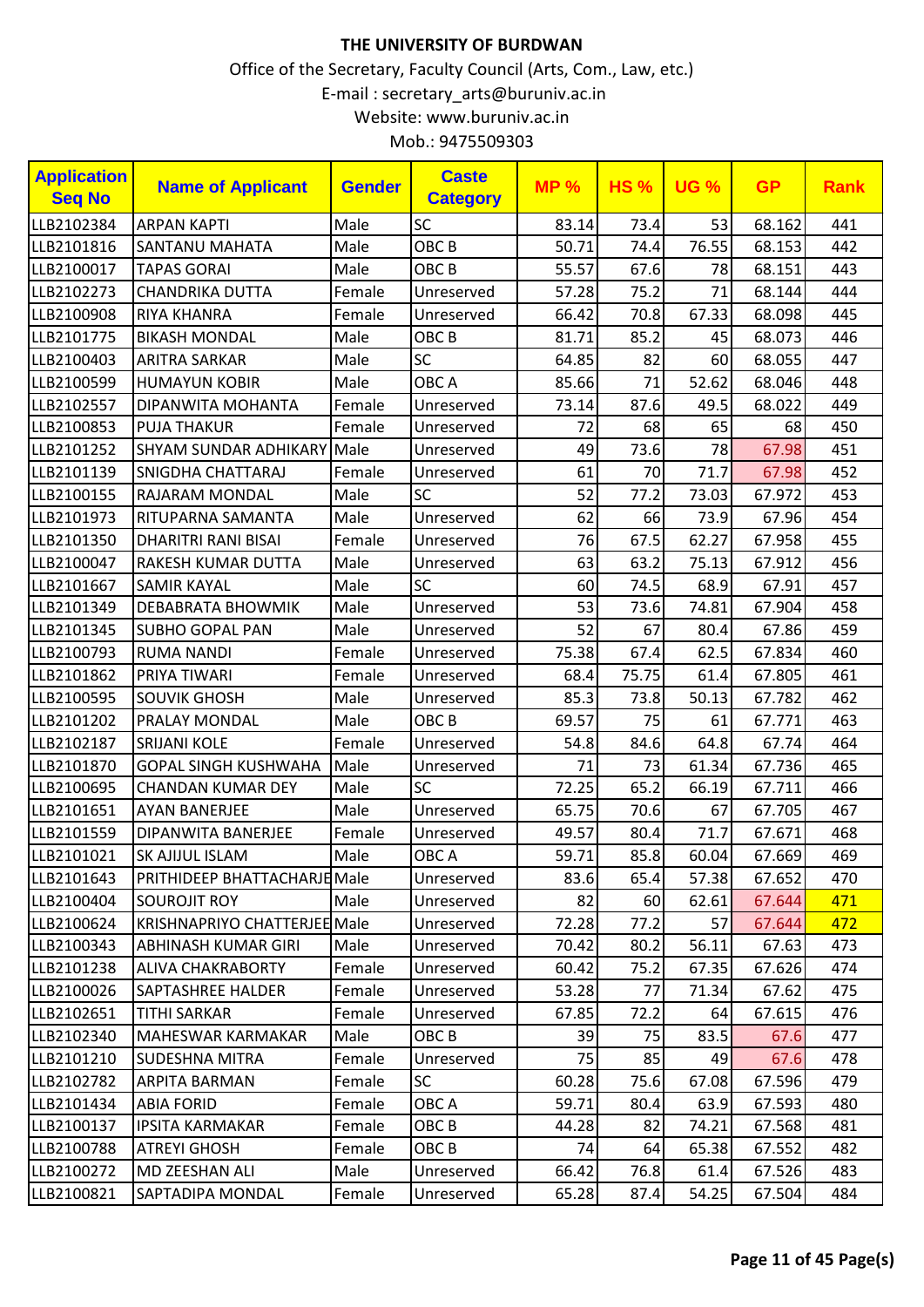| <b>Application</b><br><b>Seq No</b> | <b>Name of Applicant</b>   | <b>Gender</b> | <b>Caste</b><br><b>Category</b> | <b>MP%</b> | <b>HS%</b> | <b>UG %</b> | <b>GP</b> | <b>Rank</b> |
|-------------------------------------|----------------------------|---------------|---------------------------------|------------|------------|-------------|-----------|-------------|
| LLB2101928                          | <b>SANCHARI GHOSH</b>      | Female        | Unreserved                      | 58.85      | 87.6       | 58.9        | 67.495    | 485         |
| LLB2101055                          | <b>SANGRAM CHANDRA DAS</b> | Male          | Unreserved                      | 69.42      | 69.6       | 64.4        | 67.466    | 486         |
| LLB2102498                          | <b>PAMPA GHOSH</b>         | Female        | OBC <sub>B</sub>                | 66.25      | 77         | 61.12       | 67.423    | 487         |
| LLB2102336                          | <b>SUBRATA MALIK</b>       | Male          | <b>SC</b>                       | 54.85      | 75         | 71.14       | 67.411    | 488         |
| LLB2100508                          | PALLARI SANTRA             | Female        | Unreserved                      | 49.14      | 75.4       | 75.1        | 67.402    | 489         |
| LLB2102894                          | <b>KUMAR BAM BAM</b>       | Male          | Unreserved                      | 62         | 72         | 68          | 67.4      | 490         |
| LLB2102895                          | <b>KRISHANU MONDAL</b>     | Male          | <b>SC</b>                       | 53.57      | 73.6       | 73.11       | 67.395    | 491         |
| LLB2100306                          | <b>SOUMYA SAMANTA</b>      | Male          | Unreserved                      | 70.28      | 72.8       | 61.16       | 67.388    | 492         |
| LLB2101975                          | <b>SUMANTA HALDER</b>      | Male          | SC                              | 65.71      | 78.8       | 60          | 67.353    | 493         |
| LLB2101677                          | <b>DITIPRIYA GHOSH</b>     | Female        | Unreserved                      | 82.3       | 62.2       | 60          | 67.35     | 494         |
| LLB2100310                          | <b>SHANKHO SHUVRO DAS</b>  | Male          | Unreserved                      | 79.14      | 64         | 60.92       | 67.31     | 495         |
| LLB2100162                          | <b>RISHA BARUA</b>         | Female        | <b>ST</b>                       | 57         | 63.8       | 77.63       | 67.292    | 496         |
| LLB2101324                          | <b>DILBAHADUR BAURI</b>    | Male          | SC                              | 72.14      | 87         | 48.87       | 67.29     | 497         |
| LLB2100910                          | <b>PREETI JAIN</b>         | Female        | Unreserved                      | 80         | 81         | 47.44       | 67.276    | 498         |
| LLB2102060                          | <b>SOMNATH MONDAL</b>      | Male          | OBC <sub>B</sub>                | 76.28      | 80.2       | 50.75       | 67.244    | 499         |
| LLB2100443                          | <b>DIBYA SAHA</b>          | Female        | SC                              | 58.57      | 72.2       | 70          | 67.231    | 500         |
| LLB2102148                          | <b>SHREYASI PARALI</b>     | Female        | Unreserved                      | 58.57      | 74         | 68.6        | 67.211    | 501         |
| LLB2102619                          | <b>SHUBHRADEEP DAS</b>     | Male          | <b>SC</b>                       | 63.42      | 69.2       | 68.54       | 67.202    | 502         |
| LLB2100347                          | <b>SK MINHAZ</b>           | Male          | Unreserved                      | 58.85      | 72.6       | 69.4        | 67.195    | 503         |
| LLB2101276                          | <b>SABNAM KHATUN</b>       | Female        | OBC A                           | 57         | 73.6       | 70          | 67.18     | 504         |
| LLB2101954                          | SACHIN SHARMA              | Male          | Unreserved                      | 42.29      | 77         | 78.46       | 67.171    | 505         |
| LLB2101884                          | <b>MOHIMA KHATUN</b>       | Female        | Unreserved                      | 74         | 72         | 58.3        | 67.12     | 506         |
| LLB2101663                          | <b>KAUSHIK BISWAS</b>      | Male          | <b>SC</b>                       | 71.37      | 68         | 63.25       | 67.111    | 507         |
| LLB2100873                          | <b>MANAMI ROY</b>          | Female        | Unreserved                      | 67.14      | 73.8       | 62.07       | 67.11     | 508         |
| LLB2101958                          | <b>AMIT KUMAR DAS</b>      | Male          | Unreserved                      | 50.57      | 80         | 69.84       | 67.107    | 509         |
| LLB2101919                          | <b>SUBHA BANERJEE</b>      | Female        | Unreserved                      | 69         | 77         | 58.25       | 67.1      | 510         |
| LLB2101882                          | <b>DIPANKAR JANA</b>       | Male          | Unreserved                      | 74.5       | 60.4       | 66.5        | 67.07     | 511         |
| LLB2100151                          | <b>ISITA MONDAL</b>        | Female        | OBC <sub>B</sub>                | 80.87      | 56         | 65          | 67.061    | 512         |
| LLB2102419                          | <b>JHUMPA BAGLI</b>        | Female        | Unreserved                      | 63.71      | 71.8       | 66          | 67.053    | 513         |
| LLB2100750                          | <b>BIKRAM MONDAL</b>       | Male          | <b>SC</b>                       | 65.43      | 70         | 66.04       | 67.045    | 514         |
| LLB2100092                          | <b>ADITI BANDYOPADHYAY</b> | Female        | Unreserved                      | 71.28      | 81         | 53.38       | 67.036    | 515         |
| LLB2100167                          | KOMAL JYOTI MONDAL         | Female        | Unreserved                      | 72.8       | 60.25      | 67.8        | 67.035    | 516         |
| LLB2101236                          | <b>SUBHAJIT CHOWDHURY</b>  | Male          | Unreserved                      | 63.71      | 74.4       | 64          | 67.033    | 517         |
| LLB2101437                          | MONI SHANKAR SENGUPTA Male |               | Unreserved                      | 66.87      | 79         | 58.13       | 67.013    | 518         |
| LLB2101877                          | <b>AMRIT GHOSH</b>         | Male          | Unreserved                      | 67         | 75         | 61          | 67        | 519         |
| LLB2100442                          | <b>TAUFIK PIYADA</b>       | Male          | OBC A                           | 74.85      | 66.8       | 61.25       | 66.995    | 520         |
| LLB2102241                          | <b>PARIJAT BANERJEE</b>    | Male          | Unreserved                      | 90.75      | 72.4       | 45.12       | 66.993    | 521         |
| LLB2101808                          | <b>ANANYA DEY</b>          | Female        | Unreserved                      | 77.2       | 75.25      | 53.13       | 66.987    | 522         |
| LLB2102113                          | <b>DIPA BAG</b>            | Female        | <b>SC</b>                       | 72         | 79.6       | 53.75       | 66.98     | 523         |
| LLB2102512                          | PAROMITA BASAK             | Female        | Unreserved                      | 59.42      | 66.8       | 72.75       | 66.966    | 524         |
| LLB2100662                          | <b>SARMINA KHATUN</b>      | Female        | OBC A                           | 65         | 67.6       | 67.95       | 66.96     | 525         |
| LLB2100150                          | <b>PAYAL GUPTA</b>         | Female        | Unreserved                      | 70.3       | 84.25      | 51.44       | 66.941    | 526         |
| LLB2101565                          | <b>FARHANA BEGUM</b>       | Female        | Unreserved                      | 64         | 70.18      | 66.7        | 66.934    | 527         |
| LLB2100868                          | <b>RATRI ROY</b>           | Female        | Unreserved                      | 48.85      | 73         | 75.9        | 66.915    | 528         |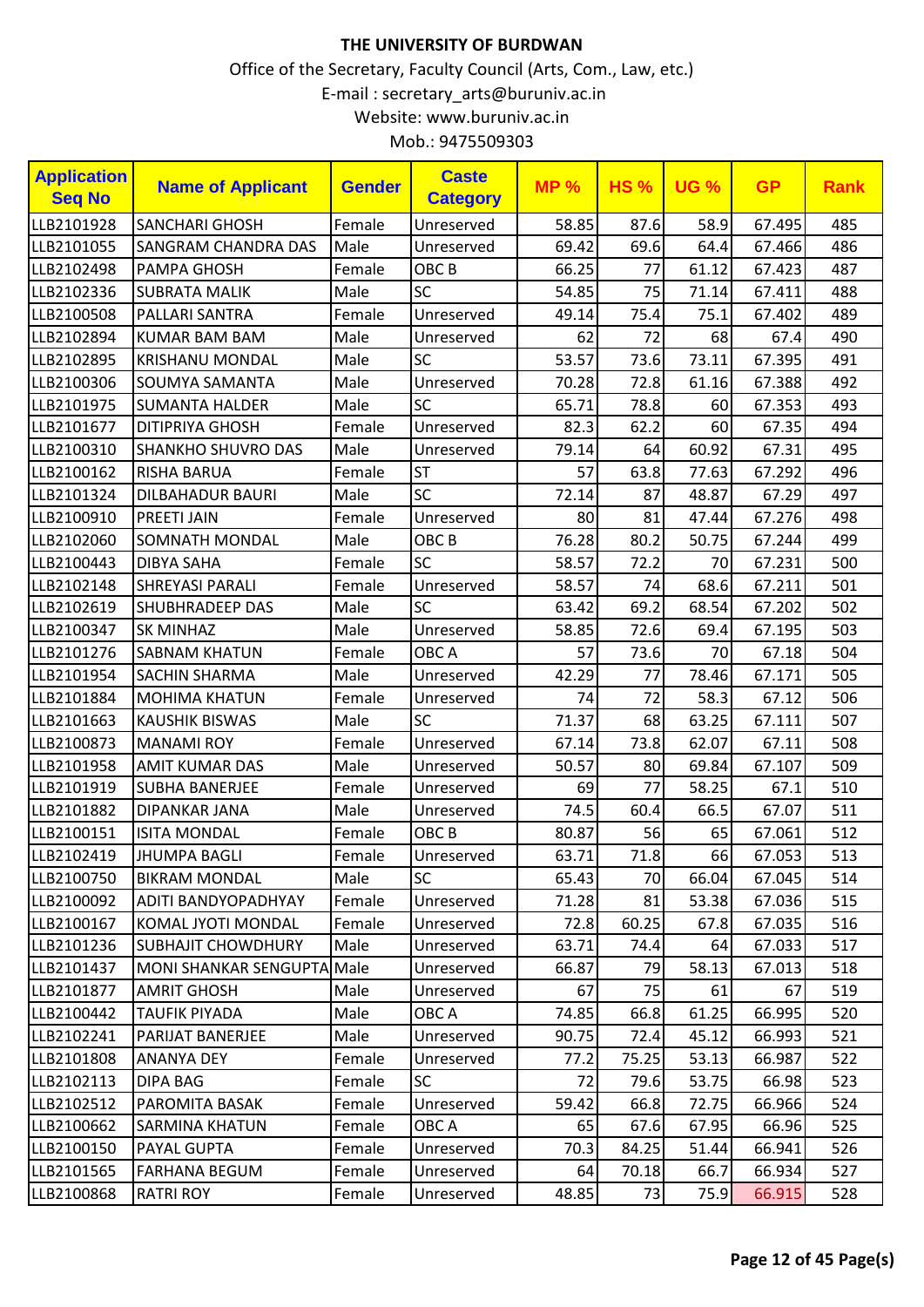| <b>Application</b><br><b>Caste</b><br><b>MP%</b><br><b>HS%</b><br><b>UG %</b><br><b>Name of Applicant</b><br><b>Gender</b><br><b>Seq No</b><br><b>Category</b> | <b>GP</b>    | <b>Rank</b> |
|----------------------------------------------------------------------------------------------------------------------------------------------------------------|--------------|-------------|
| LLB2100565<br>Male<br>68.8<br><b>SUDIPTA SAHA</b><br>60.29<br>70.47<br>Unreserved                                                                              | 66.915       | 529         |
| 73.8<br>LLB2100188<br>Female<br>49.14<br><b>TRISHA MUKHERJEE</b><br>Unreserved                                                                                 | 75<br>66.882 | 530         |
| 80.6<br>67.8<br>LLB2101563<br><b>SHUBHRA MAITY</b><br>Female<br>51.86<br>Unreserved                                                                            | 66.858       | 531         |
| 80.6<br>LLB2101759<br>51.86<br>67.8<br><b>SHUBHRA MAITY</b><br>Female<br>Unreserved                                                                            | 66.858       | 532         |
| 71.8<br>Male<br>72.28<br>59.08<br>LLB2100697<br><b>NAITIK GOSWAMI</b><br>Unreserved                                                                            | 66.856       | 533         |
| 76.4<br>71.6<br>56.13<br>LLB2102770<br>Male<br><b>DEBANJAN CHATTERJEE</b><br>Unreserved                                                                        | 66.852       | 534         |
| LLB2102269<br><b>RIYA MONDAL</b><br>62.71<br>78.6<br>61.14<br>Female<br>Unreserved                                                                             | 66.849       | 535         |
| 69.4<br>LLB2102300<br>Male<br>55<br>PABITRA SMPATRA<br>80<br>Unreserved                                                                                        | 66.82        | 536         |
| <b>SC</b><br>66.43<br>61.12<br>Male<br>74.8<br>LLB2101902<br><b>SANDIPAN MONDAL</b>                                                                            | 66.817       | 537         |
| LLB2102518<br><b>PROSAN DAS</b><br>Male<br>OBC <sub>B</sub><br>57<br>75.6<br>67.59                                                                             | 66.816       | 538         |
| 64.57<br>75.4<br>62<br>LLB2101123<br><b>ASIMA MANNA</b><br>Female<br>Unreserved                                                                                | 66.791       | 539         |
| 56.25<br>66.8<br>LLB2100397<br><b>ANIRBAN BASU</b><br>Male<br>Unreserved<br>80.75                                                                              | 66.765       | 540         |
| Male<br>66.14<br>67.2<br>LLB2101020<br><b>BIKRAM DEY</b><br>66.8<br>Unreserved                                                                                 | 66.762       | 541         |
| <b>VIJAYENDRA PRATAP SINGH Male</b><br>84.2<br>59<br>59.48<br>LLB2100283<br>Unreserved                                                                         | 66.752       | 542         |
| LLB2102195<br>SC<br>67.11<br><b>SUBHASH MONDAL</b><br>Male<br>48.42<br>84.6                                                                                    | 66.75        | 543         |
| OBC <sub>B</sub><br>57<br>LLB2100792<br>Male<br>79<br><b>ADITYA DUTTA</b><br>60                                                                                | 66.7         | 544         |
| 73.75<br>LLB2101039<br>62<br>62<br>RACHITA BANERJEE<br>Female<br>Unreserved                                                                                    | 66.7         | 545         |
| 79<br>62<br>Male<br>61<br>LLB2100180<br><b>SOUVIK DE CHAUDHURI</b><br>Unreserved                                                                               | 66.7         | 546         |
| 67.2<br>83<br>LLB2101869<br>RUMA SAMANTA<br>Female<br>44.42<br>Unreserved                                                                                      | 66.686       | 547         |
| 65.87<br><b>SC</b><br>69.25<br>65.2<br>LLB2100484<br><b>RITU PRAMANIK</b><br>Female                                                                            | 66.683       | 548         |
| SC<br>71.6<br>64<br>65<br>LLB2100437<br><b>NANDINI SAHA</b><br>Female                                                                                          | 66.68        | 549         |
| SC<br>71.6<br>65.07<br>LLB2102418<br><b>SANDIP DHIBAR</b><br>Male<br>63.85                                                                                     | 66.663       | 550         |
| <b>SC</b><br>LLB2102728<br><b>AMAL MALIK</b><br>Male<br>53.57<br>74.6<br>70.5                                                                                  | 66.651       | 551         |
| 67.5<br>54.6<br>LLB2101073<br>PRIYANKA BISWAS<br>Female<br>Unreserved                                                                                          | 75<br>66.63  | 552         |
| 77.71<br>69.87<br>LLB2100400<br>51.2<br><b>LOOBANA SHEERIN</b><br>Female<br>Unreserved                                                                         | 66.621       | 553         |
| 73.14<br>78.4<br>52.83<br>LLB2100862<br>MD ZAKIRUL SEIKH<br>Male<br>Unreserved                                                                                 | 66.594       | 554         |
| 67.8<br>OBC <sub>B</sub><br>54.14<br>LLB2101132<br>JAYASHREE DARI<br>75<br>Female                                                                              | 66.582       | 555         |
| 71.8<br>LLB2100018<br><b>RUPA DEY</b><br>71.42<br>Female<br>Unreserved                                                                                         | 59<br>66.566 | 556         |
| 75<br>59.25<br>67.87<br>LLB2101899<br><b>DIPANNITA GHOSH</b><br>Female<br>Unreserved                                                                           | 66.561       | 557         |
| Male<br><b>SC</b><br>58.9<br>80.4<br>61.88<br>LLB2100799<br><b>SUBHAM MAHATO</b>                                                                               | 66.542       | 558         |
| LLB2101822<br>Male<br>68.75<br>59<br>70.5<br><b>NANTU CHAKRABORTY</b><br>Unreserved                                                                            | 66.525       | 559         |
| Male<br>OBC <sub>B</sub><br>63<br>68<br>LLB2102510<br><b>DEEP DAS</b>                                                                                          | 68<br>66.5   | 560         |
| 57<br>78<br>LLB2100606<br>ADITI CHATTOPADHYAY<br>Female<br>Unreserved                                                                                          | 65<br>66.5   | 561         |
| LLB2101072<br>49.42<br>71.4<br>PAMPA RABIDAS<br>Female<br><b>SC</b><br>75.62                                                                                   | 66.494       | 562         |
| Male<br>LLB2101562<br><b>SUBHADIP CHATTERJEE</b><br>62.85<br>87.2<br>53.67<br>Unreserved                                                                       | 66.483       | 563         |
| LLB2101499<br><b>GOLAM RABBANI MONDAL</b><br>Male<br>OBC A<br>63.8<br>70.63<br>63.62                                                                           | 66.478       | 564         |
| LLB2102181<br><b>MOUMITA BANERJEE</b><br>Female<br>Unreserved<br>79.14<br>81.4<br>45.75                                                                        | 66.462       | 565         |
| LLB2100763<br>Male<br>47.71<br>76.6<br><b>MAHAMMAD SAHIL SK</b><br>Unreserved<br>72.92                                                                         | 66.461       | 566         |
| LLB2102312<br>Male<br>71.25<br>66.5<br><b>ARINDAM MONDAL</b><br>61.6<br>Unreserved                                                                             | 66.455       | 567         |
| Male<br>LLB2100628<br><b>SC</b><br>67.85<br>74.6<br>59.27<br>SUBHADEEP SHIKDER                                                                                 | 66.443       | 568         |
| LLB2102151<br><b>ARIJIT DUTTA</b><br>Male<br>Unreserved<br>68<br>76.8<br>57.5                                                                                  | 66.44        | 569         |
| Male<br>87.4<br>LLB2102559<br><b>IMTIAZ AHMED</b><br>OBC A<br>67.71<br>49.75                                                                                   | 66.433       | 570         |
| LLB2101137<br>Unreserved<br>60<br>76.3<br>63.8<br>SAYANI GHOSAL<br>Female                                                                                      | 66.41        | 571         |
| LLB2101895<br>Female<br>62.14<br>80.4<br>59.07<br>NILIMA SHAW<br>Unreserved                                                                                    | 66.39        | 572         |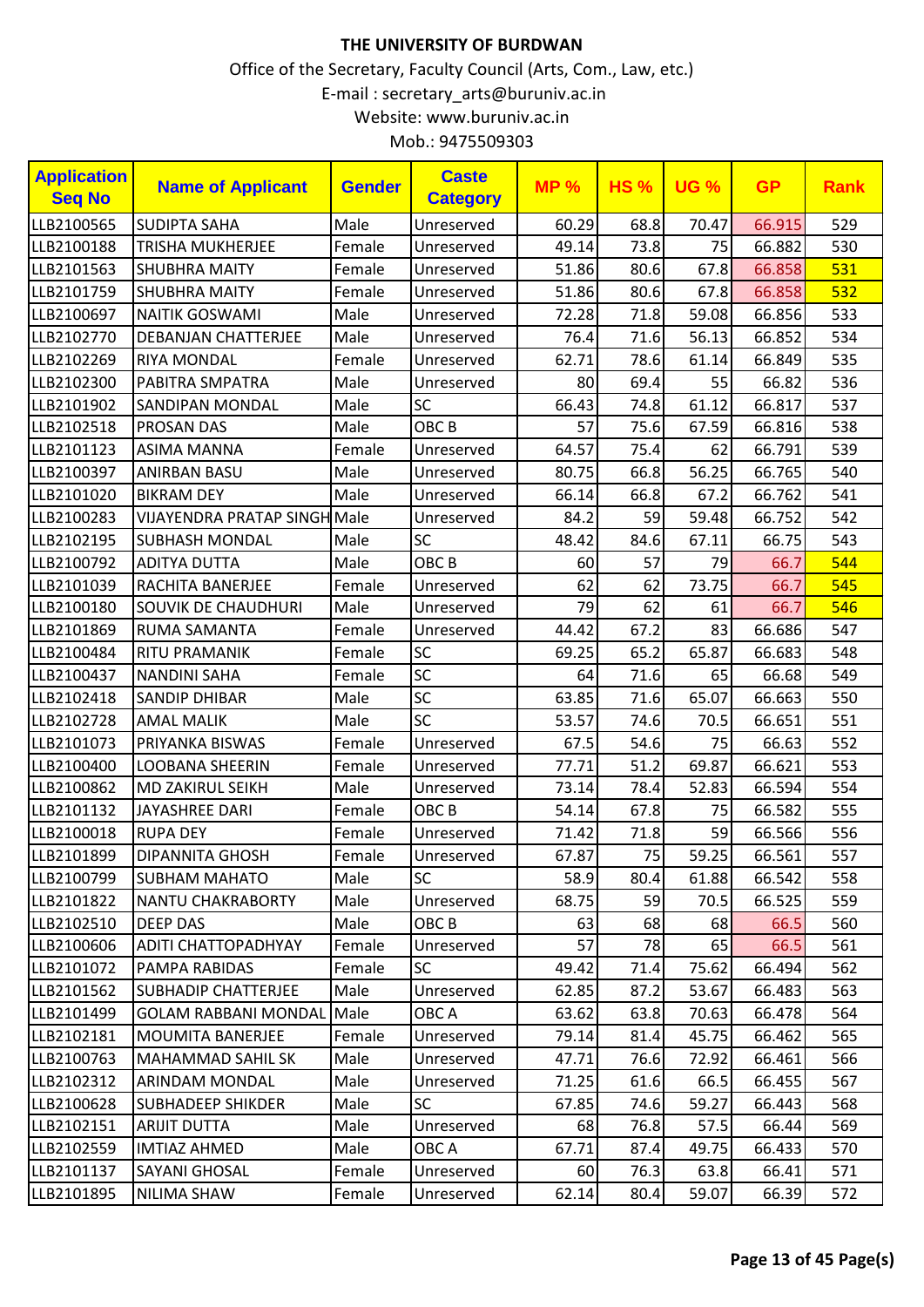| <b>Application</b><br><b>Seq No</b> | <b>Name of Applicant</b>    | <b>Gender</b> | <b>Caste</b><br><b>Category</b> | <b>MP%</b> | <b>HS%</b> | <b>UG %</b> | <b>GP</b> | <b>Rank</b> |
|-------------------------------------|-----------------------------|---------------|---------------------------------|------------|------------|-------------|-----------|-------------|
| LLB2102407                          | <b>SONANKI GHOSH</b>        | Female        | OBC <sub>B</sub>                | 52.28      | 76.6       | 69.25       | 66.364    | 573         |
| LLB2100524                          | <b>SUSMITA THAKUR</b>       | Female        | Unreserved                      | 52.28      | 73.6       | 71.46       | 66.348    | 574         |
| LLB2101638                          | <b>RIYA DAS</b>             | Female        | Unreserved                      | 69.28      | 71.8       | 60          | 66.324    | 575         |
| LLB2100233                          | <b>HIMANSHU MAITY</b>       | Male          | Unreserved                      | 55.7       | 77.2       | 66.1        | 66.31     | 576         |
| LLB2102854                          | <b>MAHIMA DUTTA</b>         | Female        | Unreserved                      | 63.14      | 82.33      | 56.62       | 66.289    | 577         |
| LLB2101240                          | <b>ASHRU CHATTERJEE</b>     | Male          | Unreserved                      | 60.88      | 53         | 80.25       | 66.264    | 578         |
| LLB2100678                          | <b>SUMAN NATH</b>           | Male          | Unreserved                      | 52.57      | 70.8       | 73.13       | 66.263    | 579         |
| LLB2101785                          | <b>DIPTI GUPTA</b>          | Female        | Unreserved                      | 53         | 65.2       | 77          | 66.26     | 580         |
| LLB2100208                          | <b>SYED NAMIA AKHTARI</b>   | Female        | Unreserved                      | 59         | 67.8       | 70.5        | 66.24     | 581         |
| LLB2100354                          | POULAMI ROY                 | Female        | Unreserved                      | 72.71      | 85.8       | 46.62       | 66.201    | 582         |
| LLB2100177                          | KUTUBUDDIN CHOWDHURYMale    |               | Unreserved                      | 60.44      | 69         | 68.4        | 66.192    | 583         |
| LLB2101466                          | SAUMYA CHATTOPADHYAY Male   |               | Unreserved                      | 70.65      | 77.3       | 54.5        | 66.185    | 584         |
| LLB2100372                          | <b>SANDIP BHOWMICK</b>      | Male          | Unreserved                      | 69.2       | 69         | 61.8        | 66.18     | 585         |
| LLB2100455                          | MD SADDAM HOSSAIN           | Male          | OBC A                           | 67.14      | 70.2       | 62.4        | 66.162    | 586         |
| LLB2101138                          | <b>MONISHA DAS</b>          | Female        | <b>SC</b>                       | 66.42      | 71         | 62.25       | 66.126    | 587         |
| LLB2100105                          | <b>ATASI MONDAL</b>         | Female        | Unreserved                      | 52         | 71.2       | 72.9        | 66.12     | 588         |
| LLB2102160                          | <b>INDRANI PAUL</b>         | Female        | <b>SC</b>                       | 77.57      | 71.8       | 53.25       | 66.111    | 589         |
| LLB2100365                          | <b>SHIRIN MUSABA</b>        | Female        | Unreserved                      | 68.66      | 79.83      | 53.87       | 66.095    | 590         |
| LLB2100528                          | MADHUJA MAJUMDAR            | Female        | OBC <sub>B</sub>                | 49.85      | 80         | 67.8        | 66.075    | 591         |
| LLB2100355                          | <b>ARUNAVA DAS</b>          | Male          | Unreserved                      | 77.38      | 55.1       | 65.75       | 66.044    | 592         |
| LLB2102365                          | <b>AMIT KUMAR GHOSH</b>     | Male          | OBC <sub>B</sub>                | 76.37      | 56         | 65.75       | 66.011    | 593         |
| LLB2100330                          | <b>DOYEL GHOSH</b>          | Female        | OBC <sub>B</sub>                | 57.57      | 75         | 65.6        | 66.011    | 594         |
| LLB2102166                          | <b>UTSA CHATTERJEE</b>      | Female        | Unreserved                      | 64         | 70.6       | 64          | 65.98     | 595         |
| LLB2101386                          | <b>MOHONA MUKHERJEE</b>     | Female        | Unreserved                      | 78.37      | 70.8       | 53          | 65.951    | 596         |
| LLB2100720                          | <b>NIDHI SINGH</b>          | Female        | Unreserved                      | 66.28      | 67         | 64.88       | 65.936    | 597         |
| LLB2100511                          | <b>SUKANNA GHOSH</b>        | Female        | OBC <sub>B</sub>                | 59.29      | 79         | 61.1        | 65.927    | 598         |
| LLB2100955                          | PRATAP BHATTACHARYA         | Male          | Unreserved                      | 56.57      | 71         | 69.1        | 65.911    | 599         |
| LLB2101226                          | <b>MONOJ KUMAR MONDAL</b>   | Male          | Unreserved                      | 66.42      | 71         | 61.7        | 65.906    | 600         |
| LLB2100820                          | <b>BISWAJIT CHAKRABORTY</b> | Male          | Unreserved                      | 63.12      | 80.4       | 57.12       | 65.904    | 601         |
| LLB2101632                          | <b>CHAITEE BARAL</b>        | Female        | Unreserved                      | 68         | 73         | 59          | 65.9      | 602         |
| LLB2100197                          | <b>ALIK MONDAL</b>          | Male          | Unreserved                      | 74.1       | 59.4       | 64.48       | 65.842    | 603         |
| LLB2101034                          | <b>DIPA DAS</b>             | Female        | <b>SC</b>                       | 58         | 70.4       | 68.3        | 65.84     | 604         |
| LLB2100121                          | <b>ANUSREE DEY</b>          | Female        | Unreserved                      | 46.42      | 65.6       | 80.5        | 65.806    | 605         |
| LLB2100708                          | <b>ROHIT SINGH</b>          | Male          | Unreserved                      | 64         | 74         | 61          | 65.8      | 606         |
| LLB2102697                          | <b>SK RAHIMUDDIN</b>        | Male          | OBC A                           | 57         | 70.33      | 69          | 65.799    | 607         |
| LLB2101016                          | <b>SUJIT KUMAR DAS</b>      | Male          | Unreserved                      | 47.42      | 71.8       | 75          | 65.766    | 608         |
| LLB2100900                          | <b>RAJESH SINGH</b>         | Male          | Unreserved                      | 55.28      | 70.2       | 70.25       | 65.744    | 609         |
| LLB2100009                          | SAYAN MAZUMDER              | Male          | Unreserved                      | 52         | 71.8       | 71.5        | 65.74     | 610         |
| LLB2102442                          | <b>IJAJ AHMED</b>           | Male          | OBC A                           | 58         | 72.2       | 66.7        | 65.74     | 611         |
| LLB2100190                          | <b>CHANDANA DEY</b>         | Female        | Unreserved                      | 55.71      | 75.6       | 65.86       | 65.737    | 612         |
| LLB2100023                          | AYESHA SIDDIKA              | Female        | Unreserved                      | 52.85      | 70         | 72.2        | 65.735    | 613         |
| LLB2100375                          | <b>LIPIKA DAS</b>           | Female        | Unreserved                      | 72.42      | 72         | 56          | 65.726    | 614         |
| LLB2102087                          | <b>SAMIR BASAK</b>          | Male          | OBC <sub>B</sub>                | 72.75      | 67.8       | 58.83       | 65.697    | 615         |
| LLB2101115                          | <b>RUMPA MANDAL</b>         | Female        | <b>SC</b>                       | 46.85      | 69.6       | 76.9        | 65.695    | 616         |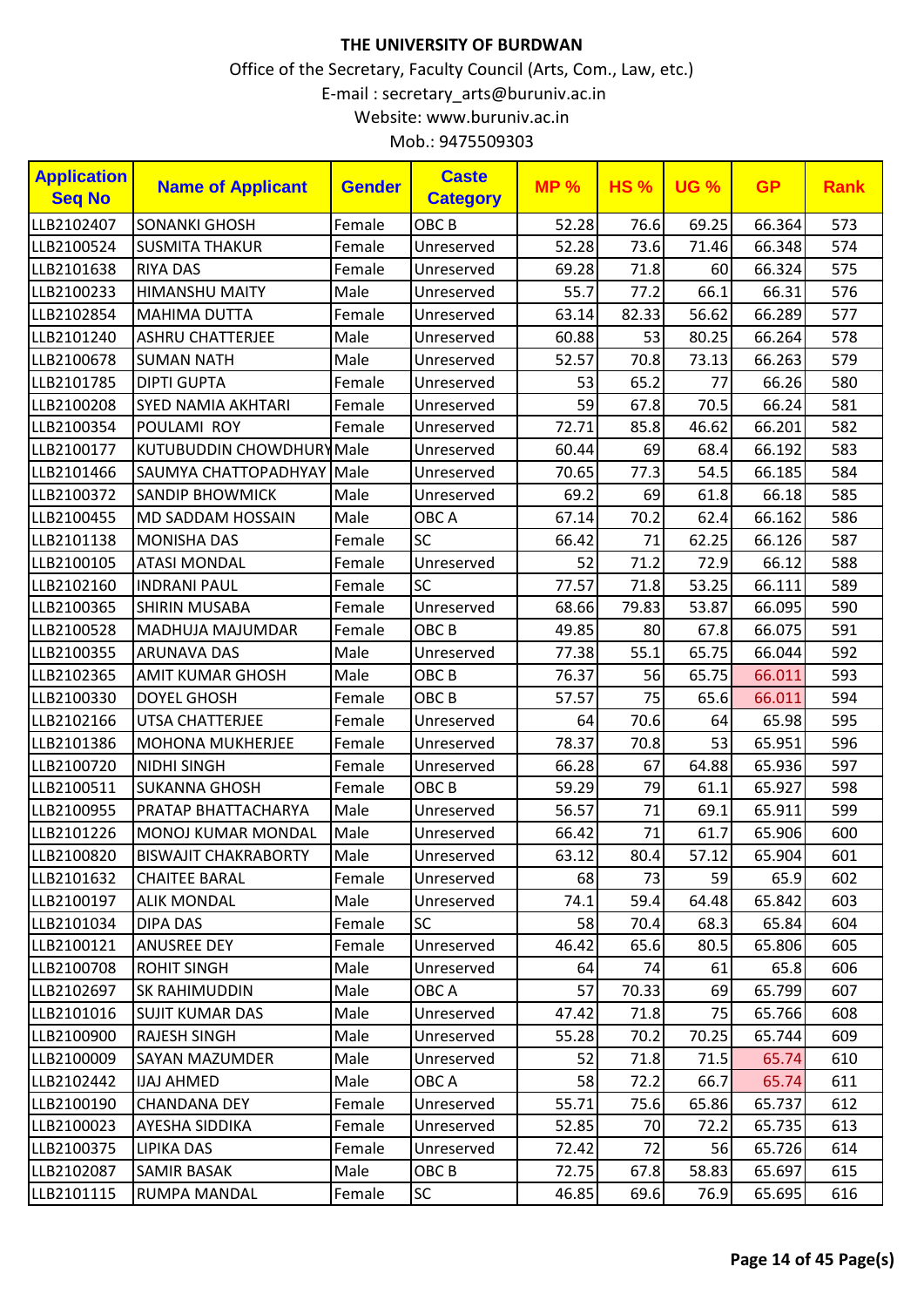| <b>Application</b><br><b>Seq No</b> | <b>Name of Applicant</b>     | <b>Gender</b> | <b>Caste</b><br><b>Category</b> | <b>MP%</b> | <b>HS%</b> | <b>UG %</b> | <b>GP</b> | <b>Rank</b> |
|-------------------------------------|------------------------------|---------------|---------------------------------|------------|------------|-------------|-----------|-------------|
| LLB2101368                          | <b>SK MD HUSAMUDDIN</b>      | Male          | OBC A                           | 56.28      | 67.6       | 71.28       | 65.676    | 617         |
| LLB2100892                          | <b>ASMIRI KHATUN</b>         | Female        | Unreserved                      | 50         | 69.6       | 74.37       | 65.628    | 618         |
| LLB2102348                          | <b>ARUP PAL</b>              | Male          | Unreserved                      | 71.86      | 70.6       | 57          | 65.538    | 619         |
| LLB2100917                          | <b>SAMARNITA MALIK</b>       | Female        | <b>SC</b>                       | 56.71      | 74         | 65.8        | 65.533    | 620         |
| LLB2100165                          | DEBANJANA MAJUMDER           | Female        | Unreserved                      | 66.5       | 72.6       | 59.5        | 65.53     | 621         |
| LLB2101850                          | <b>SNEHA RAJAK</b>           | Female        | SC                              | 58.28      | 66         | 70.6        | 65.524    | 622         |
| LLB2101781                          | <b>SUBRATA ROY</b>           | Male          | OBC <sub>B</sub>                | 67.42      | 76.8       | 55.62       | 65.514    | 623         |
| LLB2100937                          | JAYASHREE BANDYOPADHY/Female |               | Unreserved                      | 64         | 69.2       | 63.75       | 65.46     | 624         |
| LLB2101970                          | <b>SUMON BHATTACHARYYA</b>   | Male          | Unreserved                      | 75         | 58.6       | 63.4        | 65.44     | 625         |
| LLB2100919                          | <b>DEBARPAN SARKAR</b>       | Male          | <b>SC</b>                       | 69         | 79         | 52.6        | 65.44     | 626         |
| LLB2100051                          | <b>SHUBHAM BHAKTA</b>        | Male          | Unreserved                      | 64.57      | 85.8       | 50.78       | 65.423    | 627         |
| LLB2100748                          | <b>MEGHNATH MAJHI</b>        | Male          | SC                              | 75.71      | 73         | 51.92       | 65.381    | 628         |
| LLB2102893                          | <b>SUKRITI DAS ADHIKARY</b>  | Male          | SC                              | 70.5       | 59.4       | 66          | 65.37     | 629         |
| LLB2100057                          | <b>SUDIPTA MONDAL</b>        | Male          | SC                              | 72         | 60         | 64.4        | 65.36     | 630         |
| LLB2101944                          | SAPTARSHI BARDHAN            | Male          | Unreserved                      | 76.12      | 70.7       | 53.25       | 65.346    | 631         |
| LLB2102858                          | <b>SK MIRAJUL HAQUE</b>      | Male          | OBC A                           | 69.25      | 68.4       | 60.12       | 65.343    | 632         |
| LLB2101365                          | <b>TRINATH MUKHERJEE</b>     | Male          | Unreserved                      | 60.71      | 68.6       | 66.37       | 65.341    | 633         |
| LLB2101584                          | <b>RITU BHOWMICK</b>         | Male          | OBC <sub>B</sub>                | 64.71      | 72.8       | 60.22       | 65.341    | 634         |
| LLB2101014                          | <b>SAUVICK MUKHERJEE</b>     | Male          | Unreserved                      | 52.14      | 68.8       | 72.63       | 65.334    | 635         |
| LLB2101981                          | <b>ANIRBAN KARFA</b>         | Male          | Unreserved                      | 69.75      | 53.4       | 70.88       | 65.297    | 636         |
| LLB2102535                          | <b>JAYA GUPTA</b>            | Female        | Unreserved                      | 64.6       | 61         | 69          | 65.28     | 637         |
| LLB2100062                          | <b>DEBADITYA HALDER</b>      | Male          | Unreserved                      | 75         | 60.2       | 61.8        | 65.28     | 638         |
| LLB2100541                          | <b>ARPITA BOSE</b>           | Female        | Unreserved                      | 60         | 74.2       | 62.5        | 65.26     | 639         |
| LLB2100254                          | <b>ARUN MUKHERJEE</b>        | Male          | Unreserved                      | 70.88      | 66.6       | 60          | 65.244    | 640         |
| LLB2102795                          | PRIYANKA                     | Female        | Unreserved                      | 65.33      | 74.4       | 58.29       | 65.235    | 641         |
| LLB2100531                          | <b>JITENDRA SHARMA</b>       | Male          | SC                              | 66.8       | 61.3       | 67          | 65.23     | 642         |
| LLB2101486                          | <b>MADHU KUMARI</b>          | Female        | SC                              | 77.8       | 63.8       | 56.87       | 65.228    | 643         |
| LLB2101135                          | <b>TANMOY GHOSH</b>          | Male          | Unreserved                      | 77.37      | 70         | 52.5        | 65.211    | 644         |
| LLB2102417                          | <b>RUCHI GUPTA</b>           | Female        | Unreserved                      | 73         | 70         | 55.77       | 65.208    | 645         |
| LLB2101953                          | AFREEN ANSARI                | Female        | Unreserved                      | 56         | 76         | 64          | 65.2      | 646         |
| LLB2101566                          | <b>PRIYANKA SHAW</b>         | Female        | Unreserved                      | 90         | 58         | 52          | 65.2      | 647         |
| LLB2101665                          | <b>MEHNAJ MIDDYA</b>         | Female        | OBC A                           | 63.83      | 61.8       | 68.75       | 65.189    | 648         |
| LLB2100494                          | <b>SOMNATH GUHA</b>          | Male          | Unreserved                      | 62.42      | 62.2       | 69.4        | 65.146    | 649         |
| LLB2100778                          | <b>SUKANYA NANDY</b>         | Female        | Unreserved                      | 73.14      | 65         | 59.2        | 65.122    | 650         |
| LLB2102786                          | <b>RAHUL KUMAR SHAW</b>      | Male          | <b>ST</b>                       | 62.8       | 74         | 60.2        | 65.12     | 651         |
| LLB2102668                          | <b>CHIRANTAN KUMAR</b>       | Male          | Unreserved                      | 65         | 77         | 56.25       | 65.1      | 652         |
| LLB2102227                          | <b>TULI BASU</b>             | Female        | Unreserved                      | 58.77      | 42         | 87.16       | 65.095    | 653         |
| LLB2101128                          | <b>ARUNODAY RAY</b>          | Male          | <b>SC</b>                       | 61.28      | 68.6       | 65.3        | 65.084    | 654         |
| LLB2102366                          | <b>SAPTARSI ROY</b>          | Male          | Unreserved                      | 70.62      | 75         | 53.44       | 65.062    | 655         |
| LLB2100534                          | SHAHZADI SABIA PARVEEN       | Female        | Unreserved                      | 49.57      | 74.8       | 69.35       | 65.051    | 656         |
| LLB2100587                          | RAMIM AL SAIB                | Male          | OBC A                           | 51.28      | 54.2       | 83.48       | 65.036    | 657         |
| LLB2101597                          | <b>RABEKA KHATUN</b>         | Female        | OBC A                           | 61.71      | 73         | 61.48       | 65.005    | 658         |
| LLB2100883                          | <b>JIT GHOSH</b>             | Male          | OBC B                           | 56.42      | 79.6       | 60.32       | 64.934    | 659         |
| LLB2102367                          | SHABIRA BEGUM                | Female        | Unreserved                      | 48.14      | 80         | 66.19       | 64.918    | 660         |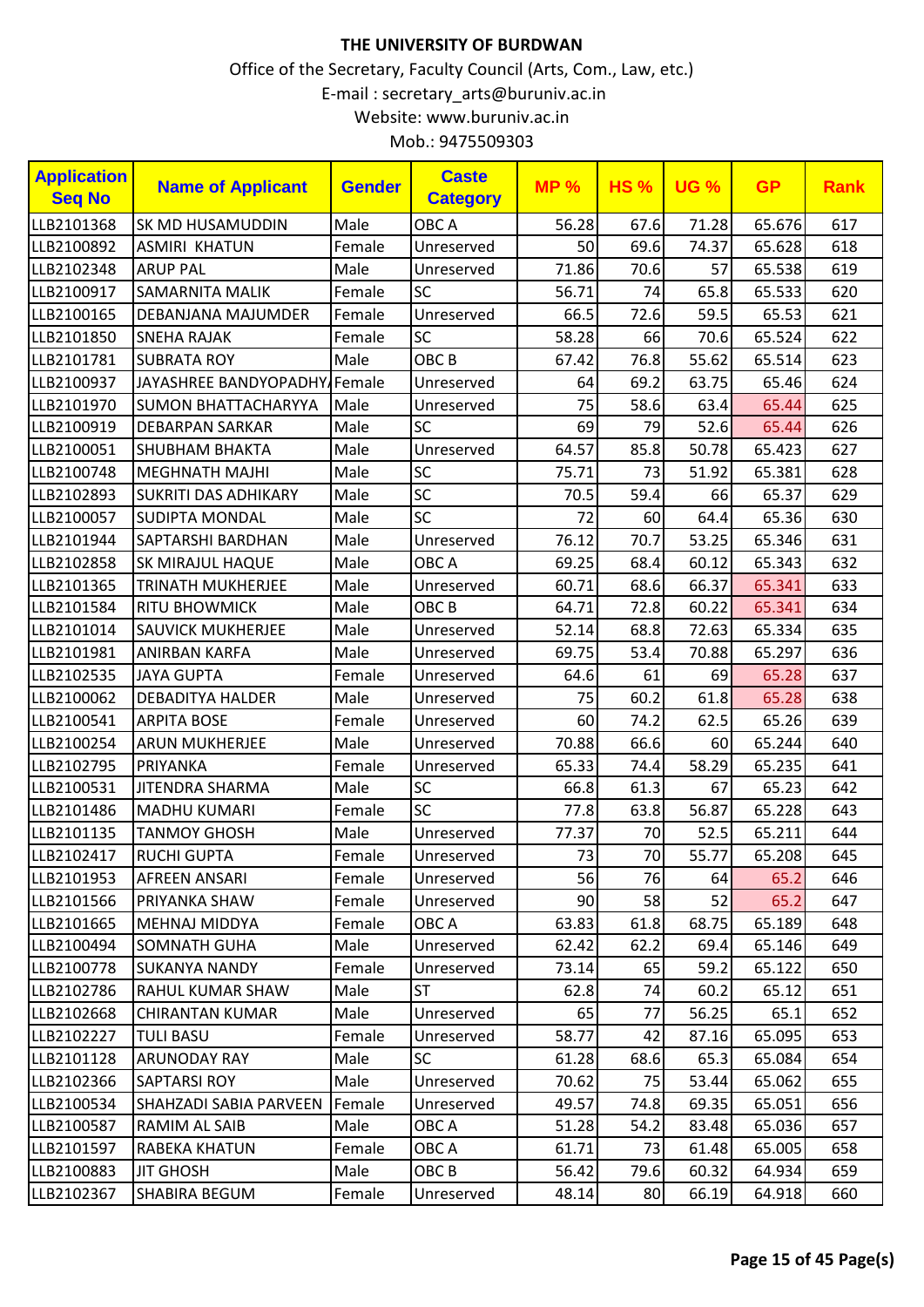| <b>Application</b><br><b>Seq No</b> | <b>Name of Applicant</b>          | <b>Gender</b> | <b>Caste</b><br><b>Category</b> | <b>MP%</b> | <b>HS%</b> | <b>UG %</b> | <b>GP</b> | <b>Rank</b> |
|-------------------------------------|-----------------------------------|---------------|---------------------------------|------------|------------|-------------|-----------|-------------|
| LLB2101863                          | PAYEL GHOSHAL                     | Female        | Unreserved                      | 74.37      | 71         | 53.25       | 64.911    | 661         |
| LLB2101831                          | <b>RAKIBA KHATUN</b>              | Female        | OBC A                           | 43.57      | 75.2       | 73.19       | 64.907    | 662         |
| LLB2102013                          | <b>MD SAHARIYAZUDDIN MON Male</b> |               | OBC A                           | 55         | 76         | 64          | 64.9      | 663         |
| LLB2101535                          | <b>PRABAHAN NATH</b>              | Male          | Unreserved                      | 69.62      | 73.2       | 55          | 64.846    | 664         |
| LLB2100884                          | <b>MD RIZWAN</b>                  | Male          | OBC A                           | 70         | 52.8       | 70          | 64.84     | 665         |
| LLB2102068                          | <b>NASRINA KHATUN</b>             | Female        | OBC A                           | 60         | 74.8       | 61          | 64.84     | 666         |
| LLB2100090                          | <b>SAIKAT MAITY</b>               | Male          | Unreserved                      | 67.85      | 68         | 60.18       | 64.827    | 667         |
| LLB2100201                          | <b>ADITI DEY</b>                  | Female        | Unreserved                      | 52         | 77.4       | 65          | 64.82     | 668         |
| LLB2102140                          | <b>BISHAL SHAW</b>                | Male          | <b>ST</b>                       | 71.62      | 73.2       | 53.33       | 64.778    | 669         |
| LLB2102777                          | <b>ARPITA PALADHI</b>             | Female        | Unreserved                      | 67         | 76.5       | 54.3        | 64.77     | 670         |
| LLB2101415                          | <b>BISWARUP DHAR</b>              | Male          | <b>SC</b>                       | 75         | 54.2       | 65          | 64.76     | 671         |
| LLB2100558                          | <b>ROHIT CHHATRI</b>              | Male          | Unreserved                      | 73.85      | 77         | 48.75       | 64.755    | 672         |
| LLB2101795                          | <b>IRFAN HABIB</b>                | Male          | OBC A                           | 77.9       | 58.6       | 59.5        | 64.75     | 673         |
| LLB2101830                          | <b>TANMOY GHOSH</b>               | Male          | OBC <sub>B</sub>                | 52.71      | 75.8       | 65.45       | 64.733    | 674         |
| LLB2100015                          | <b>SATYAM KUMAR SINGH</b>         | Male          | Unreserved                      | 72.71      | 68.2       | 56.1        | 64.713    | 675         |
| LLB2101878                          | <b>SOMSMITA BASU</b>              | Female        | Unreserved                      | 69.6       | 84         | 46.58       | 64.712    | 676         |
| LLB2100500                          | <b>UTSA BISWAS</b>                | Female        | Unreserved                      | 73.62      | 74.67      | 50.56       | 64.711    | 677         |
| LLB2100761                          | <b>SWARNALI DEY</b>               | Female        | Unreserved                      | 59.57      | 70.8       | 63.9        | 64.671    | 678         |
| LLB2100620                          | PRIYA KUMARI                      | Female        | Unreserved                      | 69.33      | 71.4       | 56.1        | 64.659    | 679         |
| LLB2101436                          | LALIT KISHORE MAHATO              | Male          | OBC <sub>B</sub>                | 42.14      | 69         | 78.28       | 64.654    | 680         |
| LLB2100560                          | <b>SOUMI CHAKRABORTY</b>          | Female        | Unreserved                      | 72.6       | 62.8       | 60.08       | 64.652    | 681         |
| LLB2101642                          | <b>RANJAN BISWAS</b>              | Male          | SC                              | 73.28      | 76.4       | 49.37       | 64.652    | 682         |
| LLB2102293                          | <b>URMEE MUKHERJEE</b>            | Female        | Unreserved                      | 58         | 76         | 61          | 64.6      | 683         |
| LLB2101277                          | <b>ISMAIL SAIKH</b>               | Male          | OBC A                           | 51.37      | 75.8       | 66.11       | 64.595    | 684         |
| LLB2100736                          | PRIYA CHAKRABORTY                 | Female        | Unreserved                      | 55         | 79.2       | 60.8        | 64.58     | 685         |
| LLB2102097                          | <b>ASHISH CHAUHAN</b>             | Male          | SC                              | 58.9       | 59.6       | 72.5        | 64.55     | 686         |
| LLB2101352                          | <b>ARBINDA SAHA</b>               | Male          | SC                              | 61         | 81.6       | 54.4        | 64.54     | 687         |
| LLB2100622                          | <b>SAHANAJ PARVIN</b>             | Female        | OBC A                           | 46.85      | 72.8       | 71.6        | 64.535    | 688         |
| LLB2101686                          | MONGALA DAS                       | Female        | Unreserved                      | 61.71      | 72.6       | 60.6        | 64.533    | 689         |
| LLB2101019                          | MOZAHEDUL ISLAM                   | Male          | OBC A                           | 58.28      | 60         | 72.6        | 64.524    | 690         |
| LLB2100276                          | <b>SANJIB BAURI</b>               | Male          | <b>SC</b>                       | 67         | 71.2       | 57.62       | 64.508    | 691         |
| LLB2102143                          | MD AFFAN AKRAM                    | Male          | OBC A                           | 65         | 70         | 60          | 64.5      | 692         |
| LLB2100993                          | <b>MOBAROK MONDAL</b>             | Male          | OBC A                           | 68.75      | 58.2       | 65.87       | 64.433    | 693         |
| LLB2102851                          | <b>SUMAN KALYAN HAMBIR</b>        | Male          | <b>SC</b>                       | 63.71      | 77.6       | 55.1        | 64.433    | 694         |
| LLB2101745                          | <b>MADHU BAHADUR</b>              | Female        | Unreserved                      | 51.14      | 71.6       | 69          | 64.422    | 695         |
| LLB2100710                          | DEBKRISHNA DAS                    | Male          | <b>SC</b>                       | 49.71      | 70         | 71.25       | 64.413    | 696         |
| LLB2100790                          | <b>DEBANIK DAS</b>                | Male          | Unreserved                      | 65.4       | 63         | 64.67       | 64.388    | 697         |
| LLB2101490                          | DIPSANKAR CHATTERJEE              | Male          | Unreserved                      | 66.38      | 71.7       | 57.38       | 64.376    | 698         |
| LLB2102112                          | <b>RUMA HALDER</b>                | Female        | Unreserved                      | 63.57      | 81.6       | 52          | 64.351    | 699         |
| LLB2101397                          | <b>SAUGAT ALI</b>                 | Male          | Unreserved                      | 74.44      | 69.25      | 53.04       | 64.323    | 700         |
| LLB2100085                          | <b>ANJAN KUMAR DEY</b>            | Male          | Unreserved                      | 55.22      | 51         | 81.13       | 64.318    | 701         |
| LLB2102323                          | <b>JESMIN PARVIN</b>              | Female        | Unreserved                      | 52.85      | 64.85      | 72.5        | 64.31     | 702         |
| LLB2102802                          | <b>SUMAN KUMAR KUNDU</b>          | Male          | Unreserved                      | 36.85      | 68         | 82.13       | 64.307    | 703         |
| LLB2101047                          | TRIBHUWAN NARAYAN SIN Male        |               | Unreserved                      | 69         | 64         | 61          | 64.3      | 704         |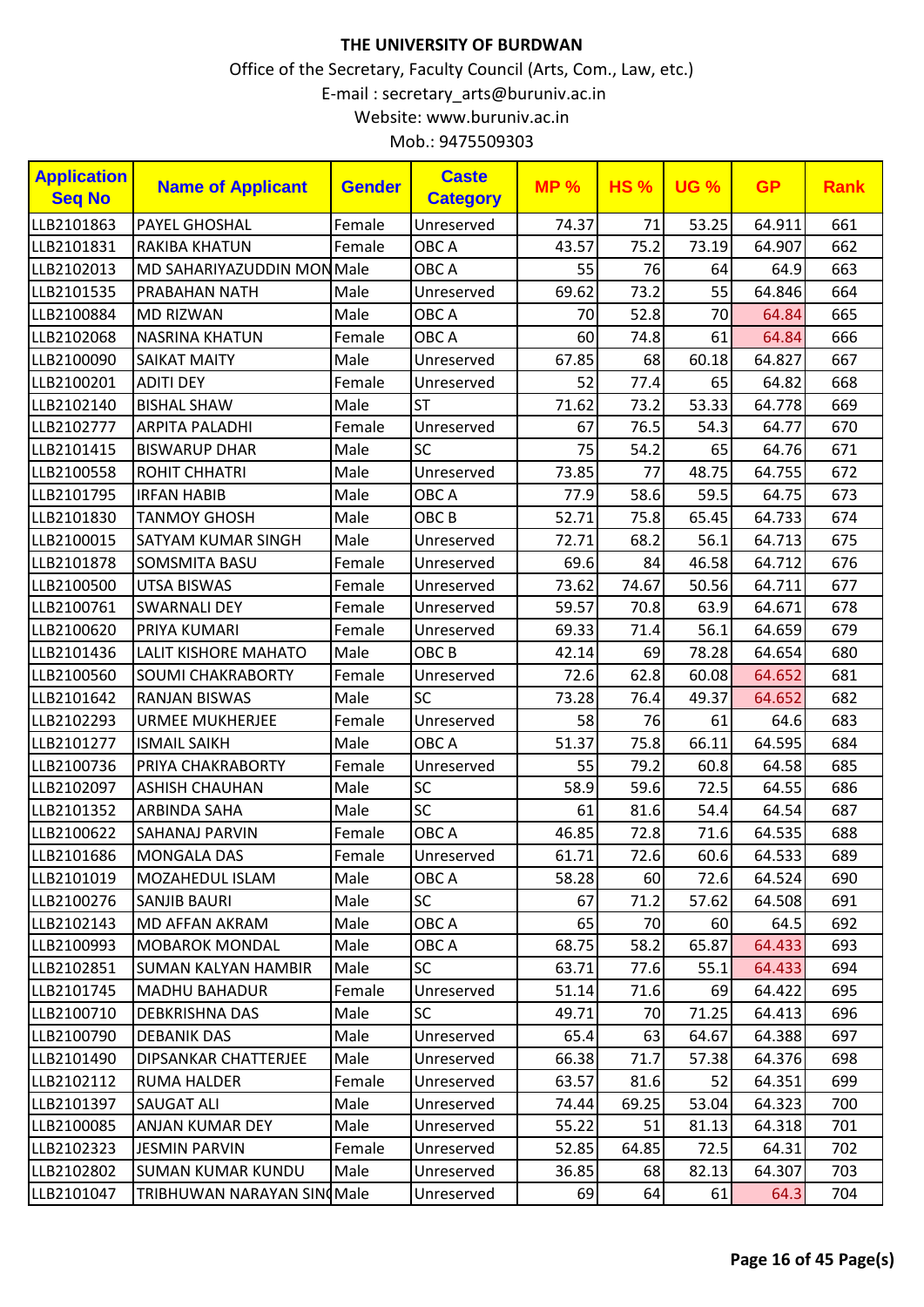| <b>Application</b><br><b>Seq No</b> | <b>Name of Applicant</b>    | <b>Gender</b> | <b>Caste</b><br><b>Category</b> | <b>MP%</b> | <b>HS%</b> | <b>UG %</b> | <b>GP</b> | <b>Rank</b> |
|-------------------------------------|-----------------------------|---------------|---------------------------------|------------|------------|-------------|-----------|-------------|
| LLB2102837                          | <b>NISHANT SINGH</b>        | Male          | Unreserved                      | 70         | 75         | 52          | 64.3      | 705         |
| LLB2102543                          | <b>SUTAPA PAL</b>           | Female        | Unreserved                      | 62.25      | 68.2       | 62.87       | 64.283    | 706         |
| LLB2101338                          | <b>ANJANA PAL CHAUDHURI</b> | Female        | Unreserved                      | 34.47      | 74.8       | 78.75       | 64.281    | 707         |
| LLB2102500                          | <b>ALI AR RIZA</b>          | Female        | Unreserved                      | 83         | 64.6       | 50          | 64.28     | 708         |
| LLB2102656                          | <b>SHRABANI MUKHERJEE</b>   | Female        | Unreserved                      | 48.28      | 68.6       | 73          | 64.264    | 709         |
| LLB2100460                          | <b>TAHSEEN ASHRAF</b>       | Female        | Unreserved                      | 57.28      | 75.6       | 61          | 64.264    | 710         |
| LLB2100079                          | <b>KUSUM MAHATO</b>         | Female        | Unreserved                      | 57         | 64.8       | 69.3        | 64.26     | 711         |
| LLB2101724                          | <b>SANDIPAN DEY</b>         | Male          | Unreserved                      | 70.5       | 57.8       | 64.4        | 64.25     | 712         |
| LLB2102748                          | <b>BAISAKHI MAITY</b>       | Female        | Unreserved                      | 70         | 74         | 52.62       | 64.248    | 713         |
| LLB2100321                          | SAYANTAN SAMUI              | Male          | Unreserved                      | 71.75      | 49.6       | 69.6        | 64.245    | 714         |
| LLB2102648                          | PARTHA PRATIM MAJHI         | Male          | <b>SC</b>                       | 57.85      | 72.4       | 62.9        | 64.235    | 715         |
| LLB2100876                          | <b>BIPLAB DAS</b>           | Male          | <b>SC</b>                       | 45         | 69.2       | 74.92       | 64.228    | 716         |
| LLB2102659                          | <b>MRITUNJAY MUKHERJEE</b>  | Male          | Unreserved                      | 61.14      | 58         | 71.2        | 64.222    | 717         |
| LLB2101621                          | <b>MALAY SAHOO</b>          | Male          | Unreserved                      | 60         | 74         | 60          | 64.2      | 718         |
| LLB2102347                          | <b>ABHIJEET PRASAD</b>      | Male          | <b>ST</b>                       | 68         | 74         | 54          | 64.2      | 719         |
| LLB2101513                          | SAYEED ALAM                 | Male          | Unreserved                      | 56.75      | 44.3       | 84.63       | 64.167    | 720         |
| LLB2101557                          | <b>SK ALHAZ</b>             | Male          | OBC A                           | 60         | 81.8       | 54          | 64.14     | 721         |
| LLB2100848                          | <b>MUNNI BARMAN</b>         | Female        | Unreserved                      | 60.57      | 71         | 61.6        | 64.111    | 722         |
| LLB2102149                          | MOLLA MOHAMMAD MOSTMale     |               | OBC A                           | 72.25      | 77.6       | 47.87       | 64.103    | 723         |
| LLB2100340                          | <b>SUBHAM PRAKASH SINGH</b> | Male          | Unreserved                      | 85.5       | 61         | 50.38       | 64.102    | 724         |
| LLB2102362                          | <b>MONOMITA CHARIT</b>      | Female        | OBC A                           | 68.29      | 57.8       | 65.55       | 64.047    | 725         |
| LLB2102479                          | <b>SARMILA BISWAS</b>       | Female        | SC                              | 49.28      | 72.4       | 68.75       | 64.004    | 726         |
| LLB2102692                          | <b>KEASHAW AGARWAL</b>      | Male          | Unreserved                      | 69         | 71         | 55          | 64        | 727         |
| LLB2100559                          | <b>SAYANA DAS</b>           | Female        | Unreserved                      | 53.71      | 75.2       | 63.3        | 63.993    | 728         |
| LLB2100358                          | <b>VICTOR CHAKRABORTY</b>   | Male          | Unreserved                      | 56         | 68.2       | 66.82       | 63.988    | 729         |
| LLB2101390                          | <b>ARIJIT MUKHERJEE</b>     | Male          | Unreserved                      | 67.42      | 77.8       | 51          | 63.966    | 730         |
| LLB2101909                          | <b>SAMPA BAIDYA</b>         | Female        | SC                              | 51.28      | 74         | 65.9        | 63.944    | 731         |
| LLB2102453                          | <b>CHANDRA KANTA MONDAL</b> | Male          | Unreserved                      | 70.86      | 67.2       | 56.25       | 63.918    | 732         |
| LLB2101654                          | <b>SUPRAKASH HEMBRAM</b>    | Male          | <b>ST</b>                       | 62         | 60         | 68.28       | 63.912    | 733         |
| LLB2101099                          | <b>DEBALINA BANERJEE</b>    | Female        | Unreserved                      | 55.4       | 71.8       | 64.38       | 63.912    | 734         |
| LLB2100045                          | JOYPROKASH DWIBEDY          | Male          | Unreserved                      | 59.57      | 67.4       | 64.5        | 63.891    | 735         |
| LLB2101714                          | <b>JOY SAHA</b>             | Male          | Unreserved                      | 59.57      | 79.4       | 55.5        | 63.891    | 736         |
| LLB2102354                          | <b>SUBRATA DAS</b>          | Male          | Unreserved                      | 63         | 72.8       | 57.84       | 63.876    | 737         |
| LLB2100889                          | <b>SUKLAMBAR HALDER</b>     | Male          | Unreserved                      | 49         | 86.25      | 58.24       | 63.871    | 738         |
| LLB2100875                          | <b>NASIM REJA</b>           | Male          | OBC A                           | 54.14      | 73         | 64.27       | 63.85     | 739         |
| LLB2102566                          | <b>RUKSHEMUL ALOM</b>       | Male          | Unreserved                      | 47.42      | 70.4       | 71.23       | 63.838    | 740         |
| LLB2101835                          | <b>ALIK MANDAL</b>          | Male          | <b>SC</b>                       | 52         | 76.2       | 63.4        | 63.82     | 741         |
| LLB2100055                          | <b>ANIMESH DAS</b>          | Male          | Unreserved                      | 51.71      | 65.8       | 71.39       | 63.809    | 742         |
| LLB2100693                          | <b>DEBASREE BISWAS</b>      | Female        | OBC <sub>B</sub>                | 82.87      | 62.8       | 50.25       | 63.801    | 743         |
| LLB2101143                          | KULSUMA KHATUN              | Female        | OBC A                           | 62.2       | 73.4       | 57.8        | 63.8      | 744         |
| LLB2102774                          | PRIYA RANJAN BARMAN         | Male          | <b>SC</b>                       | 79.12      | 73.2       | 45.2        | 63.776    | 745         |
| LLB2102007                          | DEB KUMAR LAL               | Male          | <b>SC</b>                       | 63.5       | 80.2       | 51.62       | 63.758    | 746         |
| LLB2101912                          | AKBAR ALI MOLLAH            | Male          | OBC A                           | 68.12      | 59         | 64          | 63.736    | 747         |
| LLB2101628                          | <b>SMRITI SARKAR</b>        | Female        | <b>SC</b>                       | 78.85      | 55.6       | 58.5        | 63.735    | 748         |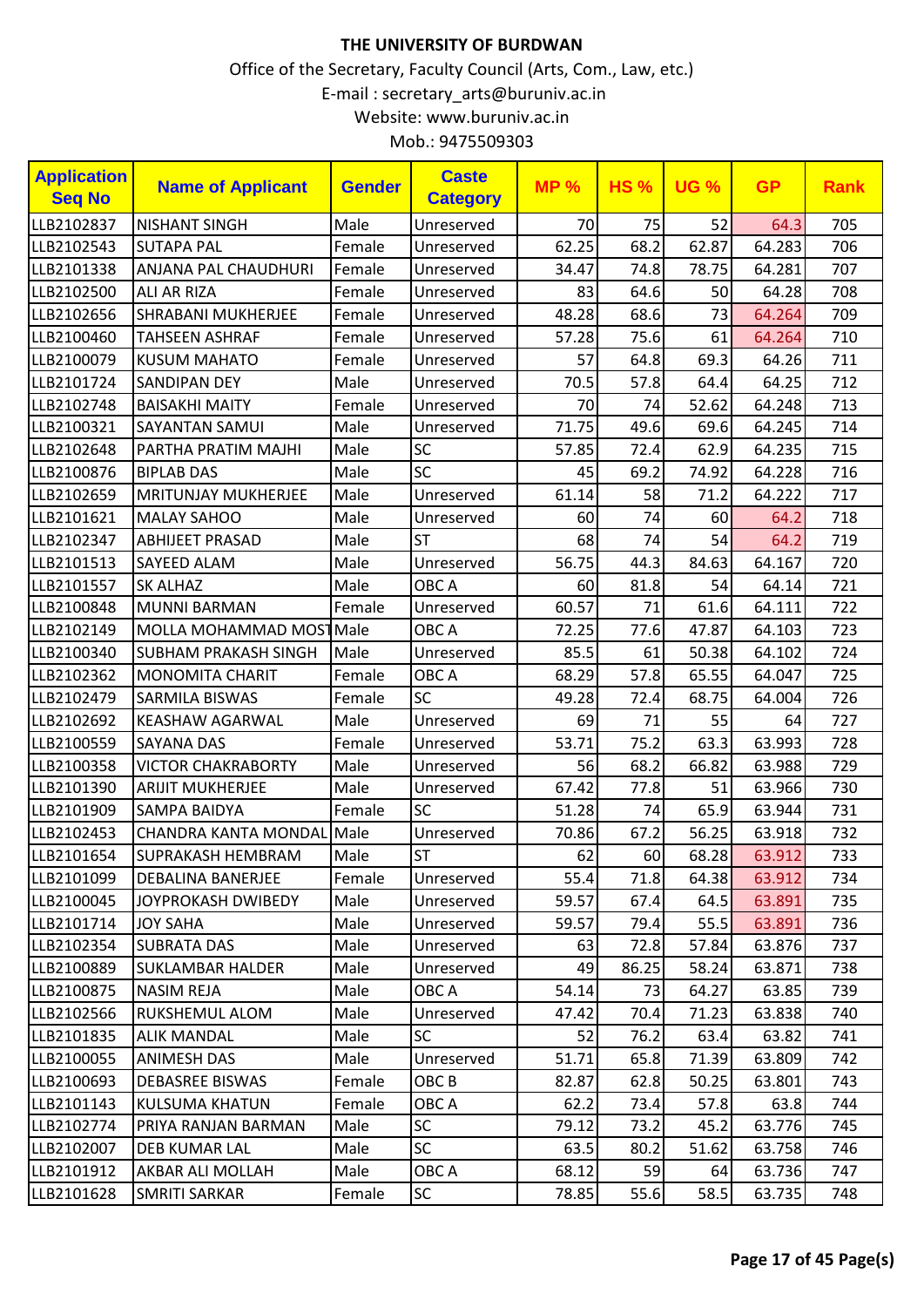| <b>Application</b><br><b>Seq No</b> | <b>Name of Applicant</b>     | <b>Gender</b> | <b>Caste</b><br><b>Category</b> | <b>MP%</b> | <b>HS%</b> | <b>UG %</b> | <b>GP</b> | <b>Rank</b> |
|-------------------------------------|------------------------------|---------------|---------------------------------|------------|------------|-------------|-----------|-------------|
| LLB2100078                          | ANAMIKA DAS BAIRAGYA         | Female        | Unreserved                      | 49.42      | 73.4       | 67.2        | 63.726    | 749         |
| LLB2102552                          | <b>SAMU MANDI</b>            | Male          | <b>ST</b>                       | 51.42      | 80         | 60.75       | 63.726    | 750         |
| LLB2100095                          | <b>ANOARA KHATUN</b>         | Female        | OBC A                           | 49         | 64         | 74.54       | 63.716    | 751         |
| LLB2101573                          | <b>ANAMIKA POREL</b>         | Female        | <b>SC</b>                       | 55.28      | 83.4       | 55.25       | 63.704    | 752         |
| LLB2102520                          | <b>SHRABANI MUKHERJEE</b>    | Female        | Unreserved                      | 64.85      | 60         | 65.6        | 63.695    | 753         |
| LLB2100338                          | <b>RANJAY MAHATO</b>         | Male          | <b>SC</b>                       | 65.85      | 65.6       | 60.59       | 63.671    | 754         |
| LLB2100652                          | LAKSHMISHREE DAS             | Female        | Unreserved                      | 46.42      | 77.6       | 66.12       | 63.654    | 755         |
| LLB2100059                          | SOUVIK MAZUMDER              | Male          | Unreserved                      | 61.75      | 68.4       | 61.5        | 63.645    | 756         |
| LLB2102600                          | <b>TAMANNA CHOUDHURY</b>     | Female        | Unreserved                      | 66.14      | 61.8       | 63.12       | 63.63     | 757         |
| LLB2100568                          | <b>JUBEEN MUSTAFA</b>        | Male          | OBC A                           | 67         | 64.4       | 60.51       | 63.624    | 758         |
| LLB2100139                          | <b>SUSOVAN MONDAL</b>        | Male          | Unreserved                      | 55.57      | 72.8       | 62.74       | 63.607    | 759         |
| LLB2100050                          | <b>TABU HALDER</b>           | Female        | <b>SC</b>                       | 54.71      | 64.6       | 69.52       | 63.601    | 760         |
| LLB2102100                          | <b>KOUSHIK JANA</b>          | Male          | Unreserved                      | 50         | 43         | 89.25       | 63.6      | 761         |
| LLB2100530                          | RITUPARNA ACHARYA            | Female        | Unreserved                      | 73         | 60         | 59.25       | 63.6      | 762         |
| LLB2100647                          | SHRESTHA SINHA               | Female        | <b>SC</b>                       | 76         | 60         | 57          | 63.6      | 763         |
| LLB2100425                          | <b>MOUSUMI BALEL</b>         | Female        | Unreserved                      | 61         | 56.8       | 70.63       | 63.592    | 764         |
| LLB2100417                          | <b>DEBALEENA MUKHERJEE</b>   | Female        | Unreserved                      | 64.71      | 71.2       | 57          | 63.573    | 765         |
| LLB2102461                          | <b>SARBANI DAS</b>           | Female        | OBC <sub>B</sub>                | 51.85      | 76.4       | 62.74       | 63.571    | 766         |
| LLB2100546                          | <b>PUJA GHOSH</b>            | Female        | Unreserved                      | 54.87      | 48         | 81.75       | 63.561    | 767         |
| LLB2102265                          | SK SADDAM HOSSAIN            | Male          | Unreserved                      | 53.85      | 76         | 61.5        | 63.555    | 768         |
| LLB2100657                          | SAYANI ROY CHOWDHURY         | Female        | Unreserved                      | 58         | 64.2       | 67.2        | 63.54     | 769         |
| LLB2101310                          | <b>DISHA CHATTERJEE</b>      | Female        | Unreserved                      | 56.85      | 67.4       | 65.66       | 63.539    | 770         |
| LLB2100135                          | SAYANTA DAS KHAN             | Male          | Unreserved                      | 65.57      | 76.6       | 52.22       | 63.539    | 771         |
| LLB2100798                          | <b>ARPITA MONDAL</b>         | Female        | Unreserved                      | 49.87      | 48.2       | 85.25       | 63.521    | 772         |
| LLB2102034                          | <b>SUBHASISH DEY</b>         | Male          | Unreserved                      | 58         | 68         | 64.28       | 63.512    | 773         |
| LLB2101189                          | POULOMI DAS                  | Female        | Unreserved                      | 63.85      | 63.4       | 63.33       | 63.507    | 774         |
| LLB2100924                          | <b>SAMRAT MONDAL</b>         | Male          | Unreserved                      | 72.14      | 63         | 57.39       | 63.498    | 775         |
| LLB2102674                          | ASIF MAJED PAPAN MONDA Male  |               | Unreserved                      | 44.85      | 75.6       | 68.38       | 63.487    | 776         |
| LLB2101586                          | <b>MAMANI BARMAN</b>         | Female        | SC                              | 44.71      | 66.4       | 75.38       | 63.485    | 777         |
| LLB2101457                          | AKSHAT                       | Male          | Unreserved                      | 67.5       | 44         | 75          | 63.45     | 778         |
| LLB2102532                          | <b>ALAMGIR SHAIKH</b>        | Male          | OBC A                           | 62         | 63.8       | 64.25       | 63.44     | 779         |
| LLB2101536                          | <b>ABDULLAH</b>              | Male          | OBC A                           | 47.85      | 70.8       | 69.57       | 63.423    | 780         |
| LLB2101003                          | AVIJIT DEY                   | Male          | OBC B                           | 49         | 50.4       | 84          | 63.42     | 781         |
| LLB2100954                          | <b>NASHRAH PARVEEN</b>       | Female        | Unreserved                      | 47         | 67         | 73          | 63.4      | 782         |
| LLB2101187                          | AYESHA SULTANA               | Female        | OBC A                           | 57.14      | 75.04      | 59.35       | 63.394    | 783         |
| LLB2101406                          | <b>INDRAJIT ROY</b>          | Male          | Unreserved                      | 60.1       | 61.2       | 67.5        | 63.39     | 784         |
| LLB2100592                          | <b>SONU KUMAR BHOWMICK</b>   | Male          | Unreserved                      | 49.63      | 72.8       | 66.63       | 63.381    | 785         |
| LLB2100623                          | <b>MUKUL KUMAR PATRA</b>     | Male          | <b>SC</b>                       | 62.85      | 68.4       | 60          | 63.375    | 786         |
| LLB2100373                          | <b>BRATATI ADAK HALDAR</b>   | Female        | <b>SC</b>                       | 65.37      | 66.2       | 59.74       | 63.367    | 787         |
| LLB2100235                          | <b>BIVASH CHAKRABORTY</b>    | Male          | Unreserved                      | 64.88      | 73.6       | 54.55       | 63.364    | 788         |
| LLB2101274                          | <b>ARINDAM SAHA</b>          | Male          | SC                              | 61.25      | 68.6       | 61          | 63.355    | 789         |
| LLB2100964                          | <b>SASWATI ROY</b>           | Female        | Unreserved                      | 62         | 53         | 72.11       | 63.344    | 790         |
| LLB2102879                          | PRIYANKA CHURORIA            | Female        | Unreserved                      | 66.67      | 61.33      | 62.34       | 63.336    | 791         |
| LLB2102655                          | SWAGATA BHATTACHARJEE Female |               | Unreserved                      | 69         | 68.6       | 55.12       | 63.328    | 792         |
|                                     |                              |               |                                 |            |            |             |           |             |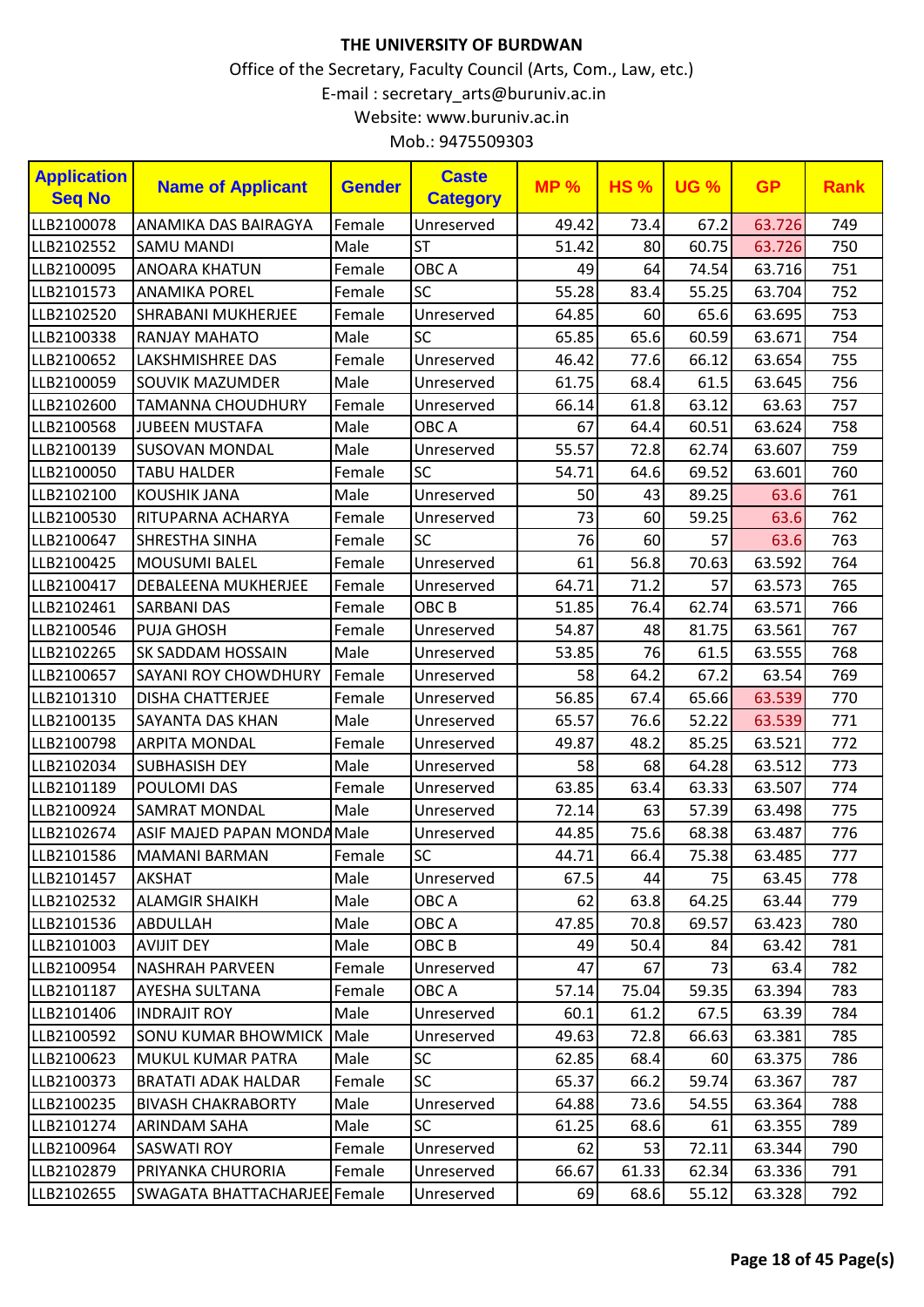| <b>Application</b><br><b>Seq No</b> | <b>Name of Applicant</b> | <b>Gender</b> | <b>Caste</b><br><b>Category</b> | <b>MP%</b> | <b>HS%</b> | <b>UG %</b> | <b>GP</b> | <b>Rank</b> |
|-------------------------------------|--------------------------|---------------|---------------------------------|------------|------------|-------------|-----------|-------------|
| LLB2102028                          | <b>SUMITA MODAK</b>      | Female        | Unreserved                      | 68.75      | 73         | 52          | 63.325    | 793         |
| LLB2101794                          | <b>RAJA PURKAIT</b>      | Male          | Unreserved                      | 69.71      | 79.6       | 46.33       | 63.325    | 794         |
| LLB2102043                          | <b>PANKAJ ROY</b>        | Male          | SC                              | 41.85      | 73.2       | 72          | 63.315    | 795         |
| LLB2102117                          | <b>HASNA KHONDEKAR</b>   | Female        | OBC A                           | 57.85      | 70.8       | 61.7        | 63.275    | 796         |
| LLB2102486                          | PRIYANKA BARMAN          | Female        | <b>SC</b>                       | 52.71      | 64.8       | 70          | 63.253    | 797         |
| LLB2100996                          | <b>TUFAN GHOSH</b>       | Male          | Unreserved                      | 57.42      | 68.2       | 63.88       | 63.238    | 798         |
| LLB2101444                          | SABANA KHATUN            | Female        | Unreserved                      | 56         | 65.8       | 66.7        | 63.22     | 799         |
| LLB2102264                          | SOUVIK SUKAMAL SARKAR    | Male          | SC                              | 82         | 67.2       | 46.12       | 63.208    | 800         |
| LLB2102346                          | <b>SRISHTI GOND</b>      | Female        | <b>ST</b>                       | 54.28      | 51.4       | 78.75       | 63.204    | 801         |
| LLB2101523                          | <b>ABHRAJIT GHOSH</b>    | Male          | Unreserved                      | 59.85      | 62.4       | 66.31       | 63.199    | 802         |
| LLB2100357                          | <b>SHWETA RAI</b>        | Female        | Unreserved                      | 61.12      | 74.2       | 56.5        | 63.196    | 803         |
| LLB2101659                          | <b>TANUSHREE BERA</b>    | Female        | Unreserved                      | 54.86      | 72         | 62.8        | 63.178    | 804         |
| LLB2101497                          | <b>MATUSRI DAS</b>       | Female        | Unreserved                      | 58.57      | 75.8       | 57.12       | 63.159    | 805         |
| LLB2101936                          | <b>SNEHA BISWAS</b>      | Female        | Unreserved                      | 62.57      | 72         | 56.96       | 63.155    | 806         |
| LLB2102412                          | <b>SUMIT DEBNATH</b>     | Male          | OBC <sub>B</sub>                | 72.28      | 66.4       | 53.87       | 63.152    | 807         |
| LLB2101074                          | <b>VISHAL PANDEY</b>     | Male          | Unreserved                      | 57.28      | 73         | 60.12       | 63.132    | 808         |
| LLB2102199                          | <b>FAIZAN KHAN</b>       | Male          | Unreserved                      | 62.7       | 59.4       | 66.25       | 63.13     | 809         |
| LLB2101791                          | <b>SOUVICK BHOWMICK</b>  | Male          | Unreserved                      | 70.14      | 72.8       | 50.62       | 63.13     | 810         |
| LLB2100299                          | <b>SUDARSHAN SHARMA</b>  | Male          | Unreserved                      | 64.14      | 71.2       | 56.3        | 63.122    | 811         |
| LLB2101676                          | <b>PRITAM MAJUMDER</b>   | Male          | Unreserved                      | 63.5       | 60.9       | 64.5        | 63.12     | 812         |
| LLB2102094                          | <b>MD IMTIAZ ALAM</b>    | Male          | OBC A                           | 45         | 64.02      | 76          | 63.106    | 813         |
| LLB2102756                          | <b>AKIK MONDAL</b>       | Male          | SC                              | 62.14      | 84         | 48.12       | 63.09     | 814         |
| LLB2102699                          | <b>BIKRAM BISWAS</b>     | Male          | Unreserved                      | 65.57      | 56.8       | 65.87       | 63.059    | 815         |
| LLB2100279                          | SOUVIK PRAMANIK          | Male          | OBC <sub>B</sub>                | 61.71      | 83.4       | 48.75       | 63.033    | 816         |
| LLB2102815                          | <b>ROCKY</b>             | Male          | Unreserved                      | 72.8       | 64.2       | 54.83       | 63.032    | 817         |
| LLB2102607                          | <b>ATUN DAS</b>          | Male          | Unreserved                      | 57         | 71.4       | 61.25       | 63.02     | 818         |
| LLB2100302                          | <b>SUGATA MALLICK</b>    | Male          | <b>SC</b>                       | 79.57      | 66         | 48.25       | 62.971    | 819         |
| LLB2101661                          | <b>INDIRA CHANDRA</b>    | Female        | Unreserved                      | 68.57      | 81.2       | 45          | 62.931    | 820         |
| LLB2100849                          | NABAKUMAR SARKAR         | Male          | Unreserved                      | 43.85      | 69.4       | 72.38       | 62.927    | 821         |
| LLB2101150                          | SUDIPA SAHA              | Female        | Unreserved                      | 58         | 70         | 61.3        | 62.92     | 822         |
| LLB2101015                          | <b>MD TOUSIM SK</b>      | Male          | OBC A                           | 62.25      | 58         | 67.11       | 62.919    | 823         |
| LLB2101932                          | ANURADHA KONER           | Female        | Unreserved                      | 56.57      | 67.8       | 64          | 62.911    | 824         |
| LLB2100438                          | <b>FAIZUL AFTAB</b>      | Male          | OBC A                           | 46.57      | 70         | 69.8        | 62.891    | 825         |
| LLB2102335                          | <b>TAPAS RAJAK</b>       | Male          | <b>SC</b>                       | 41         | 60.6       | 81          | 62.88     | 826         |
| LLB2100930                          | <b>ARITRA DAS</b>        | Male          | <b>SC</b>                       | 64         | 82.8       | 47.1        | 62.88     | 827         |
| LLB2101085                          | <b>SANJU GHOSH</b>       | Male          | Unreserved                      | 64.14      | 57.6       | 65.75       | 62.822    | 828         |
| LLB2102182                          | <b>ISRAT PARVEEN</b>     | Female        | OBC A                           | 43         | 82.2       | 63.07       | 62.788    | 829         |
| LLB2100475                          | <b>SAMIMA KHATUN</b>     | Female        | Unreserved                      | 44.28      | 70.2       | 71.1        | 62.784    | 830         |
| LLB2101460                          | <b>KHEYA MUKHERJEE</b>   | Female        | Unreserved                      | 39         | 52.6       | 88.25       | 62.78     | 831         |
| LLB2101030                          | PRADIPTA CHAKRABORTY     | Male          | Unreserved                      | 49.42      | 66.8       | 69.75       | 62.766    | 832         |
| LLB2102525                          | <b>SAHEB ALI SK</b>      | Male          | OBC A                           | 50.44      | 60.62      | 73.6        | 62.758    | 833         |
| LLB2100566                          | <b>JAYITA GHOSH</b>      | Female        | Unreserved                      | 53         | 72         | 63          | 62.7      | 834         |
| LLB2101322                          | <b>SUSHYA DAS</b>        | Female        | <b>SC</b>                       | 62         | 71         | 57          | 62.7      | 835         |
| LLB2102380                          | SAMIT DEBNATH            | Male          | OBC <sub>B</sub>                | 78         | 55         | 57          | 62.7      | 836         |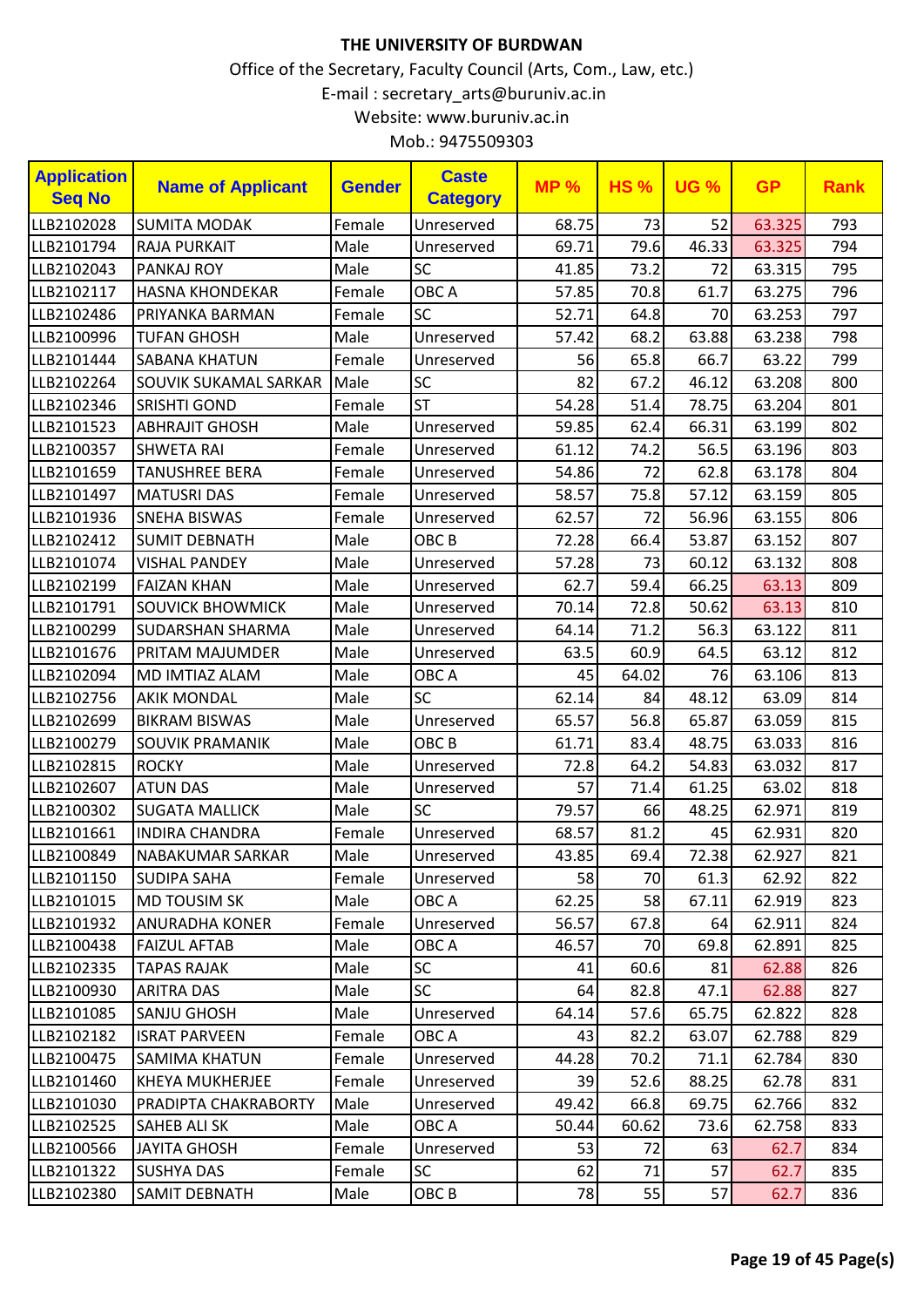| Mob.: 9475509303 |  |
|------------------|--|
|------------------|--|

| <b>Application</b><br><b>Seq No</b> | <b>Name of Applicant</b>   | <b>Gender</b> | <b>Caste</b><br><b>Category</b> | <b>MP%</b> | <b>HS%</b> | <b>UG %</b> | <b>GP</b> | <b>Rank</b> |
|-------------------------------------|----------------------------|---------------|---------------------------------|------------|------------|-------------|-----------|-------------|
| LLB2101351                          | <b>SURAJVAN SINGH</b>      | Male          | Unreserved                      | 65         | 60         | 62.98       | 62.692    | 837         |
| LLB2102388                          | <b>SUMAN DAS</b>           | Male          | SC                              | 47.42      | 56         | 79.13       | 62.678    | 838         |
| LLB2100503                          | <b>KUNAL GHOSH</b>         | Male          | OBC <sub>B</sub>                | 61.14      | 63.6       | 63.08       | 62.654    | 839         |
| LLB2100248                          | <b>SK HUSAIN AHAMMAD</b>   | Male          | OBC A                           | 70.5       | 69         | 52          | 62.65     | 840         |
| LLB2100671                          | <b>NAAZ AFREEN</b>         | Female        | Unreserved                      | 50.86      | 61.8       | 72.11       | 62.642    | 841         |
| LLB2101591                          | <b>ARPITA GANGOPADHYAY</b> | Female        | Unreserved                      | 61.25      | 67         | 60.37       | 62.623    | 842         |
| LLB2101868                          | <b>ANKUSH GHOSAL</b>       | Male          | Unreserved                      | 56         | 61.4       | 68.5        | 62.62     | 843         |
| LLB2102620                          | <b>KH AMIRUL ISLAM</b>     | Male          | OBC A                           | 75         | 47.6       | 64.6        | 62.62     | 844         |
| LLB2102446                          | <b>SANJIDA PARVIN</b>      | Female        | OBC A                           | 59.4       | 64.4       | 63.7        | 62.62     | 845         |
| LLB2101851                          | <b>ATRESHA GANGULY</b>     | Female        | Unreserved                      | 64.6       | 67.4       | 57.5        | 62.6      | 846         |
| LLB2101339                          | POUSHALI DUTTA             | Female        | Unreserved                      | 53.14      | 85.8       | 52.25       | 62.582    | 847         |
| LLB2102473                          | <b>MAXIM KAMAL</b>         | Male          | Unreserved                      | 73         | 54.2       | 61          | 62.56     | 848         |
| LLB2101813                          | <b>SUPRIYA DAS</b>         | Male          | Unreserved                      | 67.25      | 79.6       | 46.25       | 62.555    | 849         |
| LLB2101946                          | <b>JAWED AKHTAR</b>        | Male          | OBC A                           | 60.42      | 61         | 65.3        | 62.546    | 850         |
| LLB2100529                          | <b>SAYAN BOSE</b>          | Male          | Unreserved                      | 65         | 70         | 55          | 62.5      | 851         |
| LLB2100334                          | <b>SUNANDA THAKUR</b>      | Female        | OBC <sub>B</sub>                | 62.57      | 67.2       | 58.9        | 62.491    | 852         |
| LLB2101407                          | <b>CHINMOY BARMAN</b>      | Male          | <b>SC</b>                       | 76.43      | 62         | 52.38       | 62.481    | 853         |
| LLB2102839                          | <b>MD FORID ALI</b>        | Male          | Unreserved                      | 68.37      | 57.8       | 61.51       | 62.455    | 854         |
| LLB2101256                          | <b>JITARTHI SAIN</b>       | Female        | Unreserved                      | 57.28      | 64.2       | 65          | 62.444    | 855         |
| LLB2100068                          | <b>RAGHIB IZHAR</b>        | Male          | Unreserved                      | 69.42      | 74.6       | 48          | 62.406    | 856         |
| LLB2100617                          | <b>MEGHNAD RANA</b>        | Male          | OBC <sub>B</sub>                | 49.57      | 71.6       | 65          | 62.351    | 857         |
| LLB2101648                          | DHANANJOY BISWAS           | Male          | SC                              | 58.4       | 79.6       | 52.33       | 62.332    | 858         |
| LLB2101956                          | <b>RAVI SHANKAR SINGH</b>  | Male          | Unreserved                      | 61.88      | 63.8       | 61.56       | 62.328    | 859         |
| LLB2100691                          | <b>ARIJIT SARKAR</b>       | Male          | Unreserved                      | 77         | 65.6       | 48.87       | 62.328    | 860         |
| LLB2102191                          | <b>NABHAJIT DAS</b>        | Male          | Unreserved                      | 70.86      | 59.4       | 58.05       | 62.298    | 861         |
| LLB2102682                          | RINA VERMA                 | Female        | Unreserved                      | 64.14      | 64.4       | 59.3        | 62.282    | 862         |
| LLB2101180                          | <b>AKASH ROY</b>           | Male          | OBC <sub>B</sub>                | 58         | 75.6       | 55.5        | 62.28     | 863         |
| LLB2100694                          | <b>TAHAMINA AFRIN</b>      | Female        | Unreserved                      | 52.71      | 67.4       | 65.6        | 62.273    | 864         |
| LLB2101498                          | SAYAN CHOWDHURY            | Male          | Unreserved                      | 70         | 52         | 64.18       | 62.272    | 865         |
| LLB2100666                          | <b>SOUVIK DAS</b>          | Male          | Unreserved                      | 56.57      | 66.2       | 63.57       | 62.259    | 866         |
| LLB2102796                          | <b>MOUSUMI BISWAS</b>      | Female        | Unreserved                      | 48.5       | 70.83      | 66.11       | 62.243    | 867         |
| LLB2101505                          | NARAYAN CHANDRA MAND Male  |               | Unreserved                      | 67.62      | 72.1       | 50.75       | 62.216    | 868         |
| LLB2100856                          | DILWAR HOSSAIN             | Male          | Unreserved                      | 47.12      | 73.4       | 65.14       | 62.212    | 869         |
| LLB2101423                          | <b>MAMAN BERA</b>          | Female        | Unreserved                      | 60         | 62         | 64          | 62.2      | 870         |
| LLB2102590                          | <b>SUBHAM SINGH</b>        | Male          | Unreserved                      | 53.75      | 74.8       | 59.05       | 62.185    | 871         |
| LLB2100619                          | <b>SUMAN ALI</b>           | Male          | OBC A                           | 56.71      | 62.4       | 66.1        | 62.173    | 872         |
| LLB2101151                          | <b>SAPTARSHI GHOSAL</b>    | Male          | Unreserved                      | 44.57      | 65.6       | 72.8        | 62.171    | 873         |
| LLB2102564                          | PAYEL SAHA                 | Female        | <b>SC</b>                       | 66.85      | 80         | 45.25       | 62.155    | 874         |
| LLB2100672                          | <b>HRISHOV GHOSH</b>       | Male          | OBC <sub>B</sub>                | 70         | 51.28      | 64.41       | 62.148    | 875         |
| LLB2100570                          | DAWITA BHATTACHARYA        | Female        | Unreserved                      | 60.4       | 75.4       | 53.5        | 62.14     | 876         |
| LLB2102551                          | <b>SK MOHINUDDIN</b>       | Male          | OBC A                           | 71.4       | 53         | 62          | 62.12     | 877         |
| LLB2101718                          | <b>ANKITA GHOSH</b>        | Female        | OBC A                           | 51.14      | 62.4       | 70.13       | 62.114    | 878         |
| LLB2102609                          | <b>ARPITA GHOSH</b>        | Female        | Unreserved                      | 51.14      | 61.2       | 71          | 62.102    | 879         |
| LLB2101331                          | <b>TANMOY LOHAR</b>        | Male          | <b>SC</b>                       | 60         | 68.8       | 58.63       | 62.092    | 880         |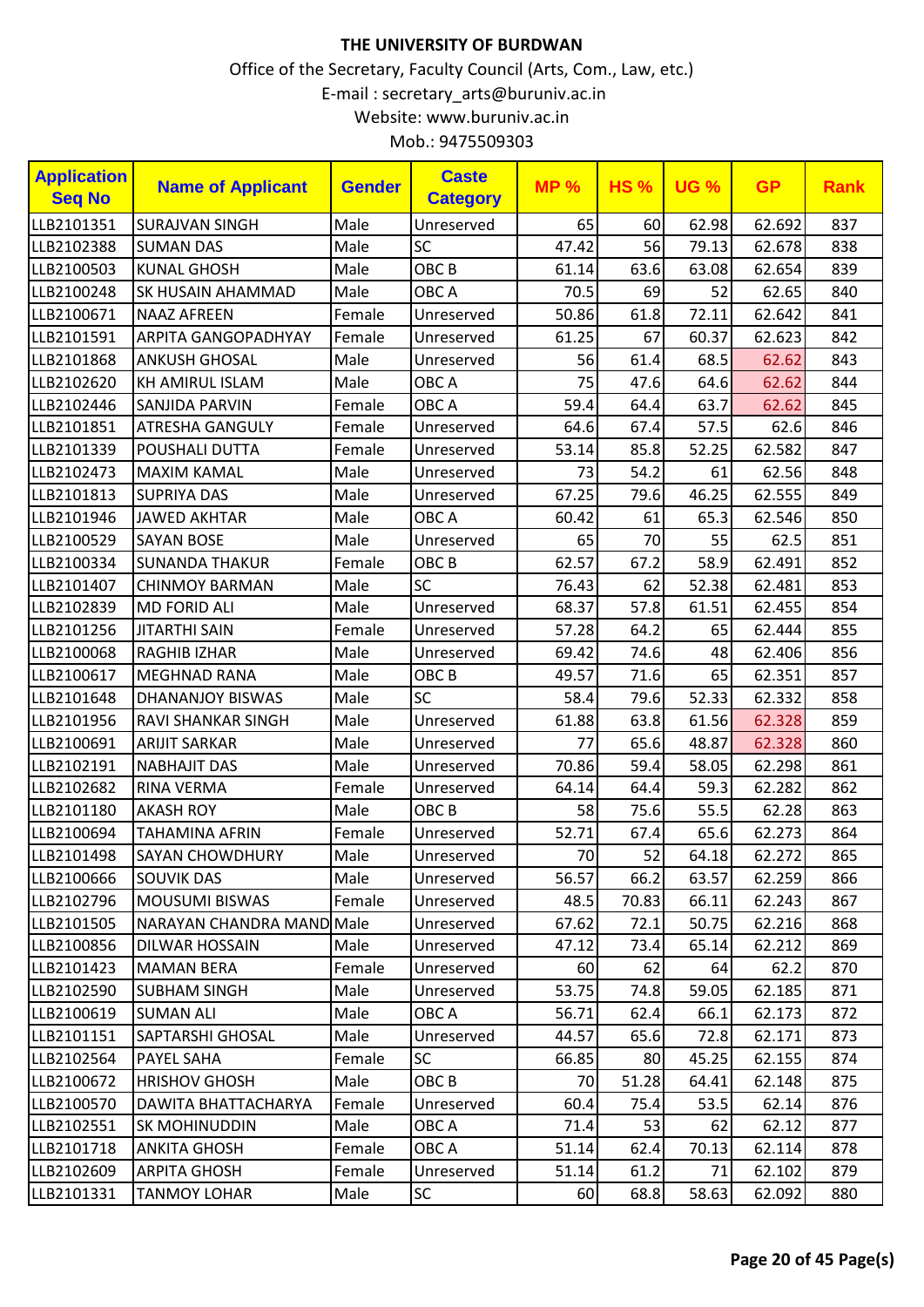| <b>Application</b><br><b>Seq No</b> | <b>Name of Applicant</b>    | <b>Gender</b> | <b>Caste</b><br><b>Category</b> | <b>MP%</b> | <b>HS%</b> | <b>UG %</b> | <b>GP</b> | <b>Rank</b> |
|-------------------------------------|-----------------------------|---------------|---------------------------------|------------|------------|-------------|-----------|-------------|
| LLB2100042                          | <b>ASHUTOSH KUMAR SINGH</b> | Male          | Unreserved                      | 49.42      | 60.6       | 72.65       | 62.066    | 881         |
| LLB2102075                          | <b>GOUTAM BISWAS</b>        | Male          | <b>SC</b>                       | 54         | 70.2       | 62          | 62.06     | 882         |
| LLB2100482                          | RAJESH KUMAR RAM            | Male          | Unreserved                      | 57.62      | 54.3       | 71.2        | 62.056    | 883         |
| LLB2100350                          | <b>SURABHI DATTA</b>        | Female        | Unreserved                      | 69.33      | 60.8       | 57.5        | 62.039    | 884         |
| LLB2101271                          | <b>PURNASRI DAS</b>         | Female        | <b>SC</b>                       | 47.14      | 71.4       | 66.16       | 62.026    | 885         |
| LLB2100663                          | <b>RAKESH SARKAR</b>        | Male          | <b>SC</b>                       | 62.62      | 57.6       | 64.9        | 62.026    | 886         |
| LLB2101130                          | <b>BINEETA DAS</b>          | Female        | Unreserved                      | 61.14      | 67.2       | 58.8        | 62.022    | 887         |
| LLB2100918                          | <b>SAHIDUL SK</b>           | Male          | OBC A                           | 47.85      | 80.2       | 59          | 62.015    | 888         |
| LLB2101001                          | <b>TRIPA DAS</b>            | Female        | <b>SC</b>                       | 49.28      | 69.6       | 65.84       | 62        | 889         |
| LLB2100897                          | <b>SUBARNA ROY</b>          | Female        | SC                              | 64.13      | 72.2       | 52.75       | 61.999    | 890         |
| LLB2100608                          | <b>RAJARSHI SARKAR</b>      | Male          | Unreserved                      | 38.57      | 76.4       | 68.76       | 61.995    | 891         |
| LLB2100831                          | <b>DEBASISH DHIBAR</b>      | Male          | SC                              | 77.5       | 65.6       | 47.63       | 61.982    | 892         |
| LLB2100470                          | <b>ANANYA BISWAS</b>        | Female        | SC                              | 54.14      | 75.4       | 57.75       | 61.962    | 893         |
| LLB2101155                          | <b>ANTIM BISWAS</b>         | Male          | OBC <sub>B</sub>                | 42         | 65         | 74.63       | 61.952    | 894         |
| LLB2101809                          | TINA SINGHA MAHAPATRA       | Female        | Unreserved                      | 59.42      | 83.2       | 47.87       | 61.934    | 895         |
| LLB2101854                          | <b>SAMIRAN DEBNATH</b>      | Male          | Unreserved                      | 59.62      | 57.6       | 66.88       | 61.918    | 896         |
| LLB2100578                          | <b>RAHUL CHOWDHURY</b>      | Male          | Unreserved                      | 60         | 69.2       | 57.89       | 61.916    | 897         |
| LLB2101504                          | HFIJUL RAHAMAN GAZI         | Male          | Unreserved                      | 56         | 69         | 61          | 61.9      | 898         |
| LLB2100787                          | <b>NAHENUR YIASMIN</b>      | Female        | OBC A                           | 54.57      | 73.6       | 58.62       | 61.899    | 899         |
| LLB2100075                          | <b>SOHID HASSAN</b>         | Male          | OBC A                           | 60.25      | 80.4       | 49.25       | 61.895    | 900         |
| LLB2100706                          | <b>KOUSHIK HALDER</b>       | Male          | <b>SC</b>                       | 60.57      | 57.6       | 66.1        | 61.891    | 901         |
| LLB2100258                          | <b>SUNAINA RAY</b>          | Female        | Unreserved                      | 47.5       | 67.8       | 68.25       | 61.89     | 902         |
| LLB2100220                          | <b>PIYALI SAHA</b>          | Female        | Unreserved                      | 50.57      | 76.8       | 59.12       | 61.859    | 903         |
| LLB2100591                          | RONIKUL ALAM                | Male          | OBC A                           | 64.28      | 74.8       | 50.3        | 61.844    | 904         |
| LLB2101891                          | <b>SAHANARA KHATUN</b>      | Female        | Unreserved                      | 46.14      | 64         | 72          | 61.842    | 905         |
| LLB2101221                          | RAKIBUL ISLAM               | Male          | Unreserved                      | 60.85      | 78.6       | 50          | 61.835    | 906         |
| LLB2101371                          | <b>PULAK DEY</b>            | Male          | Unreserved                      | 64.88      | 50.7       | 67.81       | 61.798    | 907         |
| LLB2101176                          | <b>DEBASISH DEY</b>         | Male          | Unreserved                      | 73.62      | 67.9       | 48.25       | 61.756    | 908         |
| LLB2100758                          | <b>BINNI KUMARI SHARMA</b>  | Female        | Unreserved                      | 82.28      | 60         | 47.66       | 61.748    | 909         |
| LLB2101232                          | <b>RIMPA PANDIT</b>         | Female        | <b>SC</b>                       | 62.5       | 59.67      | 62.68       | 61.723    | 910         |
| LLB2100773                          | <b>DEB DUTTA</b>            | Male          | OBC <sub>B</sub>                | 71.71      | 73.2       | 45.6        | 61.713    | 911         |
| LLB2102794                          | <b>MANERUL HOQUE</b>        | Male          | OBC A                           | 42.75      | 59.6       | 77.5        | 61.705    | 912         |
| LLB2101860                          | <b>ANINDITA ROY</b>         | Female        | Unreserved                      | 41.71      | 58.4       | 79.13       | 61.685    | 913         |
| LLB2101913                          | <b>JOY BHATTACHARJEE</b>    | Male          | Unreserved                      | 52         | 72         | 61.2        | 61.68     | 914         |
| LLB2102128                          | <b>PRATYAY GHOSH</b>        | Male          | OBC <sub>B</sub>                | 79.14      | 69.6       | 42.62       | 61.67     | 915         |
| LLB2102315                          | <b>AKASH ALI</b>            | Male          | OBC A                           | 69.8       | 71.75      | 48          | 61.665    | 916         |
| LLB2101080                          | MIJANUR RAHAMAN MOND Male   |               | OBC A                           | 47         | 66         | 69.31       | 61.624    | 917         |
| LLB2100593                          | <b>MEHTAB ALAM</b>          | Male          | OBC A                           | 60.25      | 45         | 75.11       | 61.619    | 918         |
| LLB2101580                          | <b>MASUMA AKTAR</b>         | Female        | Unreserved                      | 54         | 66         | 64          | 61.6      | 919         |
| LLB2100119                          | SHASWATI BANERJEE           | Female        | Unreserved                      | 44         | 80         | 61          | 61.6      | 920         |
| LLB2101159                          | <b>ALIVIA DAS</b>           | Female        | Unreserved                      | 64.14      | 54.43      | 65          | 61.571    | 921         |
| LLB2101845                          | <b>LABANI ROY</b>           | Female        | <b>SC</b>                       | 42         | 76.6       | 64.97       | 61.568    | 922         |
| LLB2101501                          | <b>SOURAV BHATTACHARJEE</b> | Male          | Unreserved                      | 74.57      | 66.8       | 47.88       | 61.563    | 923         |
| LLB2102517                          | <b>ASHIKUR RAHAMAN</b>      | Male          | OBC A                           | 60.28      | 76.2       | 51.5        | 61.544    | 924         |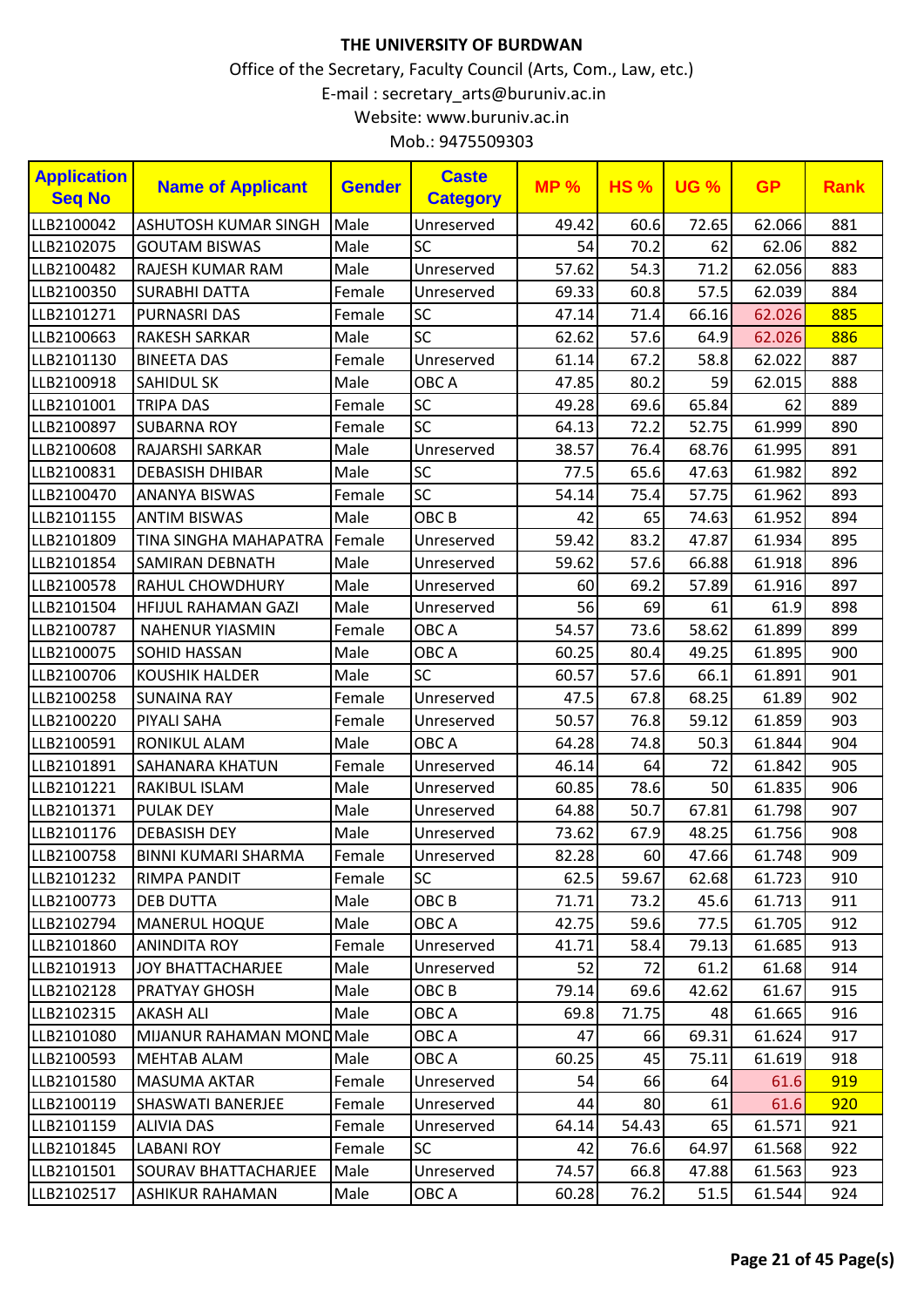| Mob.: 9475509303 |  |
|------------------|--|
|------------------|--|

| <b>Application</b><br><b>Seq No</b> | <b>Name of Applicant</b>    | <b>Gender</b> | <b>Caste</b><br><b>Category</b> | <b>MP%</b> | <b>HS%</b> | <b>UG %</b> | <b>GP</b> | <b>Rank</b> |
|-------------------------------------|-----------------------------|---------------|---------------------------------|------------|------------|-------------|-----------|-------------|
| LLB2101334                          | <b>SHILPASREE SINGH</b>     | Female        | <b>ST</b>                       | 53         | 70         | 61.6        | 61.54     | 925         |
| LLB2102283                          | <b>TALAT JAHAN</b>          | Female        | OBC A                           | 62         | 63.6       | 59.62       | 61.528    | 926         |
| LLB2102706                          | <b>ANJALI CHOUDHARY</b>     | Female        | Unreserved                      | 53         | 63         | 66.8        | 61.52     | 927         |
| LLB2100978                          | RITUPARNA CHATTERJEE        | Female        | Unreserved                      | 40         | 65         | 75          | 61.5      | 928         |
| LLB2100110                          | <b>SHRABANI DAS</b>         | Female        | OBC <sub>B</sub>                | 63         | 64         | 58.5        | 61.5      | 929         |
| LLB2101603                          | <b>SUPRAVA LAI</b>          | Female        | OBC <sub>B</sub>                | 40.71      | 68.8       | 71.6        | 61.493    | 930         |
| LLB2101188                          | <b>BISWADEV SINHA</b>       | Male          | Unreserved                      | 65.6       | 70.2       | 51.87       | 61.488    | 931         |
| LLB2102168                          | OINDRILA DONDOLKAR          | Female        | Unreserved                      | 76.85      | 56         | 54          | 61.455    | 932         |
| LLB2102225                          | <b>SAKSHI</b>               | Female        | Unreserved                      | 63         | 63.5       | 58.75       | 61.45     | 933         |
| LLB2102278                          | <b>ABDULLA HAQUE MIDDYA</b> | Male          | OBC A                           | 61.62      | 73         | 52.62       | 61.434    | 934         |
| LLB2102568                          | <b>JINNATUN KHATUN</b>      | Female        | Unreserved                      | 52.57      | 67.6       | 63.45       | 61.431    | 935         |
| LLB2101669                          | <b>SUDESHNA DEY</b>         | Female        | Unreserved                      | 74         | 67         | 47.8        | 61.42     | 936         |
| LLB2102373                          | <b>SUSOVAN MANNA</b>        | Male          | Unreserved                      | 58.28      | 63.8       | 61.95       | 61.404    | 937         |
| LLB2100038                          | NIVEDITA AGRAWAL            | Female        | Unreserved                      | 65.57      | 71.2       | 50.88       | 61.383    | 938         |
| LLB2101605                          | <b>DIPASHREE MAJI</b>       | Female        | Unreserved                      | 65.25      | 67.6       | 53.75       | 61.355    | 939         |
| LLB2100630                          | <b>KHARIJUL SK</b>          | Male          | OBC A                           | 46.28      | 82.4       | 56.87       | 61.352    | 940         |
| LLB2102847                          | <b>SUBRATA CHATTERJEE</b>   | Male          | Unreserved                      | 73.75      | 56.9       | 55.37       | 61.343    | 941         |
| LLB2100143                          | <b>SAURAV MAJUMDER</b>      | Male          | Unreserved                      | 61.5       | 73.2       | 52.33       | 61.342    | 942         |
| LLB2101414                          | <b>SHRABANI BANERJEE</b>    | Female        | Unreserved                      | 44.85      | 70.2       | 67          | 61.315    | 943         |
| LLB2100642                          | <b>BISWAJIT NASKAR</b>      | Male          | SC                              | 71         | 68         | 49          | 61.3      | 944         |
| LLB2100237                          | <b>RAUNAK PARVIN</b>        | Female        | Unreserved                      | 72         | 67         | 49          | 61.3      | 945         |
| LLB2102042                          | <b>RUDRAJIT BISWAS</b>      | Male          | Unreserved                      | 54         | 70.6       | 59.75       | 61.28     | 946         |
| LLB2102577                          | <b>TIRTHANKAR KUNDU</b>     | Male          | Unreserved                      | 75.75      | 61.8       | 50          | 61.265    | 947         |
| LLB2101890                          | PRIYANKA KUNDU              | Female        | OBC <sub>B</sub>                | 49         | 72         | 62.4        | 61.26     | 948         |
| LLB2101367                          | <b>KOUSIK DAS</b>           | Male          | SC                              | 57         | 71.8       | 56.5        | 61.24     | 949         |
| LLB2101740                          | <b>ANUPAM CHAKRABARTY</b>   | Male          | Unreserved                      | 63         | 71         | 52.55       | 61.22     | 950         |
| LLB2100670                          | <b>DISHA DEBNATH</b>        | Female        | OBC <sub>B</sub>                | 61.85      | 69.4       | 54.6        | 61.215    | 951         |
| LLB2101395                          | <b>RIMA MANDI</b>           | Female        | <b>ST</b>                       | 51         | 63.6       | 67.08       | 61.212    | 952         |
| LLB2100210                          | JINNATUNNESA KHATUN         | Female        | OBC A                           | 39.28      | $53.2$     | 83.66       | 61.208    | 953         |
| LLB2101693                          | RIYA MUKHERJEE              | Female        | Unreserved                      | 48.42      | 72.4       | 62.32       | 61.174    | 954         |
| LLB2101832                          | <b>NILA SENGUPTA</b>        | Female        | Unreserved                      | 45.71      | 70.2       | 66          | 61.173    | 955         |
| LLB2100948                          | NAMROTA ANZUM MONDA Female  |               | OBC A                           | 69.37      | 61.2       | 55          | 61.171    | 956         |
| LLB2101652                          | <b>MOUSUMI SUR</b>          | Female        | OBC B                           | 55.71      | 63.2       | 63.72       | 61.161    | 957         |
| LLB2102368                          | <b>SAJJAT MONDAL</b>        | Male          | OBC A                           | 64.9       | 62.4       | 57.37       | 61.138    | 958         |
| LLB2101270                          | <b>RITWICK NAG</b>          | Male          | Unreserved                      | 58.71      | 61.6       | 62.5        | 61.093    | 959         |
| LLB2100114                          | <b>ATAUR ALI SEKH</b>       | Male          | OBC A                           | 51.71      | 70.8       | 60.8        | 61.073    | 960         |
| LLB2101344                          | <b>GOPAL MISTRY</b>         | Male          | <b>SC</b>                       | 40.85      | 66         | 72.5        | 61.055    | 961         |
| LLB2101640                          | RAJIB GHARAMI               | Male          | <b>SC</b>                       | 60         | 58.7       | 63.6        | 61.05     | 962         |
| LLB2100401                          | <b>RAHUL PASI</b>           | Male          | <b>SC</b>                       | 59.42      | 69.2       | 56.13       | 61.038    | 963         |
| LLB2101225                          | SANGITA DEY SARKAR          | Female        | Unreserved                      | 52.57      | 73         | 58.4        | 61.031    | 964         |
| LLB2101148                          | CHANDANI YADAV              | Female        | Unreserved                      | 58.14      | 72.2       | 54.79       | 61.018    | 965         |
| LLB2102003                          | <b>SUBHAJIT DAS</b>         | Male          | Unreserved                      | 47.85      | 63         | 69.4        | 61.015    | 966         |
| LLB2102606                          | MD ANSARUL HOQUE            | Male          | OBC A                           | 65.37      | 70         | 51          | 61.011    | 967         |
| LLB2102190                          | <b>WASIM HAQUE</b>          | Male          | OBC A                           | 59.2       | 75.5       | 51.5        | 61.01     | 968         |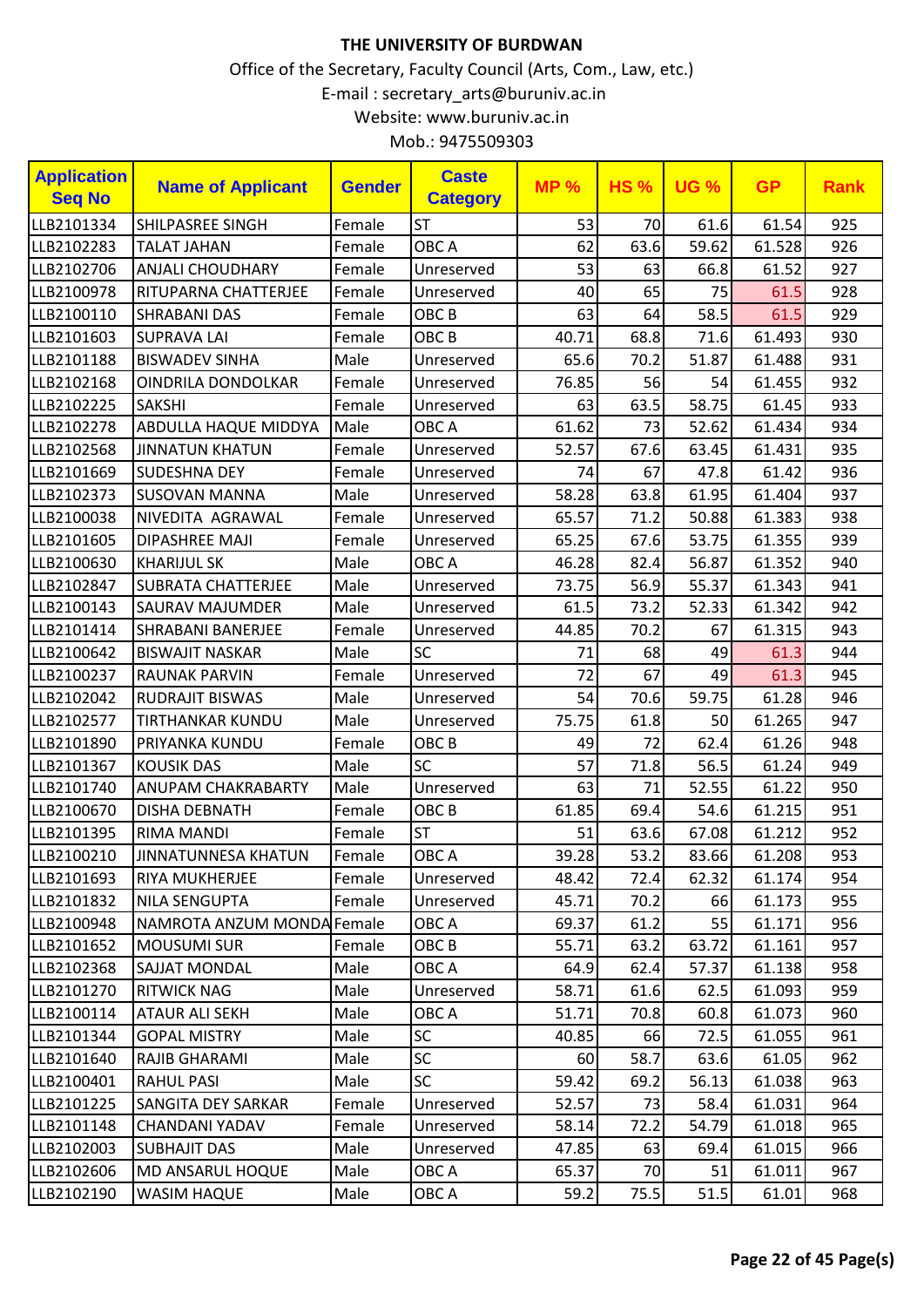| <b>Application</b><br><b>Seq No</b> | <b>Name of Applicant</b>  | <b>Gender</b> | <b>Caste</b><br><b>Category</b> | <b>MP%</b> | <b>HS%</b> | <b>UG %</b> | <b>GP</b> | <b>Rank</b> |
|-------------------------------------|---------------------------|---------------|---------------------------------|------------|------------|-------------|-----------|-------------|
| LLB2102005                          | <b>DIPANKAR MONDAL</b>    | Male          | SC                              | 45         | 69         | 67          | 61        | 969         |
| LLB2100010                          | <b>SUKANYA KIRTANIA</b>   | Female        | SC                              | 60.05      | 71.68      | 53.68       | 60.991    | 970         |
| LLB2102491                          | <b>PRATAP MALIK</b>       | Male          | SC                              | 56.75      | 63.3       | 62.37       | 60.963    | 971         |
| LLB2100423                          | <b>SUSANTA BHANDARI</b>   | Male          | OBC <sub>B</sub>                | 68         | 62.1       | 54.75       | 60.93     | 972         |
| LLB2101258                          | <b>BIPRADIP SANTRA</b>    | Male          | Unreserved                      | 50.57      | 69.4       | 62.3        | 60.911    | 973         |
| LLB2100267                          | SHUBHAM KUMAR BHAGAT Male |               | OBC A                           | 63.33      | 50.83      | 66.56       | 60.872    | 974         |
| LLB2100246                          | <b>FURKAN SK</b>          | Male          | OBC A                           | 49         | 69.2       | 63.51       | 60.864    | 975         |
| LLB2101611                          | <b>SHILPA NANDI</b>       | Female        | Unreserved                      | 42.42      | 61.8       | 73.9        | 60.826    | 976         |
| LLB2101046                          | <b>RUPAM ROY</b>          | Male          | Unreserved                      | 73.5       | 72.4       | 42.62       | 60.818    | 977         |
| LLB2101037                          | <b>DEBOJYOTI DAS</b>      | Male          | Unreserved                      | 58.14      | 65.4       | 59.36       | 60.806    | 978         |
| LLB2102503                          | <b>CHANDAN TUDU</b>       | Male          | <b>ST</b>                       | 46.71      | 71.6       | 63.25       | 60.793    | 979         |
| LLB2102448                          | <b>TANIA ISLAM</b>        | Female        | Unreserved                      | 72.75      | 65.4       | 48.37       | 60.793    | 980         |
| LLB2101778                          | PRIYANKA CHAKRABORTY      | Female        | Unreserved                      | 68.75      | 70.6       | 47.35       | 60.745    | 981         |
| LLB2101282                          | <b>TINKU GHOSH</b>        | Female        | OBC <sub>B</sub>                | 37         | 74.4       | 68.3        | 60.74     | 982         |
| LLB2102465                          | PRIYANKA RAY              | Female        | <b>SC</b>                       | 42.71      | 67.2       | 69.38       | 60.725    | 983         |
| LLB2102530                          | <b>RIAZ MOHSIN</b>        | Male          | Unreserved                      | 76.4       | 65         | 45.75       | 60.72     | 984         |
| LLB2100433                          | <b>MD RUSTAM</b>          | Male          | OBC A                           | 60.1       | 53         | 66.9        | 60.69     | 985         |
| LLB2102272                          | <b>SUBHAYAN MAITRA</b>    | Male          | SC                              | 66.28      | 75.2       | 45.58       | 60.676    | 986         |
| LLB2100735                          | PARVINA KHATUN            | Female        | OBC A                           | 39.42      | 65.4       | 73.03       | 60.658    | 987         |
| LLB2101109                          | PAROMITA CHATTERJEE       | Female        | Unreserved                      | 52.5       | 75         | 56          | 60.65     | 988         |
| LLB2102751                          | SOUMYABRATA JANA          | Male          | Unreserved                      | 78.25      | 63.5       | 45.25       | 60.625    | 989         |
| LLB2101908                          | <b>SATYAM RAJAK</b>       | Male          | <b>SC</b>                       | 51         | 68.4       | 62          | 60.62     | 990         |
| LLB2101960                          | <b>IMRAN SARKAR</b>       | Male          | OBC <sub>B</sub>                | 64.14      | 61.2       | 57.5        | 60.602    | 991         |
| LLB2100259                          | <b>RAKHI DEY</b>          | Female        | Unreserved                      | 47         | 67         | 66          | 60.6      | 992         |
| LLB2102570                          | RAJANYA KARI              | Female        | <b>SC</b>                       | 48.85      | 55.4       | 73.3        | 60.595    | 993         |
| LLB2100866                          | <b>SUTRISHNA PAL</b>      | Female        | Unreserved                      | 42.85      | 67         | 69.06       | 60.579    | 994         |
| LLB2100168                          | <b>DEBIKA MUKHERJEE</b>   | Female        | Unreserved                      | 57.14      | 58.4       | 64.75       | 60.562    | 995         |
| LLB2102274                          | <b>RIPAN GHOSH</b>        | Male          | OBC <sub>B</sub>                | 70.62      | 59         | 54.12       | 60.534    | 996         |
| LLB2101853                          | SAMEMA AKTAR              | Female        | OBC A                           | 60         | 51         | 68          | 60.5      | 997         |
| LLB2100621                          | <b>RIYA PATRA</b>         | Female        | <b>SC</b>                       | 43         | 73.4       | 63.89       | 60.476    | 998         |
| LLB2101464                          | <b>MANDIRA MUKHERJEE</b>  | Female        | Unreserved                      | 44.71      | 65.8       | 68.3        | 60.473    | 999         |
| LLB2102194                          | <b>MALAY DEY</b>          | Male          | Unreserved                      | 64.42      | 66.2       | 53.19       | 60.462    | 1000        |
| LLB2102779                          | <b>SUSMITA PAUL</b>       | Female        | Unreserved                      | 37.12      | 70.2       | 70.65       | 60.456    | 1001        |
| LLB2101035                          | <b>MANAS MUKHERJEE</b>    | Male          | Unreserved                      | 45         | 74.8       | 61.26       | 60.444    | 1002        |
| LLB2102072                          | <b>SUVANKAR SAHA</b>      | Male          | Unreserved                      | 54.8       | 47.8       | 74.13       | 60.432    | 1003        |
| LLB2101391                          | <b>NILOY CHANDRA ROY</b>  | Male          | <b>SC</b>                       | 42         | 66         | 70          | 60.4      | 1004        |
| LLB2100099                          | <b>RUPA DAS</b>           | Female        | <b>SC</b>                       | 46         | 73         | 61.75       | 60.4      | 1005        |
| LLB2100227                          | PRAMIT SINHA              | Male          | Unreserved                      | 70         | 57.4       | 55.45       | 60.4      | 1006        |
| LLB2100489                          | RITUPARNA MUKHERJEE       | Female        | Unreserved                      | 60.14      | 67.3       | 55.4        | 60.392    | 1007        |
| LLB2100819                          | MIHIR SARKAR              | Male          | Unreserved                      | 69.12      | 62         | 52.59       | 60.372    | 1008        |
| LLB2102758                          | <b>CHIRANJIT BARAI</b>    | Male          | <b>SC</b>                       | 54.57      | 70         | 57.5        | 60.371    | 1009        |
| LLB2102691                          | <b>NURUL HASAN</b>        | Male          | OBC A                           | 68         | 69.2       | 48          | 60.36     | 1010        |
| LLB2100255                          | PRAKRITI RANJAN DAS       | Male          | Unreserved                      | 46.85      | 65.4       | 66.6        | 60.315    | 1011        |
| LLB2102277                          | <b>RAJESH KARMAKAR</b>    | Male          | <b>SC</b>                       | 76.87      | 61.6       | 46.9        | 60.301    | 1012        |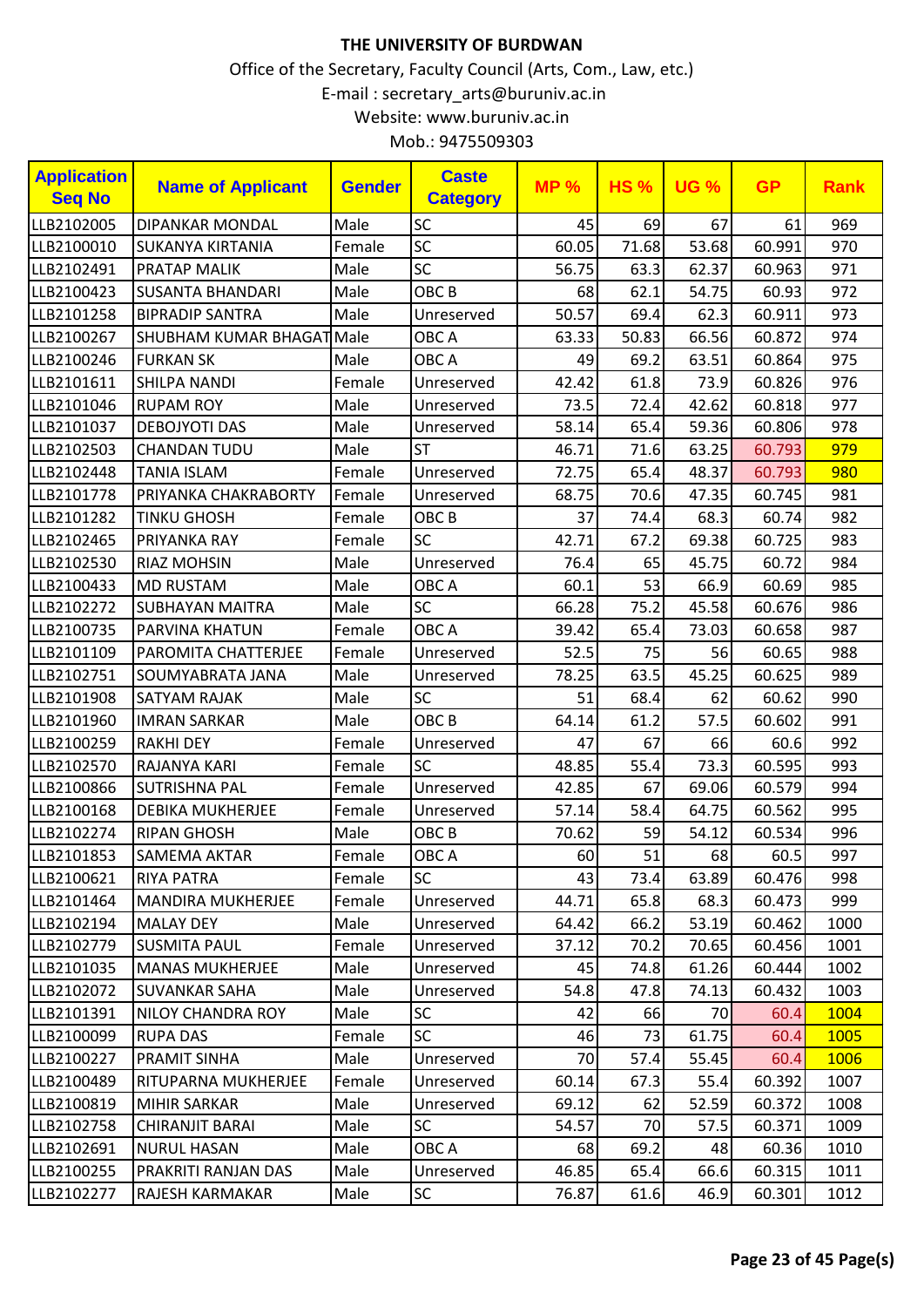| 60.275<br>1013<br>SHIBANGI YADAV<br>Female<br>Unreserved<br>48<br>71.25<br>61.25<br>48.85<br>1014<br><b>AVIPSHA GUPTA</b><br>Female<br>68<br>60.255<br>63<br>Unreserved<br>71.4<br>61.37<br>47.62<br>60.254<br><b>BHUBAN MONDAL</b><br>Male<br>OBC <sub>B</sub><br>1015<br>Male<br>OBC A<br>66.5<br>74.6<br>44.8<br>60.25<br>1016<br><b>MD MUSA</b><br>RAMANUJ MUKHOPADHYA Male<br>77.7<br>65.8<br>Unreserved<br>43<br>60.25<br>1017<br>Male<br>54<br>57.2<br>67.2<br>60.24<br>1018<br><b>ARIJIT NANDI</b><br>Unreserved<br>Male<br>OBC A<br>53<br>71.4<br>57.3<br>1019<br><b>ABM ABDULLAH</b><br>60.24<br>37.71<br>57.2<br>79.38<br>60.225<br>1020<br><b>LALTU SHARMA</b><br>Male<br>Unreserved<br>72.8<br>60.216<br>1021<br>RADHARANI SAHA<br>Female<br>58<br>52.44<br>Unreserved<br>72<br>46.71<br>60.213<br>1022<br>JAYABROTO DEBNATH<br>Male<br>61.5<br>Unreserved<br>57.42<br>64.8<br>1023<br><b>SUITI KOLAY</b><br>58.8<br>60.186<br>Female<br>Unreserved<br>46.14<br>63.8<br>60.182<br>1024<br><b>RAKHI KHAN</b><br>Female<br>68<br>Unreserved<br>52.87<br>73<br>56<br>1025<br><b>SWAGATA CHATTERJEE</b><br>Female<br>60.161<br>Unreserved<br>63.1<br>1026<br>OBC A<br>48.6<br><b>SWETA</b><br>Female<br>67.8<br>60.16<br>58.4<br>Male<br>65.28<br>57.62<br>60.152<br>1027<br>SK ASADUL HAQUE<br>Unreserved<br>54.42<br>78.4<br>1028<br><b>SHILPA DAS</b><br>Female<br>50.75<br>60.146<br>Unreserved<br>64.2<br>73.5<br>60.144<br>1029<br>RAUNAK PARWEEN<br>Female<br>38.28<br>Unreserved<br>Female<br>72.11<br>64.3<br>48<br>60.123<br>1030<br><b>SUMANA MUKHERJEE</b><br>Unreserved<br>SC<br>61.4<br>69.95<br>Male<br>45.71<br>60.113<br>1031<br><b>MONORANJAN MALLICK</b><br>75.33<br>60.2<br>48.62<br>1032<br>SANKAR NARAYAN MITRA<br>Male<br>60.107<br>Unreserved<br>SC<br>56<br>Male<br>63<br>61<br>1033<br><b>DEBANSHU GAYEN</b><br>60.1<br>54<br>75<br>53.5<br>1034<br><b>SANDIP PAL</b><br>Male<br>Unreserved<br>60.1<br>71<br>1035<br><b>MADHURIMA DUTTA</b><br>Female<br>60<br>52<br>60.1<br>Unreserved<br><b>ST</b><br>74<br>Male<br>65<br>60.1<br>1036<br><b>SERENE GRACIOUS LAKRA</b><br>46<br><b>SUBHAJIT BOSE</b><br>Male<br>55.1<br>40<br>78.9<br>1037<br>Unreserved<br>60.09<br>61.6<br>60.5<br>58.63<br>1038<br><b>ANKITA BANERJEE</b><br>Female<br>60.082<br>Unreserved<br>56.28<br>77.2<br>1039<br><b>BHABATOSH DAS</b><br>Male<br>50<br>60.044<br>Unreserved<br>59.4<br>57.26<br>1040<br><b>RATUL ROY</b><br>Male<br>64.34<br>60.026<br>Unreserved<br>70<br>38.85<br>68.38<br>60.007<br>1041<br>Female<br>OBC A<br>SANTWANA KHATUN<br>63<br><b>SHABNAM KHATOON</b><br>Female<br>OBC A<br>60<br>57.75<br>60<br>1042<br>Female<br>40.71<br>SOMASREE DAS<br>Unreserved<br>67.4<br>68.9<br>59.993<br>1043<br><b>ANISHA DHAK</b><br>Female<br><b>SC</b><br>62.28<br>59.8<br>58.4<br>59.984<br>1044<br><b>BEUS PAUL</b><br>Female<br>Unreserved<br>50<br>70<br>59.9<br>59.96<br>1045<br><b>SC</b><br>47.57<br><b>SOURAV HUDATI</b><br>Male<br>56<br>72.2<br>59.951<br>1046<br><b>SC</b><br>58<br>65.6<br>59.88<br>1047<br><b>CHANDANA DAS</b><br>Female<br>57<br><b>IMRAN ALI</b><br>Male<br>OBC A<br>66.33<br>61.57<br>53.75<br>59.87<br>1048<br><b>SRABANI GHOSH</b><br>Female<br>OBC <sub>B</sub><br>43.15<br>68<br>66.25<br>59.845<br>1049<br>68.6<br><b>GOURI MANNA</b><br>Female<br>Unreserved<br>54.8<br>57<br>59.82<br>1050<br>Male<br>OBC A<br>56<br>67.4<br>57<br>59.82<br>1051<br><b>SK ARIF</b><br><b>BISHAL SAHA</b><br>Male<br>Unreserved<br>66.42<br>52.42<br>1052<br>63<br>59.794<br>Male<br>OBC <sub>B</sub><br>60<br>76.2<br>59.792<br>1053<br>KRISHNA SHAW<br>47.33<br><b>MONI CHOUDHARY</b><br>Female<br>56.29<br>74.4<br>51.44<br>59.783<br>1054<br>Unreserved<br><b>JIYAUL RAHAMAN MOLLA</b><br>Male<br>OBC A<br>66.8<br>69.34<br>59.776<br>1055<br>40<br>Unreserved<br>CHANDRIMA BANERJEE<br>Female<br>44.28<br>62.4<br>69.36<br>59.748<br>1056 | <b>Application</b><br><b>Seq No</b> | <b>Name of Applicant</b> | <b>Gender</b> | <b>Caste</b><br><b>Category</b> | <b>MP%</b> | <b>HS%</b> | <b>UG %</b> | <b>GP</b> | <b>Rank</b> |
|------------------------------------------------------------------------------------------------------------------------------------------------------------------------------------------------------------------------------------------------------------------------------------------------------------------------------------------------------------------------------------------------------------------------------------------------------------------------------------------------------------------------------------------------------------------------------------------------------------------------------------------------------------------------------------------------------------------------------------------------------------------------------------------------------------------------------------------------------------------------------------------------------------------------------------------------------------------------------------------------------------------------------------------------------------------------------------------------------------------------------------------------------------------------------------------------------------------------------------------------------------------------------------------------------------------------------------------------------------------------------------------------------------------------------------------------------------------------------------------------------------------------------------------------------------------------------------------------------------------------------------------------------------------------------------------------------------------------------------------------------------------------------------------------------------------------------------------------------------------------------------------------------------------------------------------------------------------------------------------------------------------------------------------------------------------------------------------------------------------------------------------------------------------------------------------------------------------------------------------------------------------------------------------------------------------------------------------------------------------------------------------------------------------------------------------------------------------------------------------------------------------------------------------------------------------------------------------------------------------------------------------------------------------------------------------------------------------------------------------------------------------------------------------------------------------------------------------------------------------------------------------------------------------------------------------------------------------------------------------------------------------------------------------------------------------------------------------------------------------------------------------------------------------------------------------------------------------------------------------------------------------------------------------------------------------------------------------------------------------------------------------------------------------------------------------------------------------------------------------------------------------------------------------------------------------------------------------------------------------------------------------------------------------------------------------------------------------------------------------------------------------------------------------------------------------------------------------------------------------------------------------------|-------------------------------------|--------------------------|---------------|---------------------------------|------------|------------|-------------|-----------|-------------|
|                                                                                                                                                                                                                                                                                                                                                                                                                                                                                                                                                                                                                                                                                                                                                                                                                                                                                                                                                                                                                                                                                                                                                                                                                                                                                                                                                                                                                                                                                                                                                                                                                                                                                                                                                                                                                                                                                                                                                                                                                                                                                                                                                                                                                                                                                                                                                                                                                                                                                                                                                                                                                                                                                                                                                                                                                                                                                                                                                                                                                                                                                                                                                                                                                                                                                                                                                                                                                                                                                                                                                                                                                                                                                                                                                                                                                                                                                                | LLB2101089                          |                          |               |                                 |            |            |             |           |             |
|                                                                                                                                                                                                                                                                                                                                                                                                                                                                                                                                                                                                                                                                                                                                                                                                                                                                                                                                                                                                                                                                                                                                                                                                                                                                                                                                                                                                                                                                                                                                                                                                                                                                                                                                                                                                                                                                                                                                                                                                                                                                                                                                                                                                                                                                                                                                                                                                                                                                                                                                                                                                                                                                                                                                                                                                                                                                                                                                                                                                                                                                                                                                                                                                                                                                                                                                                                                                                                                                                                                                                                                                                                                                                                                                                                                                                                                                                                | LLB2102533                          |                          |               |                                 |            |            |             |           |             |
|                                                                                                                                                                                                                                                                                                                                                                                                                                                                                                                                                                                                                                                                                                                                                                                                                                                                                                                                                                                                                                                                                                                                                                                                                                                                                                                                                                                                                                                                                                                                                                                                                                                                                                                                                                                                                                                                                                                                                                                                                                                                                                                                                                                                                                                                                                                                                                                                                                                                                                                                                                                                                                                                                                                                                                                                                                                                                                                                                                                                                                                                                                                                                                                                                                                                                                                                                                                                                                                                                                                                                                                                                                                                                                                                                                                                                                                                                                | LLB2101549                          |                          |               |                                 |            |            |             |           |             |
|                                                                                                                                                                                                                                                                                                                                                                                                                                                                                                                                                                                                                                                                                                                                                                                                                                                                                                                                                                                                                                                                                                                                                                                                                                                                                                                                                                                                                                                                                                                                                                                                                                                                                                                                                                                                                                                                                                                                                                                                                                                                                                                                                                                                                                                                                                                                                                                                                                                                                                                                                                                                                                                                                                                                                                                                                                                                                                                                                                                                                                                                                                                                                                                                                                                                                                                                                                                                                                                                                                                                                                                                                                                                                                                                                                                                                                                                                                | LLB2101054                          |                          |               |                                 |            |            |             |           |             |
|                                                                                                                                                                                                                                                                                                                                                                                                                                                                                                                                                                                                                                                                                                                                                                                                                                                                                                                                                                                                                                                                                                                                                                                                                                                                                                                                                                                                                                                                                                                                                                                                                                                                                                                                                                                                                                                                                                                                                                                                                                                                                                                                                                                                                                                                                                                                                                                                                                                                                                                                                                                                                                                                                                                                                                                                                                                                                                                                                                                                                                                                                                                                                                                                                                                                                                                                                                                                                                                                                                                                                                                                                                                                                                                                                                                                                                                                                                | LLB2101662                          |                          |               |                                 |            |            |             |           |             |
|                                                                                                                                                                                                                                                                                                                                                                                                                                                                                                                                                                                                                                                                                                                                                                                                                                                                                                                                                                                                                                                                                                                                                                                                                                                                                                                                                                                                                                                                                                                                                                                                                                                                                                                                                                                                                                                                                                                                                                                                                                                                                                                                                                                                                                                                                                                                                                                                                                                                                                                                                                                                                                                                                                                                                                                                                                                                                                                                                                                                                                                                                                                                                                                                                                                                                                                                                                                                                                                                                                                                                                                                                                                                                                                                                                                                                                                                                                | LLB2102162                          |                          |               |                                 |            |            |             |           |             |
|                                                                                                                                                                                                                                                                                                                                                                                                                                                                                                                                                                                                                                                                                                                                                                                                                                                                                                                                                                                                                                                                                                                                                                                                                                                                                                                                                                                                                                                                                                                                                                                                                                                                                                                                                                                                                                                                                                                                                                                                                                                                                                                                                                                                                                                                                                                                                                                                                                                                                                                                                                                                                                                                                                                                                                                                                                                                                                                                                                                                                                                                                                                                                                                                                                                                                                                                                                                                                                                                                                                                                                                                                                                                                                                                                                                                                                                                                                | LLB2101519                          |                          |               |                                 |            |            |             |           |             |
|                                                                                                                                                                                                                                                                                                                                                                                                                                                                                                                                                                                                                                                                                                                                                                                                                                                                                                                                                                                                                                                                                                                                                                                                                                                                                                                                                                                                                                                                                                                                                                                                                                                                                                                                                                                                                                                                                                                                                                                                                                                                                                                                                                                                                                                                                                                                                                                                                                                                                                                                                                                                                                                                                                                                                                                                                                                                                                                                                                                                                                                                                                                                                                                                                                                                                                                                                                                                                                                                                                                                                                                                                                                                                                                                                                                                                                                                                                | LLB2100387                          |                          |               |                                 |            |            |             |           |             |
|                                                                                                                                                                                                                                                                                                                                                                                                                                                                                                                                                                                                                                                                                                                                                                                                                                                                                                                                                                                                                                                                                                                                                                                                                                                                                                                                                                                                                                                                                                                                                                                                                                                                                                                                                                                                                                                                                                                                                                                                                                                                                                                                                                                                                                                                                                                                                                                                                                                                                                                                                                                                                                                                                                                                                                                                                                                                                                                                                                                                                                                                                                                                                                                                                                                                                                                                                                                                                                                                                                                                                                                                                                                                                                                                                                                                                                                                                                | LLB2102157                          |                          |               |                                 |            |            |             |           |             |
|                                                                                                                                                                                                                                                                                                                                                                                                                                                                                                                                                                                                                                                                                                                                                                                                                                                                                                                                                                                                                                                                                                                                                                                                                                                                                                                                                                                                                                                                                                                                                                                                                                                                                                                                                                                                                                                                                                                                                                                                                                                                                                                                                                                                                                                                                                                                                                                                                                                                                                                                                                                                                                                                                                                                                                                                                                                                                                                                                                                                                                                                                                                                                                                                                                                                                                                                                                                                                                                                                                                                                                                                                                                                                                                                                                                                                                                                                                | LLB2101107                          |                          |               |                                 |            |            |             |           |             |
|                                                                                                                                                                                                                                                                                                                                                                                                                                                                                                                                                                                                                                                                                                                                                                                                                                                                                                                                                                                                                                                                                                                                                                                                                                                                                                                                                                                                                                                                                                                                                                                                                                                                                                                                                                                                                                                                                                                                                                                                                                                                                                                                                                                                                                                                                                                                                                                                                                                                                                                                                                                                                                                                                                                                                                                                                                                                                                                                                                                                                                                                                                                                                                                                                                                                                                                                                                                                                                                                                                                                                                                                                                                                                                                                                                                                                                                                                                | LLB2101363                          |                          |               |                                 |            |            |             |           |             |
|                                                                                                                                                                                                                                                                                                                                                                                                                                                                                                                                                                                                                                                                                                                                                                                                                                                                                                                                                                                                                                                                                                                                                                                                                                                                                                                                                                                                                                                                                                                                                                                                                                                                                                                                                                                                                                                                                                                                                                                                                                                                                                                                                                                                                                                                                                                                                                                                                                                                                                                                                                                                                                                                                                                                                                                                                                                                                                                                                                                                                                                                                                                                                                                                                                                                                                                                                                                                                                                                                                                                                                                                                                                                                                                                                                                                                                                                                                | LLB2102855                          |                          |               |                                 |            |            |             |           |             |
|                                                                                                                                                                                                                                                                                                                                                                                                                                                                                                                                                                                                                                                                                                                                                                                                                                                                                                                                                                                                                                                                                                                                                                                                                                                                                                                                                                                                                                                                                                                                                                                                                                                                                                                                                                                                                                                                                                                                                                                                                                                                                                                                                                                                                                                                                                                                                                                                                                                                                                                                                                                                                                                                                                                                                                                                                                                                                                                                                                                                                                                                                                                                                                                                                                                                                                                                                                                                                                                                                                                                                                                                                                                                                                                                                                                                                                                                                                | LLB2100184                          |                          |               |                                 |            |            |             |           |             |
|                                                                                                                                                                                                                                                                                                                                                                                                                                                                                                                                                                                                                                                                                                                                                                                                                                                                                                                                                                                                                                                                                                                                                                                                                                                                                                                                                                                                                                                                                                                                                                                                                                                                                                                                                                                                                                                                                                                                                                                                                                                                                                                                                                                                                                                                                                                                                                                                                                                                                                                                                                                                                                                                                                                                                                                                                                                                                                                                                                                                                                                                                                                                                                                                                                                                                                                                                                                                                                                                                                                                                                                                                                                                                                                                                                                                                                                                                                | LLB2100123                          |                          |               |                                 |            |            |             |           |             |
|                                                                                                                                                                                                                                                                                                                                                                                                                                                                                                                                                                                                                                                                                                                                                                                                                                                                                                                                                                                                                                                                                                                                                                                                                                                                                                                                                                                                                                                                                                                                                                                                                                                                                                                                                                                                                                                                                                                                                                                                                                                                                                                                                                                                                                                                                                                                                                                                                                                                                                                                                                                                                                                                                                                                                                                                                                                                                                                                                                                                                                                                                                                                                                                                                                                                                                                                                                                                                                                                                                                                                                                                                                                                                                                                                                                                                                                                                                | LLB2101167                          |                          |               |                                 |            |            |             |           |             |
|                                                                                                                                                                                                                                                                                                                                                                                                                                                                                                                                                                                                                                                                                                                                                                                                                                                                                                                                                                                                                                                                                                                                                                                                                                                                                                                                                                                                                                                                                                                                                                                                                                                                                                                                                                                                                                                                                                                                                                                                                                                                                                                                                                                                                                                                                                                                                                                                                                                                                                                                                                                                                                                                                                                                                                                                                                                                                                                                                                                                                                                                                                                                                                                                                                                                                                                                                                                                                                                                                                                                                                                                                                                                                                                                                                                                                                                                                                | LLB2100097                          |                          |               |                                 |            |            |             |           |             |
|                                                                                                                                                                                                                                                                                                                                                                                                                                                                                                                                                                                                                                                                                                                                                                                                                                                                                                                                                                                                                                                                                                                                                                                                                                                                                                                                                                                                                                                                                                                                                                                                                                                                                                                                                                                                                                                                                                                                                                                                                                                                                                                                                                                                                                                                                                                                                                                                                                                                                                                                                                                                                                                                                                                                                                                                                                                                                                                                                                                                                                                                                                                                                                                                                                                                                                                                                                                                                                                                                                                                                                                                                                                                                                                                                                                                                                                                                                | LLB2100032                          |                          |               |                                 |            |            |             |           |             |
|                                                                                                                                                                                                                                                                                                                                                                                                                                                                                                                                                                                                                                                                                                                                                                                                                                                                                                                                                                                                                                                                                                                                                                                                                                                                                                                                                                                                                                                                                                                                                                                                                                                                                                                                                                                                                                                                                                                                                                                                                                                                                                                                                                                                                                                                                                                                                                                                                                                                                                                                                                                                                                                                                                                                                                                                                                                                                                                                                                                                                                                                                                                                                                                                                                                                                                                                                                                                                                                                                                                                                                                                                                                                                                                                                                                                                                                                                                | LLB2102602                          |                          |               |                                 |            |            |             |           |             |
|                                                                                                                                                                                                                                                                                                                                                                                                                                                                                                                                                                                                                                                                                                                                                                                                                                                                                                                                                                                                                                                                                                                                                                                                                                                                                                                                                                                                                                                                                                                                                                                                                                                                                                                                                                                                                                                                                                                                                                                                                                                                                                                                                                                                                                                                                                                                                                                                                                                                                                                                                                                                                                                                                                                                                                                                                                                                                                                                                                                                                                                                                                                                                                                                                                                                                                                                                                                                                                                                                                                                                                                                                                                                                                                                                                                                                                                                                                | LLB2100223                          |                          |               |                                 |            |            |             |           |             |
|                                                                                                                                                                                                                                                                                                                                                                                                                                                                                                                                                                                                                                                                                                                                                                                                                                                                                                                                                                                                                                                                                                                                                                                                                                                                                                                                                                                                                                                                                                                                                                                                                                                                                                                                                                                                                                                                                                                                                                                                                                                                                                                                                                                                                                                                                                                                                                                                                                                                                                                                                                                                                                                                                                                                                                                                                                                                                                                                                                                                                                                                                                                                                                                                                                                                                                                                                                                                                                                                                                                                                                                                                                                                                                                                                                                                                                                                                                | LLB2101456                          |                          |               |                                 |            |            |             |           |             |
|                                                                                                                                                                                                                                                                                                                                                                                                                                                                                                                                                                                                                                                                                                                                                                                                                                                                                                                                                                                                                                                                                                                                                                                                                                                                                                                                                                                                                                                                                                                                                                                                                                                                                                                                                                                                                                                                                                                                                                                                                                                                                                                                                                                                                                                                                                                                                                                                                                                                                                                                                                                                                                                                                                                                                                                                                                                                                                                                                                                                                                                                                                                                                                                                                                                                                                                                                                                                                                                                                                                                                                                                                                                                                                                                                                                                                                                                                                | LLB2101122                          |                          |               |                                 |            |            |             |           |             |
|                                                                                                                                                                                                                                                                                                                                                                                                                                                                                                                                                                                                                                                                                                                                                                                                                                                                                                                                                                                                                                                                                                                                                                                                                                                                                                                                                                                                                                                                                                                                                                                                                                                                                                                                                                                                                                                                                                                                                                                                                                                                                                                                                                                                                                                                                                                                                                                                                                                                                                                                                                                                                                                                                                                                                                                                                                                                                                                                                                                                                                                                                                                                                                                                                                                                                                                                                                                                                                                                                                                                                                                                                                                                                                                                                                                                                                                                                                | LLB2102243                          |                          |               |                                 |            |            |             |           |             |
|                                                                                                                                                                                                                                                                                                                                                                                                                                                                                                                                                                                                                                                                                                                                                                                                                                                                                                                                                                                                                                                                                                                                                                                                                                                                                                                                                                                                                                                                                                                                                                                                                                                                                                                                                                                                                                                                                                                                                                                                                                                                                                                                                                                                                                                                                                                                                                                                                                                                                                                                                                                                                                                                                                                                                                                                                                                                                                                                                                                                                                                                                                                                                                                                                                                                                                                                                                                                                                                                                                                                                                                                                                                                                                                                                                                                                                                                                                | LLB2101508                          |                          |               |                                 |            |            |             |           |             |
|                                                                                                                                                                                                                                                                                                                                                                                                                                                                                                                                                                                                                                                                                                                                                                                                                                                                                                                                                                                                                                                                                                                                                                                                                                                                                                                                                                                                                                                                                                                                                                                                                                                                                                                                                                                                                                                                                                                                                                                                                                                                                                                                                                                                                                                                                                                                                                                                                                                                                                                                                                                                                                                                                                                                                                                                                                                                                                                                                                                                                                                                                                                                                                                                                                                                                                                                                                                                                                                                                                                                                                                                                                                                                                                                                                                                                                                                                                | LLB2102158                          |                          |               |                                 |            |            |             |           |             |
|                                                                                                                                                                                                                                                                                                                                                                                                                                                                                                                                                                                                                                                                                                                                                                                                                                                                                                                                                                                                                                                                                                                                                                                                                                                                                                                                                                                                                                                                                                                                                                                                                                                                                                                                                                                                                                                                                                                                                                                                                                                                                                                                                                                                                                                                                                                                                                                                                                                                                                                                                                                                                                                                                                                                                                                                                                                                                                                                                                                                                                                                                                                                                                                                                                                                                                                                                                                                                                                                                                                                                                                                                                                                                                                                                                                                                                                                                                | LLB2100020                          |                          |               |                                 |            |            |             |           |             |
|                                                                                                                                                                                                                                                                                                                                                                                                                                                                                                                                                                                                                                                                                                                                                                                                                                                                                                                                                                                                                                                                                                                                                                                                                                                                                                                                                                                                                                                                                                                                                                                                                                                                                                                                                                                                                                                                                                                                                                                                                                                                                                                                                                                                                                                                                                                                                                                                                                                                                                                                                                                                                                                                                                                                                                                                                                                                                                                                                                                                                                                                                                                                                                                                                                                                                                                                                                                                                                                                                                                                                                                                                                                                                                                                                                                                                                                                                                | LLB2100585                          |                          |               |                                 |            |            |             |           |             |
|                                                                                                                                                                                                                                                                                                                                                                                                                                                                                                                                                                                                                                                                                                                                                                                                                                                                                                                                                                                                                                                                                                                                                                                                                                                                                                                                                                                                                                                                                                                                                                                                                                                                                                                                                                                                                                                                                                                                                                                                                                                                                                                                                                                                                                                                                                                                                                                                                                                                                                                                                                                                                                                                                                                                                                                                                                                                                                                                                                                                                                                                                                                                                                                                                                                                                                                                                                                                                                                                                                                                                                                                                                                                                                                                                                                                                                                                                                | LLB2101461                          |                          |               |                                 |            |            |             |           |             |
|                                                                                                                                                                                                                                                                                                                                                                                                                                                                                                                                                                                                                                                                                                                                                                                                                                                                                                                                                                                                                                                                                                                                                                                                                                                                                                                                                                                                                                                                                                                                                                                                                                                                                                                                                                                                                                                                                                                                                                                                                                                                                                                                                                                                                                                                                                                                                                                                                                                                                                                                                                                                                                                                                                                                                                                                                                                                                                                                                                                                                                                                                                                                                                                                                                                                                                                                                                                                                                                                                                                                                                                                                                                                                                                                                                                                                                                                                                | LLB2102026                          |                          |               |                                 |            |            |             |           |             |
|                                                                                                                                                                                                                                                                                                                                                                                                                                                                                                                                                                                                                                                                                                                                                                                                                                                                                                                                                                                                                                                                                                                                                                                                                                                                                                                                                                                                                                                                                                                                                                                                                                                                                                                                                                                                                                                                                                                                                                                                                                                                                                                                                                                                                                                                                                                                                                                                                                                                                                                                                                                                                                                                                                                                                                                                                                                                                                                                                                                                                                                                                                                                                                                                                                                                                                                                                                                                                                                                                                                                                                                                                                                                                                                                                                                                                                                                                                | LLB2100653                          |                          |               |                                 |            |            |             |           |             |
|                                                                                                                                                                                                                                                                                                                                                                                                                                                                                                                                                                                                                                                                                                                                                                                                                                                                                                                                                                                                                                                                                                                                                                                                                                                                                                                                                                                                                                                                                                                                                                                                                                                                                                                                                                                                                                                                                                                                                                                                                                                                                                                                                                                                                                                                                                                                                                                                                                                                                                                                                                                                                                                                                                                                                                                                                                                                                                                                                                                                                                                                                                                                                                                                                                                                                                                                                                                                                                                                                                                                                                                                                                                                                                                                                                                                                                                                                                | LLB2100204                          |                          |               |                                 |            |            |             |           |             |
|                                                                                                                                                                                                                                                                                                                                                                                                                                                                                                                                                                                                                                                                                                                                                                                                                                                                                                                                                                                                                                                                                                                                                                                                                                                                                                                                                                                                                                                                                                                                                                                                                                                                                                                                                                                                                                                                                                                                                                                                                                                                                                                                                                                                                                                                                                                                                                                                                                                                                                                                                                                                                                                                                                                                                                                                                                                                                                                                                                                                                                                                                                                                                                                                                                                                                                                                                                                                                                                                                                                                                                                                                                                                                                                                                                                                                                                                                                | LLB2100325                          |                          |               |                                 |            |            |             |           |             |
|                                                                                                                                                                                                                                                                                                                                                                                                                                                                                                                                                                                                                                                                                                                                                                                                                                                                                                                                                                                                                                                                                                                                                                                                                                                                                                                                                                                                                                                                                                                                                                                                                                                                                                                                                                                                                                                                                                                                                                                                                                                                                                                                                                                                                                                                                                                                                                                                                                                                                                                                                                                                                                                                                                                                                                                                                                                                                                                                                                                                                                                                                                                                                                                                                                                                                                                                                                                                                                                                                                                                                                                                                                                                                                                                                                                                                                                                                                | LLB2101760                          |                          |               |                                 |            |            |             |           |             |
|                                                                                                                                                                                                                                                                                                                                                                                                                                                                                                                                                                                                                                                                                                                                                                                                                                                                                                                                                                                                                                                                                                                                                                                                                                                                                                                                                                                                                                                                                                                                                                                                                                                                                                                                                                                                                                                                                                                                                                                                                                                                                                                                                                                                                                                                                                                                                                                                                                                                                                                                                                                                                                                                                                                                                                                                                                                                                                                                                                                                                                                                                                                                                                                                                                                                                                                                                                                                                                                                                                                                                                                                                                                                                                                                                                                                                                                                                                | LLB2101509                          |                          |               |                                 |            |            |             |           |             |
|                                                                                                                                                                                                                                                                                                                                                                                                                                                                                                                                                                                                                                                                                                                                                                                                                                                                                                                                                                                                                                                                                                                                                                                                                                                                                                                                                                                                                                                                                                                                                                                                                                                                                                                                                                                                                                                                                                                                                                                                                                                                                                                                                                                                                                                                                                                                                                                                                                                                                                                                                                                                                                                                                                                                                                                                                                                                                                                                                                                                                                                                                                                                                                                                                                                                                                                                                                                                                                                                                                                                                                                                                                                                                                                                                                                                                                                                                                | LLB2102683                          |                          |               |                                 |            |            |             |           |             |
|                                                                                                                                                                                                                                                                                                                                                                                                                                                                                                                                                                                                                                                                                                                                                                                                                                                                                                                                                                                                                                                                                                                                                                                                                                                                                                                                                                                                                                                                                                                                                                                                                                                                                                                                                                                                                                                                                                                                                                                                                                                                                                                                                                                                                                                                                                                                                                                                                                                                                                                                                                                                                                                                                                                                                                                                                                                                                                                                                                                                                                                                                                                                                                                                                                                                                                                                                                                                                                                                                                                                                                                                                                                                                                                                                                                                                                                                                                | LLB2101844                          |                          |               |                                 |            |            |             |           |             |
|                                                                                                                                                                                                                                                                                                                                                                                                                                                                                                                                                                                                                                                                                                                                                                                                                                                                                                                                                                                                                                                                                                                                                                                                                                                                                                                                                                                                                                                                                                                                                                                                                                                                                                                                                                                                                                                                                                                                                                                                                                                                                                                                                                                                                                                                                                                                                                                                                                                                                                                                                                                                                                                                                                                                                                                                                                                                                                                                                                                                                                                                                                                                                                                                                                                                                                                                                                                                                                                                                                                                                                                                                                                                                                                                                                                                                                                                                                | LLB2100857                          |                          |               |                                 |            |            |             |           |             |
|                                                                                                                                                                                                                                                                                                                                                                                                                                                                                                                                                                                                                                                                                                                                                                                                                                                                                                                                                                                                                                                                                                                                                                                                                                                                                                                                                                                                                                                                                                                                                                                                                                                                                                                                                                                                                                                                                                                                                                                                                                                                                                                                                                                                                                                                                                                                                                                                                                                                                                                                                                                                                                                                                                                                                                                                                                                                                                                                                                                                                                                                                                                                                                                                                                                                                                                                                                                                                                                                                                                                                                                                                                                                                                                                                                                                                                                                                                | LLB2101861                          |                          |               |                                 |            |            |             |           |             |
|                                                                                                                                                                                                                                                                                                                                                                                                                                                                                                                                                                                                                                                                                                                                                                                                                                                                                                                                                                                                                                                                                                                                                                                                                                                                                                                                                                                                                                                                                                                                                                                                                                                                                                                                                                                                                                                                                                                                                                                                                                                                                                                                                                                                                                                                                                                                                                                                                                                                                                                                                                                                                                                                                                                                                                                                                                                                                                                                                                                                                                                                                                                                                                                                                                                                                                                                                                                                                                                                                                                                                                                                                                                                                                                                                                                                                                                                                                | LLB2102472                          |                          |               |                                 |            |            |             |           |             |
|                                                                                                                                                                                                                                                                                                                                                                                                                                                                                                                                                                                                                                                                                                                                                                                                                                                                                                                                                                                                                                                                                                                                                                                                                                                                                                                                                                                                                                                                                                                                                                                                                                                                                                                                                                                                                                                                                                                                                                                                                                                                                                                                                                                                                                                                                                                                                                                                                                                                                                                                                                                                                                                                                                                                                                                                                                                                                                                                                                                                                                                                                                                                                                                                                                                                                                                                                                                                                                                                                                                                                                                                                                                                                                                                                                                                                                                                                                | LLB2102876                          |                          |               |                                 |            |            |             |           |             |
|                                                                                                                                                                                                                                                                                                                                                                                                                                                                                                                                                                                                                                                                                                                                                                                                                                                                                                                                                                                                                                                                                                                                                                                                                                                                                                                                                                                                                                                                                                                                                                                                                                                                                                                                                                                                                                                                                                                                                                                                                                                                                                                                                                                                                                                                                                                                                                                                                                                                                                                                                                                                                                                                                                                                                                                                                                                                                                                                                                                                                                                                                                                                                                                                                                                                                                                                                                                                                                                                                                                                                                                                                                                                                                                                                                                                                                                                                                | LLB2102311                          |                          |               |                                 |            |            |             |           |             |
|                                                                                                                                                                                                                                                                                                                                                                                                                                                                                                                                                                                                                                                                                                                                                                                                                                                                                                                                                                                                                                                                                                                                                                                                                                                                                                                                                                                                                                                                                                                                                                                                                                                                                                                                                                                                                                                                                                                                                                                                                                                                                                                                                                                                                                                                                                                                                                                                                                                                                                                                                                                                                                                                                                                                                                                                                                                                                                                                                                                                                                                                                                                                                                                                                                                                                                                                                                                                                                                                                                                                                                                                                                                                                                                                                                                                                                                                                                | LLB2101657                          |                          |               |                                 |            |            |             |           |             |
|                                                                                                                                                                                                                                                                                                                                                                                                                                                                                                                                                                                                                                                                                                                                                                                                                                                                                                                                                                                                                                                                                                                                                                                                                                                                                                                                                                                                                                                                                                                                                                                                                                                                                                                                                                                                                                                                                                                                                                                                                                                                                                                                                                                                                                                                                                                                                                                                                                                                                                                                                                                                                                                                                                                                                                                                                                                                                                                                                                                                                                                                                                                                                                                                                                                                                                                                                                                                                                                                                                                                                                                                                                                                                                                                                                                                                                                                                                | LLB2101347                          |                          |               |                                 |            |            |             |           |             |
|                                                                                                                                                                                                                                                                                                                                                                                                                                                                                                                                                                                                                                                                                                                                                                                                                                                                                                                                                                                                                                                                                                                                                                                                                                                                                                                                                                                                                                                                                                                                                                                                                                                                                                                                                                                                                                                                                                                                                                                                                                                                                                                                                                                                                                                                                                                                                                                                                                                                                                                                                                                                                                                                                                                                                                                                                                                                                                                                                                                                                                                                                                                                                                                                                                                                                                                                                                                                                                                                                                                                                                                                                                                                                                                                                                                                                                                                                                | LLB2101288                          |                          |               |                                 |            |            |             |           |             |
|                                                                                                                                                                                                                                                                                                                                                                                                                                                                                                                                                                                                                                                                                                                                                                                                                                                                                                                                                                                                                                                                                                                                                                                                                                                                                                                                                                                                                                                                                                                                                                                                                                                                                                                                                                                                                                                                                                                                                                                                                                                                                                                                                                                                                                                                                                                                                                                                                                                                                                                                                                                                                                                                                                                                                                                                                                                                                                                                                                                                                                                                                                                                                                                                                                                                                                                                                                                                                                                                                                                                                                                                                                                                                                                                                                                                                                                                                                | LLB2100370                          |                          |               |                                 |            |            |             |           |             |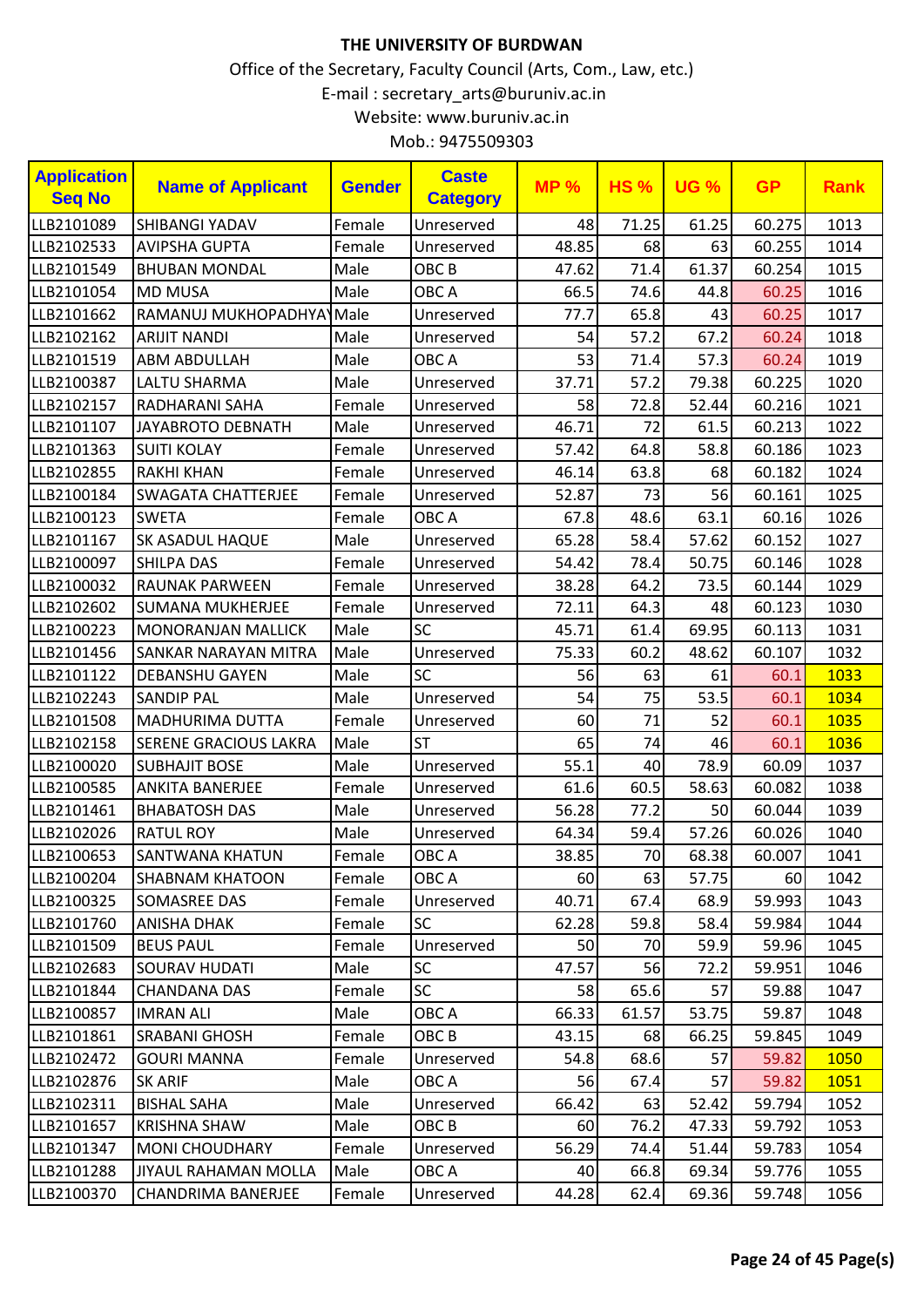| <b>Application</b><br><b>Seq No</b> | <b>Name of Applicant</b>    | <b>Gender</b> | <b>Caste</b><br><b>Category</b> | <b>MP%</b> | <b>HS%</b> | <b>UG %</b> | <b>GP</b> | <b>Rank</b> |
|-------------------------------------|-----------------------------|---------------|---------------------------------|------------|------------|-------------|-----------|-------------|
| LLB2102755                          | <b>DIPALI SHAW</b>          | Female        | OBC <sub>B</sub>                | 72.2       | 58.6       | 51.25       | 59.74     | 1057        |
| LLB2102547                          | <b>SK MD MINHAZ</b>         | Male          | OBC A                           | 60.85      | 70         | 51.2        | 59.735    | 1058        |
| LLB2101774                          | <b>SK ASRAF</b>             | Male          | Unreserved                      | 47.42      | 60.2       | 68.6        | 59.726    | 1059        |
| LLB2102197                          | ROXSON AHMED HAQUE          | Male          | OBC A                           | 74.5       | 61.2       | 47.5        | 59.71     | 1060        |
| LLB2101512                          | SARMISTHA DUTTA             | Female        | Unreserved                      | 48         | 67         | 63          | 59.7      | 1061        |
| LLB2100171                          | PRIYA NASKAR                | Female        | SC                              | 57.57      | 60.2       | 60.88       | 59.683    | 1062        |
| LLB2101887                          | PRIYA KUNDU                 | Female        | Unreserved                      | 40.42      | 65.8       | 69.54       | 59.682    | 1063        |
| LLB2101931                          | <b>SUSOVAN KARMAKAR</b>     | Male          | Unreserved                      | 47.85      | 59.4       | 68.76       | 59.679    | 1064        |
| LLB2100639                          | <b>SOMNATH BANERJEE</b>     | Male          | Unreserved                      | 43.71      | 57.6       | 73.21       | 59.677    | 1065        |
| LLB2100012                          | <b>MOUSUMI MAJUMDER</b>     | Female        | Unreserved                      | 64.5       | 60.4       | 55.5        | 59.67     | 1066        |
| LLB2101712                          | <b>SANCHITA PAUL</b>        | Female        | Unreserved                      | 67.14      | 73.6       | 43.58       | 59.654    | 1067        |
| LLB2100331                          | <b>MOUTANI MUKHERJEE</b>    | Female        | Unreserved                      | 62.75      | 64.6       | 53.5        | 59.605    | 1068        |
| LLB2100851                          | RAJESH SHARMA               | Male          | SC                              | 57.43      | 60.8       | 60.32       | 59.597    | 1069        |
| LLB2102616                          | <b>SUSMITA SANTRA</b>       | Female        | SC                              | 48.42      | 76.8       | 55          | 59.566    | 1070        |
| LLB2102654                          | <b>HIMANSHU PAL</b>         | Male          | OBC <sub>B</sub>                | 44.57      | 60.6       | 70          | 59.551    | 1071        |
| LLB2101268                          | <b>JHUMPA HALDER</b>        | Female        | SC                              | 35.42      | 66.8       | 72.18       | 59.538    | 1072        |
| LLB2100602                          | PRITAM SARKAR               | Male          | Unreserved                      | 40         | 48         | 82.84       | 59.536    | 1073        |
| LLB2102363                          | <b>SOURAV DUTTA</b>         | Male          | Unreserved                      | 50.85      | 65.4       | 61.63       | 59.527    | 1074        |
| LLB2102249                          | <b>NILOFAR NAAZ</b>         | Female        | OBC A                           | 61.25      | 48         | 66.8        | 59.495    | 1075        |
| LLB2101357                          | KHUSHBOO YADAV              | Female        | Unreserved                      | 48.86      | 69.4       | 60          | 59.478    | 1076        |
| LLB2102080                          | <b>DEBJANI THAKUR</b>       | Female        | Unreserved                      | 62.12      | 75         | 45.81       | 59.46     | 1077        |
| LLB2101190                          | <b>SUBHADEEP KARMAKAR</b>   | Male          | SC                              | 71.14      | 73         | 40.5        | 59.442    | 1078        |
| LLB2102608                          | <b>SHAMPA ROY</b>           | Female        | Unreserved                      | 71         | 46.4       | 60.55       | 59.44     | 1079        |
| LLB2100106                          | SALMA SULTANA               | Female        | OBC A                           | 59.14      | 68.8       | 52.63       | 59.434    | 1080        |
| LLB2102490                          | <b>ANUPRIYO SAHA</b>        | Male          | Unreserved                      | 56         | 50.6       | 68.63       | 59.432    | 1081        |
| LLB2100861                          | <b>DIPU SINGH</b>           | Male          | Unreserved                      | 43.28      | 73         | 61.36       | 59.428    | 1082        |
| LLB2101329                          | ANAMIKA MAJUMDAR            | Female        | Unreserved                      | 50         | 65.4       | 61.9        | 59.38     | 1083        |
| LLB2100809                          | <b>BABLU DAS</b>            | Male          | Unreserved                      | 64.87      | 56.5       | 57.41       | 59.375    | 1084        |
| LLB2101229                          | RESHMI SULTANA PARVIN       | Female        | OBC A                           | 43.62      | 64.8       | 67.07       | 59.354    | 1085        |
| LLB2102781                          | <b>RESHMI DEY</b>           | Female        | Unreserved                      | 44         | 66         | 65.83       | 59.332    | 1086        |
| LLB2100005                          | NILANJAN CHANDRA SAHA       | Male          | <b>SC</b>                       | 62.5       | 49.5       | 64.32       | 59.328    | 1087        |
| LLB2101941                          | PUJA KUMARI PANDIT          | Female        | Unreserved                      | 44         | 63.6       | 67.58       | 59.312    | 1088        |
| LLB2101695                          | PAYEL DAS                   | Female        | Unreserved                      | 42.42      | 72.2       | 62.3        | 59.306    | 1089        |
| LLB2100699                          | ARKADYUTI RANJAN DAS        | Male          | Unreserved                      | 61         | 62         | 56          | 59.3      | 1090        |
| LLB2100912                          | PUJA DAS                    | Female        | Unreserved                      | 45.42      | 68         | 63.15       | 59.286    | 1091        |
| LLB2101255                          | <b>SUBHRO ROY CHOUDHURY</b> | Male          | Unreserved                      | 62         | 46.8       | 66.6        | 59.28     | 1092        |
| LLB2102591                          | <b>MD SOHEL RANA</b>        | Male          | OBC A                           | 47.5       | 45.8       | 78.13       | 59.242    | 1093        |
| LLB2101246                          | SRAVANANGSHU JANA           | Male          | Unreserved                      | 62.01      | 51         | 63.3        | 59.223    | 1094        |
| LLB2102235                          | <b>ASISH MAHATO</b>         | Male          | Unreserved                      | 47         | 77         | 55          | 59.2      | 1095        |
| LLB2100213                          | AMIR HOSSAIN                | Male          | OBC A                           | 42.85      | 73.2       | 60.87       | 59.163    | 1096        |
| LLB2101811                          | <b>JASHMIN SULTANA</b>      | Female        | OBC A                           | 67.71      | 69         | 45.37       | 59.161    | 1097        |
| LLB2102548                          | <b>RUBINA PARVEN</b>        | Female        | OBC A                           | 43         | 78.2       | 57          | 59.16     | 1098        |
| LLB2101243                          | FARHAJ ALI                  | Male          | OBC A                           | 41.71      | 68.6       | 65.08       | 59.125    | 1099        |
| LLB2101451                          | <b>RESHAM GUPTA</b>         | Female        | Unreserved                      | 51.28      | 61.8       | 63          | 59.124    | 1100        |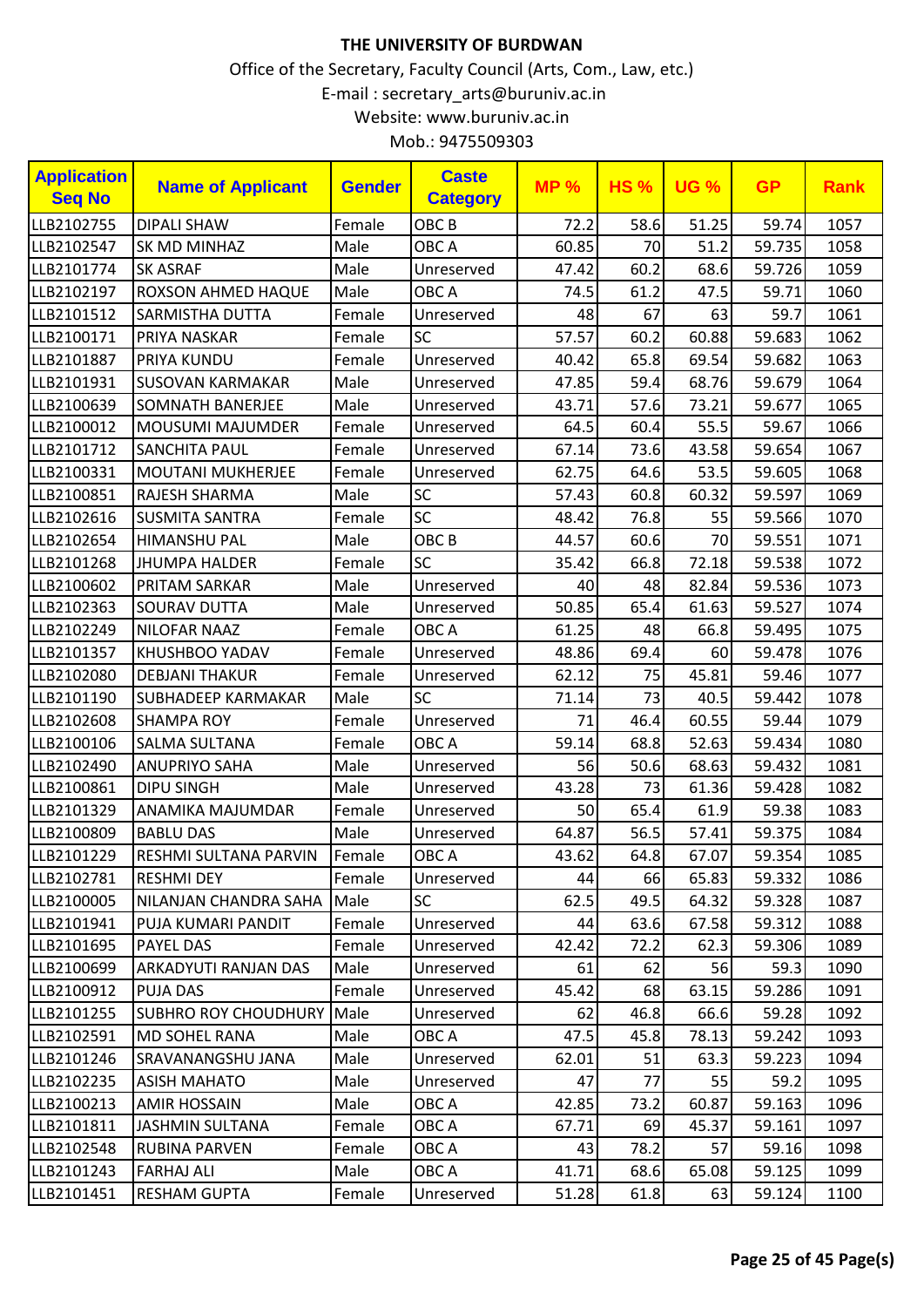| <b>Application</b><br><b>Seq No</b> | <b>Name of Applicant</b>             | <b>Gender</b> | <b>Caste</b><br><b>Category</b> | <b>MP%</b> | <b>HS%</b> | <b>UG %</b> | <b>GP</b> | <b>Rank</b> |
|-------------------------------------|--------------------------------------|---------------|---------------------------------|------------|------------|-------------|-----------|-------------|
| LLB2102103                          | <b>RIMPA GHATAK</b>                  | Female        | Unreserved                      | 46.85      | 71         | 59.4        | 59.115    | 1101        |
| LLB2100765                          | <b>SANJUKTA DAS</b>                  | Female        | Unreserved                      | 49.85      | 68.6       | 58.87       | 59.083    | 1102        |
| LLB2100626                          | <b>INJAMAMUL MONDAL</b>              | Male          | OBC A                           | 60.37      | 73.17      | 47.55       | 59.082    | 1103        |
| LLB2101806                          | PRIYAKA MONDAL                       | Female        | <b>SC</b>                       | 64.85      | 77         | 41.25       | 59.055    | 1104        |
| LLB2102813                          | LAKSHMI SANTRA                       | Female        | SC                              | 68         | 64.3       | 48.37       | 59.038    | 1105        |
| LLB2102095                          | <b>SAMRAT KARMAKAR</b>               | Male          | OBC <sub>B</sub>                | 51.14      | 73.8       | 53.87       | 59.03     | 1106        |
| LLB2100439                          | <b>JAMIL ANSARI</b>                  | Male          | OBC A                           | 45.14      | 78.2       | 55          | 59.002    | 1107        |
| LLB2102628                          | <b>KAUSHIK RAM</b>                   | Male          | SC                              | 61         | 61         | 56          | 59        | 1108        |
| LLB2102677                          | <b>SOMNATH BANERJEE</b>              | Male          | Unreserved                      | 64.44      | 41.4       | 68.08       | 58.984    | 1109        |
| LLB2101739                          | <b>DALIA DHARA</b>                   | Female        | Unreserved                      | 62.75      | 64.7       | 51.87       | 58.983    | 1110        |
| LLB2102494                          | <b>ROHIT MANDAL</b>                  | Male          | <b>SC</b>                       | 60.8       | 55.8       | 60          | 58.98     | 1111        |
| LLB2101567                          | <b>SK SOHEL</b>                      | Male          | OBC A                           | 41.8       | 64.6       | 67.6        | 58.96     | 1112        |
| LLB2101783                          | <b>RINA PRAMANICK</b>                | Female        | SC                              | 49.12      | 46.2       | 75.88       | 58.948    | 1113        |
| LLB2102497                          | <b>BHARAT CHANDRA MAITY</b>          | Male          | Unreserved                      | 66.5       | 48.8       | 60.88       | 58.942    | 1114        |
| LLB2101166                          | <b>MANIRUL ISLAM</b>                 | Male          | OBC A                           | 47.42      | 71.2       | 58.37       | 58.934    | 1115        |
| LLB2100297                          | <b>ABHINABA GHOSH</b>                | Male          | OBC <sub>B</sub>                | 52.98      | 59.98      | 62.6        | 58.928    | 1116        |
| LLB2101084                          | <b>SUMAIYA KHATUN</b>                | Female        | OBC A                           | 47         | 63.8       | 64.19       | 58.916    | 1117        |
| LLB2102753                          | <b>SUNIL GUPTA</b>                   | Male          | Unreserved                      | 64.13      | 56.5       | 56.81       | 58.913    | 1118        |
| LLB2101253                          | <b>SOMA SOM HALDER</b>               | Female        | Unreserved                      | 58         | 55         | 62.53       | 58.912    | 1119        |
| LLB2101828                          | <b>ANTORA DUTTA</b>                  | Female        | SC                              | 69.13      | 52.9       | 55.74       | 58.905    | 1120        |
| LLB2100982                          | <b>ARJUN MANDAL</b>                  | Male          | SC                              | 44.85      | 67.6       | 62.92       | 58.903    | 1121        |
| LLB2100013                          | <b>KAKULI BERA</b>                   | Female        | Unreserved                      | 60         | 71         | 49          | 58.9      | 1122        |
| LLB2101285                          | <b>ADITYA SHAW</b>                   | Male          | OBC <sub>B</sub>                | 52         | 62         | 61.7        | 58.88     | 1123        |
| LLB2102027                          | <b>BIDIPTA HAZRA</b>                 | Female        | Unreserved                      | 41.85      | 66.8       | 65.7        | 58.875    | 1124        |
| LLB2100356                          | <b>SHILPA DAS</b>                    | Female        | <b>SC</b>                       | 52.14      | 63.8       | 60.22       | 58.87     | 1125        |
| LLB2102014                          | <b>RUPANKAR MUKHERJEE</b>            | Male          | Unreserved                      | 58.71      | 51.8       | 64.25       | 58.853    | 1126        |
| LLB2102259                          | PRIYANKA MALI                        | Female        | <b>SC</b>                       | 65         | 55         | 57          | 58.8      | 1127        |
| LLB2100701                          | SIMANTA DAS                          | Male          | Unreserved                      | 35.42      | 65.4       | 71.35       | 58.786    | 1128        |
| LLB2101858                          | <b>DEBAJYOTI SETH</b>                | Male          | OBC <sub>B</sub>                | 63.5       | 61.6       | 53.1        | 58.77     | 1129        |
| LLB2100247                          | NIRMALYA BHATTACHERJEE Male          |               | Unreserved                      | 75         | 47.45      | 55          | 58.735    | 1130        |
| LLB2101694                          | APARNA MONDAL                        | Female        | Unreserved                      | 71.71      | 63.2       | 45.62       | 58.721    | 1131        |
| LLB2100661                          | <b>SUMIT MAHATA</b>                  | Male          | OBC <sub>B</sub>                | 37.85      | 66.4       | 68.6        | 58.715    | 1132        |
| LLB2101370                          | <b>SOURAV BANERJEE</b>               | Male          | Unreserved                      | 64.62      | 57.2       | 55.41       | 58.71     | 1133        |
| LLB2101911                          | <b>SUJAY ROY</b>                     | Male          | <b>SC</b>                       | 57.87      | 45         | 69.62       | 58.709    | 1134        |
| LLB2101120                          | <b>MANISHA GARAI</b>                 | Female        | OBC B                           | 56.14      | 57.2       | 61.73       | 58.694    | 1135        |
| LLB2101636                          | SOMA DEY                             | Female        | Unreserved                      | 62.62      | 58.6       | 55.75       | 58.666    | 1136        |
| LLB2102542                          | <b>ALOK BISWAS</b>                   | Male          | <b>SC</b>                       | 53.14      | 63         | 59.54       | 58.658    | 1137        |
| LLB2101522                          | <b>PREETI KUMARI SWARNAKA Female</b> |               | OBC B                           | 42.22      | 68.6       | 63.5        | 58.646    | 1138        |
| LLB2100718                          | <b>AFRIN NAZ</b>                     | Female        | Unreserved                      | 57.85      | 69.2       | 51.3        | 58.635    | 1139        |
| LLB2101786                          | PARAMITA GHOSH                       | Female        | OBC <sub>B</sub>                | 46.71      | 67.4       | 61          | 58.633    | 1140        |
| LLB2102353                          | MRINAL GOSWAMI                       | Male          | Unreserved                      | 60         | 55.4       | 60          | 58.62     | 1141        |
| LLB2102067                          | <b>SOUVIK GHOSH</b>                  | Male          | Unreserved                      | 48.87      | 51.8       | 71.03       | 58.613    | 1142        |
| LLB2100101                          | <b>JOY KUMAR GUPTA</b>               | Male          | Unreserved                      | 62         | 72         | 46          | 58.6      | 1143        |
| LLB2101250                          | ANINDITA GOSWAMI                     | Female        | Unreserved                      | 43         | 66.2       | 64.59       | 58.596    | 1144        |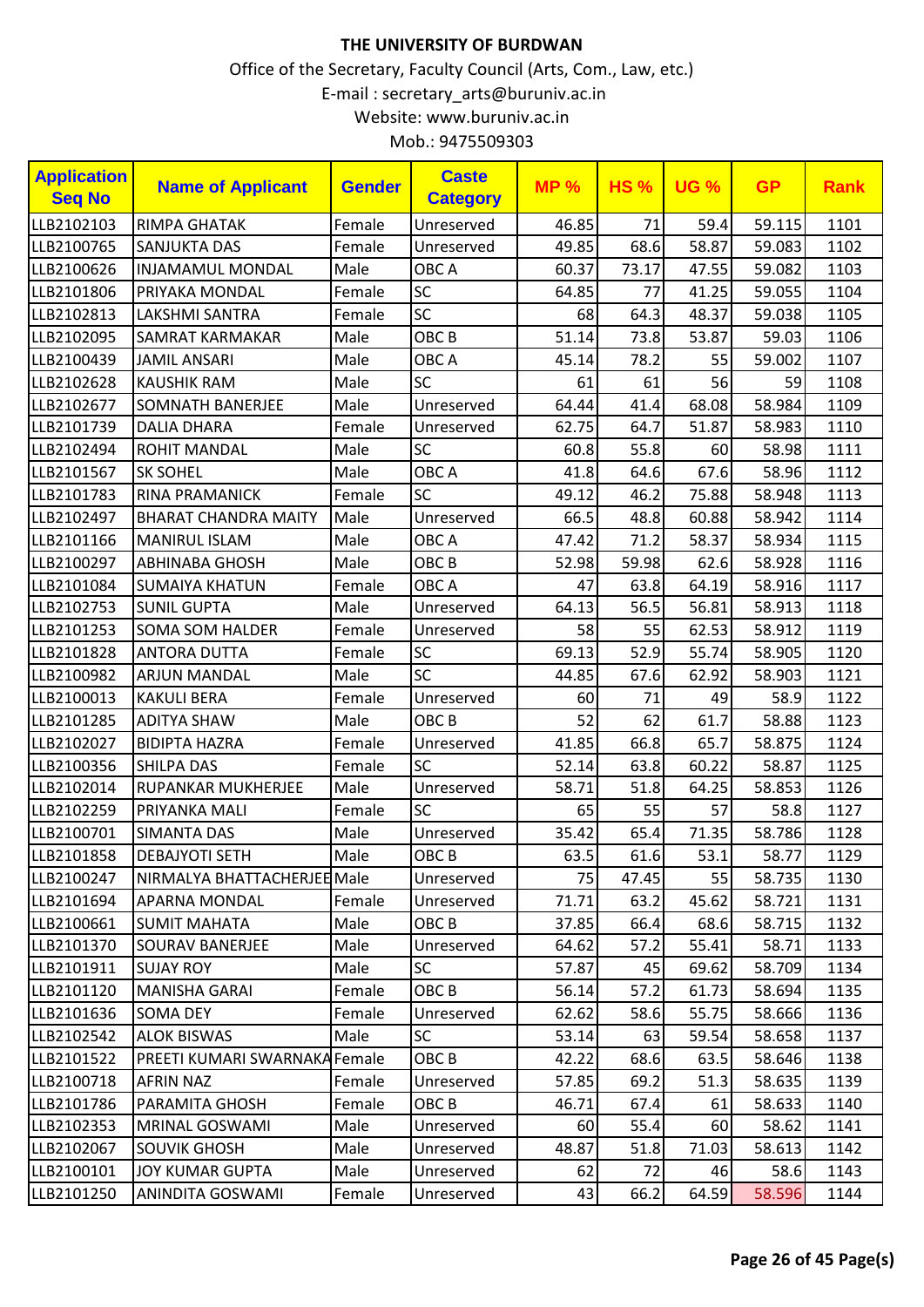| <b>Application</b><br><b>Seq No</b> | <b>Name of Applicant</b>   | <b>Gender</b> | <b>Caste</b><br><b>Category</b> | <b>MP%</b> | <b>HS%</b> | <b>UG %</b> | <b>GP</b> | <b>Rank</b> |
|-------------------------------------|----------------------------|---------------|---------------------------------|------------|------------|-------------|-----------|-------------|
| LLB2101510                          | SIDDHARTH SHANKAR ROY      | Male          | Unreserved                      | 62         | 65.16      | 51.12       | 58.596    | 1145        |
| LLB2100523                          | <b>AHELI DAS</b>           | Female        | Unreserved                      | 46         | 58.6       | 68          | 58.58     | 1146        |
| LLB2101360                          | <b>SK GOLAM MORTUJA</b>    | Male          | OBC A                           | 46         | 60.6       | 66.5        | 58.58     | 1147        |
| LLB2100187                          | <b>MEGHNA SINGH</b>        | Female        | Unreserved                      | 46.71      | 72.2       | 57.25       | 58.573    | 1148        |
| LLB2102793                          | <b>SOUMYAJIT ROY</b>       | Male          | Unreserved                      | 69.5       | 63.4       | 46.75       | 58.57     | 1149        |
| LLB2102765                          | <b>PAYEL SHARMA</b>        | Female        | Unreserved                      | 37.85      | 68         | 67          | 58.555    | 1150        |
| LLB2102617                          | <b>SULATA GHOSH</b>        | Female        | Unreserved                      | 62.5       | 61         | 53.75       | 58.55     | 1151        |
| LLB2100211                          | <b>SAMIR TIWARI</b>        | Male          | Unreserved                      | 61.5       | 63         | 52.89       | 58.506    | 1152        |
| LLB2101998                          | <b>MALAY BHADRA</b>        | Male          | Unreserved                      | 60         | 64         | 53.25       | 58.5      | 1153        |
| LLB2102147                          | <b>ANJALI KESHRI</b>       | Female        | OBC <sub>B</sub>                | 55.71      | 60.8       | 58.86       | 58.497    | 1154        |
| LLB2102163                          | <b>DIPANNITA NANDI</b>     | Female        | Unreserved                      | 38.57      | 70.4       | 64.49       | 58.487    | 1155        |
| LLB2102731                          | <b>BANGSHI RAJ MAHATA</b>  | Male          | OBC <sub>B</sub>                | 60         | 64.6       | 52.75       | 58.48     | 1156        |
| LLB2102812                          | <b>DHARAM KR VERMA</b>     | Male          | OBC <sub>B</sub>                | 62.71      | 54         | 58.66       | 58.477    | 1157        |
| LLB2101473                          | <b>MANISHA DEY</b>         | Female        | Unreserved                      | 42.71      | 61.8       | 67.8        | 58.473    | 1158        |
| LLB2100120                          | <b>AMLAN GHOSAL</b>        | Male          | Unreserved                      | 66.5       | 64.2       | 48.12       | 58.458    | 1159        |
| LLB2100738                          | SATYA NARAYAN BHATTACHMale |               | Unreserved                      | 46.57      | 62.4       | 64.4        | 58.451    | 1160        |
| LLB2100543                          | PRITHA MONDAL              | Female        | Unreserved                      | 55.85      | 64.4       | 55.87       | 58.423    | 1161        |
| LLB2102333                          | <b>ABANTI GANGULY</b>      | Female        | Unreserved                      | 65.25      | 66.8       | 47          | 58.415    | 1162        |
| LLB2100895                          | <b>SAROJ KUMAR PAL</b>     | Male          | Unreserved                      | 69.2       | 53.5       | 54          | 58.41     | 1163        |
| LLB2100764                          | NEELANJANA RAM             | Female        | <b>SC</b>                       | 52         | 66.4       | 57.2        | 58.4      | 1164        |
| LLB2102762                          | <b>AMISHA CHOUDHARY</b>    | Female        | Unreserved                      | 49         | 75         | 53          | 58.4      | 1165        |
| LLB2100322                          | SAQUIB ALI MOLLA           | Male          | Unreserved                      | 64         | 68         | 47          | 58.4      | 1166        |
| LLB2101346                          | <b>DEBANGSHU GHOSH</b>     | Male          | OBC <sub>B</sub>                | 56.85      | 66.6       | 53.4        | 58.395    | 1167        |
| LLB2100667                          | <b>AMATUN NUR</b>          | Female        | OBC A                           | 34         | 51.8       | 81.63       | 58.392    | 1168        |
| LLB2100571                          | <b>HABIBAR RAHAMAN</b>     | Male          | OBC A                           | 36.85      | 50.2       | 80.65       | 58.375    | 1169        |
| LLB2100609                          | <b>RABIUL ISLAM</b>        | Male          | Unreserved                      | 61.6       | 53.9       | 59.29       | 58.366    | 1170        |
| LLB2102425                          | <b>BARSHA BAGCHI</b>       | Female        | Unreserved                      | 53.14      | 59.4       | 61.47       | 58.35     | 1171        |
| LLB2102074                          | <b>ASHIS AKURA</b>         | Male          | SC                              | 47.37      | 50         | 72.84       | 58.347    | 1172        |
| LLB2101083                          | HEMANT KUMAR GUPTA         | Male          | OBC B                           | 55.42      | 72.4       | 50          | 58.346    | 1173        |
| LLB2101314                          | <b>ABUL KHAYER</b>         | Male          | Unreserved                      | 40.71      | 62.8       | 68.15       | 58.313    | 1174        |
| LLB2100410                          | LAWRENCE D ROZARIO         | Male          | Unreserved                      | 43.33      | 42.4       | 81.48       | 58.311    | 1175        |
| LLB2101737                          | SONAM ISLAM                | Female        | Unreserved                      | 42         | 69.4       | 62.2        | 58.3      | 1176        |
| LLB2101910                          | <b>SAPTARSHI SEAL</b>      | Male          | Unreserved                      | 68         | 57         | 52          | 58.3      | 1177        |
| LLB2102309                          | <b>MANISHA YADAV</b>       | Female        | Unreserved                      | 63         | 70         | 46          | 58.3      | 1178        |
| LLB2100446                          | <b>MEHEBUB ALAM</b>        | Male          | Unreserved                      | 37.12      | 43.71      | 85.1        | 58.289    | 1179        |
| LLB2100230                          | <b>AFRIN JAHAN</b>         | Female        | OBC A                           | 39.57      | 66.2       | 66.35       | 58.271    | 1180        |
| LLB2100732                          | <b>AMER E HAMJA</b>        | Male          | OBC A                           | 45.71      | 63.2       | 63.95       | 58.253    | 1181        |
| LLB2101547                          | <b>SULTAN ISMATUNNESA</b>  | Female        | OBC A                           | 50.57      | 73.4       | 52.6        | 58.231    | 1182        |
| LLB2100927                          | <b>RICHA DUTTA</b>         | Female        | <b>SC</b>                       | 43         | 65         | 64.49       | 58.196    | 1183        |
| LLB2101609                          | <b>PROBHAKAR SHAW</b>      | Male          | OBC B                           | 46.7       | 61         | 64.7        | 58.19     | 1184        |
| LLB2102031                          | <b>RINKY SHAW</b>          | Female        | Unreserved                      | 52.57      | 59.4       | 61.42       | 58.159    | 1185        |
| LLB2102078                          | <b>SHANTANU HALDER</b>     | Male          | <b>SC</b>                       | 46         | 71         | 57.63       | 58.152    | 1186        |
| LLB2102690                          | <b>SAINEE CHATTERJEE</b>   | Female        | Unreserved                      | 52.14      | 60.6       | 60.81       | 58.146    | 1187        |
| LLB2100352                          | SAYANI DAS MODAK           | Female        | Unreserved                      | 39.71      | 66         | 66.08       | 58.145    | 1188        |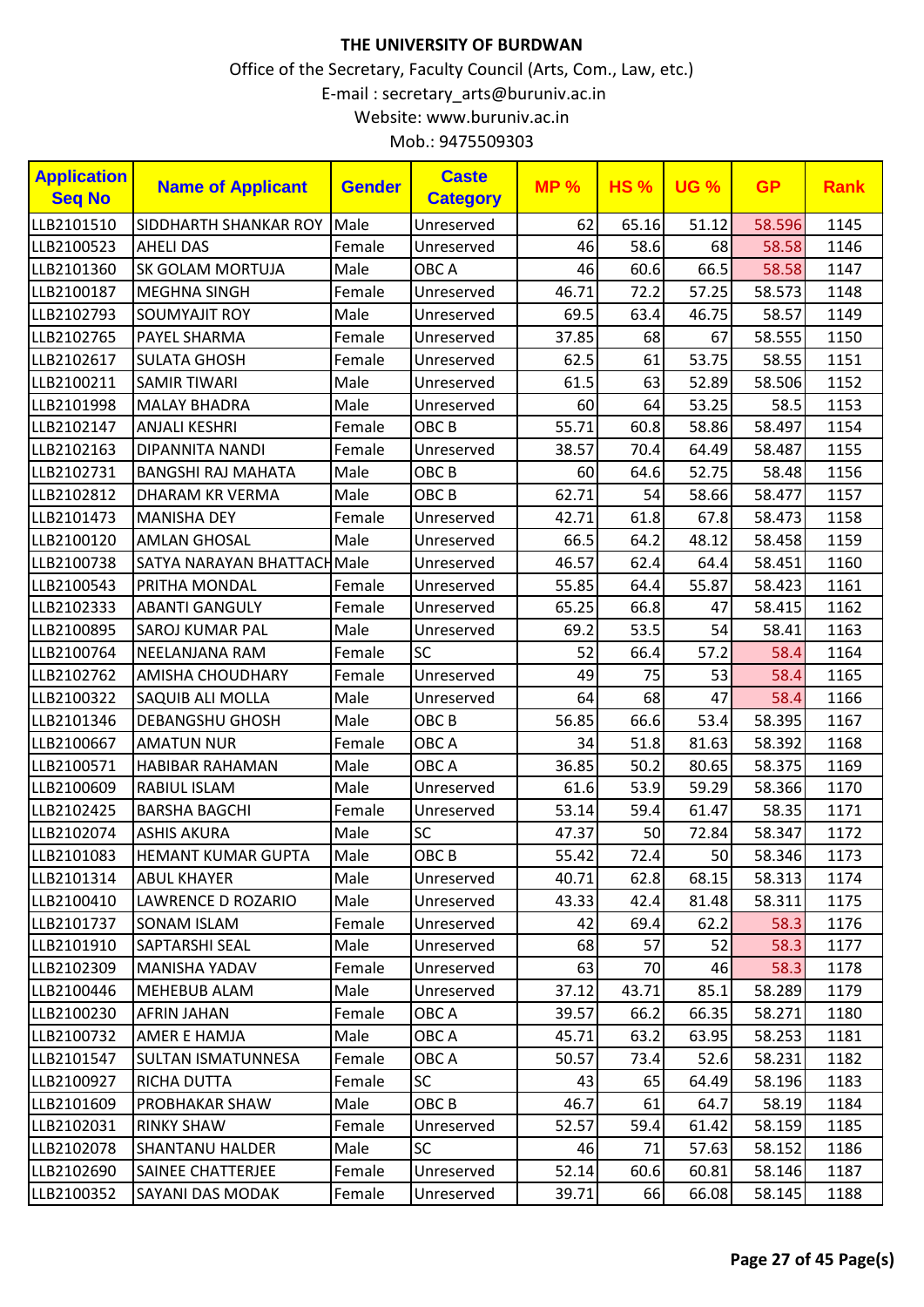| <b>Application</b><br><b>Seq No</b> | <b>Name of Applicant</b>           | <b>Gender</b> | <b>Caste</b><br><b>Category</b> | <b>MP%</b> | <b>HS%</b> | <b>UG %</b> | <b>GP</b> | <b>Rank</b> |
|-------------------------------------|------------------------------------|---------------|---------------------------------|------------|------------|-------------|-----------|-------------|
| LLB2100704                          | <b>SUBOJIT DAS</b>                 | Male          | <b>SC</b>                       | 60         | 58.6       | 56.41       | 58.144    | 1189        |
| LLB2100314                          | <b>MAMPI KHATUN</b>                | Female        | OBC A                           | 45         | 68         | 60.6        | 58.14     | 1190        |
| LLB2101214                          | <b>ALEKHYA BHATTACHARYA</b>        | Male          | Unreserved                      | 75.41      | 53.8       | 48.44       | 58.139    | 1191        |
| LLB2102704                          | <b>SANJIT DAS</b>                  | Male          | Unreserved                      | 36.28      | 71.8       | 64.26       | 58.128    | 1192        |
| LLB2100224                          | <b>AKASH MITRA</b>                 | Male          | Unreserved                      | 59         | 62.8       | 53.96       | 58.124    | 1193        |
| LLB2100037                          | <b>BISWAJIT SAHA</b>               | Male          | Unreserved                      | 56         | 59         | 59          | 58.1      | 1194        |
| LLB2101722                          | <b>SUVADEEP BHATTACHARJEE Male</b> |               | Unreserved                      | 60.6       | 49         | 63          | 58.08     | 1195        |
| LLB2102687                          | BADRUJJAMAN                        | Male          | Unreserved                      | 42.28      | 55.6       | 71.75       | 58.064    | 1196        |
| LLB2100250                          | <b>ANKONA HAZRA</b>                | Female        | Unreserved                      | 45.43      | 58.4       | 67.26       | 58.053    | 1197        |
| LLB2101028                          | <b>MD HEDAYATULLA</b>              | Male          | OBC A                           | 60         | 67.3       | 49.62       | 58.038    | 1198        |
| LLB2102065                          | <b>SUBHAJIT PODDAR</b>             | Male          | Unreserved                      | 45.85      | 60.6       | 65.25       | 58.035    | 1199        |
| LLB2102378                          | <b>MANAS BOSE</b>                  | Male          | Unreserved                      | 60         | 67.8       | 49.22       | 58.028    | 1200        |
| LLB2100474                          | <b>ABHIJIT DASGUPTA</b>            | Male          | Unreserved                      | 49.28      | 72.8       | 53.5        | 58.024    | 1201        |
| LLB2101265                          | <b>MD MAINUDDIN</b>                | Male          | OBC A                           | 50         | 76.6       | 50.1        | 58.02     | 1202        |
| LLB2100668                          | <b>ESMATUN RABIYA</b>              | Female        | Unreserved                      | 42.4       | 57.2       | 70.32       | 58.008    | 1203        |
| LLB2101955                          | <b>SUDESNA SUR</b>                 | Female        | Unreserved                      | 60         | 57.9       | 56.5        | 57.97     | 1204        |
| LLB2102681                          | <b>MANISH CHAKRABORTY</b>          | Male          | Unreserved                      | 62.57      | 70.02      | 45.46       | 57.961    | 1205        |
| LLB2102496                          | <b>SANJIT BISWAS</b>               | Male          | <b>SC</b>                       | 65.5       | 69         | 44          | 57.95     | 1206        |
| LLB2100674                          | <b>SUPARNA PAL</b>                 | Female        | OBC <sub>B</sub>                | 48.14      | 65.8       | 59.4        | 57.942    | 1207        |
| LLB2101581                          | <b>NANDINI MAJUMDER</b>            | Female        | Unreserved                      | 63.87      | 65.6       | 47.75       | 57.941    | 1208        |
| LLB2101613                          | <b>SHEULI KHATUN</b>               | Female        | OBC A                           | 37         | 66.8       | 67          | 57.94     | 1209        |
| LLB2102328                          | <b>RIPAN SAHA</b>                  | Male          | SC                              | 78.05      | 59.01      | 42.05       | 57.938    | 1210        |
| LLB2101297                          | SANNYASI                           | Male          | OBC <sub>B</sub>                | 64.88      | 60         | 51.15       | 57.924    | 1211        |
| LLB2100170                          | <b>BIKASH DAS</b>                  | Male          | SC                              | 64.71      | 62.71      | 49.2        | 57.906    | 1212        |
| LLB2100972                          | MD NAZIMUDDIN                      | Male          | OBC A                           | 48         | 65         | 60          | 57.9      | 1213        |
| LLB2100537                          | DEBAPRIYA SAMANTA                  | Female        | Unreserved                      | 48         | 65         | 60          | 57.9      | 1214        |
| LLB2101215                          | PURNENDU CHAKRABORTY               | Male          | Unreserved                      | 68.5       | 53.6       | 53.11       | 57.874    | 1215        |
| LLB2100316                          | DEBABRATA KUMAR DAS                | Male          | SC                              | 60         | 68.4       | 48.37       | 57.868    | 1216        |
| LLB2101374                          | <b>SOUKAT ROY</b>                  | Male          | SC                              | 65.63      | <b>56</b>  | 53.38       | 57.841    | 1217        |
| LLB2102343                          | <b>ANKITA DAS</b>                  | Female        | Unreserved                      | 60         | 65.8       | 50.25       | 57.84     | 1218        |
| LLB2101477                          | <b>PUSPA SAHA</b>                  | Female        | <b>SC</b>                       | 39.57      | 66.6       | 64.97       | 57.839    | 1219        |
| LLB2101980                          | <b>SUIG MONDAL</b>                 | Male          | OBC A                           | 51.87      | 57.8       | 62.32       | 57.829    | 1220        |
| LLB2102159                          | SASHI KUMAR SAH                    | Male          | Unreserved                      | 59.28      | 71.8       | 46.22       | 57.812    | 1221        |
| LLB2102355                          | <b>SUBHANKAR TALUKDAR</b>          | Male          | Unreserved                      | 54         | 52         | 65          | 57.8      | 1222        |
| LLB2100019                          | <b>SAYAN SHAW</b>                  | Male          | OBC B                           | 41.85      | 66.4       | 63.3        | 57.795    | 1223        |
| LLB2100166                          | <b>SOURAV KURI</b>                 | Male          | OBC <sub>B</sub>                | 46.71      | 58.4       | 65.6        | 57.773    | 1224        |
| LLB2101359                          | <b>DEBASHREE NIYOGI</b>            | Female        | OBC <sub>B</sub>                | 69.75      | 55.9       | 50.19       | 57.771    | 1225        |
| LLB2102836                          | <b>SUVRO BASU</b>                  | Male          | Unreserved                      | 79         | 52         | 46.1        | 57.74     | 1226        |
| LLB2101696                          | MITA KARMAKAR                      | Female        | OBC <sub>B</sub>                | 60.25      | 60.2       | 54          | 57.735    | 1227        |
| LLB2100217                          | <b>ROHIT SINGH</b>                 | Male          | Unreserved                      | 54.83      | 56.28      | 61          | 57.733    | 1228        |
| LLB2101320                          | <b>PUJA SEN</b>                    | Female        | Unreserved                      | 40.25      | 70.75      | 61          | 57.7      | 1229        |
| LLB2100074                          | <b>MOINUL HASSAN</b>               | Male          | OBC A                           | 56         | 59         | 58          | 57.7      | 1230        |
| LLB2100957                          | <b>SAYANTONI CHATTERJEE</b>        | Female        | Unreserved                      | 71.12      | 61.2       | 45          | 57.696    | 1231        |
| LLB2100369                          | ARIJITA KARMAKAR                   | Female        | Unreserved                      | 36.85      | 64.4       | 68.3        | 57.695    | 1232        |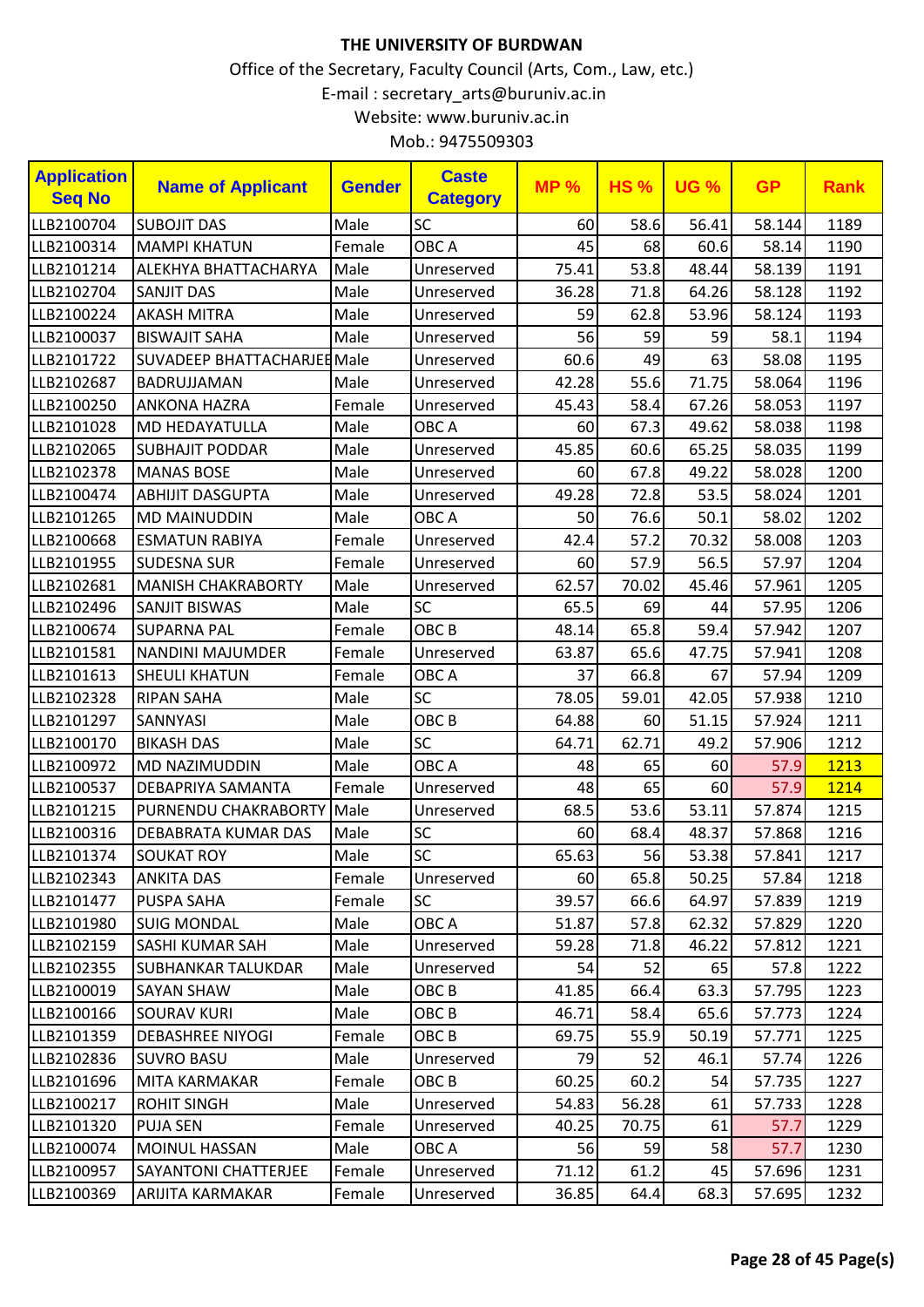| <b>Application</b><br><b>Seq No</b> | <b>Name of Applicant</b>          | <b>Gender</b> | <b>Caste</b><br><b>Category</b> | <b>MP%</b> | <b>HS%</b> | <b>UG %</b> | <b>GP</b> | <b>Rank</b> |
|-------------------------------------|-----------------------------------|---------------|---------------------------------|------------|------------|-------------|-----------|-------------|
| LLB2101205                          | <b>SRIRUP CHAKRABORTY</b>         | Male          | Unreserved                      | 60         | 44.25      | 66          | 57.675    | 1233        |
| LLB2101169                          | <b>PURNENDU GHOSH</b>             | Male          | OBC <sub>B</sub>                | 65         | 60.4       | 50.12       | 57.668    | 1234        |
| LLB2101216                          | <b>BIDYUT LOHAR</b>               | Male          | SC                              | 39.42      | 46.6       | 79.61       | 57.65     | 1235        |
| LLB2100178                          | <b>JAVEAR PAUL KUJUR</b>          | Male          | <b>ST</b>                       | 62         | 67.8       | 46.75       | 57.64     | 1236        |
| LLB2100791                          | <b>SAGAR DEY</b>                  | Male          | Unreserved                      | 41         | 65.2       | 64.4        | 57.62     | 1237        |
| LLB2101529                          | <b>KRISHNA PODDER</b>             | Female        | Unreserved                      | 60         | 60.8       | 53.42       | 57.608    | 1238        |
| LLB2100921                          | <b>SUMAN SHAW</b>                 | Female        | Unreserved                      | 44         | 52         | 72          | 57.6      | 1239        |
| LLB2100264                          | <b>SUBHOJIT GHOSH</b>             | Male          | Unreserved                      | 50         | 62         | 60          | 57.6      | 1240        |
| LLB2100513                          | <b>MOUMITA KUSHARY</b>            | Female        | Unreserved                      | 53.37      | 65.8       | 54.62       | 57.599    | 1241        |
| LLB2100888                          | <b>NUR ALAM</b>                   | Male          | OBC A                           | 49         | 58.6       | 63.27       | 57.588    | 1242        |
| LLB2100573                          | <b>MASUD ALAM MOLLICK</b>         | Male          | OBC A                           | 40.14      | 58.4       | 70.06       | 57.586    | 1243        |
| LLB2100877                          | SAPTAM KUMAR DASBAIRA Male        |               | Unreserved                      | 59.12      | 58.8       | 55.5        | 57.576    | 1244        |
| LLB2101066                          | SK BIN MAHAMMAD                   | Male          | OBC A                           | 45.57      | 42         | 78.25       | 57.571    | 1245        |
| LLB2102862                          | SIKHA KISKU                       | Female        | <b>ST</b>                       | 67.75      | 51.2       | 54.7        | 57.565    | 1246        |
| LLB2102044                          | <b>BIDUSH KUMAR MAJUMDEI Male</b> |               | SC                              | 70.62      | 52.8       | 51.23       | 57.518    | 1247        |
| LLB2101728                          | <b>ARJU PARVIN</b>                | Female        | Unreserved                      | 35         | 62         | 71          | 57.5      | 1248        |
| LLB2101986                          | <b>NOOR BANU</b>                  | Female        | Unreserved                      | 58.85      | 58.67      | 55.6        | 57.496    | 1249        |
| LLB2100514                          | <b>SK SAHID HOSSAIN</b>           | Male          | OBC A                           | 39.86      | 64.2       | 65.65       | 57.478    | 1250        |
| LLB2102819                          | <b>AKASH SHARMA</b>               | Male          | Unreserved                      | 64         | 53.75      | 55.38       | 57.477    | 1251        |
| LLB2102114                          | RUDRASISH CHAKRABORTY Male        |               | Unreserved                      | 46         | 63.2       | 61.78       | 57.472    | 1252        |
| LLB2102291                          | ARITRA MUKHOPADHYAY               | Male          | Unreserved                      | 60.12      | 62.6       | 51.62       | 57.464    | 1253        |
| LLB2102322                          | <b>DIPIKA JHA</b>                 | Female        | Unreserved                      | 80         | 49.83      | 46.25       | 57.449    | 1254        |
| LLB2100723                          | SOURAV KUMAR JHA                  | Male          | Unreserved                      | 64.6       | 52.2       | 56.02       | 57.448    | 1255        |
| LLB2102334                          | <b>INDRAJIT HALDER</b>            | Male          | <b>SC</b>                       | 56.25      | 58.2       | 57.75       | 57.435    | 1256        |
| LLB2102375                          | PRIYANKA MOTILAL                  | Female        | Unreserved                      | 36.42      | 63.4       | 68.72       | 57.434    | 1257        |
| LLB2102038                          | SAPTARSHI GHATAK                  | Male          | Unreserved                      | 63.3       | 54.3       | 55.35       | 57.42     | 1258        |
| LLB2100386                          | ANIRBAN BANERJEE                  | Male          | Unreserved                      | 43.85      | 60.6       | 65.2        | 57.415    | 1259        |
| LLB2100538                          | <b>SK DHIRAJ</b>                  | Male          | Unreserved                      | 45.5       | 34.2       | 83.75       | 57.41     | 1260        |
| LLB2101379                          | <b>SOURAV SARKAR</b>              | Male          | <b>SC</b>                       | 57.57      | 72.2       | 46.17       | 57.399    | 1261        |
| LLB2100646                          | SAPTARSHI MUKHERJEE               | Male          | Unreserved                      | 47.28      | 62.4       | 61.16       | 57.368    | 1262        |
| LLB2102200                          | <b>SHUVOJIT MONDAL</b>            | Male          | OBC B                           | 60         | 69.2       | 46.5        | 57.36     | 1263        |
| LLB2100461                          | <b>MASUD REZA</b>                 | Male          | OBC A                           | 61.14      | 57.6       | 54.33       | 57.354    | 1264        |
| LLB2101197                          | <b>ANIKET BISWAS</b>              | Male          | <b>SC</b>                       | 38         | 63.2       | 67.43       | 57.332    | 1265        |
| LLB2102580                          | SANGITA BISWAS                    | Female        | <b>SC</b>                       | 60.37      | 60         | 53          | 57.311    | 1266        |
| LLB2102466                          | <b>SANTONA GOL</b>                | Female        | Unreserved                      | 37.85      | 68.8       | 63.28       | 57.307    | 1267        |
| LLB2100458                          | SUPARNA BISWAS                    | Female        | <b>SC</b>                       | 43.14      | 56.2       | 68.75       | 57.302    | 1268        |
| LLB2102260                          | SIDDHARTHA MAL                    | Male          | <b>SC</b>                       | 49.25      | 63         | 59          | 57.275    | 1269        |
| LLB2101871                          | SHIVSHANKAR PINAKI SAHA Male      |               | Unreserved                      | 53.19      | 53.69      | 62.98       | 57.256    | 1270        |
| LLB2100083                          | <b>ALOKE DAS</b>                  | Male          | OBC B                           | 49.85      | 61.8       | 59.4        | 57.255    | 1271        |
| LLB2100339                          | <b>JASMINA KAJI</b>               | Female        | OBC B                           | 37.71      | 57.6       | 71.65       | 57.253    | 1272        |
| LLB2102556                          | <b>RAHUL KUMAR</b>                | Male          | Unreserved                      | 52         | 65         | 55.37       | 57.248    | 1273        |
| LLB2101111                          | <b>ARPITA DAS GHOSH</b>           | Female        | Unreserved                      | 60.37      | 65.6       | 48.62       | 57.239    | 1274        |
| LLB2100627                          | <b>MEGHA GORAI</b>                | Female        | OBC <sub>B</sub>                | 43.71      | 48         | 74.3        | 57.233    | 1275        |
| LLB2101102                          | NADIRA SULTANA                    | Female        | OBC B                           | 62.5       | 71.6       | 42.5        | 57.23     | 1276        |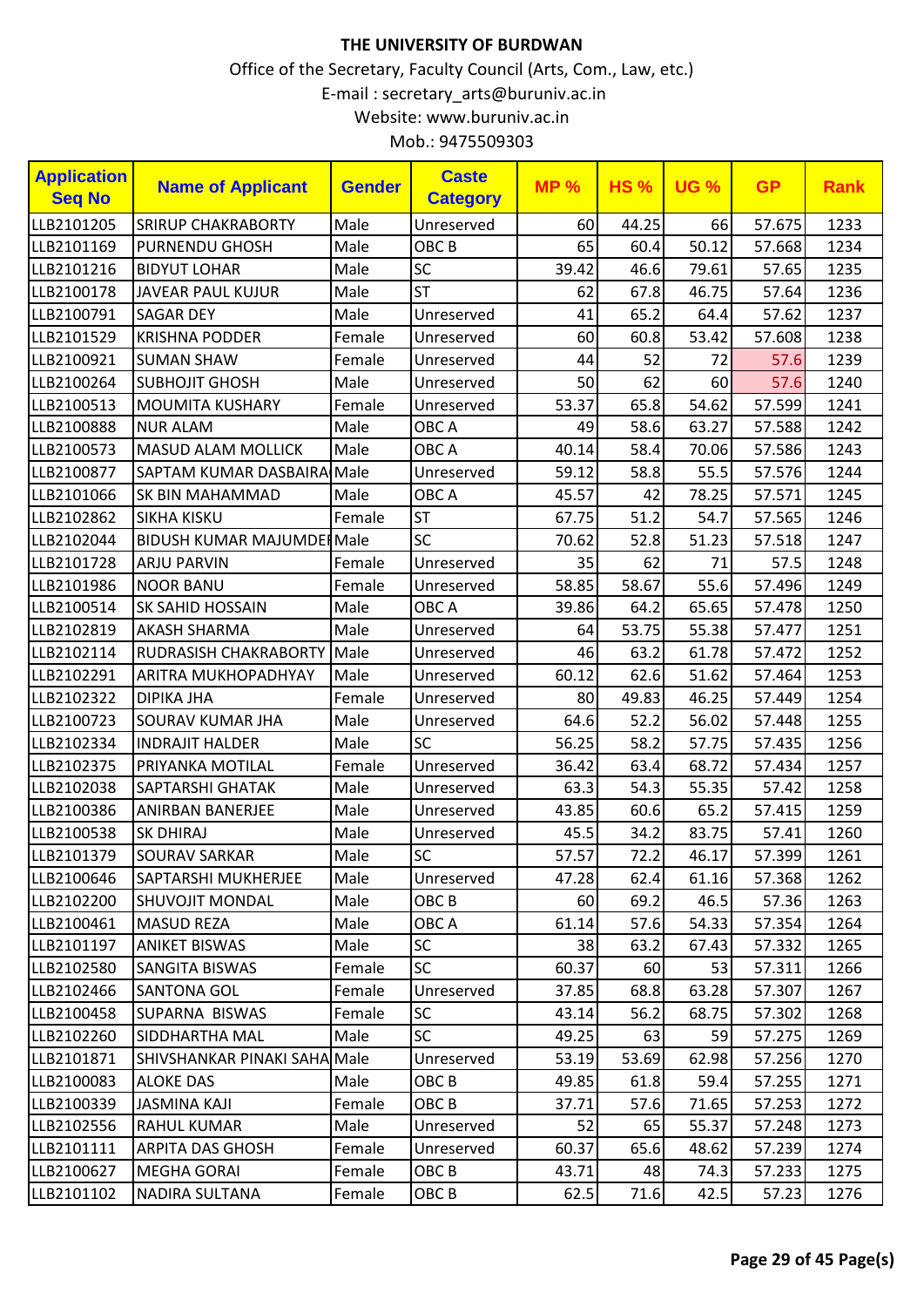| <b>Application</b><br><b>Seq No</b> | <b>Name of Applicant</b>    | <b>Gender</b> | <b>Caste</b><br><b>Category</b> | MP <sub>%</sub> | <b>HS%</b> | <b>UG %</b> | <b>GP</b> | <b>Rank</b> |
|-------------------------------------|-----------------------------|---------------|---------------------------------|-----------------|------------|-------------|-----------|-------------|
| LLB2101117                          | <b>ANANYA BISWAS</b>        | Female        | SC                              | 43              | 73         | 56          | 57.2      | 1277        |
| LLB2100742                          | <b>SUPARNA BHATTACHARYA</b> | Female        | Unreserved                      | 75              | 49         | 50          | 57.2      | 1278        |
| LLB2100094                          | <b>GOURAB SAHA</b>          | Male          | SC                              | 48.57           | 67.2       | 56.1        | 57.171    | 1279        |
| LLB2100088                          | <b>ASHRIFA KHATUN</b>       | Female        | Unreserved                      | 57.5            | 69.4       | 47.7        | 57.15     | 1280        |
| LLB2101291                          | <b>DILRUBA KHATUN</b>       | Female        | Unreserved                      | 51.13           | 58         | 61          | 57.139    | 1281        |
| LLB2100175                          | <b>SAIKAT SEN</b>           | Male          | OBC <sub>B</sub>                | 39.86           | 56.2       | 70.8        | 57.138    | 1282        |
| LLB2101201                          | MD WASIM                    | Male          | OBC A                           | 60              | 56.4       | 55.5        | 57.12     | 1283        |
| LLB2101145                          | <b>SASWATI CHATTERJEE</b>   | Female        | Unreserved                      | 31.85           | 60.2       | 73.75       | 57.115    | 1284        |
| LLB2100380                          | <b>APARNA TUDU</b>          | Female        | <b>ST</b>                       | 39.85           | 63.6       | 65.2        | 57.115    | 1285        |
| LLB2102572                          | SOUMYA DE                   | Male          | Unreserved                      | 69.37           | 60         | 45.75       | 57.111    | 1286        |
| LLB2102266                          | <b>JOY MONDAL</b>           | Male          | SC                              | 41.5            | 48.85      | 75          | 57.105    | 1287        |
| LLB2100841                          | <b>SUDIPTO HALDAR</b>       | Male          | SC                              | 44.85           | 61.2       | 63.21       | 57.099    | 1288        |
| LLB2102069                          | SAURAV MODAK                | Male          | OBC <sub>B</sub>                | 33.14           | 54         | 77.38       | 57.094    | 1289        |
| LLB2101011                          | <b>ULLAS BANERJEE</b>       | Male          | Unreserved                      | 75              | 45.8       | 52.12       | 57.088    | 1290        |
| LLB2102788                          | <b>SOUVIK SARKHEL</b>       | Male          | Unreserved                      | 70              | 45.6       | 56          | 57.08     | 1291        |
| LLB2102211                          | SATYAJIT BISWAS             | Male          | Unreserved                      | 50.25           | 60         | 60          | 57.075    | 1292        |
| LLB2100512                          | SK JAKARIA HOSSAIN          | Male          | OBC A                           | 56              | 69         | 48.87       | 57.048    | 1293        |
| LLB2102477                          | RAJESH PANJA                | Male          | Unreserved                      | 45.6            | 47         | 73.1        | 57.02     | 1294        |
| LLB2100441                          | <b>TASMINA KHATUN</b>       | Female        | OBC A                           | 34.14           | 57.2       | 74.04       | 57.018    | 1295        |
| LLB2101506                          | <b>BIKRAM GHOSH</b>         | Male          | OBC <sub>B</sub>                | 43.42           | 66.2       | 60.25       | 56.986    | 1296        |
| LLB2100992                          | <b>GULSAN PARVIN</b>        | Female        | Unreserved                      | 52.85           | 73.4       | 47.75       | 56.975    | 1297        |
| LLB2100731                          | FAIYAZ AHMAD ANSARI         | Male          | OBC A                           | 48.57           | 64         | 58          | 56.971    | 1298        |
| LLB2101731                          | <b>AKTAB HOSEN KHAN</b>     | Male          | OBC A                           | 46.28           | 75         | 51.44       | 56.96     | 1299        |
| LLB2102004                          | FORMAN ALI MIDDYA           | Male          | OBC A                           | 69.12           | 54.6       | 49.59       | 56.952    | 1300        |
| LLB2102304                          | RAHAMAN ALI MOLLA           | Male          | OBC A                           | 46.25           | 69.2       | 55.75       | 56.935    | 1301        |
| LLB2100844                          | <b>ASPAR ALI KHAN</b>       | Male          | Unreserved                      | 42.57           | 59.2       | 66          | 56.931    | 1302        |
| LLB2100234                          | <b>GANESH SANFUI</b>        | Male          | <b>SC</b>                       | 61.87           | 70         | 43.37       | 56.909    | 1303        |
| LLB2100329                          | <b>SOUVIK SARKAR</b>        | Male          | SC                              | 62              | 49         | 59          | 56.9      | 1304        |
| LLB2101637                          | <b>HEMANTA KUMAR BOSE</b>   | Male          | Unreserved                      | 41.11           | 37         | 83.63       | 56.885    | 1305        |
| LLB2102064                          | NIBEDITA BISWAS             | Female        | OBC B                           | 65.5            | 59.1       | 48.75       | 56.88     | 1306        |
| LLB2102127                          | ARUNDHATI KUNDU             | Female        | Unreserved                      | 63.71           | 60         | 49.4        | 56.873    | 1307        |
| LLB2102379                          | <b>ASIFUL MIA</b>           | Male          | OBC A                           | 62              | 74         | 40.12       | 56.848    | 1308        |
| LLB2102404                          | SOMNATH BHATTACHARJEE Male  |               | Unreserved                      | 53              | 61.3       | 56.37       | 56.838    | 1309        |
| LLB2102624                          | MANISHA DAS BAIRAGYA        | Female        | Unreserved                      | 50.57           | 70.2       | 51.5        | 56.831    | 1310        |
| LLB2102018                          | <b>SUMAN CHOWDHURY</b>      | Male          | Unreserved                      | 39              | 52.2       | 73.63       | 56.812    | 1311        |
| LLB2102561                          | <b>MALA RANI ROY</b>        | Female        | <b>SC</b>                       | 63              | 73         | 40          | 56.8      | 1312        |
| LLB2102733                          | <b>SUBHANKAR GHARAMI</b>    | Male          | <b>SC</b>                       | 45.25           | 32.9       | 83.38       | 56.797    | 1313        |
| LLB2101569                          | MD ALAM MOLLA               | Male          | OBC A                           | 70.75           | 68.2       | 37.78       | 56.797    | 1314        |
| LLB2102639                          | PRIYA BARMAN                | Female        | Unreserved                      | 60.75           | 67.4       | 45.87       | 56.793    | 1315        |
| LLB2102219                          | TILAK KUMAR DAS             | Male          | SC                              | 67.2            | 62         | 45.07       | 56.788    | 1316        |
| LLB2101985                          | RANJEET MAHATO              | Male          | SC                              | 51.75           | 53.4       | 63.1        | 56.785    | 1317        |
| LLB2101838                          | SK RAFIUL HAQUE             | Male          | OBC A                           | 60              | 45         | 63.2        | 56.78     | 1318        |
| LLB2101826                          | <b>ABHISHEK CHAKRABORTY</b> | Male          | Unreserved                      | 72.5            | 53.4       | 47.5        | 56.77     | 1319        |
| LLB2102175                          | MOTIJUL ISLAM               | Male          | OBC A                           | 40.85           | 55         | 70          | 56.755    | 1320        |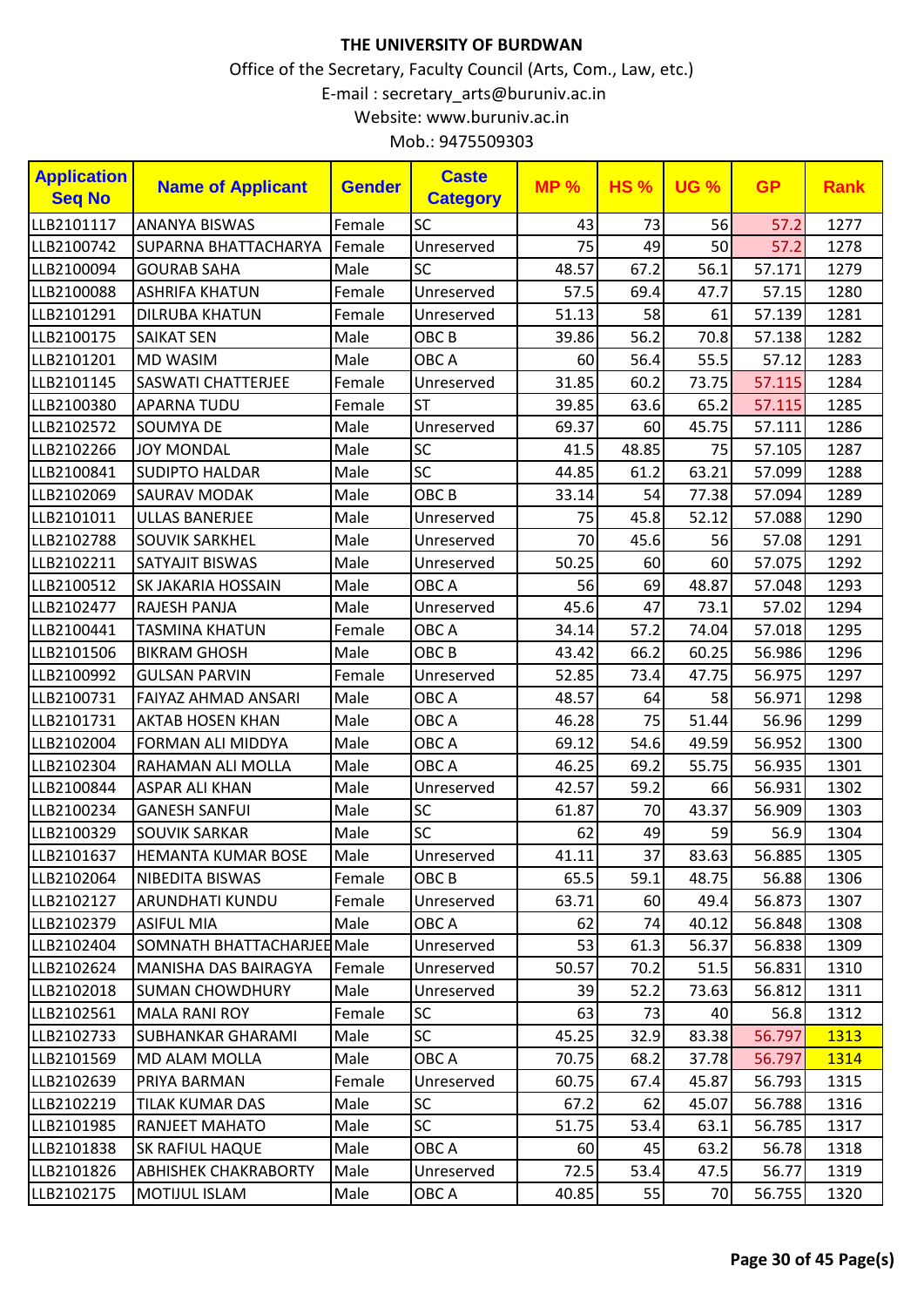|  | Mob.: 9475509303 |
|--|------------------|
|--|------------------|

| <b>Application</b><br><b>Seq No</b> | <b>Name of Applicant</b>   | <b>Gender</b> | <b>Caste</b><br><b>Category</b> | <b>MP%</b>      | <b>HS%</b> | <b>UG %</b> | <b>GP</b> | <b>Rank</b> |
|-------------------------------------|----------------------------|---------------|---------------------------------|-----------------|------------|-------------|-----------|-------------|
| LLB2101443                          | SANCHAYATA ROY             | Female        | Unreserved                      | 44.28           | 62.2       | 62          | 56.744    | 1321        |
| LLB2101170                          | <b>ANKITA DAS</b>          | Female        | OBC <sub>B</sub>                | 54.75           | 73.8       | 45.44       | 56.741    | 1322        |
| LLB2100995                          | PIYA KUNDU                 | Female        | Unreserved                      | 43.43           | 61.02      | 63.43       | 56.707    | 1323        |
| LLB2100029                          | <b>RUKSHAR PARVEEN</b>     | Female        | Unreserved                      | 52              | 65         | 54          | 56.7      | 1324        |
| LLB2102829                          | <b>ATAUR RAHAMAN</b>       | Male          | Unreserved                      | 57              | 68         | 48          | 56.7      | 1325        |
| LLB2100096                          | DYUTI MUKHOPADHYAY         | Female        | Unreserved                      | 60              | 73         | 42          | 56.7      | 1326        |
| LLB2101833                          | <b>ISADUL MALLICK</b>      | Male          | OBC A                           | 37.57           | 61.8       | 67.2        | 56.691    | 1327        |
| LLB2100385                          | <b>TABASSUM MALLICK</b>    | Female        | OBC A                           | 49.57           | 57.8       | 61.1        | 56.651    | 1328        |
| LLB2102867                          | DEBABRATA BAG              | Male          | Unreserved                      | 59.58           | 55.2       | 55.48       | 56.626    | 1329        |
| LLB2101496                          | <b>ARUP DAS</b>            | Male          | SC                              | 37              | 69.2       | 61.9        | 56.62     | 1330        |
| LLB2100916                          | <b>UJJAINY CHAKRABORTY</b> | Female        | Unreserved                      | 62.5            | 63.1       | 47.35       | 56.62     | 1331        |
| LLB2102643                          | <b>ASHALATA DAS</b>        | Female        | <b>SC</b>                       | 51.42           | 71.4       | 49.37       | 56.594    | 1332        |
| LLB2101006                          | <b>JAHANGIR ALAM</b>       | Male          | OBC A                           | 42.75           | 59         | 65.17       | 56.593    | 1333        |
| LLB2100655                          | ARUNAVA GOSWAMI            | Male          | Unreserved                      | 50.42           | 58.2       | 60          | 56.586    | 1334        |
| LLB2102422                          | MD MASIRUL MONDAL          | Male          | Unreserved                      | 49.51           | 41         | 73.5        | 56.553    | 1335        |
| LLB2100496                          | <b>MD HOSSAIN</b>          | Male          | Unreserved                      | 49.28           | 75.4       | 47.87       | 56.552    | 1336        |
| LLB2101849                          | AJIT KUMAR CHOUDHARY       | Male          | <b>SC</b>                       | 48.12           | 65.67      | 56          | 56.537    | 1337        |
| LLB2100713                          | <b>BHASKAR PATRA</b>       | Male          | Unreserved                      | 51.12           | 61.8       | 56.62       | 56.524    | 1338        |
| LLB2100337                          | <b>RAHUL SINGH</b>         | Male          | Unreserved                      | 45              | 66         | 58          | 56.5      | 1339        |
| LLB2102750                          | PRITY JHA                  | Female        | Unreserved                      | 58.28           | 64.2       | 49.33       | 56.476    | 1340        |
| LLB2101779                          | <b>ANAMIKA BISWAS</b>      | Female        | SC                              | 55.25           | 67         | 49.5        | 56.475    | 1341        |
| LLB2101064                          | NILADRI SHEKHAR MAJUMDMale |               | SC                              | 62.87           | 63.2       | 46.63       | 56.473    | 1342        |
| LLB2100625                          | <b>ROHAN SARKAR</b>        | Male          | Unreserved                      | 63.5            | 48.6       | 57.04       | 56.446    | 1343        |
| LLB2101514                          | JAHIRUL ISLAM LASKAR       | Male          | OBC A                           | 45              | 36.2       | 80.19       | 56.436    | 1344        |
| LLB2101091                          | <b>RUPAM BAGCHI</b>        | Male          | SC                              | 53.25           | 62.2       | 54.5        | 56.435    | 1345        |
| LLB2102224                          | <b>RUPA YADAV</b>          | Female        | OBC <sub>B</sub>                | 43.86           | 68.68      | 56.65       | 56.422    | 1346        |
| LLB2101192                          | ANAMIKA BASAK              | Female        | Unreserved                      | 33              | 68         | 65.3        | 56.42     | 1347        |
| LLB2101333                          | ROHITASHWA BANERJEE        | Male          | Unreserved                      | 59              | 66.6       | 46.7        | 56.36     | 1348        |
| LLB2102257                          | <b>MANASI SING</b>         | Female        | ST                              | 30 <sup>°</sup> | $57.6$     | 75.1        | 56.32     | 1349        |
| LLB2100789                          | <b>SAIKAT BANERJEE</b>     | Male          | Unreserved                      | 62.87           | 56.5       | 51.25       | 56.311    | 1350        |
| LLB2100342                          | <b>AYOTI DAS</b>           | Female        | Unreserved                      | 44.28           | 63.4       | 60          | 56.304    | 1351        |
| LLB2101755                          | <b>TAPASI SAHA</b>         | Female        | Unreserved                      | 43.42           | 57.6       | 64.83       | 56.238    | 1352        |
| LLB2101650                          | <b>SWARNADIP DAS</b>       | Male          | OBC <sub>B</sub>                | 72.37           | 55         | 45          | 56.211    | 1353        |
| LLB2102487                          | SAMRAT CHATTERJEE          | Male          | Unreserved                      | 66.7            | 61         | 44.75       | 56.21     | 1354        |
| LLB2102301                          | ANANDA KUMAR SAHA          | Male          | OBC <sub>B</sub>                | 56.5            | 50.8       | 60          | 56.19     | 1355        |
| LLB2102521                          | RITTIKA DHARA              | Female        | <b>SC</b>                       | 53.42           | 51.6       | 61.6        | 56.146    | 1356        |
| LLB2102662                          | KANIZ FATMA                | Female        | Unreserved                      | 58.28           | 64.8       | 48          | 56.124    | 1357        |
| LLB2101872                          | <b>SUMAN CHAKRABORTY</b>   | Male          | Unreserved                      | 60.87           | 65.2       | 45.69       | 56.097    | 1358        |
| LLB2101507                          | <b>BRISTI MONDAL</b>       | Female        | <b>SC</b>                       | 39.71           | 62.8       | 63.3        | 56.073    | 1359        |
| LLB2101279                          | <b>SAYANI ROY</b>          | Female        | Unreserved                      | 46.85           | 56.4       | 62.7        | 56.055    | 1360        |
| LLB2102009                          | <b>SANKAR BHOWMICK</b>     | Male          | OBC <sub>B</sub>                | 57.75           | 62.8       | 49.71       | 56.049    | 1361        |
| LLB2102485                          | <b>MONOTOSH SAMADDAR</b>   | Male          | <b>SC</b>                       | 60              | 58.8       | 51          | 56.04     | 1362        |
| LLB2101129                          | PRAMITA MANDAL             | Female        | <b>SC</b>                       | 54              | 63.2       | 52.12       | 56.008    | 1363        |
| LLB2101528                          | SAYANTANI DASGUPTA         | Female        | Unreserved                      | 50.28           | 58.4       | 58.5        | 56.004    | 1364        |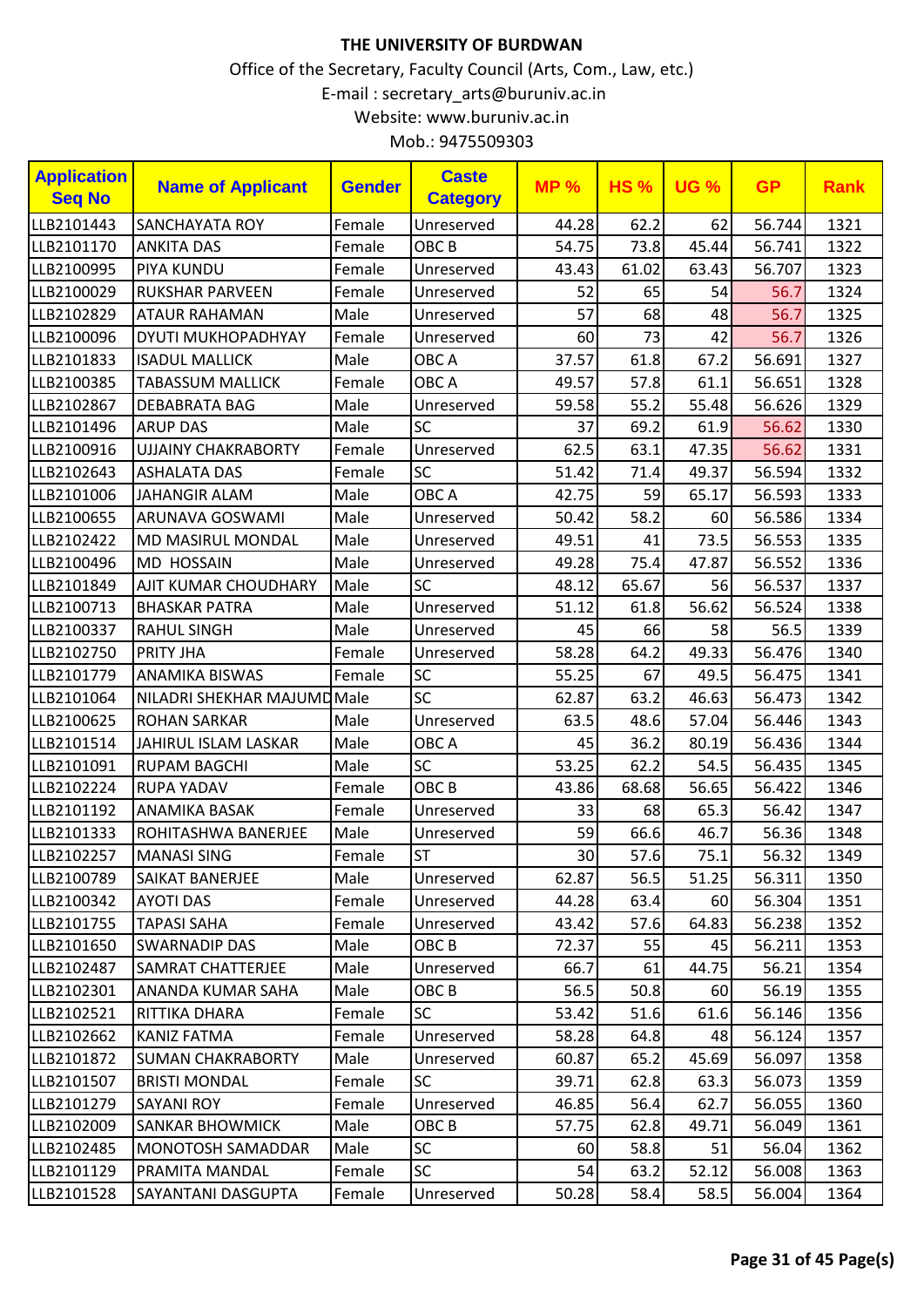| <b>Application</b><br><b>Seq No</b> | <b>Name of Applicant</b>    | <b>Gender</b> | <b>Caste</b><br><b>Category</b> | <b>MP%</b> | <b>HS%</b> | <b>UG %</b> | <b>GP</b> | <b>Rank</b> |
|-------------------------------------|-----------------------------|---------------|---------------------------------|------------|------------|-------------|-----------|-------------|
| LLB2100802                          | <b>SOHAM BANERJEE</b>       | Male          | Unreserved                      | 61.14      | 55.2       | 52.75       | 56.002    | 1365        |
| LLB2101017                          | ASHUTOSH KUMAR RAUTH        | Male          | Unreserved                      | 41.71      | 64.4       | 60.4        | 55.993    | 1366        |
| LLB2100132                          | <b>PALLAB DAS</b>           | Male          | SC                              | 70.5       | 50.8       | 49          | 55.99     | 1367        |
| LLB2101480                          | ABU BAKAR KHAN              | Male          | OBC <sub>B</sub>                | 49.1       | 59.5       | 58.5        | 55.98     | 1368        |
| LLB2102804                          | <b>MONI SOREN</b>           | Female        | <b>ST</b>                       | 60         | 57.75      | 51.62       | 55.973    | 1369        |
| LLB2101439                          | SIDDHARTHA MANNA            | Male          | OBC <sub>B</sub>                | 52.2       | 47.7       | 65          | 55.97     | 1370        |
| LLB2102721                          | <b>CHHATTU MONDAL</b>       | Male          | Unreserved                      | 34.28      | 74.6       | 58.25       | 55.964    | 1371        |
| LLB2102708                          | <b>AZIZUL HAQUE</b>         | Male          | OBC A                           | 60         | 62         | 48.38       | 55.952    | 1372        |
| LLB2102698                          | <b>JAITUN MONDAL</b>        | Male          | Unreserved                      | 46.86      | 71.6       | 51          | 55.938    | 1373        |
| LLB2100659                          | <b>MASUD MALLICK</b>        | Male          | OBC A                           | 52.6       | 42         | 68.88       | 55.932    | 1374        |
| LLB2100498                          | <b>ANANTA ROY</b>           | Male          | Unreserved                      | 60         | 60.6       | 49.37       | 55.928    | 1375        |
| LLB2100089                          | <b>ADIL AKBAR</b>           | Male          | OBC A                           | 38         | 71         | 58          | 55.9      | 1376        |
| LLB2102400                          | MITHUN HALDER               | Male          | SC                              | 66.12      | 55.4       | 48.6        | 55.896    | 1377        |
| LLB2102167                          | <b>SIMA KUMARI</b>          | Female        | Unreserved                      | 56.6       | 51.8       | 58.38       | 55.872    | 1378        |
| LLB2100499                          | <b>TAPASHIKHA BISWAS</b>    | Female        | Unreserved                      | 49.8       | 55         | 61          | 55.84     | 1379        |
| LLB2100852                          | PUJA KUMARI YADAV           | Female        | Unreserved                      | 46.57      | 62.6       | 57.57       | 55.779    | 1380        |
| LLB2101629                          | <b>SUJATA PODDAR</b>        | Female        | <b>SC</b>                       | 40.71      | 59.6       | 64.2        | 55.773    | 1381        |
| LLB2102545                          | <b>ENTAJUL KHAN</b>         | Male          | OBC <sub>B</sub>                | 53.12      | 66.6       | 49.62       | 55.764    | 1382        |
| LLB2101604                          | <b>AZMIRA KHATUN</b>        | Female        | Unreserved                      | 50.42      | 62         | 55.08       | 55.758    | 1383        |
| LLB2100182                          | <b>SOUPARNO KUNDU</b>       | Male          | Unreserved                      | 49.85      | 67.4       | 51.4        | 55.735    | 1384        |
| LLB2101485                          | SIDDHESWAR CHAKRABORT Male  |               | Unreserved                      | 62.66      | 62.1       | 45.75       | 55.728    | 1385        |
| LLB2100864                          | <b>SUSHMITA KAPTI</b>       | Female        | <b>SC</b>                       | 46.14      | 63.6       | 57          | 55.722    | 1386        |
| LLB2101879                          | <b>MALABIKA BISWAS</b>      | Female        | Unreserved                      | 60         | 60.2       | 49.13       | 55.712    | 1387        |
| LLB2102337                          | ANAND KUMAR GUPTA           | Male          | Unreserved                      | 50         | 65         | 53          | 55.7      | 1388        |
| LLB2100456                          | <b>MOUMITA BISWAS</b>       | Female        | Unreserved                      | 39.71      | 61.4       | 63.35       | 55.673    | 1389        |
| LLB2102626                          | SIDDHARTA SANTRA            | Male          | SC                              | 43.14      | 62.4       | 60          | 55.662    | 1390        |
| LLB2102470                          | <b>SUVAJIT ROY</b>          | Male          | SC                              | 50.37      | 55         | 60          | 55.611    | 1391        |
| LLB2102012                          | <b>RAFIKUL ISLAM</b>        | Male          | Unreserved                      | 40.25      | 58.4       | 65          | 55.595    | 1392        |
| LLB2100633                          | <b>NABANITA DAS</b>         | Female        | Unreserved                      | 54         | 70.2       | 45.75       | 55.56     | 1393        |
| LLB2100327                          | <b>BABURAM BISWAS</b>       | Male          | <b>SC</b>                       | 58.5       | 49.2       | 58.12       | 55.558    | 1394        |
| LLB2102008                          | <b>SOMA LAL</b>             | Female        | <b>SC</b>                       | 54.71      | 60.6       | 52.37       | 55.541    | 1395        |
| LLB2100999                          | CHOWDHURY RAJJAKUL ALAMale  |               | OBC A                           | 40         | 33.2       | 83.88       | 55.512    | 1396        |
| LLB2101356                          | <b>RASHMI ROY</b>           | Female        | <b>SC</b>                       | 59.5       | 65.4       | 45.1        | 55.51     | 1397        |
| LLB2102213                          | <b>BAISHALI ANGEL LOMGA</b> | Female        | Unreserved                      | 60         | 58.17      | 50.13       | 55.503    | 1398        |
| LLB2102832                          | ASHOK KUMAR MONDAL          | Male          | <b>SC</b>                       | 51         | 46         | 66          | 55.5      | 1399        |
| LLB2101610                          | <b>ISMAIL SK</b>            | Male          | Unreserved                      | 35.28      | 65.2       | 63.36       | 55.488    | 1400        |
| LLB2102670                          | <b>KASTURI GANGULY</b>      | Female        | Unreserved                      | 61.87      | 62.4       | 45.5        | 55.481    | 1401        |
| LLB2100520                          | <b>PAYEL DAS</b>            | Female        | Unreserved                      | 44.85      | 71.2       | 51.62       | 55.463    | 1402        |
| LLB2102134                          | <b>NANDA MALLICK</b>        | Female        | Unreserved                      | 65.62      | 49.9       | 52          | 55.456    | 1403        |
| LLB2101429                          | <b>SATHI KAZI</b>           | Female        | OBC B                           | 35.57      | 65.4       | 62.8        | 55.411    | 1404        |
| LLB2101337                          | <b>ROHIT SINGH</b>          | Male          | Unreserved                      | 53         | 49         | 62          | 55.4      | 1405        |
| LLB2100021                          | <b>SHIULI MONDAL</b>        | Female        | <b>SC</b>                       | 56         | 66         | 47          | 55.4      | 1406        |
| LLB2100618                          | <b>MRIDUL SARKAR</b>        | Male          | <b>SC</b>                       | 60         | 67.8       | 42.62       | 55.388    | 1407        |
| LLB2102458                          | <b>SUVAJIT HAZARI</b>       | Male          | Unreserved                      | 46.71      | 51         | 65.01       | 55.317    | 1408        |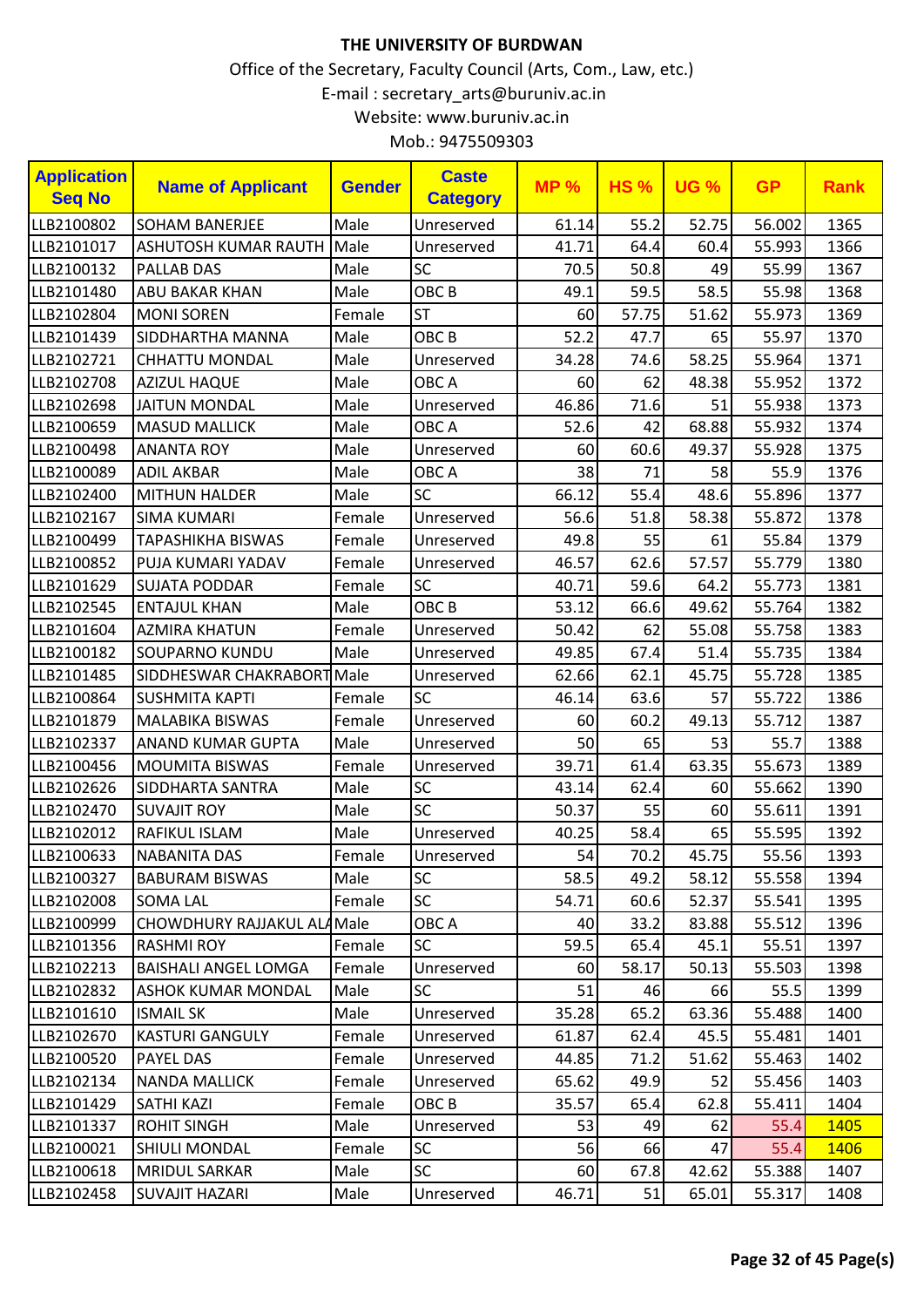| <b>Application</b><br><b>Seq No</b> | <b>Name of Applicant</b>   | <b>Gender</b> | <b>Caste</b><br><b>Category</b> | <b>MP%</b> | <b>HS%</b> | <b>UG %</b> | <b>GP</b> | <b>Rank</b> |
|-------------------------------------|----------------------------|---------------|---------------------------------|------------|------------|-------------|-----------|-------------|
| LLB2101162                          | <b>TUHIN CHANDRA KAR</b>   | Male          | Unreserved                      | 36.57      | 63.6       | 63.13       | 55.303    | 1409        |
| LLB2100480                          | MD SAAD ANSARI             | Male          | OBC A                           | 50         | 45         | 67          | 55.3      | 1410        |
| LLB2100467                          | <b>TANUSHREE DAS</b>       | Female        | SC                              | 41.1       | 62.8       | 60.3        | 55.29     | 1411        |
| LLB2102778                          | <b>KAMALIKA PURKAIT</b>    | Female        | SC                              | 63         | 46.8       | 55.87       | 55.288    | 1412        |
| LLB2101431                          | <b>MD MOHOBUB MOBAROK</b>  | Male          | OBC A                           | 37.25      | 61.17      | 64.4        | 55.286    | 1413        |
| LLB2101533                          | <b>BIKASH GUPTA</b>        | Male          | OBC <sub>B</sub>                | 61.25      | 53.4       | 52.04       | 55.211    | 1414        |
| LLB2102806                          | <b>MOUSAM DAS</b>          | Male          | Unreserved                      | 60         | 48         | 57          | 55.2      | 1415        |
| LLB2101685                          | <b>SAYAK CHOWDHURY</b>     | Male          | Unreserved                      | 43.72      | 48.2       | 69          | 55.176    | 1416        |
| LLB2100191                          | SHALINI JAISWAL            | Female        | Unreserved                      | 38         | 63.2       | 62          | 55.16     | 1417        |
| LLB2101262                          | SHIRSHENDU MALIK           | Male          | <b>SC</b>                       | 45         | 58.8       | 60          | 55.14     | 1418        |
| LLB2102432                          | <b>ANSHU SHAH</b>          | Male          | Unreserved                      | 43         | 66.5       | 55.7        | 55.13     | 1419        |
| LLB2102574                          | ANIMESH MURMU              | Male          | <b>ST</b>                       | 38.5       | 55         | 67.68       | 55.122    | 1420        |
| LLB2102480                          | <b>SALMAN HYDER</b>        | Male          | Unreserved                      | 31.28      | 69.5       | 62.22       | 55.122    | 1421        |
| LLB2102645                          | ARIJIT BHATTACHARYYA       | Male          | Unreserved                      | 66         | 51         | 50          | 55.1      | 1422        |
| LLB2102144                          | <b>SUNIL HELA</b>          | Male          | <b>SC</b>                       | 65         | 56         | 47          | 55.1      | 1423        |
| LLB2101708                          | <b>AISHA SULTANA</b>       | Female        | Unreserved                      | 41         | 66.4       | 57.19       | 55.096    | 1424        |
| LLB2100549                          | <b>BISWAJIT MAHATA</b>     | Male          | OBC <sub>B</sub>                | 53.8       | 56.5       | 55          | 55.09     | 1425        |
| LLB2100689                          | <b>ARINDOM NATH</b>        | Male          | OBC <sub>B</sub>                | 68.37      | 55.2       | 45          | 55.071    | 1426        |
| LLB2100040                          | <b>SAYANTAN DEY</b>        | Male          | Unreserved                      | 41         | 61         | 61.15       | 55.06     | 1427        |
| LLB2101984                          | <b>SURYA KANTA DATTA</b>   | Male          | Unreserved                      | 53.37      | 60         | 52.62       | 55.059    | 1428        |
| LLB2102360                          | <b>DEBASHIS MUKHERJEE</b>  | Male          | Unreserved                      | 60.12      | 48.3       | 56.32       | 55.054    | 1429        |
| LLB2100715                          | OM PRAKASH SINGH           | Male          | Unreserved                      | 44.25      | 53.4       | 64.37       | 55.043    | 1430        |
| LLB2101235                          | APARAJITA BANERJEE         | Female        | Unreserved                      | 39.71      | 53.2       | 67.9        | 55.033    | 1431        |
| LLB2102546                          | SUBHADEEP CHAKRABORTY Male |               | Unreserved                      | 41.71      | 62         | 59.8        | 55.033    | 1432        |
| LLB2101701                          | <b>PRITI SANTRA</b>        | Female        | Unreserved                      | 29         | 65         | 67          | 55        | 1433        |
| LLB2100686                          | <b>ROHIT CHOWDHURY</b>     | Male          | <b>SC</b>                       | 32.7       | 48         | 76.97       | 54.998    | 1434        |
| LLB2102029                          | RANJANA KUMARI             | Female        | Unreserved                      | 46.57      | 52.2       | 63.4        | 54.991    | 1435        |
| LLB2101038                          | MD ESTEKHARUZZAMAN M Male  |               | OBC A                           | 56.85      | 55.2       | 53.41       | 54.979    | 1436        |
| LLB2100393                          | RITWIK BHATTACHARYA        | Male          | Unreserved                      | 59.12      | 54.8       | 52          | 54.976    | 1437        |
| LLB2100991                          | <b>DEBABRATA HALDER</b>    | Male          | <b>SC</b>                       | 47.28      | 67.8       | 51.12       | 54.972    | 1438        |
| LLB2100219                          | <b>SAYANI DAS</b>          | Female        | Unreserved                      | 41.86      | 60         | 61          | 54.958    | 1439        |
| LLB2101727                          | <b>SK SAKIL ASFAR</b>      | Male          | Unreserved                      | 40.1       | 58.8       | 63.11       | 54.914    | 1440        |
| LLB2101545                          | <b>SUNITA SINGH</b>        | Female        | Unreserved                      | 59         | 48         | 57          | 54.9      | 1441        |
| LLB2102623                          | <b>SOUMYAJIT SINGHA</b>    | Male          | Unreserved                      | 42         | 52         | 66.7        | 54.88     | 1442        |
| LLB2102720                          | PARTHA SARATHI PANJA       | Male          | Unreserved                      | 64.75      | 43.4       | 56.08       | 54.877    | 1443        |
| LLB2101897                          | <b>SARIKA SARKAR</b>       | Female        | OBC A                           | 54.75      | 50         | 58.62       | 54.873    | 1444        |
| LLB2102104                          | <b>SORIFUDDIN SK</b>       | Male          | OBC A                           | 43.71      | 50.6       | 66.37       | 54.841    | 1445        |
| LLB2100320                          | <b>DIPAN CHATTERJEE</b>    | Male          | Unreserved                      | 43         | 59         | 60.6        | 54.84     | 1446        |
| LLB2101530                          | <b>RITURAJ MITRA</b>       | Male          | Unreserved                      | 50         | 66         | 50          | 54.8      | 1447        |
| LLB2102240                          | SUBRATA MANDAL             | Male          | <b>SC</b>                       | 51.87      | 62.6       | 51.13       | 54.793    | 1448        |
| LLB2100409                          | RAJESWARI GHOSH            | Female        | OBC B                           | 46         | 53.8       | 62.13       | 54.792    | 1449        |
| LLB2100406                          | PINTU ROY                  | Male          | Unreserved                      | 62.25      | 53.3       | 50.12       | 54.713    | 1450        |
| LLB2100762                          | <b>DEBMITA DAS</b>         | Female        | Unreserved                      | 64         | 58.33      | 45.03       | 54.711    | 1451        |
| LLB2101194                          | <b>NABANITA DAS</b>        | Female        | Unreserved                      | 63         | 58.02      | 46          | 54.706    | 1452        |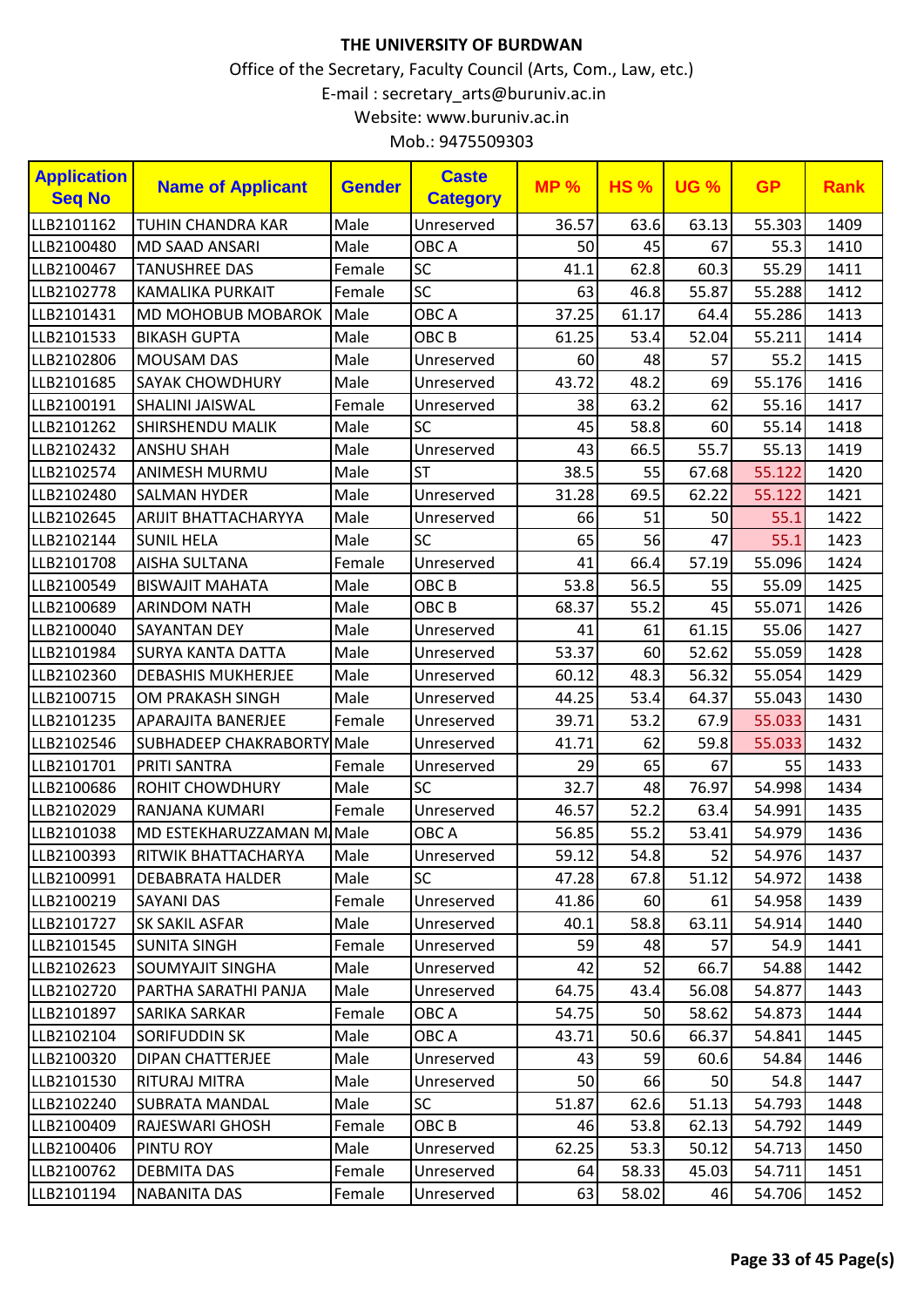| <b>Application</b><br><b>Seq No</b> | <b>Name of Applicant</b>   | <b>Gender</b> | <b>Caste</b><br><b>Category</b> | <b>MP%</b> | <b>HS%</b> | <b>UG %</b> | <b>GP</b> | <b>Rank</b> |
|-------------------------------------|----------------------------|---------------|---------------------------------|------------|------------|-------------|-----------|-------------|
| LLB2101219                          | <b>ARIJIT PAL</b>          | Male          | Unreserved                      | 46.8       | 51.55      | 63          | 54.705    | 1453        |
| LLB2100808                          | MURTUZA HOSSAIN CHOWI Male |               | Unreserved                      | 45         | 48         | 67          | 54.7      | 1454        |
| LLB2100612                          | <b>SAGAR DUTTA</b>         | Male          | Unreserved                      | 42         | 54         | 64.75       | 54.7      | 1455        |
| LLB2102351                          | <b>PRAMOD KUMAR GUPTA</b>  | Male          | Unreserved                      | 61         | 60         | 46          | 54.7      | 1456        |
| LLB2102252                          | <b>CHAITALI PAL</b>        | Female        | Unreserved                      | 42.71      | 60.4       | 59.4        | 54.693    | 1457        |
| LLB2101874                          | <b>CHAITALI MALIK</b>      | Female        | SC                              | 59.62      | 46.1       | 57.44       | 54.692    | 1458        |
| LLB2102339                          | <b>AZAD HUSSAIN</b>        | Male          | OBC A                           | 50.12      | 61.2       | 53.12       | 54.644    | 1459        |
| LLB2100719                          | <b>AFRIN SULTANA</b>       | Female        | OBC A                           | 60         | 54.6       | 50.66       | 54.644    | 1460        |
| LLB2101036                          | <b>SUMONA HAZRA</b>        | Female        | <b>SC</b>                       | 35.71      | 56.8       | 67.2        | 54.633    | 1461        |
| LLB2102816                          | <b>GOPA DAS</b>            | Female        | SC                              | 59.25      | 55.5       | 50.5        | 54.625    | 1462        |
| LLB2101502                          | <b>SHYAMAL DAS</b>         | Male          | <b>SC</b>                       | 29.14      | 59.6       | 70          | 54.622    | 1463        |
| LLB2101796                          | <b>SHARMISTHA DAS</b>      | Female        | Unreserved                      | 43         | 64         | 56.3        | 54.62     | 1464        |
| LLB2102247                          | <b>KUNTALA HALDER</b>      | Female        | SC                              | 35.12      | 37.8       | 81.75       | 54.576    | 1465        |
| LLB2102025                          | <b>SUDEEP KUMAR BASU</b>   | Male          | Unreserved                      | 62.25      | 53.8       | 49.38       | 54.567    | 1466        |
| LLB2100144                          | <b>MOUMITA THAKUR</b>      | Female        | Unreserved                      | 44.14      | 63.6       | 55.6        | 54.562    | 1467        |
| LLB2102071                          | <b>HARIPADA SINHA</b>      | Male          | <b>SC</b>                       | 62         | 46.2       | 55.25       | 54.56     | 1468        |
| LLB2101627                          | POULAMI DUTTA              | Female        | Unreserved                      | 50.29      | 58.4       | 54.88       | 54.559    | 1469        |
| LLB2101639                          | <b>TUFAN PATRA</b>         | Male          | SC                              | 34         | 65.8       | 61.5        | 54.54     | 1470        |
| LLB2100381                          | <b>SWEETY BAULI</b>        | Female        | SC                              | 31.85      | 46.4       | 77.61       | 54.519    | 1471        |
| LLB2102276                          | <b>ANUPA GHOSH</b>         | Female        | Unreserved                      | 48.28      | 60.4       | 54.75       | 54.504    | 1472        |
| LLB2101355                          | PROTIMA PAUL               | Female        | Unreserved                      | 47         | 72         | 47          | 54.5      | 1473        |
| LLB2101052                          | <b>PAPIYA DAS</b>          | Female        | <b>SC</b>                       | 41         | 51.2       | 67.08       | 54.492    | 1474        |
| LLB2102833                          | <b>SUPRIYA DAS</b>         | Male          | OBC <sub>B</sub>                | 60         | 50.6       | 53.25       | 54.48     | 1475        |
| LLB2101641                          | <b>SUDIPTA SETH</b>        | Female        | Unreserved                      | 38.42      | 52         | 68.38       | 54.478    | 1476        |
| LLB2100488                          | NAMITA MAJUMDER            | Female        | SC                              | 57.1       | 56.1       | 51.25       | 54.46     | 1477        |
| LLB2101772                          | <b>MOUMITA GHOSH</b>       | Female        | Unreserved                      | 52         | 64.2       | 49          | 54.46     | 1478        |
| LLB2101885                          | <b>TAPAN MAHATO</b>        | Male          | OBC <sub>B</sub>                | 35.14      | 46.8       | 74.58       | 54.414    | 1479        |
| LLB2101571                          | <b>GOURANGA DEY</b>        | Male          | Unreserved                      | 65         | 59         | 43          | 54.4      | 1480        |
| LLB2101494                          | <b>REKHA HALDER</b>        | Female        | SC                              | 56.62      | 62.2       | 46.87       | 54.394    | 1481        |
| LLB2100419                          | <b>SHRUTI CHETTRI</b>      | Female        | Unreserved                      | 62.33      | 48         | 53.21       | 54.383    | 1482        |
| LLB2100940                          | <b>MOSARAF SEIKH</b>       | Male          | OBC A                           | 60         | 63         | 43.5        | 54.3      | 1483        |
| LLB2101608                          | <b>BISWAJIT CHATTERJEE</b> | Male          | Unreserved                      | 50.25      | 63.5       | 50.42       | 54.293    | 1484        |
| LLB2101763                          | <b>MAITRY MONDAL</b>       | Female        | OBC B                           | 37         | 58         | 64.48       | 54.292    | 1485        |
| LLB2102749                          | <b>SURAJ RAM</b>           | Male          | Unreserved                      | 54.25      | 50.5       | 57.13       | 54.277    | 1486        |
| LLB2100749                          | <b>SAURAV MITRA</b>        | Male          | Unreserved                      | 50.85      | 55.8       | 55.65       | 54.255    | 1487        |
| LLB2100681                          | <b>MOUSUMI DAS</b>         | Female        | Unreserved                      | 49.75      | 58.6       | 54.37       | 54.253    | 1488        |
| LLB2100319                          | <b>BARNALI PAUL</b>        | Female        | Unreserved                      | 35.71      | 47.8       | 72.87       | 54.201    | 1489        |
| LLB2101753                          | <b>BARUN CHANDRA ROY</b>   | Male          | <b>SC</b>                       | 56.12      | 39.9       | 63.45       | 54.186    | 1490        |
| LLB2102253                          | <b>BAPPA PAL</b>           | Male          | OBC <sub>B</sub>                | 59.5       | 50.2       | 53.12       | 54.158    | 1491        |
| LLB2100904                          | <b>SNEHASIS DAS</b>        | Male          | Unreserved                      | 60         | 52.3       | 51.12       | 54.138    | 1492        |
| LLB2101241                          | <b>ANJALI MUKHERJEE</b>    | Female        | Unreserved                      | 54.28      | 61.4       | 48.57       | 54.132    | 1493        |
| LLB2102514                          | <b>MD MOKIM</b>            | Male          | OBC A                           | 41.71      | 69         | 52.25       | 54.113    | 1494        |
| LLB2101247                          | ARSHI BEGUM                | Female        | Unreserved                      | 46.28      | 67.4       | 50          | 54.104    | 1495        |
| LLB2100434                          | <b>SUSHANTA BARMAN</b>     | Male          | <b>SC</b>                       | 41         | 56.2       | 62.35       | 54.1      | 1496        |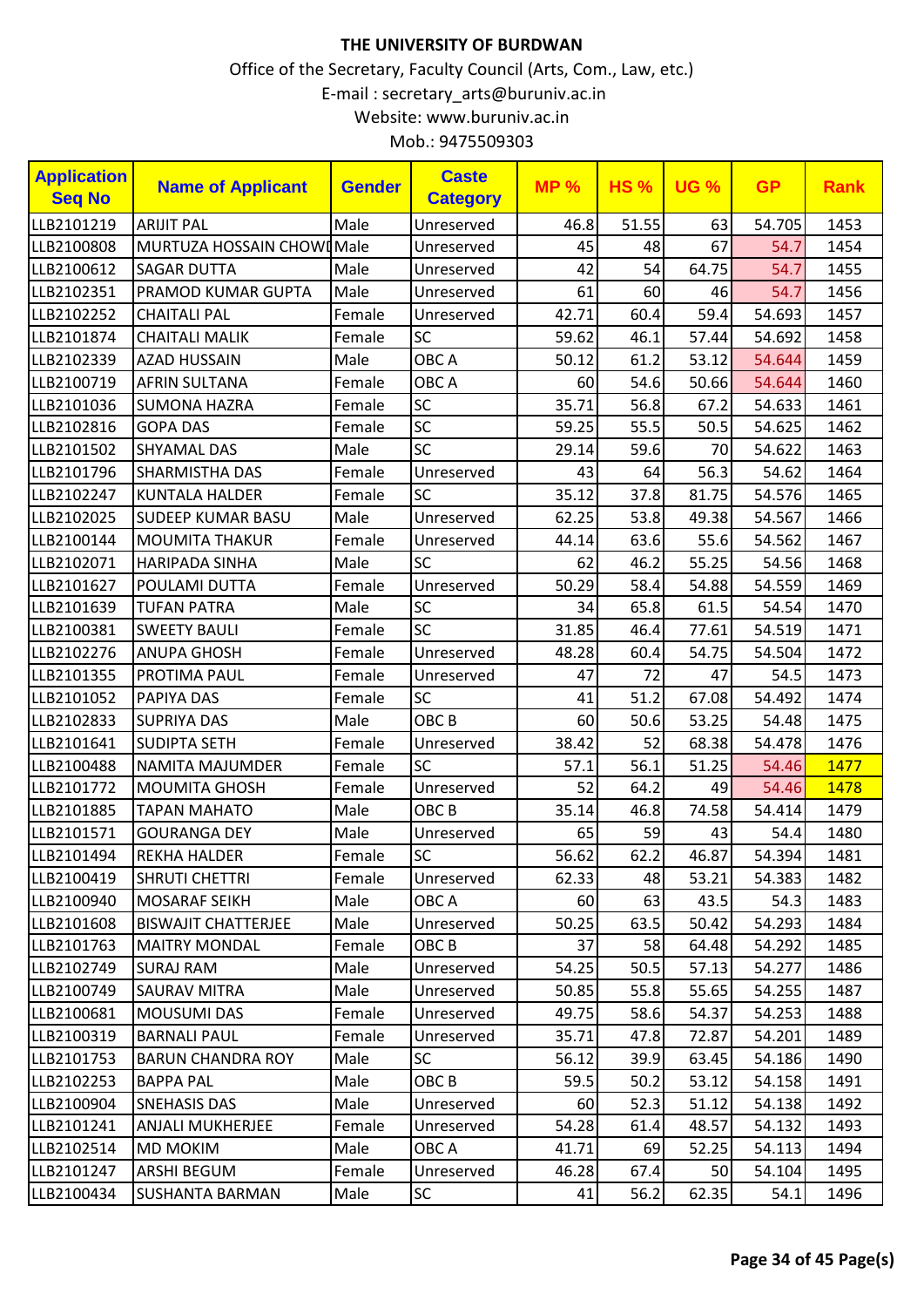| <b>Application</b><br><b>Seq No</b> | <b>Name of Applicant</b>  | <b>Gender</b> | <b>Caste</b><br><b>Category</b> | <b>MP%</b> | <b>HS%</b> | <b>UG %</b> | <b>GP</b> | <b>Rank</b> |
|-------------------------------------|---------------------------|---------------|---------------------------------|------------|------------|-------------|-----------|-------------|
| LLB2101040                          | <b>MOUMITA MAITRA</b>     | Female        | OBC <sub>B</sub>                | 41.42      | 56.2       | 62          | 54.086    | 1497        |
| LLB2101754                          | <b>OYENJILA MUNSHI</b>    | Female        | OBC A                           | 47.57      | 56.6       | 57          | 54.051    | 1498        |
| LLB2101574                          | <b>INDRANI MUKHERJEE</b>  | Female        | Unreserved                      | 48         | 45.5       | 65          | 54.05     | 1499        |
| LLB2100664                          | <b>ABHISHEK RAM</b>       | Male          | SC                              | 44.57      | 60.4       | 56.35       | 54.031    | 1500        |
| LLB2101463                          | <b>SAYON GHOSH</b>        | Male          | OBC <sub>B</sub>                | 60.57      | 55.2       | 48.25       | 54.031    | 1501        |
| LLB2100318                          | <b>RAHUL BISTU</b>        | Male          | Unreserved                      | 44.33      | 51.4       | 63.23       | 54.011    | 1502        |
| LLB2102123                          | <b>SURAKSHA MONDAL</b>    | Male          | OBC <sub>B</sub>                | 38.85      | 57.2       | 62.98       | 54.007    | 1503        |
| LLB2100526                          | <b>SALEHIN GAZI</b>       | Male          | Unreserved                      | 42         | 54         | 63          | 54        | 1504        |
| LLB2101757                          | ANJANA SINGH              | Female        | Unreserved                      | 47.25      | 60         | 54.5        | 53.975    | 1505        |
| LLB2100067                          | RAJINA KHATUN             | Female        | OBC A                           | 38.42      | 59         | 61.85       | 53.966    | 1506        |
| LLB2102261                          | JOYDEV DANDAPAT           | Male          | SC                              | 38.14      | 55.8       | 64.4        | 53.942    | 1507        |
| LLB2101069                          | <b>BISWAJIT PAHARI</b>    | Male          | Unreserved                      | 53.88      | 42.4       | 62.63       | 53.936    | 1508        |
| LLB2101108                          | ABDUL SAMAD SK            | Male          | OBC A                           | 49.46      | 59.6       | 53          | 53.918    | 1509        |
| LLB2102495                          | <b>SUJON KUMAR BISWAS</b> | Male          | <b>SC</b>                       | 56.62      | 52.4       | 53          | 53.906    | 1510        |
| LLB2102843                          | <b>HAROSIT ROY</b>        | Male          | Unreserved                      | 53         | 52         | 56          | 53.9      | 1511        |
| LLB2102710                          | <b>MOUMITA MITRA</b>      | Female        | Unreserved                      | 51.83      | 49         | 59.1        | 53.889    | 1512        |
| LLB2100252                          | <b>RUCHIRA DAS</b>        | Female        | <b>SC</b>                       | 57.29      | 69         | 40          | 53.887    | 1513        |
| LLB2102860                          | <b>SUJOY KUMAR GHOSH</b>  | Male          | OBC <sub>B</sub>                | 49         | 70.6       | 45          | 53.88     | 1514        |
| LLB2101702                          | <b>MASUDUR RAHAMAN</b>    | Male          | OBC A                           | 48         | 53.4       | 58.62       | 53.868    | 1515        |
| LLB2101340                          | <b>BISWAJIT MUKHERJEE</b> | Male          | Unreserved                      | 51.22      | 47         | 61          | 53.866    | 1516        |
| LLB2102120                          | <b>CHAND TARA KHATUN</b>  | Female        | OBC A                           | 41.28      | 68.6       | 52.25       | 53.864    | 1517        |
| LLB2102141                          | PAPMA BISWAS              | Female        | <b>SC</b>                       | 52.87      | 61.6       | 48.75       | 53.841    | 1518        |
| LLB2100271                          | <b>SUBHRA BANIK</b>       | Female        | Unreserved                      | 54.33      | 64.33      | 45.58       | 53.83     | 1519        |
| LLB2100070                          | DIPANWITA ACHARYA         | Female        | Unreserved                      | 50.28      | 45.6       | 62.53       | 53.776    | 1520        |
| LLB2100881                          | PUSHPA CHOUDHARY          | Female        | <b>SC</b>                       | 38.71      | 64.4       | 57.1        | 53.773    | 1521        |
| LLB2101275                          | PIJUSH KANTI GHOSH        | Male          | OBC <sub>B</sub>                | 52         | 54.5       | 54.5        | 53.75     | 1522        |
| LLB2102386                          | <b>KARTICK POREL</b>      | Male          | SC                              | 37.25      | 60.8       | 60.75       | 53.715    | 1523        |
| LLB2100747                          | <b>MANISHA MANDAL</b>     | Female        | SC                              | 36.85      | 64.6       | 58.14       | 53.691    | 1524        |
| LLB2102553                          | <b>BANTI SHAW</b>         | Male          | OBC <sub>B</sub>                | 37.28      | 68         | 55.25       | 53.684    | 1525        |
| LLB2102785                          | <b>JYOTI SHARMA</b>       | Female        | Unreserved                      | 38.6       | 62.25      | 58.5        | 53.655    | 1526        |
| LLB2102504                          | <b>FAYAJ HOSSAIN</b>      | Male          | Unreserved                      | 51         | 45         | 62.13       | 53.652    | 1527        |
| LLB2101433                          | SAYAK BHATTACHARYA        | Male          | Unreserved                      | 38.28      | 51.6       | 66.7        | 53.644    | 1528        |
| LLB2101248                          | SAMSUNNEHAR KHATUN        | Female        | OBC A                           | 38.14      | 54.8       | 64.4        | 53.642    | 1529        |
| LLB2100344                          | FIROJ MONDAL              | Male          | OBC A                           | 34.71      | 54.4       | 67.2        | 53.613    | 1530        |
| LLB2102110                          | <b>ROHIT PRASAD</b>       | Male          | OBC A                           | 40         | 48         | 68          | 53.6      | 1531        |
| LLB2101593                          | RAJEEB CHAKRABARTY        | Male          | Unreserved                      | 46         | 58         | 56          | 53.6      | 1532        |
| LLB2102853                          | <b>MOUSUMI MONDAL</b>     | Female        | <b>SC</b>                       | 60         | 60         | 44          | 53.6      | 1533        |
| LLB2101198                          | ANINDITA CHAKRABORTY      | Female        | Unreserved                      | 38.85      | 61.8       | 58.5        | 53.595    | 1534        |
| LLB2100959                          | <b>SUVAJIT SAHA</b>       | Male          | <b>SC</b>                       | 46.57      | 59.6       | 54.33       | 53.583    | 1535        |
| LLB2100313                          | PAYEL MALAKAR             | Female        | <b>SC</b>                       | 35.14      | 62.6       | 60.6        | 53.562    | 1536        |
| LLB2100737                          | <b>SANJIT NANDI</b>       | Male          | Unreserved                      | 30.42      | 57.2       | 68.15       | 53.546    | 1537        |
| LLB2100923                          | <b>RIMI DAS</b>           | Female        | Unreserved                      | 40.71      | 55         | 62.08       | 53.545    | 1538        |
| LLB2101495                          | <b>MANISH KUMAR SHAW</b>  | Male          | Unreserved                      | 41         | 52         | 64          | 53.5      | 1539        |
| LLB2100698                          | <b>ABHIRUP CHOWDHURY</b>  | Male          | Unreserved                      | 40         | 65         | 55          | 53.5      | 1540        |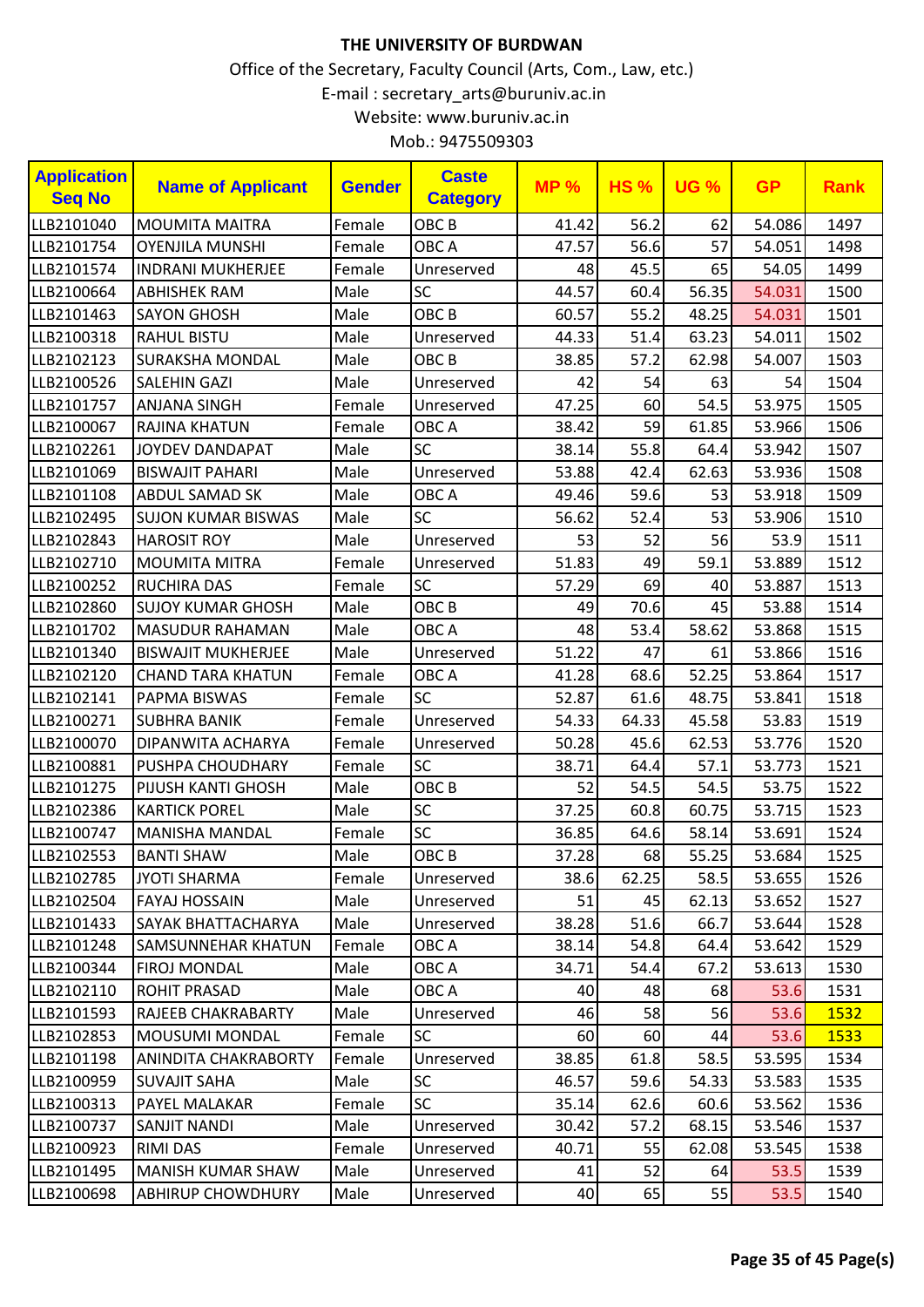| <b>Application</b><br><b>Seq No</b> | <b>Name of Applicant</b>      | <b>Gender</b> | <b>Caste</b><br><b>Category</b> | <b>MP%</b> | <b>HS%</b> | <b>UG %</b> | <b>GP</b> | <b>Rank</b> |
|-------------------------------------|-------------------------------|---------------|---------------------------------|------------|------------|-------------|-----------|-------------|
| LLB2102787                          | <b>SHUBHAJIT PAUL</b>         | Male          | Unreserved                      | 42.43      | 44.67      | 68.42       | 53.498    | 1541        |
| LLB2101950                          | <b>NIKITA DAS</b>             | Female        | <b>SC</b>                       | 62.83      | 39.4       | 56.97       | 53.457    | 1542        |
| LLB2102653                          | <b>BRISTI MONDAL</b>          | Female        | SC                              | 34.28      | 58.8       | 63.8        | 53.444    | 1543        |
| LLB2102292                          | NILIMA MURMU                  | Female        | <b>ST</b>                       | 43.85      | 44.4       | 67.42       | 53.443    | 1544        |
| LLB2101521                          | ANANYA BHATTACHARYA           | Female        | Unreserved                      | 38.14      | 60         | 60          | 53.442    | 1545        |
| LLB2102588                          | PRIYANKA DAS                  | Female        | Unreserved                      | 36         | 50.2       | 68.9        | 53.42     | 1546        |
| LLB2100813                          | CHANDRAKSHI RAY CHOUDI Female |               | Unreserved                      | 44.28      | 72.4       | 46          | 53.404    | 1547        |
| LLB2102088                          | <b>BNDHU BARMAN</b>           | Male          | Unreserved                      | 42         | 40         | 72          | 53.4      | 1548        |
| LLB2100507                          | <b>ZEBA JAMIL</b>             | Female        | OBC A                           | 37.87      | 52.4       | 65.78       | 53.393    | 1549        |
| LLB2102830                          | <b>TOTAN BERA</b>             | Male          | <b>SC</b>                       | 61.12      | 54.8       | 46.5        | 53.376    | 1550        |
| LLB2102314                          | <b>DEBASIS CHAKRAVORTY</b>    | Male          | Unreserved                      | 58.5       | 49.7       | 52.25       | 53.36     | 1551        |
| LLB2102789                          | <b>ROMI DAS</b>               | Male          | Unreserved                      | 51.67      | 50.17      | 57          | 53.352    | 1552        |
| LLB2102882                          | <b>SUKLA CHATTERJEE</b>       | Female        | Unreserved                      | 35.28      | 45.8       | 72.5        | 53.324    | 1553        |
| LLB2101304                          | <b>RIYA SHAH</b>              | Female        | Unreserved                      | 40.14      | 65.6       | 54          | 53.322    | 1554        |
| LLB2101144                          | <b>MOUMITA SAHA</b>           | Female        | Unreserved                      | 35         | 67         | 56.7        | 53.28     | 1555        |
| LLB2102579                          | <b>BITISHA SARKAR</b>         | Female        | <b>SC</b>                       | 39         | 59         | 59.67       | 53.268    | 1556        |
| LLB2102599                          | <b>SAMIR DOLOI</b>            | Male          | SC                              | 45.28      | 61.2       | 53.25       | 53.244    | 1557        |
| LLB2101548                          | <b>SONTOSH SARDAR</b>         | Male          | <b>ST</b>                       | 43.5       | 40.8       | 69.88       | 53.242    | 1558        |
| LLB2101442                          | <b>JAYANTI BHATTACHARYA</b>   | Female        | Unreserved                      | 61.75      | 61.75      | 40.46       | 53.234    | 1559        |
| LLB2100131                          | SOUMYAJIT CHAKRABORTY         | Male          | Unreserved                      | 46.24      | 68.2       | 47.22       | 53.22     | 1560        |
| LLB2102650                          | PRIYANKA NASKAR               | Female        | <b>SC</b>                       | 54.25      | 53.14      | 52.5        | 53.217    | 1561        |
| LLB2102649                          | <b>SUMANGAL BASAK</b>         | Male          | Unreserved                      | 50.42      | 57.6       | 52          | 53.206    | 1562        |
| LLB2101424                          | <b>SABNAJ KHATUN</b>          | Female        | OBC A                           | 31.42      | 58.4       | 65.64       | 53.202    | 1563        |
| LLB2100229                          | <b>SUMITA YADAV</b>           | Female        | OBC <sub>B</sub>                | 66         | 49.99      | 46          | 53.197    | 1564        |
| LLB2102284                          | <b>INDRANIL GHOSH</b>         | Male          | Unreserved                      | 54.8       | 53.8       | 51.5        | 53.18     | 1565        |
| LLB2100935                          | <b>ARANI SANYAL</b>           | Female        | Unreserved                      | 51.3       | 58.6       | 50.5        | 53.17     | 1566        |
| LLB2100779                          | <b>BAISHAKHI MALLICK</b>      | Female        | <b>SC</b>                       | 50         | 69.4       | 43.3        | 53.14     | 1567        |
| LLB2102605                          | RAJ PRAKASH VERMA             | Male          | Unreserved                      | 44         | 45         | 66          | 53.1      | 1568        |
| LLB2102398                          | <b>TEUBIRTH A SANGMA</b>      | Male          | <b>ST</b>                       | 59         | 62         | 42          | 53.1      | 1569        |
| LLB2100717                          | <b>SAPTARSHI GHOSH</b>        | Male          | Unreserved                      | 37.85      | 58.8       | 60.15       | 53.055    | 1570        |
| LLB2100880                          | ROMEETA KAHALY                | Female        | Unreserved                      | 47.75      | 62.2       | 50.12       | 53.033    | 1571        |
| LLB2100147                          | <b>SURASHI SINHA</b>          | Female        | Unreserved                      | 32.85      | 42.8       | 75.81       | 53.019    | 1572        |
| LLB2100472                          | <b>FARDIN HABIB MALLICK</b>   | Male          | OBC A                           | 41.14      | 66.2       | 52          | 53.002    | 1573        |
| LLB2101807                          | <b>SALMA SULTANA</b>          | Female        | Unreserved                      | 32.57      | 62.2       | 61.4        | 52.991    | 1574        |
| LLB2101113                          | <b>SOUJIT SANTRA</b>          | Male          | Unreserved                      | 36         | 62         | 58.9        | 52.96     | 1575        |
| LLB2102684                          | PINKI BISWAS                  | Female        | Unreserved                      | 45         | 50         | 61          | 52.9      | 1576        |
| LLB2101430                          | <b>MOSTAKIM MIAH</b>          | Male          | Unreserved                      | 31.85      | 56.6       | 65.85       | 52.875    | 1577        |
| LLB2102073                          | ANANDITA SAHA                 | Female        | Unreserved                      | 60         | 54         | 46.64       | 52.856    | 1578        |
| LLB2101903                          | <b>SUDIPTA BANERJEE</b>       | Male          | Unreserved                      | 61         | 54.5       | 45.5        | 52.85     | 1579        |
| LLB2100574                          | <b>SK NAZRUL HOQUE</b>        | Male          | Unreserved                      | 58.75      | 40         | 58          | 52.825    | 1580        |
| LLB2100685                          | <b>UTTAM GHOSH</b>            | Male          | Unreserved                      | 37.14      | 66.4       | 54.4        | 52.822    | 1581        |
| LLB2101384                          | <b>AKSHAY HAZRA</b>           | Male          | <b>SC</b>                       | 64.44      | 49.8       | 46.37       | 52.82     | 1582        |
| LLB2100988                          | RAHAN MASUD                   | Male          | Unreserved                      | 36         | 65         | 56.25       | 52.8      | 1583        |
| LLB2101458                          | <b>RAHUL DEEP SINGH</b>       | Male          | Unreserved                      | 52         | 52         | 54          | 52.8      | 1584        |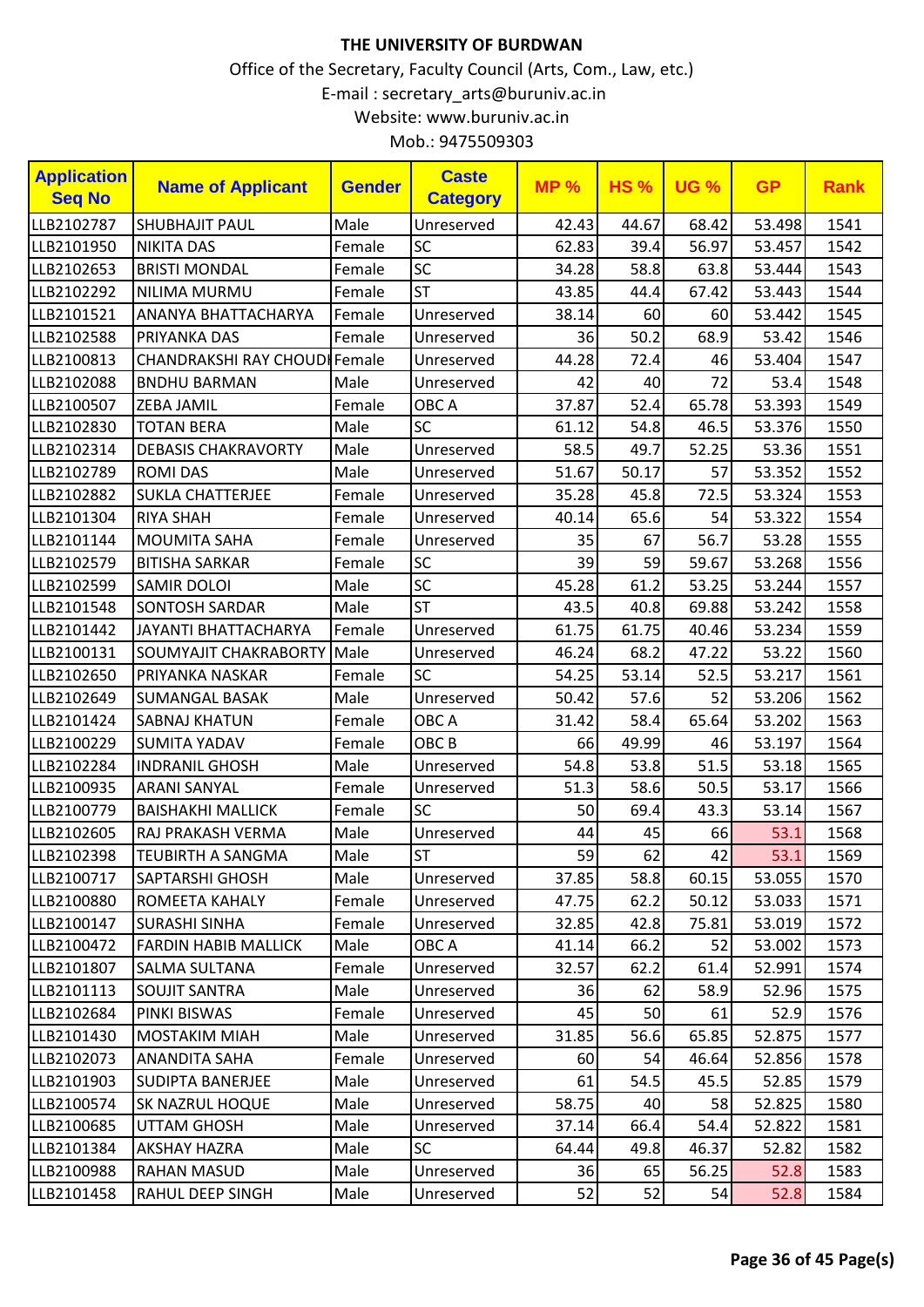| Mob.: 9475509303 |  |
|------------------|--|
|------------------|--|

| <b>Application</b><br><b>Seq No</b> | <b>Name of Applicant</b>   | <b>Gender</b> | <b>Caste</b><br><b>Category</b> | <b>MP%</b> | <b>HS%</b> | <b>UG %</b> | <b>GP</b> | <b>Rank</b> |
|-------------------------------------|----------------------------|---------------|---------------------------------|------------|------------|-------------|-----------|-------------|
| LLB2101762                          | <b>ANJALI PANDEY</b>       | Female        | Unreserved                      | 41.14      | 61.2       | 55.2        | 52.782    | 1585        |
| LLB2101184                          | <b>RAJU MISTRY</b>         | Male          | SC                              | 44         | 62.6       | 51.87       | 52.728    | 1586        |
| LLB2102740                          | LAKSHMIMONI MARDI          | Female        | <b>ST</b>                       | 60         | 62.4       | 40          | 52.72     | 1587        |
| LLB2100063                          | <b>NIRANJAN MONDAL</b>     | Male          | <b>SC</b>                       | 36         | 64         | 56.7        | 52.68     | 1588        |
| LLB2100755                          | MUNSHI JULFIKAR            | Male          | Unreserved                      | 34         | 54         | 65.69       | 52.676    | 1589        |
| LLB2100497                          | <b>NAJRUL ISLAM SHAIKH</b> | Male          | OBC A                           | 32.57      | 54.2       | 66.59       | 52.667    | 1590        |
| LLB2101364                          | <b>DITON MAL</b>           | Male          | SC                              | 28.85      | 60         | 65.03       | 52.667    | 1591        |
| LLB2101503                          | <b>PUJA ROY</b>            | Female        | SC                              | 45         | 47         | 62.52       | 52.608    | 1592        |
| LLB2102250                          | <b>SAHABAJ SK</b>          | Male          | OBC A                           | 29         | 57         | 67          | 52.6      | 1593        |
| LLB2100058                          | <b>AVIJIT SEN</b>          | Male          | Unreserved                      | 46.87      | 41.83      | 64.9        | 52.57     | 1594        |
| LLB2100846                          | <b>AISHI KAR</b>           | Female        | OBC <sub>B</sub>                | 45         | 45.8       | 63.32       | 52.568    | 1595        |
| LLB2102844                          | MD HABIBULLA LASKAR        | Male          | Unreserved                      | 53.77      | 46.66      | 55.87       | 52.477    | 1596        |
| LLB2100478                          | YASMINE JHULAIKA           | Female        | Unreserved                      | 38.28      | 52.8       | 62.82       | 52.452    | 1597        |
| LLB2101620                          | NIBEDITA MOHANTA           | Female        | Unreserved                      | 44.86      | 63.8       | 49.63       | 52.45     | 1598        |
| LLB2100562                          | <b>SAMRAT HOQUE</b>        | Male          | Unreserved                      | 50         | 54         | 53          | 52.4      | 1599        |
| LLB2101888                          | LEKESWAR MOHANTA           | Male          | Unreserved                      | 60         | 47.2       | 50.51       | 52.364    | 1600        |
| LLB2102111                          | <b>JYOTIRMOY DAS</b>       | Male          | Unreserved                      | 42         | 61.8       | 53          | 52.34     | 1601        |
| LLB2100952                          | DHIRAJ MONDAL              | Male          | <b>SC</b>                       | 37.85      | 56         | 60.4        | 52.315    | 1602        |
| LLB2102493                          | <b>ARITRA BERA</b>         | Male          | Unreserved                      | 38.71      | 49.6       | 64.55       | 52.313    | 1603        |
| LLB2101032                          | PRITHA MONDAL              | Female        | Unreserved                      | 45.14      | 54.8       | 55.8        | 52.302    | 1604        |
| LLB2102076                          | <b>SOMA TANTI</b>          | Female        | <b>ST</b>                       | 46         | 69.6       | 44          | 52.28     | 1605        |
| LLB2101531                          | <b>PUJA PAL</b>            | Female        | OBC <sub>B</sub>                | 49.57      | 64.6       | 45          | 52.251    | 1606        |
| LLB2102164                          | <b>MANGAL BOLEL</b>        | Male          | <b>SC</b>                       | 54.37      | 55.6       | 48.12       | 52.239    | 1607        |
| LLB2102356                          | MOHAMAD SHAMIM             | Male          | Unreserved                      | 64.5       | 43.4       | 49.64       | 52.226    | 1608        |
| LLB2101751                          | <b>BARSHA DAS</b>          | Female        | Unreserved                      | 37.14      | 72.4       | 48.38       | 52.214    | 1609        |
| LLB2100333                          | <b>BHARAT PAL</b>          | Male          | Unreserved                      | 58         | 56         | 45          | 52.2      | 1610        |
| LLB2101618                          | PRADIPTA MARICK            | Male          | OBC <sub>B</sub>                | 56         | 62         | 42          | 52.2      | 1611        |
| LLB2102672                          | RAANA KAUSHAR              | Female        | Unreserved                      | 40.16      | 51.33      | 61.85       | 52.187    | 1612        |
| LLB2100382                          | <b>RAJDIP SIL</b>          | Male          | Unreserved                      | 39.14      | 55.6       | 59.4        | 52.182    | 1613        |
| LLB2100650                          | <b>SUBHANKAR SIDAI</b>     | Male          | OBC B                           | 34.2       | 46.4       | 70          | 52.18     | 1614        |
| LLB2101227                          | <b>ABHIJIT ROY</b>         | Male          | OBC <sub>B</sub>                | 60.5       | 46.4       | 50.22       | 52.158    | 1615        |
| LLB2100741                          | <b>BIKRAM MANDAL</b>       | Male          | <b>SC</b>                       | 30         | 59         | 63.62       | 52.148    | 1616        |
| LLB2101787                          | PUJA KUMARI SINGH          | Female        | Unreserved                      | 43.62      | 56.5       | 55.26       | 52.14     | 1617        |
| LLB2101261                          | RANJITA DUTTA GHOSH        | Female        | Unreserved                      | 62.66      | 51.01      | 45          | 52.101    | 1618        |
| LLB2101454                          | <b>BASIRA KHATUN</b>       | Female        | OBC A                           | 42         | 53         | 59          | 52.1      | 1619        |
| LLB2102016                          | <b>BANASHREE BHOWMIK</b>   | Female        | <b>SC</b>                       | 43.14      | 67.8       | 47          | 52.082    | 1620        |
| LLB2100532                          | RUNA POREL JANA            | Female        | Unreserved                      | 49.87      | 61.6       | 46.5        | 52.041    | 1621        |
| LLB2100901                          | <b>K RAVI KUMAR</b>        | Male          | Unreserved                      | 40.2       | 65.8       | 50.56       | 52.024    | 1622        |
| LLB2102434                          | <b>MD SERAJUL KORIM</b>    | Male          | OBC A                           | 47.28      | 61.6       | 48.4        | 52.024    | 1623        |
| LLB2101470                          | <b>DIPAN SARKAR</b>        | Male          | Unreserved                      | 30.85      | 61         | 61.06       | 51.979    | 1624        |
| LLB2102814                          | AFJALUR HOQUE DEWAN        | Male          | Unreserved                      | 45.5       | 50.4       | 58          | 51.97     | 1625        |
| LLB2101766                          | JAYANTA KUMAR GHOSH        | Male          | OBC B                           | 47.75      | 55.1       | 52.75       | 51.955    | 1626        |
| LLB2100616                          | <b>RAJBIR PAUL</b>         | Male          | Unreserved                      | 35.29      | 52.6       | 63.88       | 51.919    | 1627        |
| LLB2102154                          | PALLABI GAYEN              | Female        | <b>SC</b>                       | 37         | 58.8       | 57.91       | 51.904    | 1628        |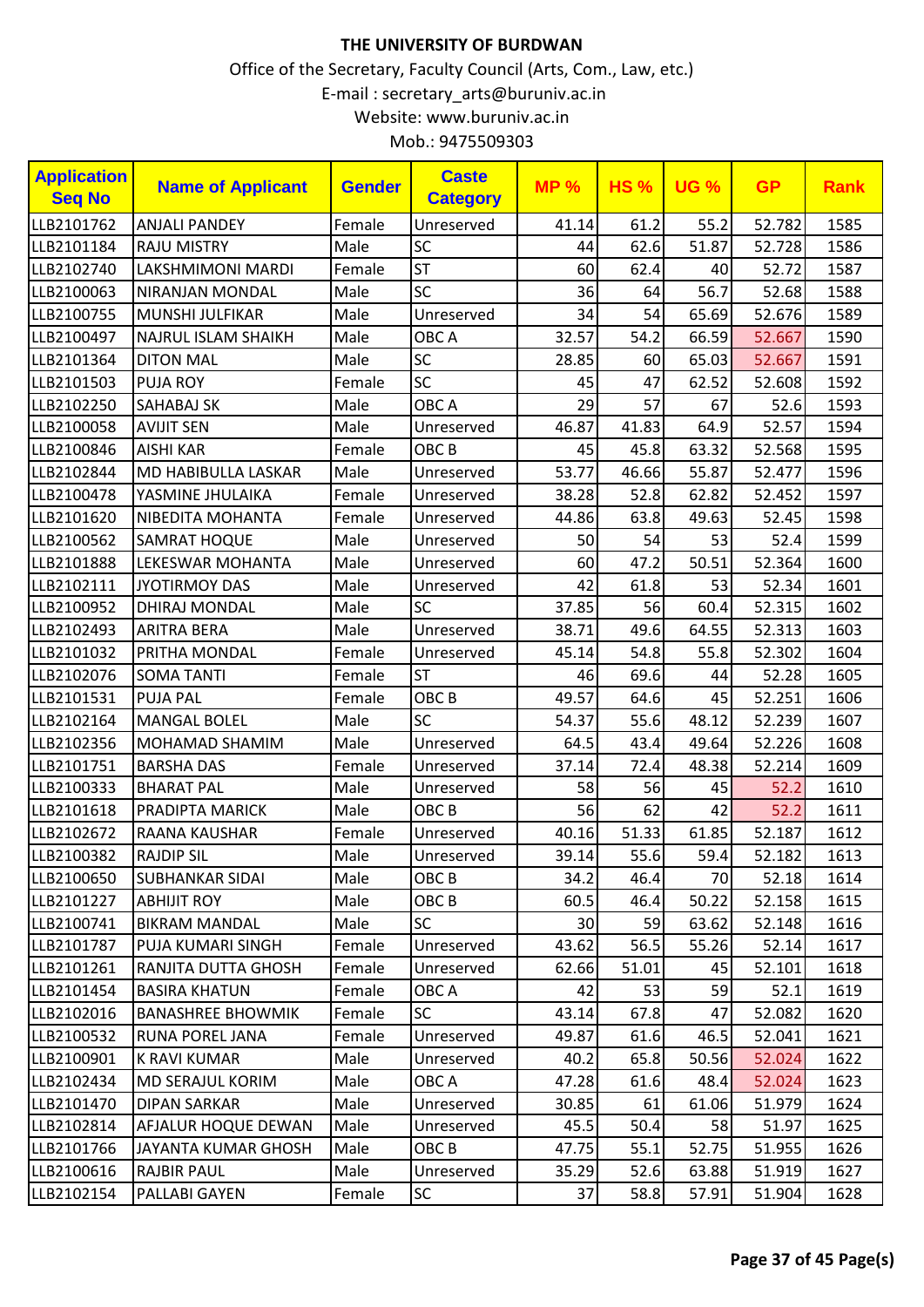Office of the Secretary, Faculty Council (Arts, Com., Law, etc.) E-mail : secretary\_arts@buruniv.ac.in Website: www.buruniv.ac.in Mob.: 9475509303

| <b>Application</b> | <b>Name of Applicant</b>   | <b>Gender</b> | <b>Caste</b>     | <b>MP%</b> | <b>HS%</b> | <b>UG %</b> | <b>GP</b> | <b>Rank</b> |
|--------------------|----------------------------|---------------|------------------|------------|------------|-------------|-----------|-------------|
| <b>Seq No</b>      |                            |               | <b>Category</b>  |            |            |             |           |             |
| LLB2101630         | <b>BAPAN NASKAR</b>        | Male          | SC               | 51         | 64.8       | 42.87       | 51.888    | 1629        |
| LLB2100843         | <b>ALOKE SHARMA</b>        | Male          | Unreserved       | 38.85      | 55.8       | 58.69       | 51.871    | 1630        |
| LLB2102062         | LAXMI BARMAN               | Female        | SC               | 49.57      | 54.8       | 51.4        | 51.871    | 1631        |
| LLB2100879         | <b>PUNAM DAS</b>           | Female        | SC               | 60         | 49         | 47.85       | 51.84     | 1632        |
| LLB2100215         | <b>RITU ROY</b>            | Female        | Unreserved       | 36.14      | 50.4       | 64.68       | 51.834    | 1633        |
| LLB2100154         | <b>RIMI ROY</b>            | Female        | <b>SC</b>        | 36.42      | 59         | 58          | 51.826    | 1634        |
| LLB2101116         | <b>SALMA KHATUN</b>        | Female        | OBC A            | 51         | 54.8       | 50.2        | 51.82     | 1635        |
| LLB2100744         | PRITHA MONDAL              | Female        | <b>SC</b>        | 37         | 56.4       | 59.23       | 51.712    | 1636        |
| LLB2101578         | NAMRATA PANDEY             | Female        | Unreserved       | 45         | 66         | 46          | 51.7      | 1637        |
| LLB2100115         | NILUFAR YASMIN             | Female        | Unreserved       | 57.12      | 41         | 55.61       | 51.68     | 1638        |
| LLB2101293         | JAYASHREE SAMANTA          | Female        | Unreserved       | 34.57      | 53.2       | 63.3        | 51.651    | 1639        |
| LLB2101542         | <b>DEBARATI SENGUPTA</b>   | Female        | Unreserved       | 42.5       | 60         | 52.25       | 51.65     | 1640        |
| LLB2102863         | <b>MADHUMITA DAS</b>       | Female        | Unreserved       | 60.25      | 46         | 49.4        | 51.635    | 1641        |
| LLB2100953         | RABIUL MOLLA               | Male          | OBC A            | 43         | 73         | 42          | 51.6      | 1642        |
| LLB2100768         | <b>PUTUL BHADRA</b>        | Female        | Unreserved       | 45.37      | 45.3       | 60.99       | 51.597    | 1643        |
| LLB2101841         | <b>DEBABRATA DAS</b>       | Male          | SC               | 60         | 54.6       | 43          | 51.58     | 1644        |
| LLB2100728         | <b>CHANDRA SHAW</b>        | Female        | OBC <sub>B</sub> | 37.71      | 55         | 59.4        | 51.573    | 1645        |
| LLB2101614         | <b>CHANCHAL KUNDU</b>      | Male          | OBC <sub>B</sub> | 49         | 61         | 46.38       | 51.552    | 1646        |
| LLB2100702         | <b>SUPARNA NEGEL</b>       | Female        | OBC <sub>B</sub> | 59.25      | 59.2       | 40          | 51.535    | 1647        |
| LLB2100495         | <b>SHREYA DUTTA</b>        | Female        | Unreserved       | 44.28      | 50.8       | 57.5        | 51.524    | 1648        |
| LLB2102236         | <b>KRISHNA CHAKRABORTY</b> | Female        | Unreserved       | 60         | 47.4       | 48.21       | 51.504    | 1649        |
| LLB2100450         | <b>NOOR BANO</b>           | Female        | OBC A            | 48         | 45.2       | 58.84       | 51.496    | 1650        |
| LLB2100527         | <b>SUMITRA DAS</b>         | Female        | <b>SC</b>        | 34.7       | 48.8       | 66.1        | 51.49     | 1651        |
| LLB2101249         | SK HABIBAR RAHAMAN         | Male          | OBC A            | 60.63      | 54.3       | 42.5        | 51.479    | 1652        |
| LLB2101612         | RODDUR MADHUKAR            | Male          | Unreserved       | 48         | 58.2       | 49          | 51.46     | 1653        |
| LLB2102484         | UTTAM KUMAR SHAW           | Male          | Unreserved       | 54.88      | 49.2       | 50.5        | 51.424    | 1654        |
| LLB2102711         | <b>SOMJIT MURMU</b>        | Male          | <b>ST</b>        | 51.25      | 55         | 48.87       | 51.423    | 1655        |
| LLB2100893         | <b>AVIJIT HAZRA</b>        | Male          | Unreserved       | 62.8       | 48.6       | 45          | 51.42     | 1656        |
| LLB2101518         | <b>SUSRITA KARMAKAR</b>    | Female        | Unreserved       | 46.75      | 55.8       | 51.63       | 51.417    | 1657        |
| LLB2101691         | MD SAFINUL HAQUE           | Male          | Unreserved       | 38         | 56         | 58          | 51.4      | 1658        |
| LLB2101592         | PEU MITRA                  | Female        | Unreserved       | 58         | 48         | 49          | 51.4      | 1659        |
| LLB2100399         | <b>BISWAJIT SARDAR</b>     | Male          | <b>SC</b>        | 60         | 50         | 46          | 51.4      | 1660        |
| LLB2101163         | PRIYAM KUMAR BHAGAT        | Male          | OBC <sub>B</sub> | 38.43      | 57.4       | 56.61       | 51.393    | 1661        |
| LLB2101079         | <b>CHANDRIMA GHOSH</b>     | Female        | OBC <sub>B</sub> | 49.87      | 55.4       | 49.37       | 51.329    | 1662        |
| LLB2101889         | <b>AJMAL HOSSAIN</b>       | Male          | OBC A            | 32.62      | 57         | 61.1        | 51.326    | 1663        |
| LLB2102037         | <b>ASIMA ROY</b>           | Female        | <b>SC</b>        | 37.85      | 54         | 59.4        | 51.315    | 1664        |
| LLB2102393         | <b>REBINA KHATUN</b>       | Female        | OBC A            | 52.71      | 63         | 41.5        | 51.313    | 1665        |
| LLB2102688         | TANUMOY MAJUMDER           | Male          | <b>SC</b>        | 49.9       | 56.6       | 48.38       | 51.302    | 1666        |
| LLB2100384         | <b>JOGESH MAHATO</b>       | Male          | Unreserved       | 49.28      | 44.2       | 58.14       | 51.3      | 1667        |
| LLB2101185         | <b>SUBHADEV GUPTA</b>      | Male          | Unreserved       | 41.02      | 51.06      | 59.16       | 51.288    | 1668        |

LLB2101819 MONIRUL ISLAM Male OBC A | 53.25 64 40.25 51.275 1669 LLB2102534 PAYEL BHAKTA Female SC 60 57 40.41 51.264 1670 LLB2101245 |ROHIT RAJAK |Male |SC | 28.58| 58| 63.15| 51.234| 1671 LLB2101045 RUPAMOY CHATTERJEE Male Unreserved 36.7 56.8 57.95 51.23 1672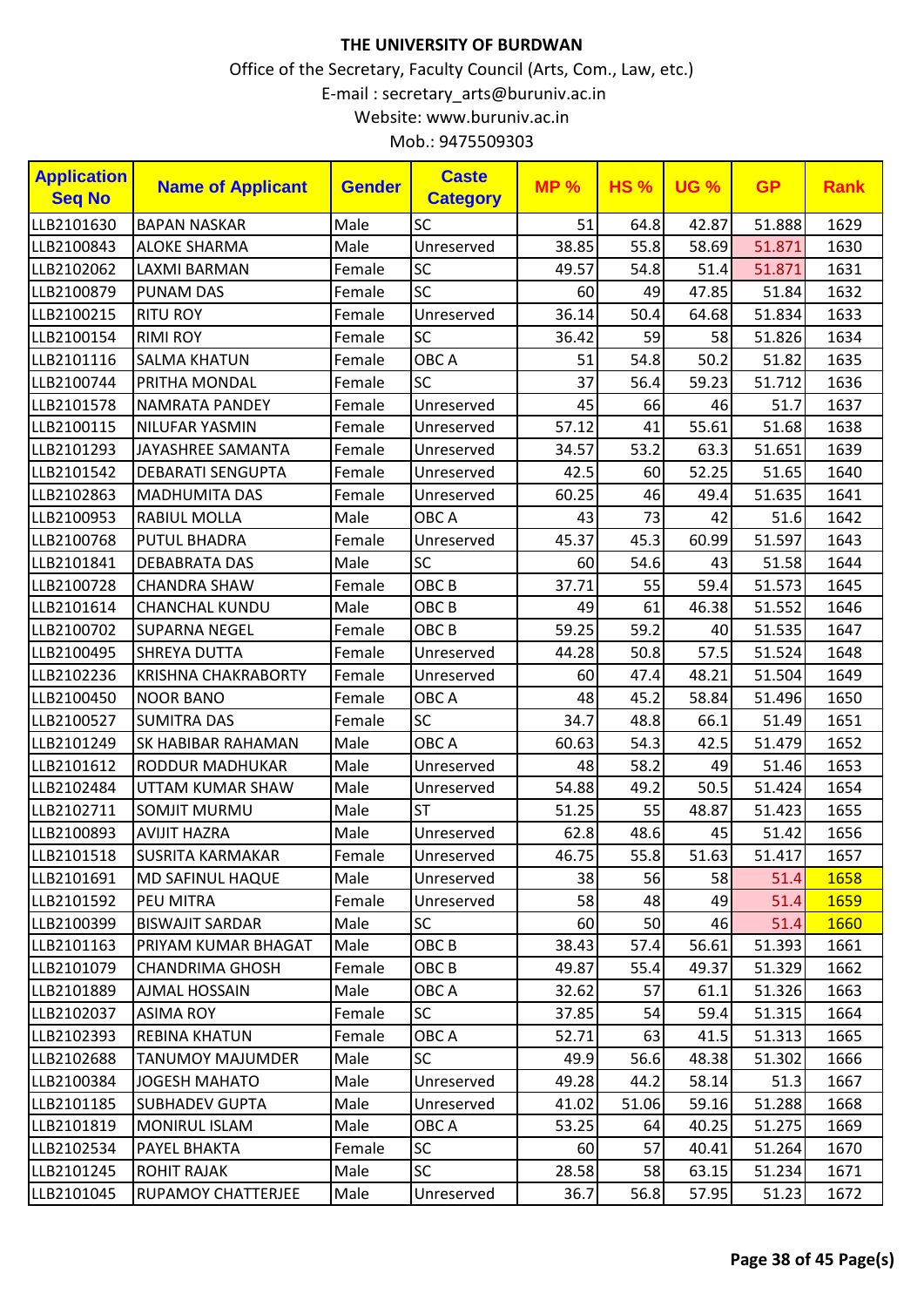| <b>Application</b><br><b>Seq No</b> | <b>Name of Applicant</b>           | <b>Gender</b> | <b>Caste</b><br><b>Category</b> | <b>MP%</b> | <b>HS%</b> | <b>UG %</b> | <b>GP</b> | <b>Rank</b> |
|-------------------------------------|------------------------------------|---------------|---------------------------------|------------|------------|-------------|-----------|-------------|
| LLB2101553                          | <b>MANARANJAN MURMU</b>            | Male          | <b>ST</b>                       | 41.85      | 65.2       | 47.75       | 51.215    | 1673        |
| LLB2100326                          | <b>RABI PANDIT</b>                 | Male          | OBC <sub>B</sub>                | 53.5       | 57         | 45.13       | 51.202    | 1674        |
| LLB2100643                          | <b>SUBHADIP SINDAL</b>             | Male          | Unreserved                      | 38         | 59         | 55.25       | 51.2      | 1675        |
| LLB2102736                          | <b>SUSMITA GOSWAMI</b>             | Female        | Unreserved                      | 50         | 50         | 53          | 51.2      | 1676        |
| LLB2102780                          | <b>SOUMITA SARKAR</b>              | Female        | Unreserved                      | 50         | 62         | 44          | 51.2      | 1677        |
| LLB2100548                          | <b>MD IMRAN</b>                    | Male          | OBC A                           | 31.85      | 54.4       | 63.3        | 51.195    | 1678        |
| LLB2100770                          | SHUBHAM KUMAR GUPTA                | Male          | SC                              | 54.87      | 61.8       | 40.46       | 51.185    | 1679        |
| LLB2102152                          | <b>NARGIS SULTANA</b>              | Female        | OBC A                           | 37.85      | 71.66      | 45.75       | 51.153    | 1680        |
| LLB2102457                          | <b>MOLAY GHOSH</b>                 | Male          | OBC <sub>B</sub>                | 44.14      | 60.4       | 49.37       | 51.11     | 1681        |
| LLB2101965                          | <b>SRIMANTA DEY</b>                | Male          | OBC <sub>B</sub>                | 55         | 58         | 43          | 51.1      | 1682        |
| LLB2100293                          | PAYAL KUMARI SHAW                  | Female        | Unreserved                      | 47.28      | 63         | 45          | 51.084    | 1683        |
| LLB2102573                          | <b>ABHIRUP DAWN</b>                | Male          | Unreserved                      | 43.28      | 64.8       | 46.63       | 51.076    | 1684        |
| LLB2100174                          | <b>HUMAIRA YASMEEN</b>             | Female        | OBC A                           | 50.4       | 50         | 52.33       | 51.052    | 1685        |
| LLB2100845                          | <b>ARUP HAZRA</b>                  | Male          | SC                              | 31         | 62         | 57.84       | 51.036    | 1686        |
| LLB2102165                          | <b>MILAN BESRA</b>                 | Male          | <b>ST</b>                       | 53.28      | 58.6       | 43.62       | 51.012    | 1687        |
| LLB2102237                          | <b>GOPAL CHAKRABARTY</b>           | Male          | Unreserved                      | 43.62      | 60.6       | 49.25       | 50.966    | 1688        |
| LLB2102205                          | <b>PROTTOY CHATTERJEE</b>          | Male          | Unreserved                      | 45.57      | 57.2       | 50          | 50.831    | 1689        |
| LLB2102105                          | MD MOSABBERUL HOQUE                | Male          | Unreserved                      | 37.25      | 45.2       | 65.21       | 50.819    | 1690        |
| LLB2102124                          | RAJA MURAD ANSARI                  | Male          | Unreserved                      | 33         | 55         | 61          | 50.8      | 1691        |
| LLB2100567                          | SANGEETA BANERJEE                  | Female        | Unreserved                      | 57         | 47         | 49          | 50.8      | 1692        |
| LLB2100683                          | <b>BITAN HALDAR</b>                | Male          | SC                              | 44.14      | 52.6       | 54.4        | 50.782    | 1693        |
| LLB2102449                          | <b>SUDIPTA PAL</b>                 | Male          | Unreserved                      | 61.77      | 45         | 46.75       | 50.731    | 1694        |
| LLB2100782                          | <b>SUPRIYA ROY</b>                 | Female        | Unreserved                      | 40.42      | 47.2       | 61.1        | 50.726    | 1695        |
| LLB2101283                          | <b>SOMA SAHA</b>                   | Female        | Unreserved                      | 44.28      | 54         | 53          | 50.684    | 1696        |
| LLB2102218                          | <b>RAKESH KUMAR SINGH</b>          | Male          | OBC <sub>B</sub>                | 54.25      | 52.1       | 46.87       | 50.653    | 1697        |
| LLB2100885                          | <b>SUKANTA CHOWDHURY</b>           | Male          | SC                              | 44         | 46         | 59          | 50.6      | 1698        |
| LLB2100133                          | <b>SUSMITA SAHA</b>                | Female        | Unreserved                      | 54         | 48         | 50          | 50.6      | 1699        |
| LLB2100388                          | SATABDI BISWAS                     | Female        | Unreserved                      | 47.5       | 61         | 45.1        | 50.59     | 1700        |
| LLB2102597                          | <b>SURAJIT DEY</b>                 | Male          | Unreserved                      | 32.71      | 50         | 64.4        | 50.573    | 1701        |
| LLB2101206                          | <b>ERA BARMAN</b>                  | Female        | <b>SC</b>                       | 57.33      | 52         | 44.37       | 50.547    | 1702        |
| LLB2102290                          | NAKSHATRA CHAKRABORTY Male         |               | Unreserved                      | 55.62      | 49.66      | 47.33       | 50.516    | 1703        |
| LLB2102131                          | <b>SADIA KHATUN</b>                | Female        | OBC A                           | 42.85      | 65.2       | 45.25       | 50.515    | 1704        |
| LLB2102868                          | UMESH KUMAR PRASAD                 | Male          | <b>ST</b>                       | 50         | 46.1       | 54.21       | 50.514    | 1705        |
| LLB2101299                          | <b>KISAN SHAW</b>                  | Male          | <b>SC</b>                       | 26.71      | 45.2       | 72.25       | 50.473    | 1706        |
| LLB2101251                          | POOJA KUMARI                       | Female        | OBC A                           | 36.33      | 59         | 54.67       | 50.467    | 1707        |
| LLB2102313                          | KAZI RAHAMATULLAH                  | Male          | OBC A                           | 53.62      | 53.8       | 45.48       | 50.418    | 1708        |
| LLB2101598                          | <b>SREEPARNA KARAK</b>             | Female        | <b>SC</b>                       | 45.71      | 65         | 43          | 50.413    | 1709        |
| LLB2102395                          | <b>KUSUM SHARMA</b>                | Female        | <b>SC</b>                       | 34.71      | 49         | 63          | 50.313    | 1710        |
| LLB2100687                          | <b>AMIT SARKAR</b>                 | Male          | <b>SC</b>                       | 53.7       | 45.1       | 51.67       | 50.308    | 1711        |
| LLB2101303                          | ANAND KUMAR SHARMA                 | Male          | Unreserved                      | 49         | 44.6       | 55.53       | 50.292    | 1712        |
| LLB2100785                          | <b>MD AFIUR RAHMAN</b>             | Male          | OBC A                           | 34         | 57.6       | 57          | 50.28     | 1713        |
| LLB2100185                          | <b>SUSHAMA NANDY</b>               | Female        | Unreserved                      | 32         | 52         | 62.63       | 50.252    | 1714        |
| LLB2100107                          | <b>SHIULI SINGHA</b>               | Female        | <b>SC</b>                       | 36.42      | 54.6       | 57.2        | 50.186    | 1715        |
| LLB2101852                          | <b>SHAMSUN NAHAR KHATUN Female</b> |               | OBC <sub>B</sub>                | 29.28      | 51.6       | 64.76       | 50.168    | 1716        |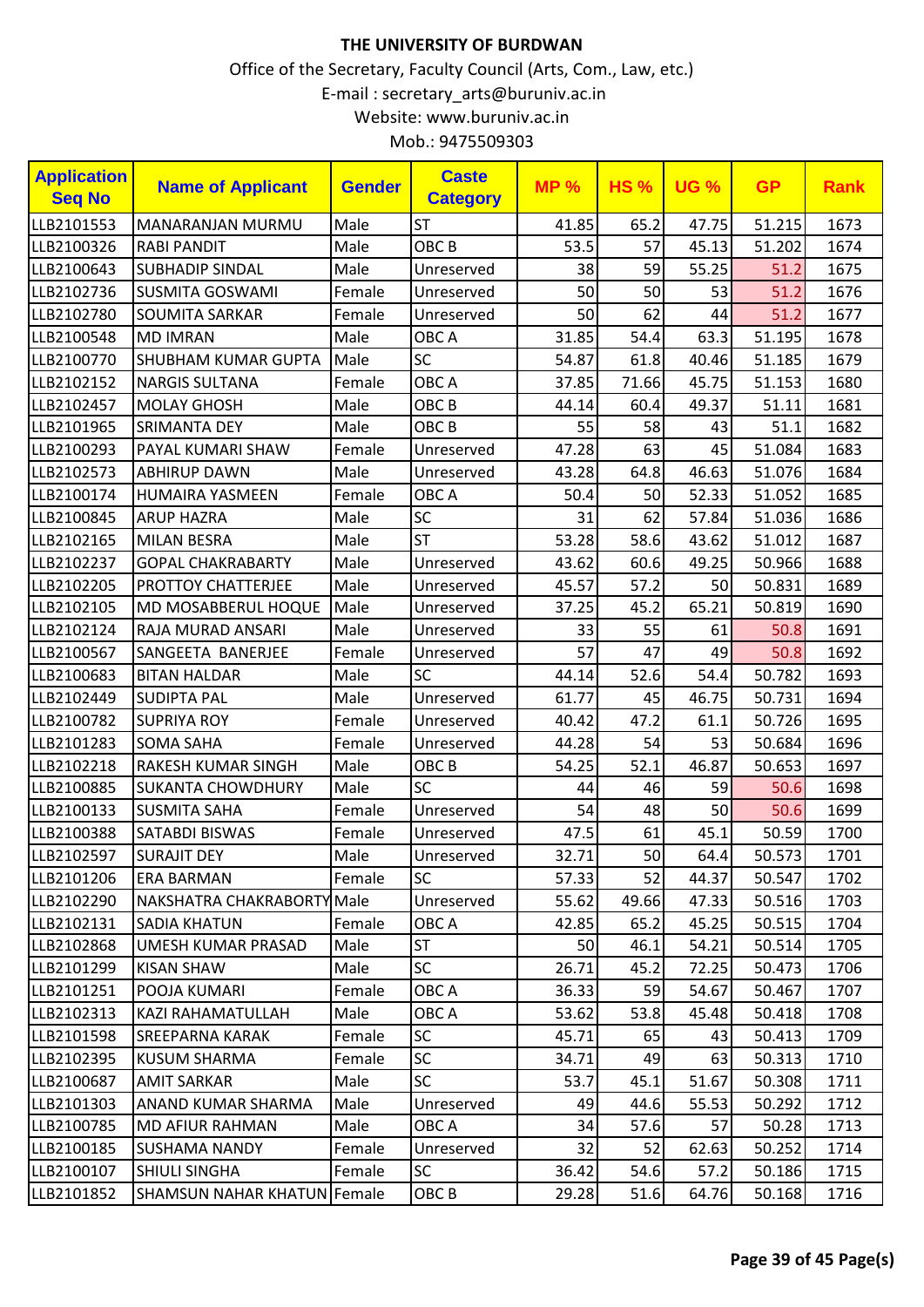| <b>Application</b><br><b>Seq No</b> | <b>Name of Applicant</b>          | <b>Gender</b> | <b>Caste</b><br><b>Category</b> | <b>MP%</b> | <b>HS%</b> | <b>UG %</b> | <b>GP</b> | <b>Rank</b> |
|-------------------------------------|-----------------------------------|---------------|---------------------------------|------------|------------|-------------|-----------|-------------|
| LLB2102297                          | <b>BIPADTARAN MAJI</b>            | Male          | SC                              | 54.5       | 55         | 43.25       | 50.15     | 1717        |
| LLB2101343                          | <b>BISWAJIT CHAKRABORTY</b>       | Male          | Unreserved                      | 56.8       | 49.9       | 45.33       | 50.142    | 1718        |
| LLB2102673                          | <b>MD SARFAJ HOSSAIN</b>          | Male          | OBC A                           | 41         | 48         | 58.56       | 50.124    | 1719        |
| LLB2101821                          | <b>SAHEB DAS</b>                  | Male          | SC                              | 43.42      | 57.4       | 49.64       | 50.102    | 1720        |
| LLB2102383                          | <b>ZAMIRUL HAQUE ANSARI</b>       | Male          | OBC A                           | 38.42      | 49.6       | 59.18       | 50.078    | 1721        |
| LLB2102578                          | <b>MOMTAJ KHATUN</b>              | Female        | OBC A                           | 30.85      | 62.4       | 55.25       | 50.075    | 1722        |
| LLB2101964                          | <b>SRIDEV KHUDIRAM SINGHA</b>     | Male          | SC                              | 45         | 47         | 56.13       | 50.052    | 1723        |
| LLB2102389                          | <b>AMIT KUMAR SINGH</b>           | Male          | <b>ST</b>                       | 40.37      | 54.2       | 54          | 49.971    | 1724        |
| LLB2102420                          | SAJAHAN SEKH                      | Male          | Unreserved                      | 52.12      | 54.8       | 44.58       | 49.908    | 1725        |
| LLB2100366                          | <b>SAYANI DHIBAR</b>              | Female        | <b>SC</b>                       | 41         | 52.8       | 54.4        | 49.9      | 1726        |
| LLB2102567                          | POYRANI MANDI                     | Female        | <b>ST</b>                       | 38.85      | 61.8       | 49.25       | 49.895    | 1727        |
| LLB2100061                          | <b>ABHISHEK MISHRA</b>            | Male          | Unreserved                      | 56.17      | 43.4       | 50          | 49.871    | 1728        |
| LLB2101896                          | VIVEKANANDA BHATTACHA Male        |               | Unreserved                      | 62.25      | 47.4       | 42.31       | 49.819    | 1729        |
| LLB2102464                          | PRIYANKA UPADHAYAY                | Female        | Unreserved                      | 41.75      | 50.6       | 55.25       | 49.805    | 1730        |
| LLB2100801                          | PIYALI RAJBANSHI                  | Female        | <b>SC</b>                       | 34.28      | 63.4       | 51.25       | 49.804    | 1731        |
| LLB2101532                          | <b>CHANDRA SHEKHAR MOND Male</b>  |               | SC                              | 55         | 55         | 42          | 49.8      | 1732        |
| LLB2100444                          | PINTU MONDAL                      | Male          | <b>ST</b>                       | 42.5       | 53.4       | 52.5        | 49.77     | 1733        |
| LLB2101660                          | <b>MOUTUSI DUTTA</b>              | Female        | Unreserved                      | 56.77      | 49.1       | 45          | 49.761    | 1734        |
| LLB2100660                          | <b>UJJAL KUMAR PAUL</b>           | Male          | OBC <sub>B</sub>                | 52.87      | 46.3       | 50.02       | 49.759    | 1735        |
| LLB2102118                          | <b>PABITRA DAS</b>                | Male          | SC                              | 50         | 53         | 47.11       | 49.744    | 1736        |
| LLB2101141                          | NIRMAL KUMAR JABA                 | Male          | SC                              | 60.1       | 51         | 41          | 49.73     | 1737        |
| LLB2101865                          | <b>SOUMI PARAMANIK</b>            | Female        | OBC <sub>B</sub>                | 57.15      | 53.07      | 41.56       | 49.69     | 1738        |
| LLB2101511                          | <b>SURAJIT KUMAR DAS</b>          | Male          | <b>SC</b>                       | 53         | 58.8       | 40.25       | 49.64     | 1739        |
| LLB2101449                          | <b>BIVUSUNDAR CHAKRABORT Male</b> |               | Unreserved                      | 33.14      | 52.2       | 60          | 49.602    | 1740        |
| LLB2100858                          | <b>RITIKA SINGH</b>               | Female        | Unreserved                      | 40.42      | 52.4       | 54.3        | 49.566    | 1741        |
| LLB2102754                          | <b>SURAJ DHARA</b>                | Male          | <b>SC</b>                       | 30.57      | 51.8       | 62          | 49.511    | 1742        |
| LLB2100712                          | <b>AVIK SARKAR</b>                | Male          | Unreserved                      | 56         | 49         | 45          | 49.5      | 1743        |
| LLB2100221                          | <b>NARAN MURMU</b>                | Male          | <b>ST</b>                       | 45.85      | 45         | 55.5        | 49.455    | 1744        |
| LLB2101389                          | DEBMALLYA KUSHARI                 | Male          | Unreserved                      | 46.7       | 48.8       | 52          | 49.45     | 1745        |
| LLB2101267                          | <b>DOYEL SARKAR</b>               | Female        | Unreserved                      | 40         | 58         | 50          | 49.4      | 1746        |
| LLB2102051                          | DIPANKAR BANDOPADHYAY Male        |               | Unreserved                      | 59         | 55         | 38          | 49.4      | 1747        |
| LLB2100676                          | <b>ABIDA KHATUN</b>               | Female        | OBC A                           | 31         | 52         | 61.2        | 49.38     | 1748        |
| LLB2102508                          | <b>SANGHAMITRA GHOSH</b>          | Female        | OBC B                           | 46.71      | 58         | 44.88       | 49.365    | 1749        |
| LLB2101961                          | <b>SUDIP BATABYAL</b>             | Male          | Unreserved                      | 44.5       | 60         | 45          | 49.35     | 1750        |
| LLB2102633                          | <b>JOYEETA SUTRADHAR</b>          | Female        | OBC <sub>B</sub>                | 36.71      | 54.4       | 55          | 49.333    | 1751        |
| LLB2102091                          | <b>MOUSUMI HALDER</b>             | Female        | <b>SC</b>                       | 57         | 50         | 43          | 49.3      | 1752        |
| LLB2102575                          | <b>BAPI DAS</b>                   | Male          | <b>SC</b>                       | 56         | 55         | 40          | 49.3      | 1753        |
| LLB2100196                          | PRIYA GHOSH                       | Female        | Unreserved                      | 46.14      | 58.6       | 44.69       | 49.298    | 1754        |
| LLB2102675                          | <b>ABDULLAH SK</b>                | Male          | OBC A                           | 56.12      | 51.9       | 42.2        | 49.286    | 1755        |
| LLB2101421                          | <b>SUBHAJIT CHOUDHURY</b>         | Male          | Unreserved                      | 32.72      | 48.8       | 62          | 49.256    | 1756        |
| LLB2101617                          | <b>MADHUMITA KHATUN</b>           | Female        | Unreserved                      | 50         | 42         | 54.13       | 49.252    | 1757        |
| LLB2102739                          | <b>DIBYENDU PAL</b>               | Male          | Unreserved                      | 48.37      | 48.6       | 50.38       | 49.243    | 1758        |
| LLB2100721                          | <b>ARZUMA KHATUN</b>              | Female        | OBC A                           | 36.85      | 56.6       | 53          | 49.235    | 1759        |
| LLB2102801                          | <b>RAJESH KOLE</b>                | Male          | Unreserved                      | 38         | 50         | 57          | 49.2      | 1760        |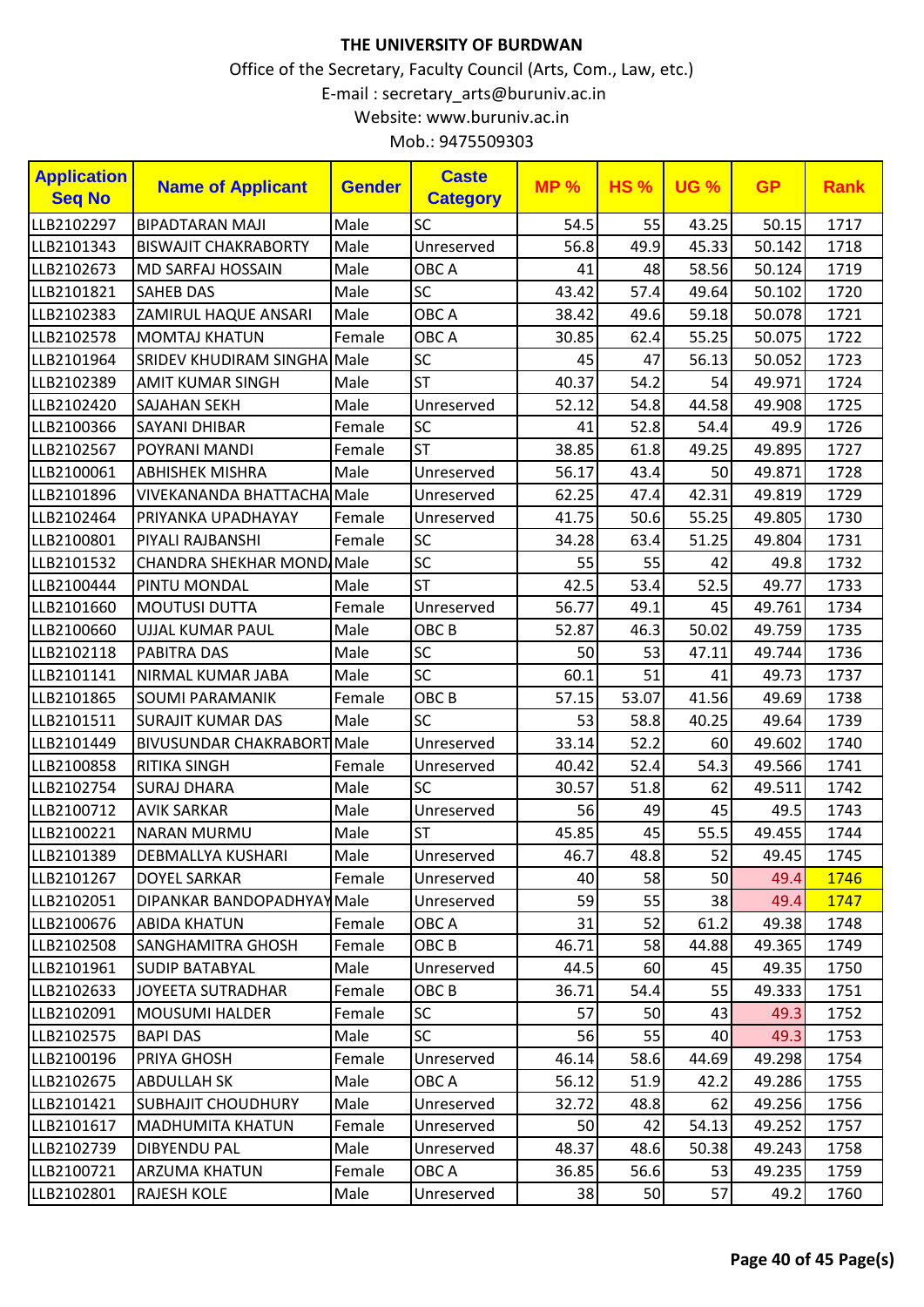| Mob.: 9475509303 |  |
|------------------|--|
|------------------|--|

| <b>Application</b><br><b>Seq No</b> | <b>Name of Applicant</b>      | <b>Gender</b> | <b>Caste</b><br><b>Category</b> | <b>MP%</b> | <b>HS%</b> | <b>UG %</b> | <b>GP</b> | <b>Rank</b> |
|-------------------------------------|-------------------------------|---------------|---------------------------------|------------|------------|-------------|-----------|-------------|
| LLB2101353                          | <b>AMIT BHAGAT</b>            | Male          | <b>SC</b>                       | 48.37      | 49.2       | 49.77       | 49.179    | 1761        |
| LLB2101493                          | <b>SUBHENDU CHATTERJEE</b>    | Male          | Unreserved                      | 52.37      | 49.7       | 46.37       | 49.169    | 1762        |
| LLB2101086                          | <b>SAHIN AKHTAR</b>           | Male          | OBC A                           | 33.14      | 45.4       | 63.92       | 49.13     | 1763        |
| LLB2100775                          | PRABHAT KUMAR SHAW            | Male          | OBC <sub>B</sub>                | 37.42      | 49         | 58          | 49.126    | 1764        |
| LLB2102222                          | MUNNA JAKIR MONDAL            | Male          | Unreserved                      | 39         | 36.2       | 66.41       | 49.124    | 1765        |
| LLB2101764                          | <b>NITU RAJBHAR</b>           | Female        | Unreserved                      | 36.14      | 55.6       | 54          | 49.122    | 1766        |
| LLB2102209                          | <b>SUTAPA DAS</b>             | Female        | Unreserved                      | 34.28      | 35.4       | 70.5        | 49.104    | 1767        |
| LLB2101866                          | <b>ARATI SETHI</b>            | Female        | Unreserved                      | 34         | 57         | 54.5        | 49.1      | 1768        |
| LLB2100346                          | <b>SUMANA SINGHA</b>          | Female        | Unreserved                      | 39.57      | 45.4       | 58.9        | 49.051    | 1769        |
| LLB2100394                          | <b>SUNAYANA SINGHA</b>        | Female        | OBC <sub>B</sub>                | 48.13      | 57         | 43.75       | 49.039    | 1770        |
| LLB2102413                          | ALKA KUMARI SINGH             | Female        | <b>SC</b>                       | 52.75      | 55.4       | 41.46       | 49.029    | 1771        |
| LLB2101746                          | <b>SOURAV CHAKRABORTY</b>     | Male          | Unreserved                      | 40.42      | 50.4       | 54.33       | 48.978    | 1772        |
| LLB2100669                          | <b>JAWAID IQUABAL</b>         | Male          | OBC A                           | 47.12      | 42.7       | 55          | 48.946    | 1773        |
| LLB2101435                          | PRIYA SAHA                    | Female        | SC                              | 48.28      | 55.28      | 44.69       | 48.944    | 1774        |
| LLB2101516                          | ARCHANA KUMARI DAS            | Female        | SC                              | 28.85      | 46.8       | 65.6        | 48.935    | 1775        |
| LLB2100463                          | <b>SUSOMA MURMU</b>           | Female        | <b>ST</b>                       | 39.28      | 60.6       | 47.38       | 48.916    | 1776        |
| LLB2101053                          | <b>SANTOSH KUMAR MANJHI</b>   | Male          | SC                              | 50.85      | 32.2       | 60          | 48.915    | 1777        |
| LLB2101022                          | <b>HIMANGSHU MOLLICK</b>      | Male          | <b>SC</b>                       | 49.88      | 48.7       | 48.25       | 48.874    | 1778        |
| LLB2102637                          | <b>KOUSIK GHOSH</b>           | Male          | OBC <sub>B</sub>                | 28.28      | 58.8       | 56.8        | 48.844    | 1779        |
| LLB2100812                          | DIPIKA ADHIKARY               | Female        | Unreserved                      | 54         | 54         | 40.92       | 48.768    | 1780        |
| LLB2102204                          | <b>MAHABUBA KHATUN</b>        | Female        | OBC A                           | 41.28      | 62.2       | 44.25       | 48.744    | 1781        |
| LLB2100649                          | AMAR KUMAR SHAW               | Male          | OBC <sub>B</sub>                | 36         | 48.8       | 58.23       | 48.732    | 1782        |
| LLB2100422                          | <b>SAMIM AL RASHID</b>        | Male          | OBC A                           | 49.87      | 43.33      | 51.93       | 48.732    | 1783        |
| LLB2102307                          | <b>CHANCHAL MONDAL</b>        | Male          | SC                              | 56.13      | 52         | 40.52       | 48.647    | 1784        |
| LLB2102153                          | SOUMALLYA BHATTACHARYMale     |               | Unreserved                      | 49.14      | 49.66      | 47.5        | 48.64     | 1785        |
| LLB2102817                          | <b>KUSUM JHA</b>              | Female        | Unreserved                      | 35.42      | 59         | 50.76       | 48.63     | 1786        |
| LLB2101883                          | <b>SAYANI KAHALI</b>          | Female        | Unreserved                      | 52.75      | 54.6       | 41          | 48.605    | 1787        |
| LLB2102722                          | <b>SYED SABA HOSSAIN</b>      | Male          | Unreserved                      | 41         | 48.2       | 54.59       | 48.596    | 1788        |
| LLB2102827                          | PINKI SARDAR                  | Female        | Unreserved                      | 34.57      | 45.6       | 61.27       | 48.559    | 1789        |
| LLB2100504                          | <b>AVIJIT HAZRA</b>           | Male          | Unreserved                      | 25.57      | 54         | 61.7        | 48.551    | 1790        |
| LLB2101987                          | ASHIM KUMAR SAHA              | Male          | <b>SC</b>                       | 51.55      | 46.7       | 47.63       | 48.527    | 1791        |
| LLB2102896                          | <b>BARNALI HALDER</b>         | Female        | <b>SC</b>                       | 56.37      | 46.7       | 44          | 48.521    | 1792        |
| LLB2100754                          | PRIYA DAS                     | Female        | <b>SC</b>                       | 40.75      | 51         | 52.48       | 48.517    | 1793        |
| LLB2102189                          | SK SAKIL AHMED                | Male          | Unreserved                      | 38.85      | 53         | 52.33       | 48.487    | 1794        |
| LLB2101223                          | <b>SOUMILI NANDY</b>          | Female        | Unreserved                      | 48.42      | 50         | 47.25       | 48.426    | 1795        |
| LLB2101959                          | <b>PUJA TURI</b>              | Female        | <b>SC</b>                       | 36.28      | 45         | 60.03       | 48.396    | 1796        |
| LLB2100781                          | DEEPLEKHA MENON SHETTI Female |               | Unreserved                      | 53.25      | 57.28      | 38          | 48.359    | 1797        |
| LLB2101634                          | AYESA KHATUN                  | Female        | Unreserved                      | 36.28      | 60.4       | 48.3        | 48.324    | 1798        |
| LLB2101450                          | ASHIFA ASLAM                  | Female        | Unreserved                      | 41         | 56.05      | 48          | 48.315    | 1799        |
| LLB2101453                          | ROZI ALAM                     | Female        | Unreserved                      | 43.62      | 48.4       | 51.67       | 48.274    | 1800        |
| LLB2102050                          | <b>NAREN MONDAL</b>           | Male          | Unreserved                      | 52.5       | 50.9       | 43.12       | 48.268    | 1801        |
| LLB2101626                          | <b>GOPAL CHANDRA DAS</b>      | Male          | <b>SC</b>                       | 55         | 40.2       | 49.1        | 48.2      | 1802        |
| LLB2100936                          | KIRAN PRASAD                  | Female        | OBC A                           | 36.57      | 53.4       | 53          | 48.191    | 1803        |
| LLB2102441                          | <b>ABU SAYEED</b>             | Male          | OBC A                           | 34         | 51.8       | 56.12       | 48.188    | 1804        |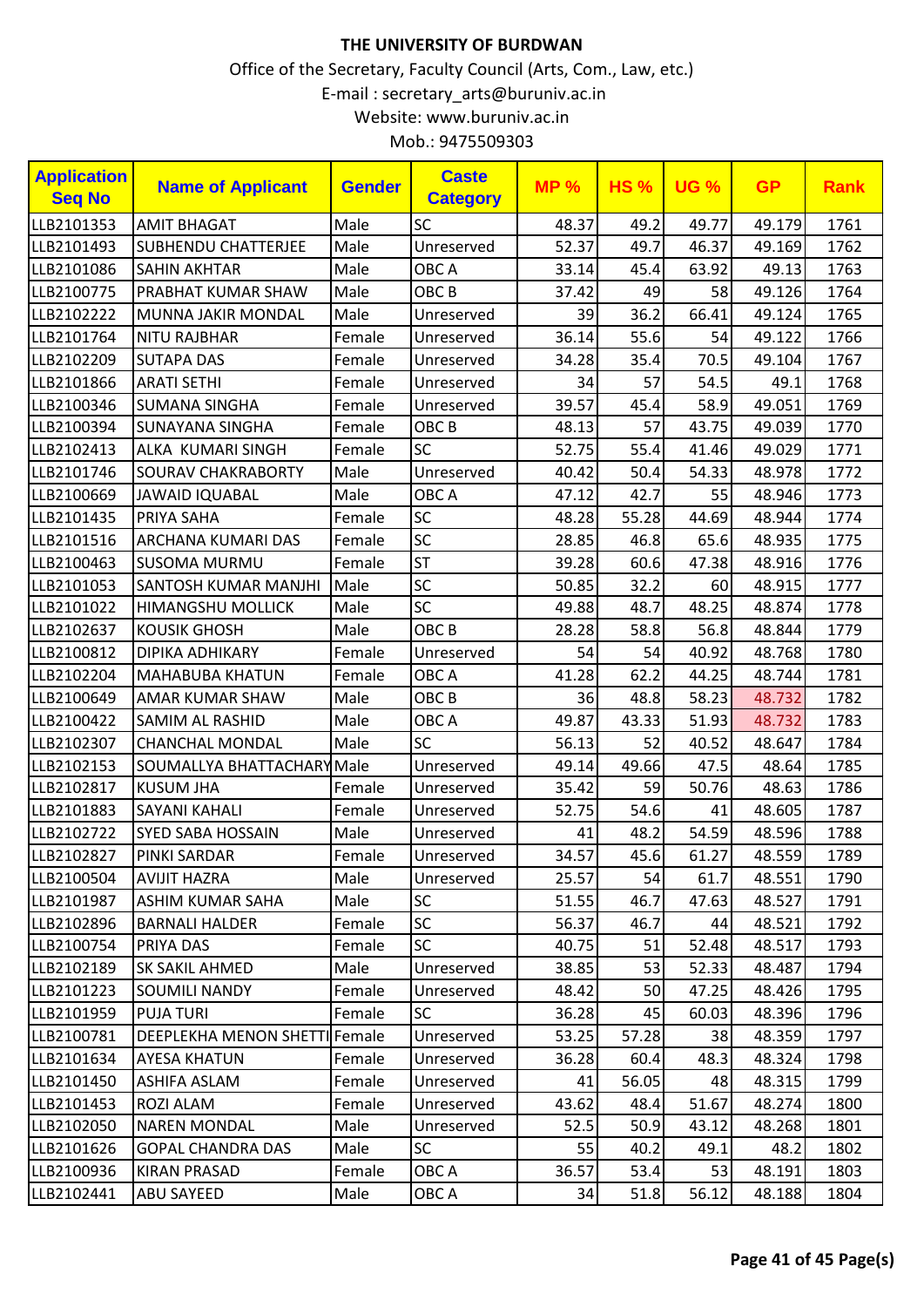| LLB2102371<br>Male<br>OBC A<br>AJIMULLA MOJID ANSARY<br>39.25<br>50<br>53.5<br>48.175<br>37.6<br>LLB2100929<br><b>DIPANKAR DAS</b><br>Male<br>60.44<br>46.88<br>48.164<br>Unreserved | 1805<br>1806<br>1807 |
|--------------------------------------------------------------------------------------------------------------------------------------------------------------------------------------|----------------------|
|                                                                                                                                                                                      |                      |
|                                                                                                                                                                                      |                      |
| LLB2102035<br><b>NIMMI SHAW</b><br>Female<br>Unreserved<br>35.28<br>55.2<br>52.46<br>48.128                                                                                          |                      |
| SC<br>LLB2100833<br>Male<br>39<br>50.6<br>48.08<br><b>AJAY SHAHANI</b><br>53                                                                                                         | 1808                 |
| 43<br>LLB2102583<br>54.6<br>47<br>48.08<br><b>BISWAJIT DAS</b><br>Male<br>Unreserved                                                                                                 | 1809                 |
| 29<br>52.6<br>58.96<br>LLB2100077<br>48.064<br><b>SUBHAM PANDEY</b><br>Female<br>Unreserved                                                                                          | 1810                 |
| 39.14<br>48.4<br>48.062<br>LLB2100368<br><b>ARIFA KHATUN</b><br>Female<br>54.5<br>Unreserved                                                                                         | 1811                 |
| 52.4<br>37.14<br>53<br>LLB2100317<br><b>BITHIKA PRODHAN</b><br>Female<br>48.062<br>Unreserved                                                                                        | 1812                 |
| 52.92<br>LLB2102638<br>54.2<br>48.054<br><b>DANIA KHATUN</b><br>Female<br>35.42<br>Unreserved                                                                                        | 1813                 |
| 47.4<br>LLB2100855<br><b>DITIPRIYA GHOSH</b><br>39.4<br>48.04<br>Female<br>Unreserved<br>55                                                                                          | 1814                 |
| 52.5<br>OBC A<br>41.14<br>48.6<br>47.922<br>LLB2102139<br><b>SHAHISTA PARVEEN</b><br>Female                                                                                          | 1815                 |
| OBC <sub>B</sub><br>49.6<br>44.25<br>47.88<br>LLB2101110<br><b>TUHIN SAHA</b><br>Male<br>51                                                                                          | 1816                 |
| OBC <sub>B</sub><br>LLB2101308<br><b>DEBENDRANATH PAL</b><br>Male<br>32<br>51<br>57.4<br>47.86                                                                                       | 1817                 |
| LLB2102625<br>42<br>50<br>50.6<br>47.84<br><b>RITU MONDAL</b><br>Female<br>Unreserved                                                                                                | 1818                 |
| LLB2100407<br>OBC <sub>B</sub><br>43.63<br>58.8<br>42.75<br>47.829<br><b>PINKY SINGHA</b><br>Female                                                                                  | 1819                 |
| LLB2100011<br><b>DEEP BERA</b><br>Male<br>Unreserved<br>44.85<br>52<br>46.9<br>47.815                                                                                                | 1820                 |
| 50.62<br>LLB2101106<br>46.33<br>46.71<br>47.769<br><b>SUNANDA BAUR</b><br>Female<br>Unreserved                                                                                       | 1821                 |
| SC<br>LLB2102409<br><b>AMIT DAS</b><br>Male<br>30<br>47.736<br>49<br>60.09                                                                                                           | 1822                 |
| LLB2102707<br>Female<br>51<br>48.1<br>47.73<br><b>SUSMITA CHAKRABORTY</b><br>Unreserved<br>45                                                                                        | 1823                 |
| <b>ST</b><br>52.2<br>Male<br>49.3<br>43.2<br>LLB2101595<br>RUDRA PRASAD MUNDARI<br>47.73                                                                                             | 1824                 |
| 47.7<br>LLB2101645<br>Male<br>45<br>54<br>45<br><b>BHUPENDRA GURUNG</b><br>Unreserved                                                                                                | 1825                 |
| SC<br>48.71<br>LLB2101362<br>Male<br>41.06<br>51.87<br>47.679<br><b>NARAD NASKAR</b>                                                                                                 | 1826                 |
| <b>ST</b><br>LLB2101939<br>PASKAL MURMU<br>Male<br>34.42<br>45.4<br>59.33<br>47.678                                                                                                  | 1827                 |
| 46.56<br>47.77<br>47.675<br>LLB2101100<br><b>BANDANA PANJA</b><br>Female<br>Unreserved<br>48.44                                                                                      | 1828                 |
| LLB2102440<br>OBC A<br>27.71<br>51.06<br>47.631<br><b>SURIYA KHATUN</b><br>Female<br>60                                                                                              | 1829                 |
| SC<br>50.2<br>54.4<br>LLB2100116<br>36<br>47.62<br><b>RINA DAS</b><br>Female                                                                                                         | 1830                 |
| Male<br>27.5<br>50.2<br>47.602<br>LLB2102797<br><b>BAKTYAR KUTBUDDIN</b><br>60.73<br>Unreserved                                                                                      | 1831                 |
| LLB2101078<br><b>SWADESH GHOSH</b><br>Male<br>OBC <sub>B</sub><br>57.25<br>41.9<br>44.51<br>47.549                                                                                   | 1832                 |
| 52<br>50.87<br>41.71<br>47.545<br>LLB2101957<br><b>SAHARUK SK</b><br>Male<br>Unreserved                                                                                              | 1833                 |
| 42.42<br>52<br>47.526<br>LLB2101479<br>Male<br>48<br>ANIRBAN CHAKRABORTY<br>Unreserved                                                                                               | 1834                 |
| 53<br>LLB2102030<br>45.37<br>45<br>RANITA BHATTACHARJEE<br>Female<br>Unreserved<br>47.511                                                                                            | 1835                 |
| Male<br>OBC A<br>45<br>48<br>47.5<br>LLB2102871<br><b>OJIBUL MOLLICK</b><br>49                                                                                                       | 1836                 |
| Male<br>29.42<br>LLB2100418<br><b>RANA PRATAP SINGH</b><br>Unreserved<br>57.06<br>53.85<br>47.484                                                                                    | 1837                 |
| LLB2100080<br>Male<br>35.71<br>55<br>47.453<br><b>SUKANTA MONDAL</b><br>Unreserved<br>50.6                                                                                           | 1838                 |
| Male<br><b>SC</b><br>LLB2100941<br>PRITAM HAZRA<br>51.2<br>32<br>56<br>47.36                                                                                                         | 1839                 |
| 52<br>LLB2100898<br><b>SUROJIT CHAKRABORTY</b><br>Male<br>35<br>52.84<br>Unreserved<br>47.236                                                                                        | 1840                 |
| SC<br>LLB2101057<br>DHIRAJ CHOWDHURY<br>Male<br>49.5<br>54.2<br>40.25<br>47.21                                                                                                       | 1841                 |
| Unreserved<br>45<br>47<br>47.2<br>LLB2101894<br><b>SUSMITA CHAKRABORTY</b><br>Female<br>49                                                                                           | 1842                 |
| Male<br>34.14<br>LLB2101348<br><b>AKASH CHATTERJEE</b><br>48.4<br>56<br>47.162<br>Unreserved                                                                                         | 1843                 |
| Male<br>LLB2101088<br>52.5<br>50<br>47.15<br><b>ARNAB MUKHERJEE</b><br>Unreserved<br>41                                                                                              | 1844                 |
| 28<br>45<br>LLB2102738<br><b>SONIA KHATUN</b><br>Female<br>Unreserved<br>63<br>47.1                                                                                                  | 1845                 |
| 35.85<br>LLB2100563<br>DIBYAMOY BHATTACHARYA Male<br>37<br>63.09<br>47.091<br>Unreserved                                                                                             | 1846                 |
| LLB2102215<br>Male<br>OBC <sub>B</sub><br>50.12<br>47<br>44.87<br>47.084<br><b>SUBHAJIT PAUL</b>                                                                                     | 1847                 |
| LLB2102455<br><b>SHILA KISKU</b><br><b>ST</b><br>50.75<br>51.1<br>47.055<br>Female<br>41.25                                                                                          | 1848                 |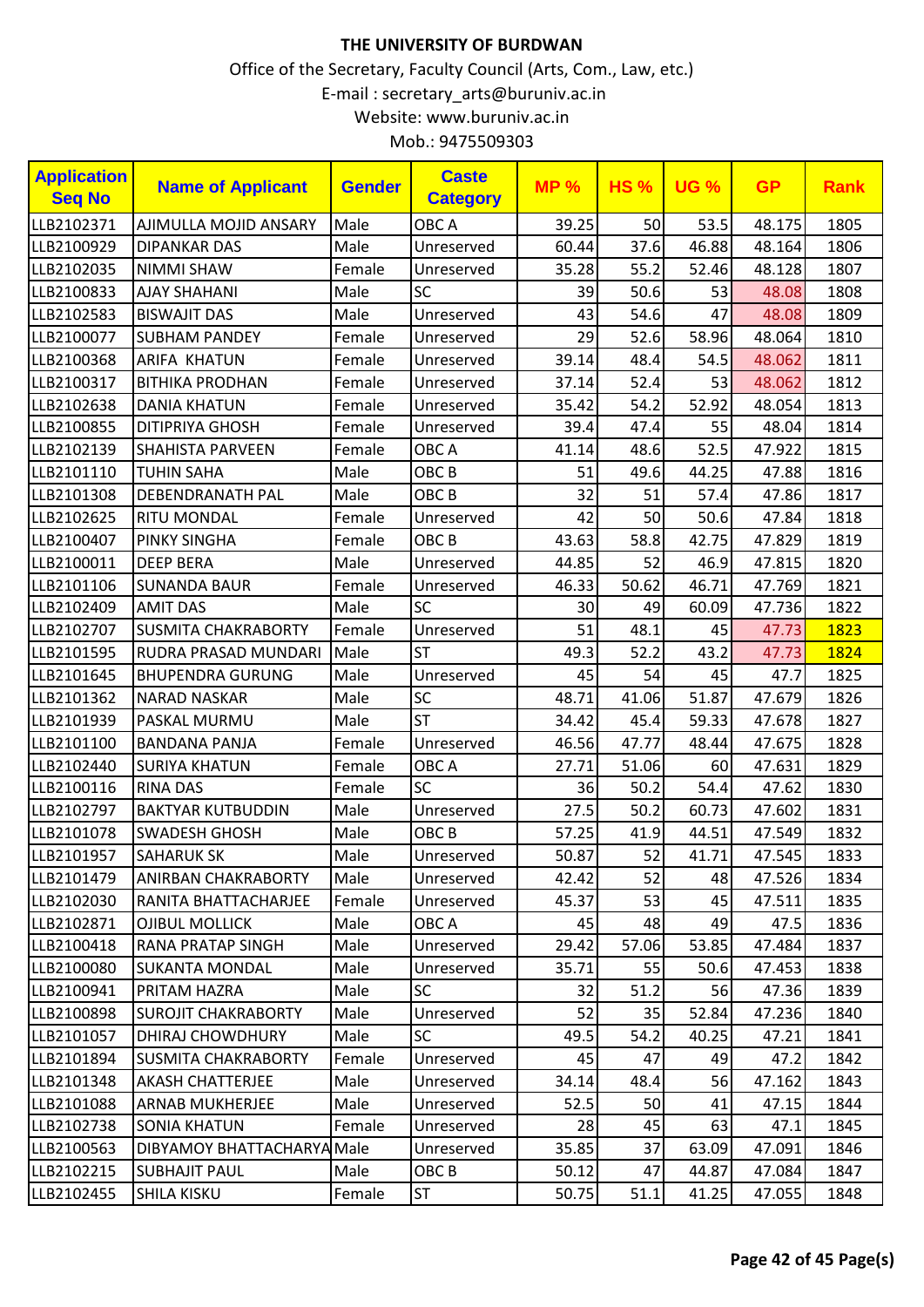| <b>Application</b><br><b>Seq No</b> | <b>Name of Applicant</b>   | <b>Gender</b> | <b>Caste</b><br><b>Category</b> | <b>MP%</b> | <b>HS%</b> | <b>UG %</b> | <b>GP</b> | <b>Rank</b> |
|-------------------------------------|----------------------------|---------------|---------------------------------|------------|------------|-------------|-----------|-------------|
| LLB2101438                          | <b>ATREYEE PAUL</b>        | Female        | Unreserved                      | 37.29      | 53.2       | 49.69       | 47.023    | 1849        |
| LLB2101316                          | <b>SUBRATA KARMAKAR</b>    | Male          | OBC <sub>B</sub>                | 52.12      | 39.4       | 48.88       | 47.008    | 1850        |
| LLB2102156                          | <b>PRITAM MONDAL</b>       | Male          | <b>SC</b>                       | 30         | 40         | 65          | 47        | 1851        |
| LLB2102057                          | <b>ANISHKA SHAW</b>        | Female        | Unreserved                      | 52         | 43.6       | 45.71       | 46.964    | 1852        |
| LLB2100745                          | DIBYENDU PAL CHOWDHUR Male |               | Unreserved                      | 47.67      | 42.1       | 50          | 46.931    | 1853        |
| LLB2101622                          | <b>ARIJIT CHATTERJEE</b>   | Male          | Unreserved                      | 45         | 32.8       | 58.88       | 46.892    | 1854        |
| LLB2101703                          | <b>RUMY SINGHA ROY</b>     | Female        | Unreserved                      | 47.75      | 55.4       | 39.75       | 46.845    | 1855        |
| LLB2101273                          | RAJARSHI KAYAL             | Male          | SC                              | 43.75      | 33         | 59.5        | 46.825    | 1856        |
| LLB2101133                          | <b>BIPLOV GUPTA</b>        | Male          | Unreserved                      | 49.42      | 46.6       | 45          | 46.806    | 1857        |
| LLB2100125                          | <b>ARPITA SEN BANEEJEE</b> | Female        | Unreserved                      | 48.75      | 47         | 45          | 46.725    | 1858        |
| LLB2101280                          | <b>SUDIPTA SIDDHANTA</b>   | Male          | Unreserved                      | 49.3       | 46.3       | 45.1        | 46.72     | 1859        |
| LLB2101136                          | <b>KUNAL GUPTA</b>         | Male          | Unreserved                      | 40.33      | 52.55      | 47.13       | 46.716    | 1860        |
| LLB2102560                          | <b>ASMIRA SYED</b>         | Female        | OBC A                           | 50.37      | 48.2       | 42.81       | 46.695    | 1861        |
| LLB2102582                          | <b>ABDUL HAMID</b>         | Male          | OBC A                           | 50.5       | 48.9       | 42.1        | 46.66     | 1862        |
| LLB2102652                          | <b>PRIYA SINGH</b>         | Female        | Unreserved                      | 40.85      | 42.4       | 54          | 46.575    | 1863        |
| LLB2102242                          | SOUMYAJIT DUTTA            | Male          | Unreserved                      | 45.85      | 48.2       | 45.75       | 46.515    | 1864        |
| LLB2100658                          | ANIRUDDHA RAHAMAN          | Male          | OBC A                           | 39         | 49         | 50.28       | 46.512    | 1865        |
| LLB2102671                          | SK MOBASIRUL ISLAM         | Male          | OBC A                           | 37.57      | 47.4       | 52.5        | 46.491    | 1866        |
| LLB2101920                          | RIMA MAJHI                 | Female        | OBC <sub>B</sub>                | 47.5       | 50         | 43          | 46.45     | 1867        |
| LLB2101572                          | <b>INDRANI CHATTERJEE</b>  | Female        | Unreserved                      | 46.25      | 39         | 51.87       | 46.323    | 1868        |
| LLB2100871                          | <b>SUSMITA MANNA</b>       | Female        | OBC <sub>B</sub>                | 45.5       | 51.4       | 43          | 46.27     | 1869        |
| LLB2100008                          | <b>RIYA ROY</b>            | Female        | <b>SC</b>                       | 35.86      | 54.6       | 47.75       | 46.238    | 1870        |
| LLB2101524                          | <b>SUNITA MALAKAR</b>      | Female        | SC                              | 37.14      | 44         | 54.7        | 46.222    | 1871        |
| LLB2102024                          | <b>INDRANI DUTTA</b>       | Female        | OBC <sub>B</sub>                | 36         | 56.6       | 46.1        | 46.22     | 1872        |
| LLB2100872                          | <b>ISMETARA KHATUN</b>     | Female        | Unreserved                      | 25.71      | 47         | 60.88       | 46.165    | 1873        |
| LLB2102216                          | SUSHANTA KARMAKAR          | Male          | OBC <sub>B</sub>                | 30.85      | 51.6       | 53.5        | 46.135    | 1874        |
| LLB2102702                          | <b>ALOKESH SEN</b>         | Male          | Unreserved                      | 45.38      | 34.8       | 55.07       | 46.082    | 1875        |
| LLB2102136                          | KHOKAN DAS KARMAKAR        | Male          | OBC <sub>B</sub>                | 54         | 42.5       | 42.59       | 45.986    | 1876        |
| LLB2101856                          | <b>VAISHNAVI SAHA</b>      | Female        | SC                              | 33.14      | 38.2       | 61.23       | 45.894    | 1877        |
| LLB2100152                          | SAHEBA RUKSAR ANSARI       | Female        | Unreserved                      | 29.28      | 50         | 55          | 45.784    | 1878        |
| LLB2101373                          | <b>SHAPATH DAS</b>         | Female        | <b>SC</b>                       | 36.28      | 50         | 49.5        | 45.684    | 1879        |
| LLB2102129                          | <b>SURAJIT HALDER</b>      | Male          | <b>SC</b>                       | 40.71      | 51.4       | 45          | 45.633    | 1880        |
| LLB2101710                          | DEBOBRATA BISWAS           | Male          | <b>SC</b>                       | 48.75      | 45.7       | 43          | 45.535    | 1881        |
| LLB2100473                          | <b>SHREETI SHAW</b>        | Female        | OBC <sub>B</sub>                | 41.8       | 45.4       | 48.42       | 45.528    | 1882        |
| LLB2102515                          | UJJAL PRAMANIK             | Male          | <b>SC</b>                       | 51.8       | 45         | 41.1        | 45.48     | 1883        |
| LLB2102621                          | <b>ABHIJIT SAHA</b>        | Male          | <b>SC</b>                       | 45.5       | 39.2       | 50          | 45.41     | 1884        |
| LLB2102613                          | PRITI LATA BARMAN          | Female        | <b>SC</b>                       | 31.28      | 63.8       | 42.12       | 45.372    | 1885        |
| LLB2102663                          | PANCHU GOPAL ADHIKARY      | Male          | Unreserved                      | 39.67      | 37.8       | 54.97       | 45.229    | 1886        |
| LLB2100860                          | ANJALI SHAW                | Female        | OBC <sub>B</sub>                | 42.25      | 52         | 42          | 45.075    | 1887        |
| LLB2101847                          | GOURAB PAUL                | Male          | Unreserved                      | 38.37      | 49.33      | 46.71       | 44.994    | 1888        |
| LLB2102020                          | <b>MANASI TUDU</b>         | Female        | <b>ST</b>                       | 34.12      | 41         | 55.94       | 44.912    | 1889        |
| LLB2101680                          | SANGITA YADAV              | Female        | OBC B                           | 48.37      | 47.7       | 40          | 44.821    | 1890        |
| LLB2102202                          | <b>SUMAN KUMAR ROOJ</b>    | Male          | OBC <sub>B</sub>                | 43         | 49.6       | 42.6        | 44.82     | 1891        |
| LLB2101452                          | PINKI SULTANA              | Female        | Unreserved                      | 34.28      | 44.6       | 52.5        | 44.664    | 1892        |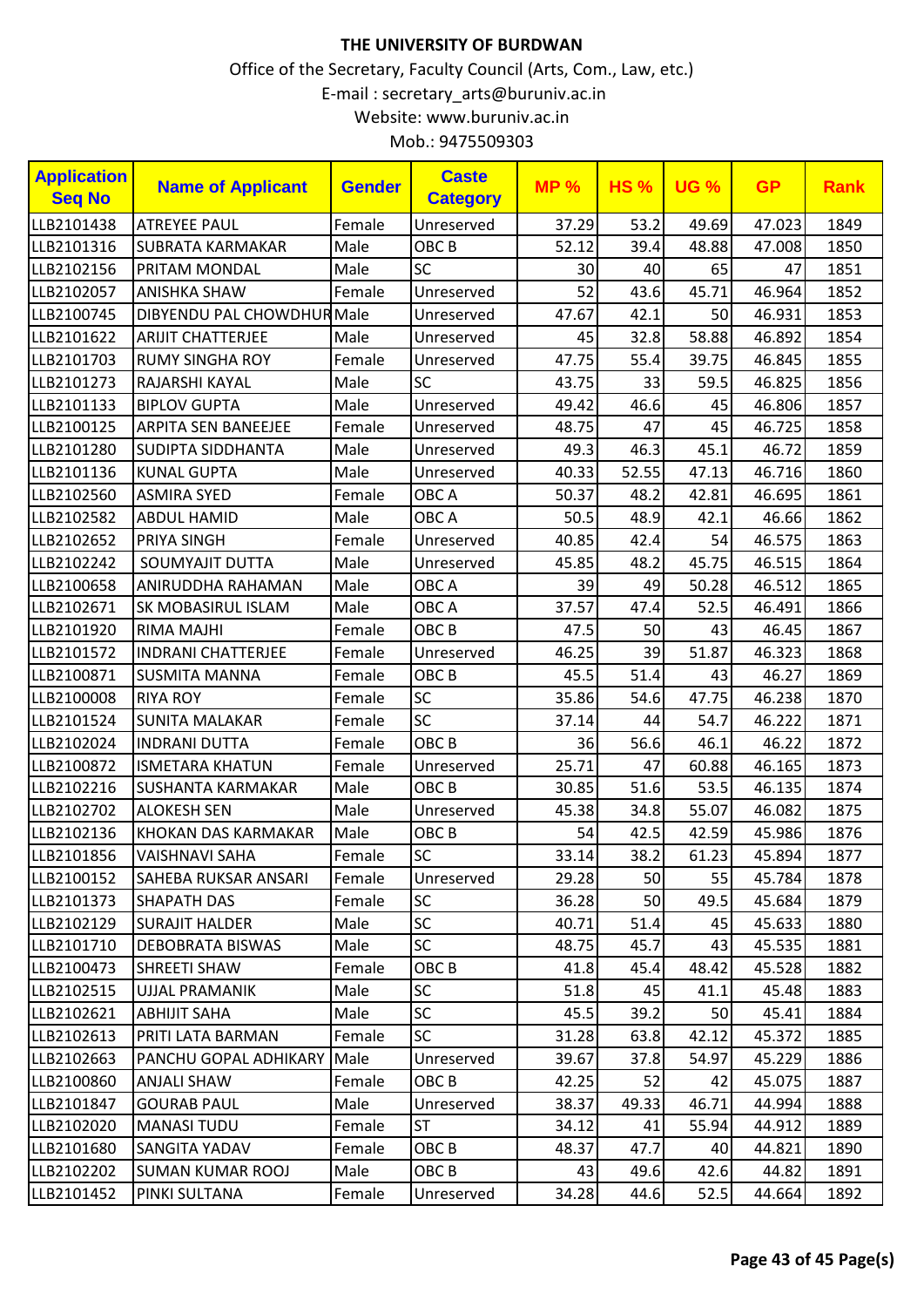| <b>Application</b><br><b>Seq No</b> | <b>Name of Applicant</b>   | <b>Gender</b> | <b>Caste</b><br><b>Category</b> | <b>MP%</b> | <b>HS%</b> | <b>UG %</b> | <b>GP</b> | <b>Rank</b> |
|-------------------------------------|----------------------------|---------------|---------------------------------|------------|------------|-------------|-----------|-------------|
| LLB2101810                          | <b>ANANYA BISWAS</b>       | Female        | <b>SC</b>                       | 53         | 42.5       | 40          | 44.65     | 1893        |
| LLB2101471                          | NITESH KUMAR SHARMA        | Male          | SC                              | 33.5       | 48.6       | 49.4        | 44.39     | 1894        |
| LLB2100890                          | PRIYANKA DAS SAIN          | Female        | Unreserved                      | 48         | 38.4       | 46.08       | 44.352    | 1895        |
| LLB2101836                          | RAMKRISHNA HAZRA           | Male          | <b>SC</b>                       | 45.87      | 39.6       | 46.66       | 44.305    | 1896        |
| LLB2100222                          | <b>RUBANA KHATOON</b>      | Female        | Unreserved                      | 34.42      | 47.4       | 49.33       | 44.278    | 1897        |
| LLB2102776                          | <b>AFAQUE AHMED</b>        | Male          | Unreserved                      | 56         | 47.1       | 33.27       | 44.238    | 1898        |
| LLB2102509                          | <b>SONATAN HALDER</b>      | Male          | <b>SC</b>                       | 44.75      | 49.6       | 39.77       | 44.213    | 1899        |
| LLB2102357                          | PROSENJIT MONDAL           | Male          | Unreserved                      | 46         | 44         | 43          | 44.2      | 1900        |
| LLB2101777                          | <b>RANI SHAW</b>           | Female        | OBC <sub>B</sub>                | 31.71      | 48         | 50.7        | 44.193    | 1901        |
| LLB2100429                          | <b>SUMAN CHAKRABORTY</b>   | Male          | Unreserved                      | 51.87      | 46.1       | 37          | 44.191    | 1902        |
| LLB2100202                          | SHAHIDUZ ZAMAN             | Male          | Unreserved                      | 52.25      | 51         | 33.03       | 44.187    | 1903        |
| LLB2100465                          | <b>AMAL RAJA SHAW</b>      | Male          | OBC <sub>B</sub>                | 36.87      | 41         | 52          | 44.161    | 1904        |
| LLB2100112                          | <b>SYED NIZMAUL ISLAM</b>  | Male          | Unreserved                      | 32.57      | 51.4       | 47.4        | 44.151    | 1905        |
| LLB2101488                          | <b>BIPLAB GHUGHU</b>       | Male          | <b>SC</b>                       | 42         | 45         | 45          | 44.1      | 1906        |
| LLB2102737                          | ALIP KUMAR SAHA            | Male          | Unreserved                      | 43.88      | 40.2       | 47.13       | 44.076    | 1907        |
| LLB2102783                          | <b>SHYAMAL DAS</b>         | Male          | SC                              | 45.22      | 36.1       | 48.97       | 43.984    | 1908        |
| LLB2102251                          | <b>BISHAL SHAW</b>         | Male          | OBC <sub>B</sub>                | 33.62      | 26.85      | 64.45       | 43.921    | 1909        |
| LLB2101063                          | <b>ANUP KUMAR DAS</b>      | Male          | SC                              | 43.8       | 49         | 40.1        | 43.88     | 1910        |
| LLB2100822                          | <b>GOUTAM BAIDYA</b>       | Male          | SC                              | 46.75      | 45         | 40.87       | 43.873    | 1911        |
| LLB2100487                          | <b>MD HAZRAT ALI</b>       | Male          | OBC A                           | 45.87      | 40         | 44.71       | 43.645    | 1912        |
| LLB2100998                          | <b>GOLAM OYADUD SHAIKH</b> | Male          | OBC A                           | 47.75      | 42.8       | 41.11       | 43.609    | 1913        |
| LLB2100275                          | <b>KOUSHIK DAS</b>         | Male          | Unreserved                      | 31.28      | 51.8       | 46.66       | 43.588    | 1914        |
| LLB2100452                          | <b>SUBIR DEBNATH</b>       | Male          | OBC <sub>B</sub>                | 43.28      | 40.6       | 45.69       | 43.44     | 1915        |
| LLB2101317                          | <b>MRIDULA BISWAS</b>      | Female        | SC                              | 49.85      | 40         | 41          | 43.355    | 1916        |
| LLB2100206                          | <b>SHAHID RAZA</b>         | Male          | OBC A                           | 48.75      | 45.1       | 37.92       | 43.323    | 1917        |
| LLB2100287                          | <b>UTTAM MONDAL</b>        | Male          | Unreserved                      | 53.6       | 46         | 33.6        | 43.32     | 1918        |
| LLB2100832                          | <b>BHAJAHARI DULEY</b>     | Male          | SC                              | 47.88      | 42.6       | 40.12       | 43.192    | 1919        |
| LLB2100604                          | <b>SUJAN SARKAR</b>        | Male          | SC                              | 47.87      | 37         | 44.22       | 43.149    | 1920        |
| LLB2101744                          | <b>GOPU GOKUL MANNA</b>    | Male          | SC                              | 35         | 42.4       | 49.5        | 43.02     | 1921        |
| LLB2101211                          | LAXIRAM MURMU              | Male          | <b>ST</b>                       | 39.57      | 46.6       | 42.66       | 42.915    | 1922        |
| LLB2101805                          | <b>PARESH SAREN</b>        | Male          | <b>ST</b>                       | 38.71      | 44.8       | 44.62       | 42.901    | 1923        |
| LLB2100925                          | <b>SOUVIK MONDAL</b>       | Male          | <b>SC</b>                       | 29         | 44.6       | 51.9        | 42.84     | 1924        |
| LLB2102279                          | <b>GOPAL SINGH</b>         | Male          | Unreserved                      | 41.11      | 41         | 45          | 42.633    | 1925        |
| LLB2102576                          | <b>APARNA GHOSH</b>        | Female        | Unreserved                      | 41         | 41         | 44.63       | 42.452    | 1926        |
| LLB2100974                          | <b>KOUSTAV DAS</b>         | Male          | Unreserved                      | 36         | 44         | 46          | 42.4      | 1927        |
| LLB2102499                          | PRABIR BAIDYA              | Male          | <b>SC</b>                       | 38.4       | 43.5       | 44.33       | 42.302    | 1928        |
| LLB2101177                          | <b>TANMOY MONDAL</b>       | Male          | Unreserved                      | 38.37      | 38.2       | 48.13       | 42.223    | 1929        |
| LLB2102784                          | <b>ANKIT RAM</b>           | Male          | <b>SC</b>                       | 43         | 47         | 37          | 41.8      | 1930        |
| LLB2100169                          | <b>NATASHA BANERJEE</b>    | Female        | Unreserved                      | 31.7       | 47.2       | 45.25       | 41.77     | 1931        |
| LLB2102092                          | <b>BAPPA DEY</b>           | Male          | Unreserved                      | 37.71      | 40         | 45.5        | 41.513    | 1932        |
| LLB2101769                          | <b>MAMONI HALDER</b>       | Female        | <b>SC</b>                       | 41.12      | 37.8       | 44.42       | 41.444    | 1933        |
| LLB2101867                          | <b>ABHIJIT MONDAL</b>      | Male          | Unreserved                      | 54         | 39         | 33          | 41.1      | 1934        |
| LLB2101448                          | PARAMESWAR RAJ MONDA Male  |               | <b>SC</b>                       | 40.77      | 32.6       | 47.25       | 40.911    | 1935        |
| LLB2100751                          | <b>MADHAB BISWAS</b>       | Male          | <b>SC</b>                       | 34.87      | 45.6       | 40.78       | 40.453    | 1936        |